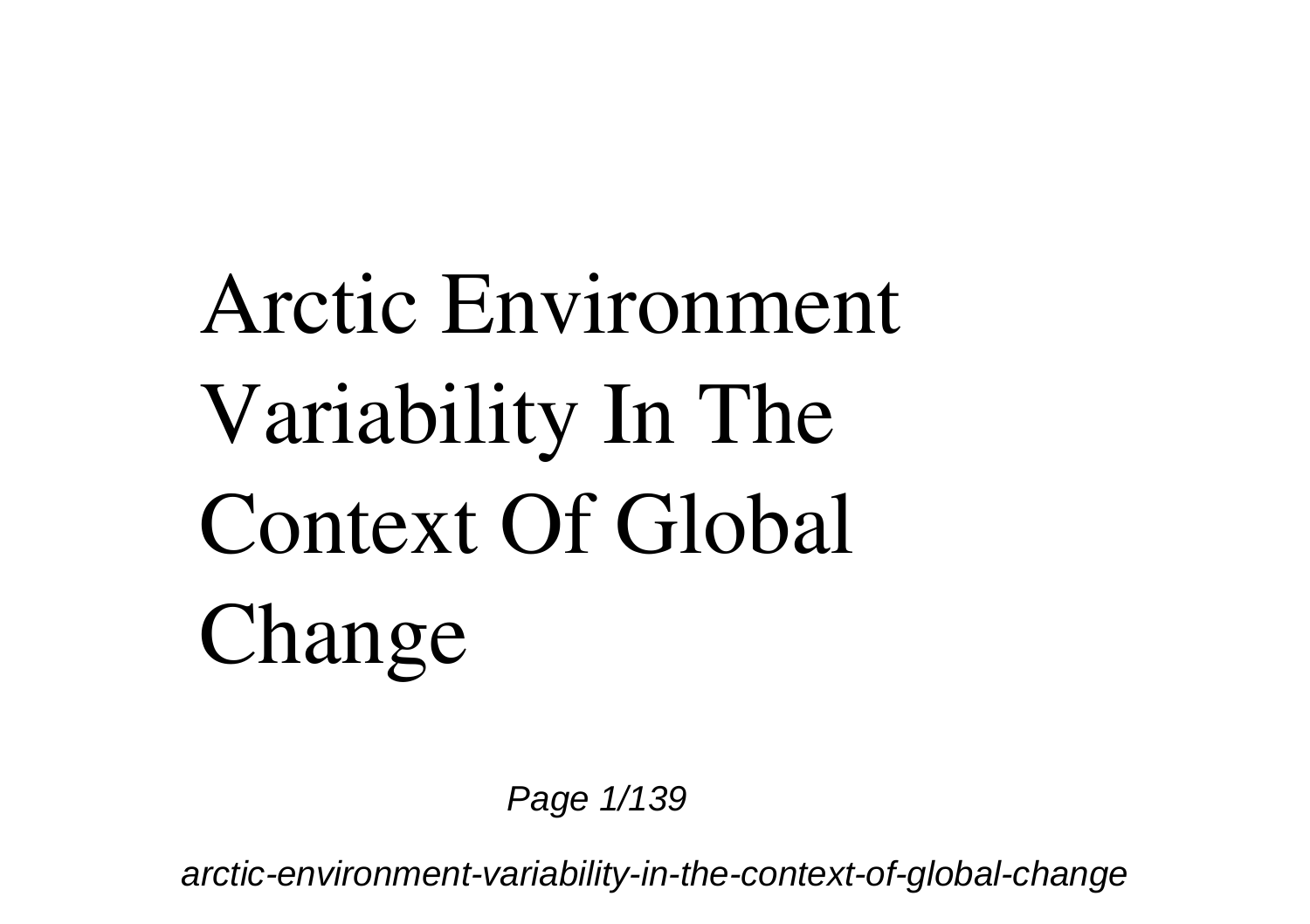*Arctic Climate Impact Assessment was prepared by an international team of over 300 scientists, experts, and knowledgeable members of indigenous communities, and is the most comprehensive* Page 2/139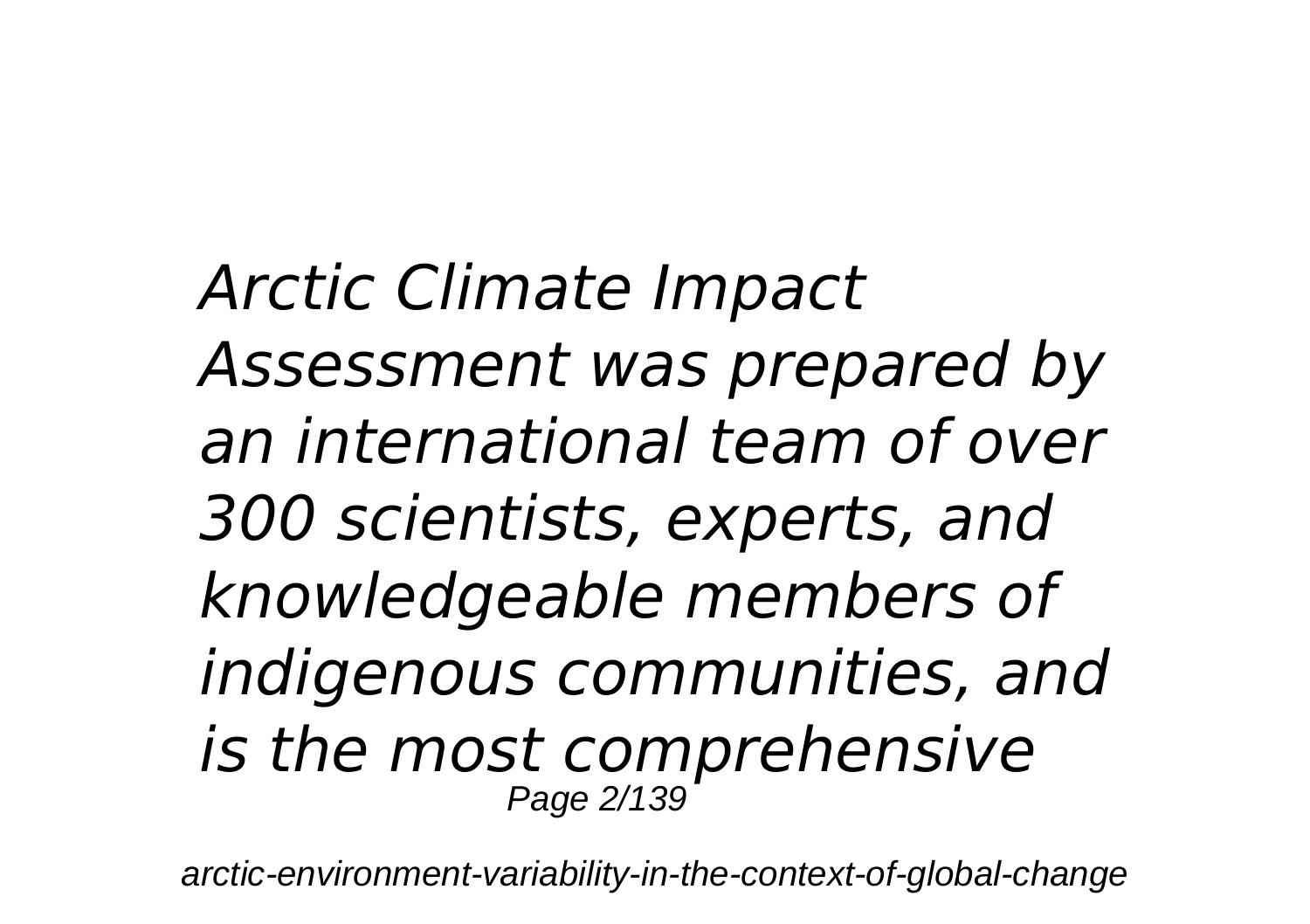*volume on Arctic climate change available. Illustrated in full color throughout. The current warming trends in the Arctic may shove the Arctic system into a seasonally ice-free state not* Page 3/139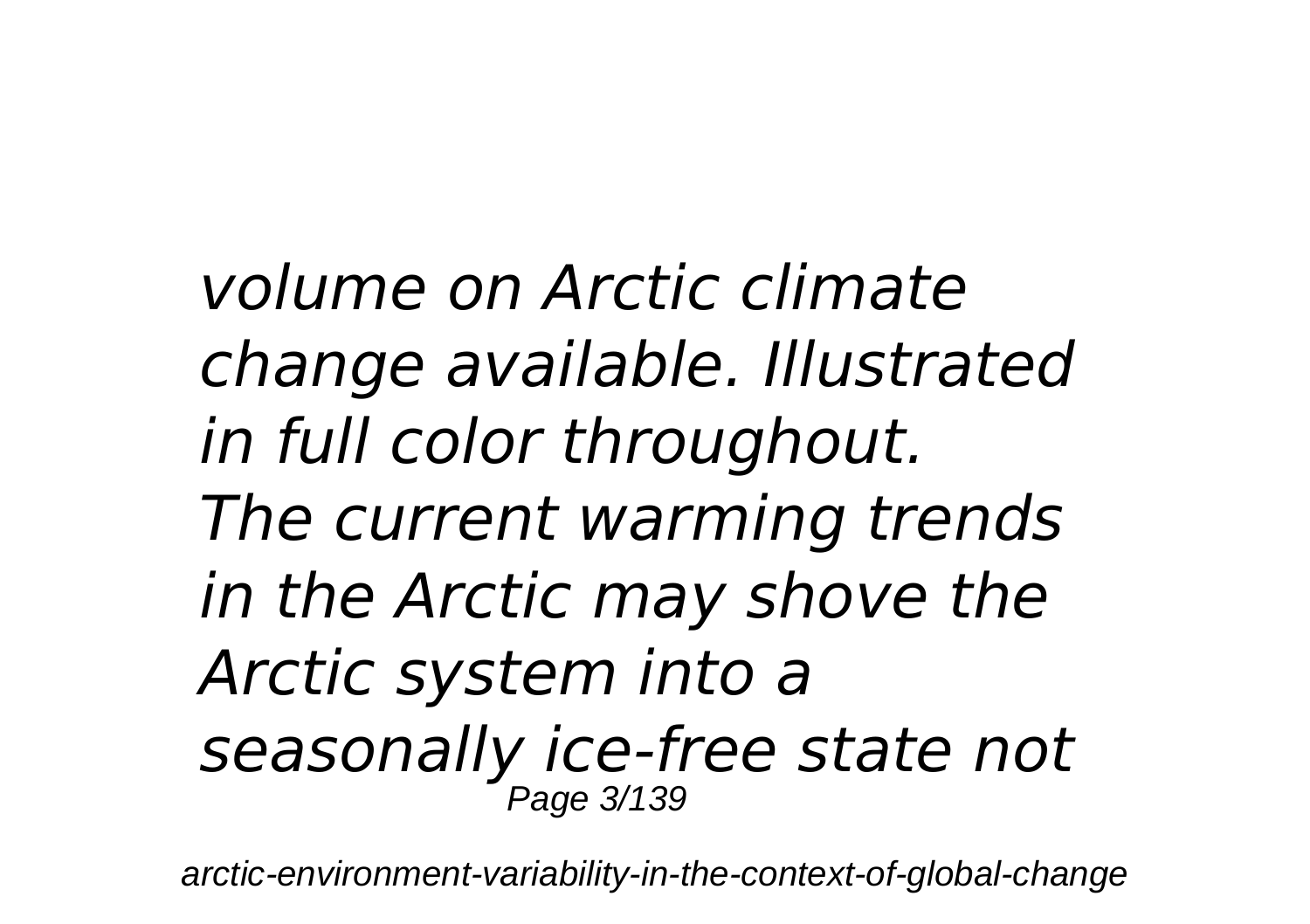*seen for more than one million years. The melting is accelerating, and researchers were unable to identify natural processes that might slow the deicing of the Arctic. Such* Page 4/139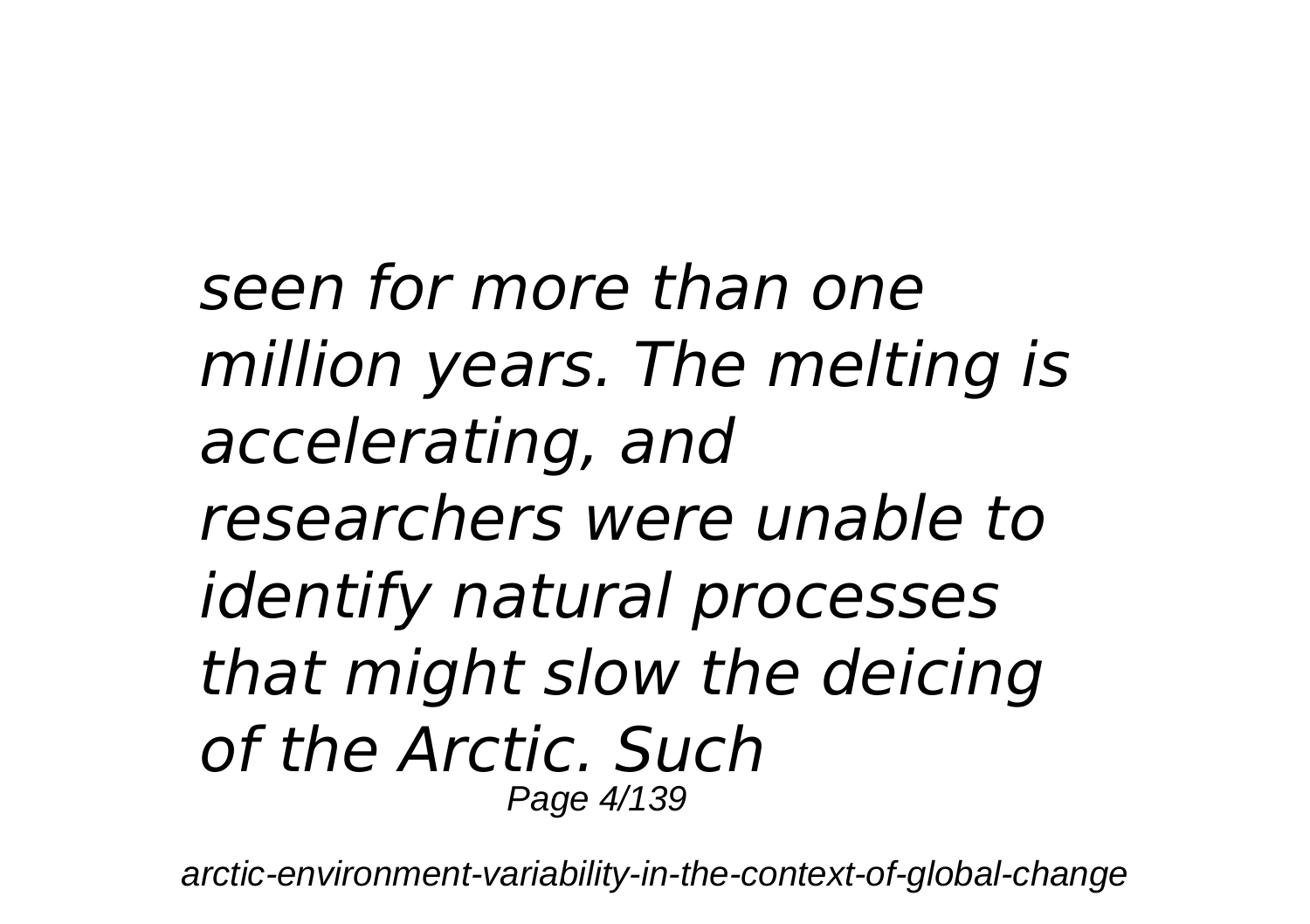*substantial additional melting of Arctic and Antarctic glaciers and ice sheets would raise the sea level worldwide, flooding the coastal areas where many of the world's population lives.* Page 5/139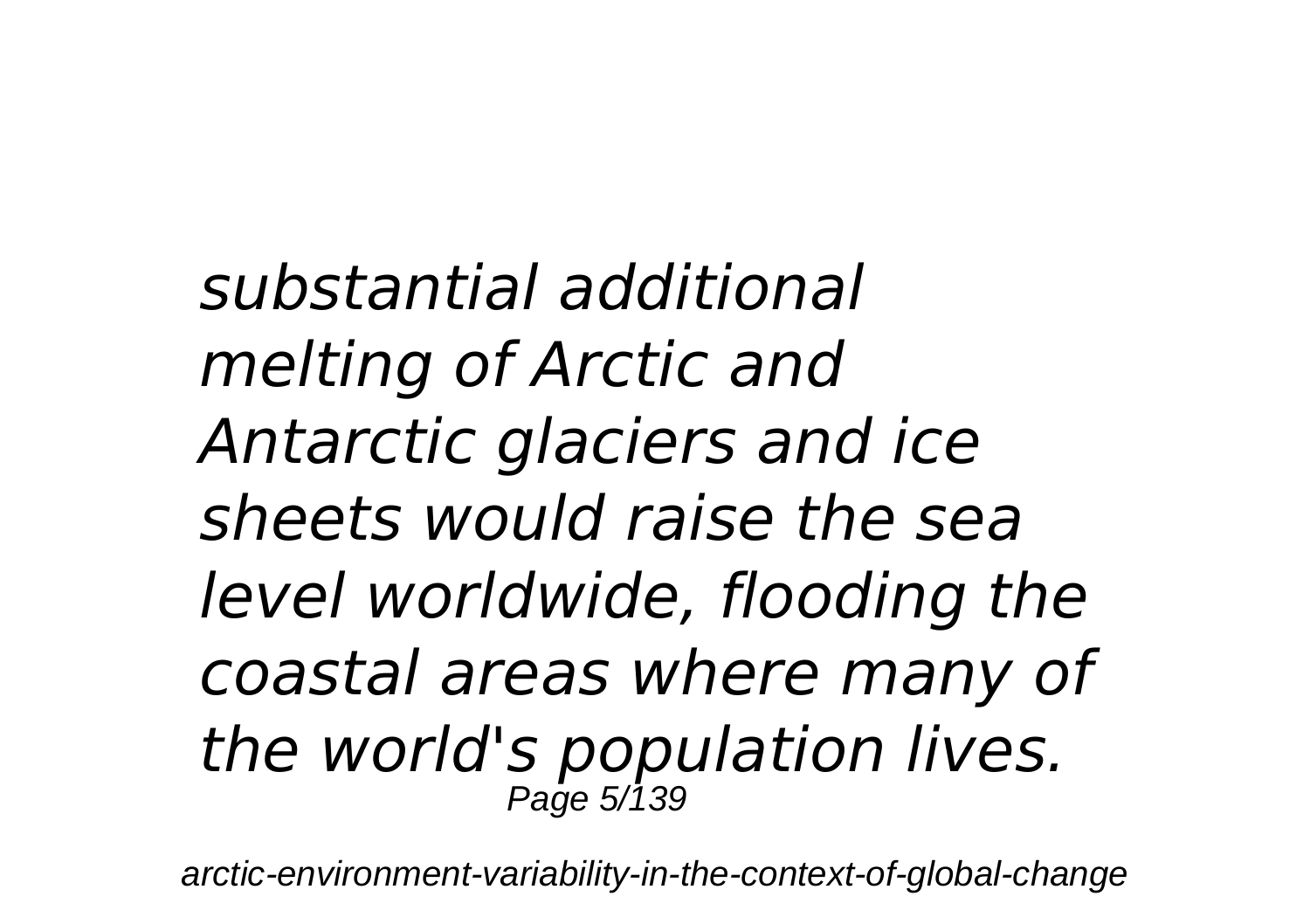*Studies, led by scientists at the National Center for Atmospheric Research (NCAR) and the University of Arizona, show that greenhouse gas increases over the next century could* Page 6/139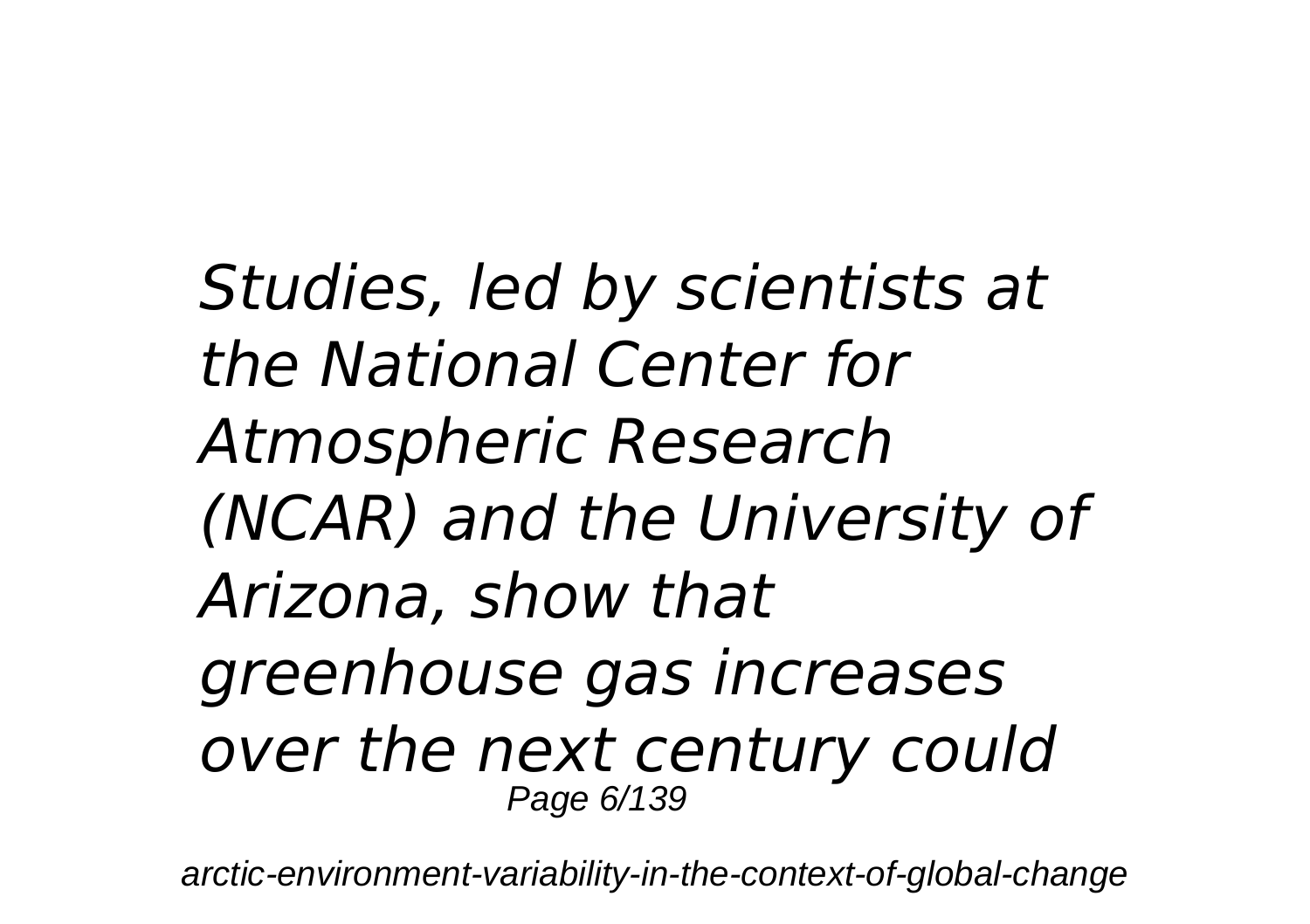*warm the Arctic by 3-5°C in summertime. Thus, Arctic summers by 2100 may be as warm as they were nearly 130,000 years ago, when sea levels eventually rose up to 6 m higher than today.* Page 7/139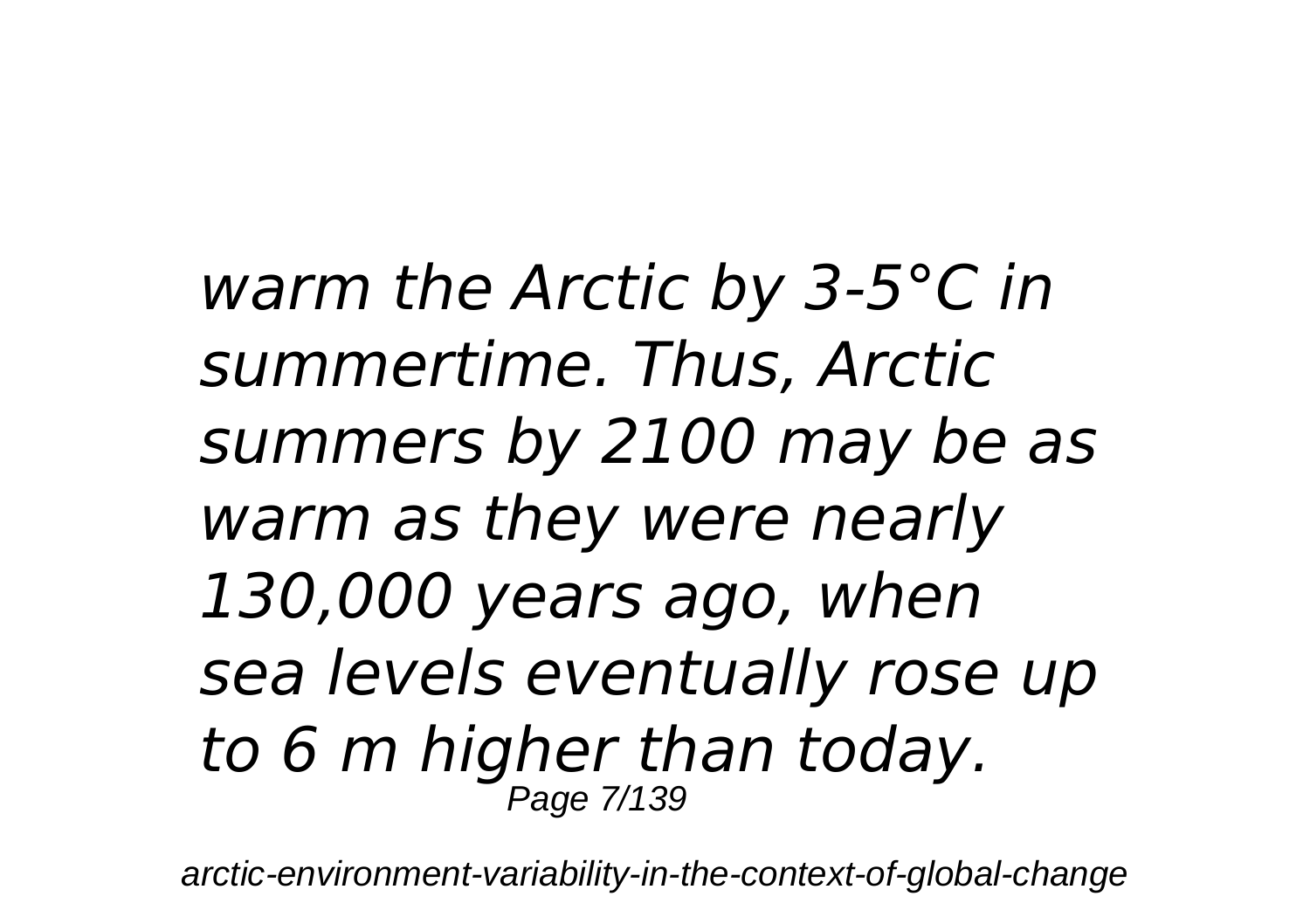*In this book the eminent authors analyse the ice cover variability in the Arctic Seas during the 20th and early 21st centuries. In the first two chapters, they show that multi-year changes of* Page 8/139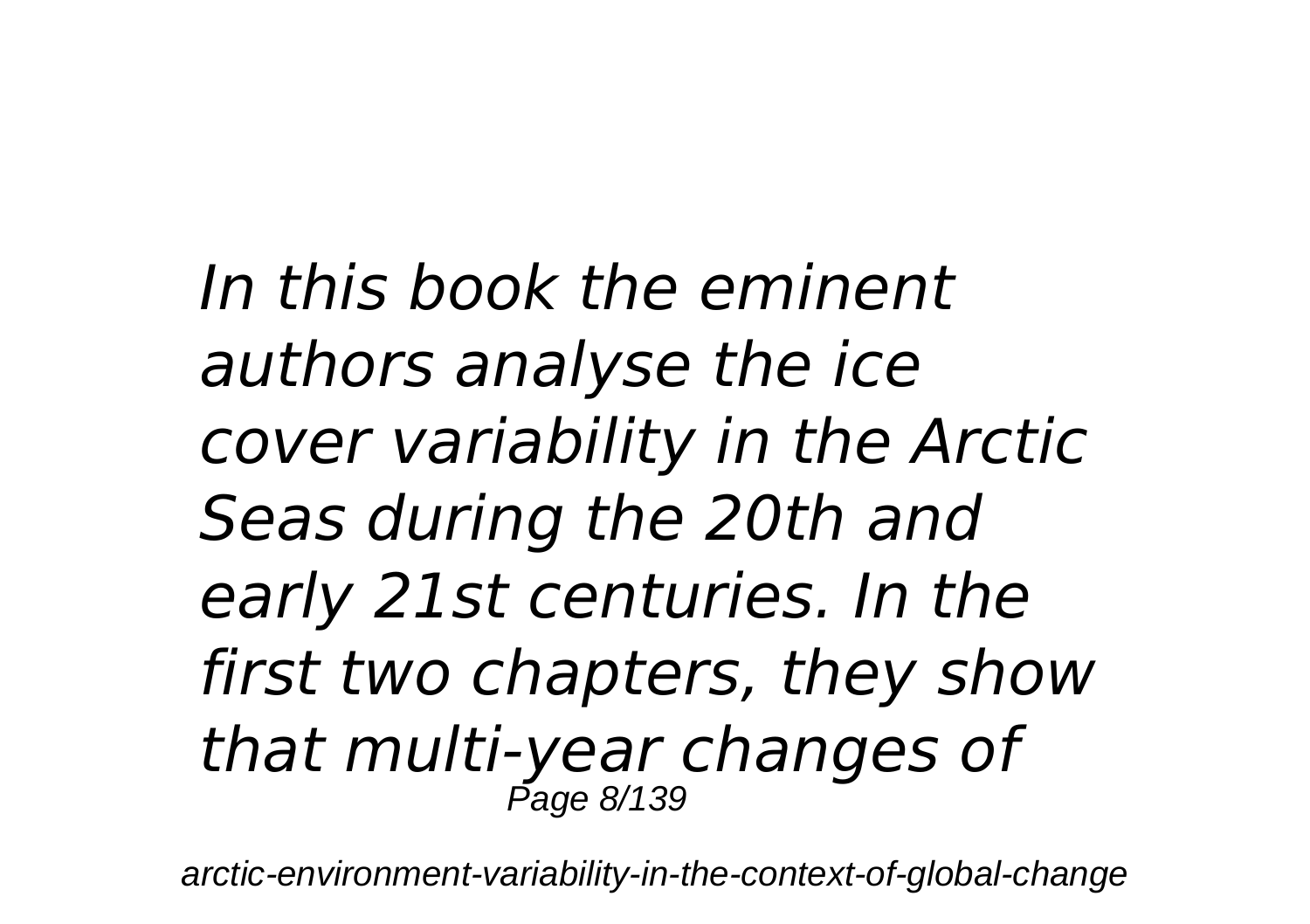*the sea-ice extent in the Arctic Seas were formed by linear trends and long-term (climatic) cycles lasting about 10, 20 and 60 years. The structure of temporal variability of the western* Page 9/139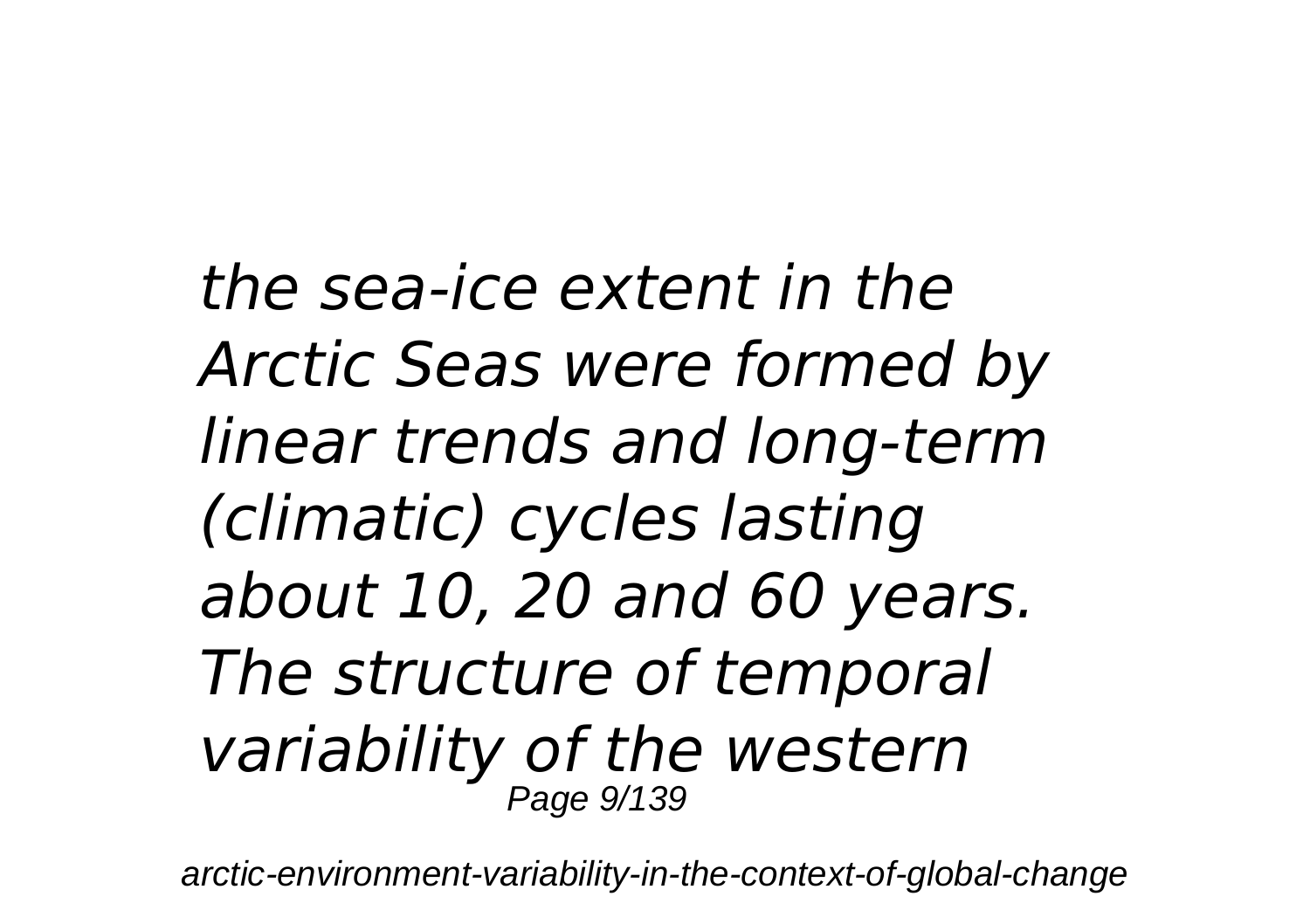*region (Greenland – Kara) differs significantly from the eastern region seas (Laptev and Chukchi). In the latter region, unlike the former area, relatively short-period cycles (up to 10 years)* Page 10/139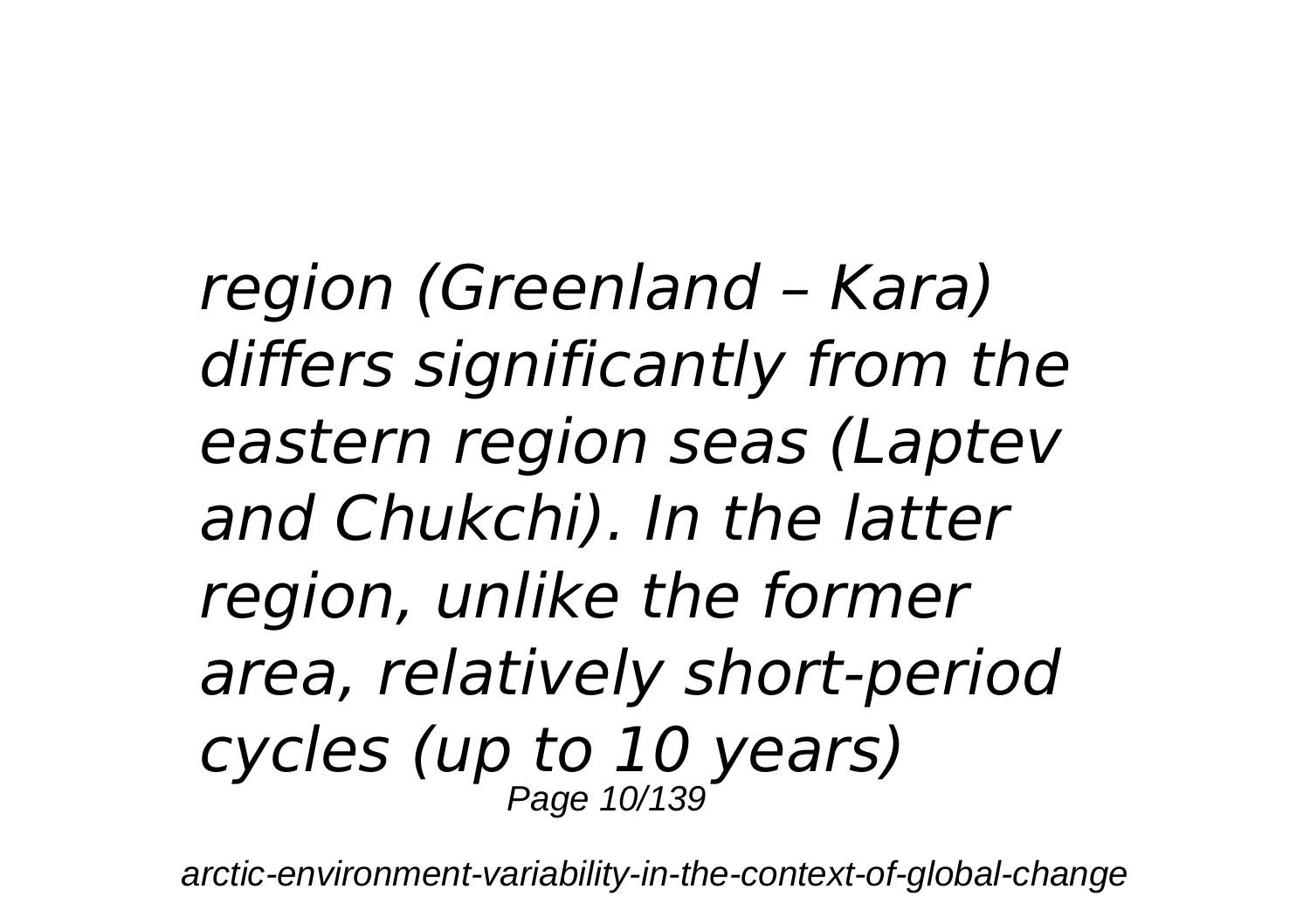*predominate. The linear trends can be related to a super-secular cycle of climatic changes over about 200 years. The most significant of these cycles, lasting 60 years, is most* Page 11/139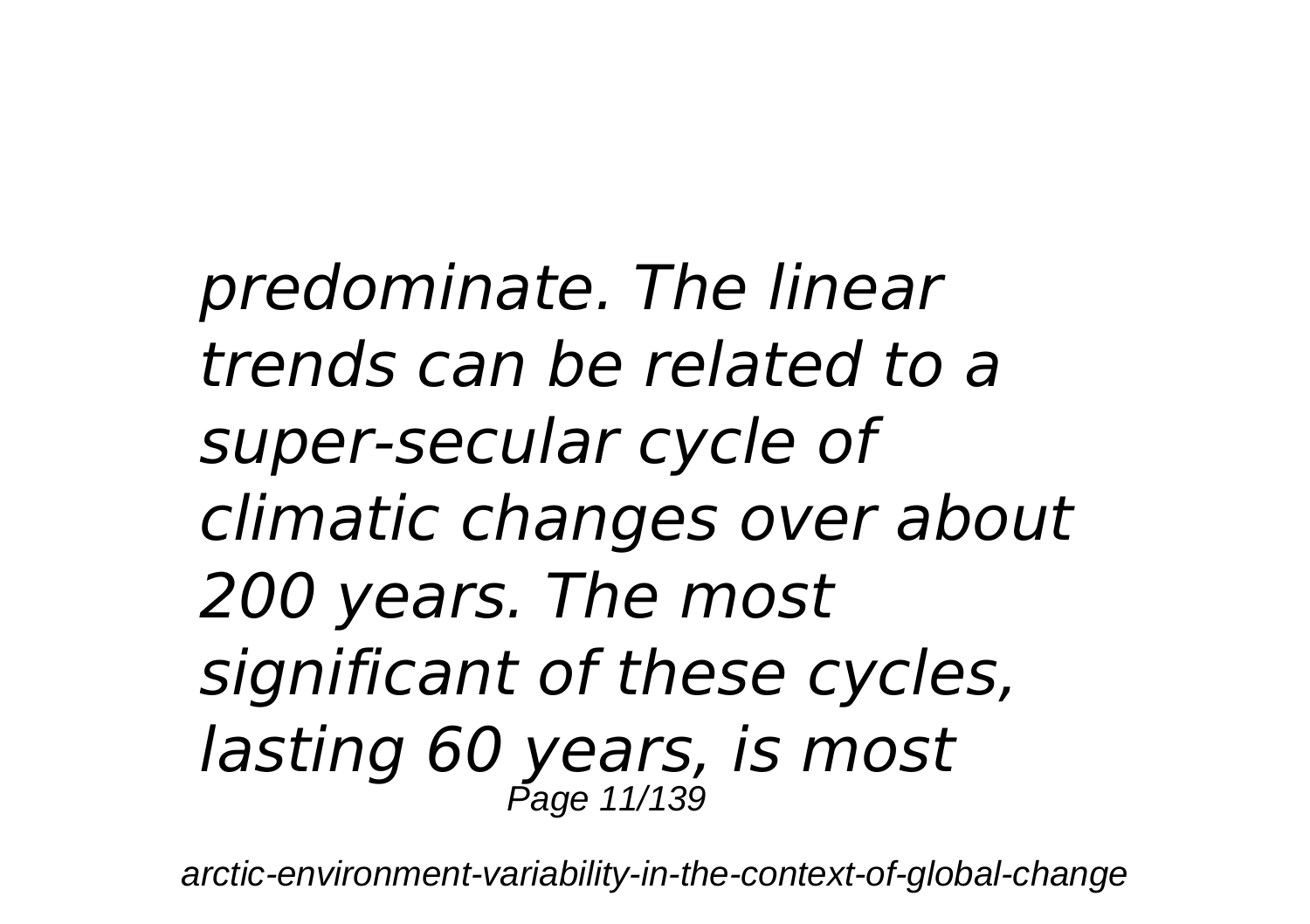*pronounced in the western region seas. The Climate of the Arctic When the Ice Breaks Antarctic Sea Ice Variability in the Southern Ocean-Climate System* Page 12/139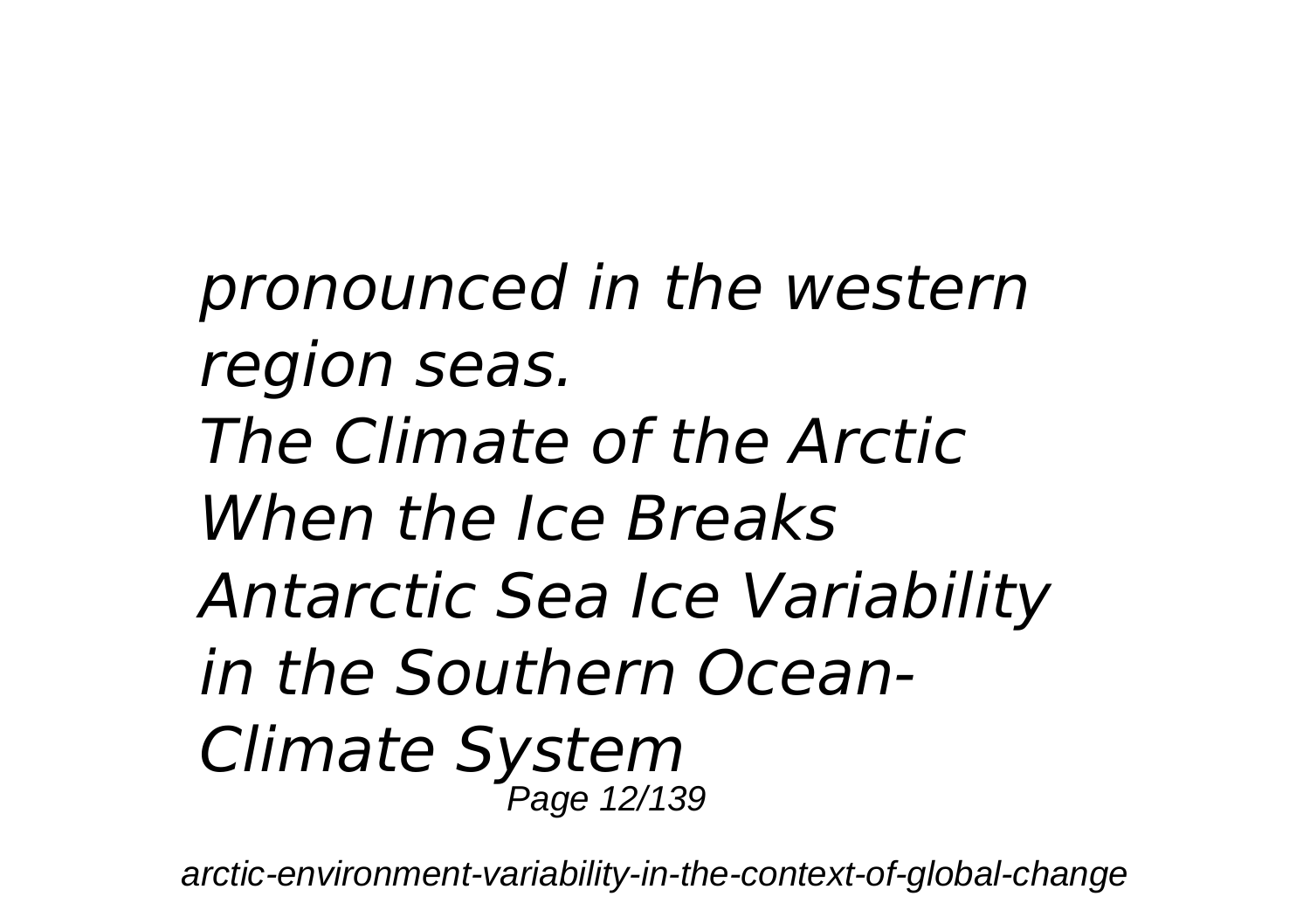*Effects of Climate Variation on the Breeding Ecology of Arctic Shorebirds The ACSYS Decade and Beyond* High-Arctic Ecosystem Dynamics in a Changing Page 13/139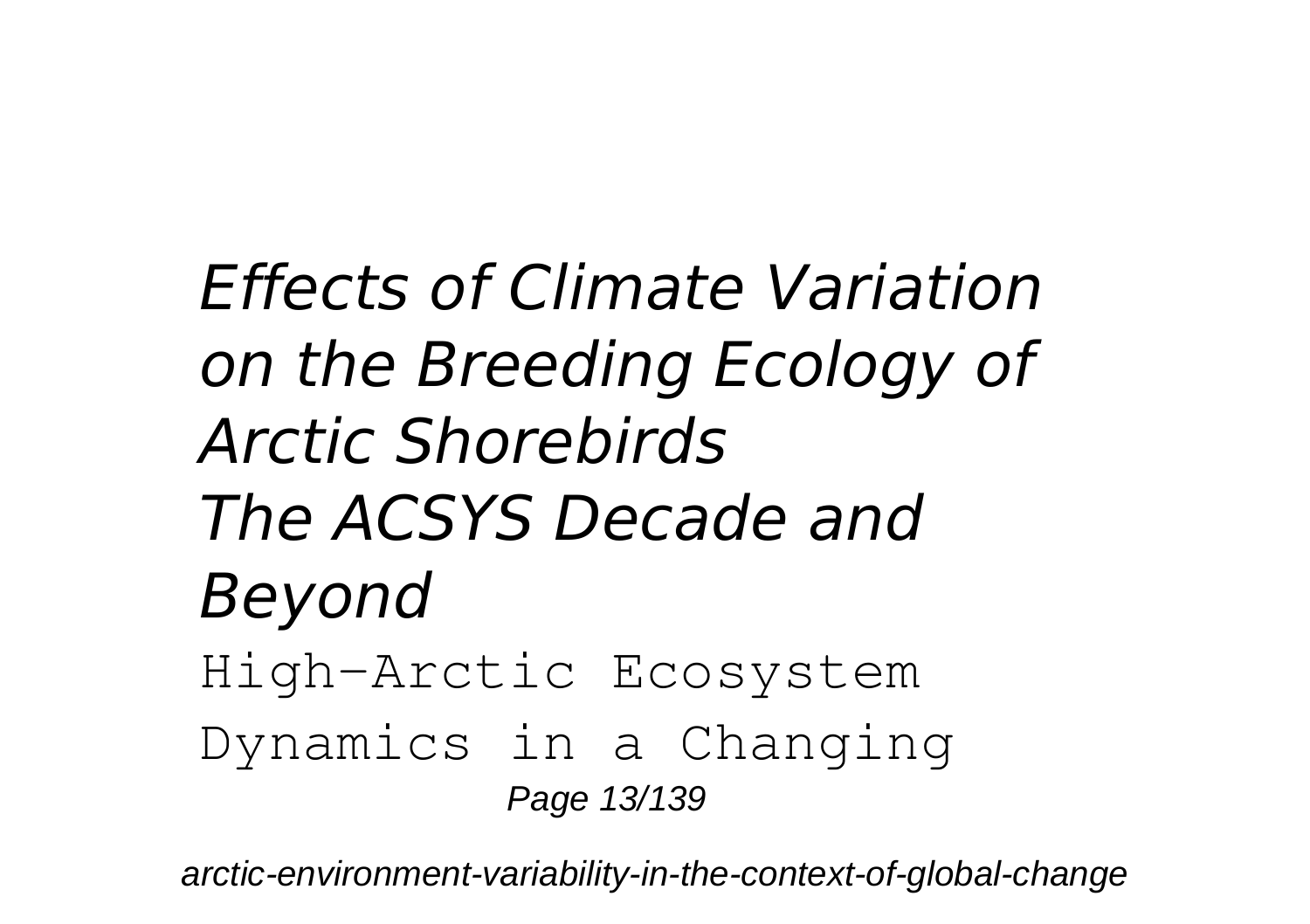Climate is based on data collected during the past 10 years by Zackenberg Ecological Research Operations (ZERO) at Zackenberg Research Station in Northeast

Page 14/139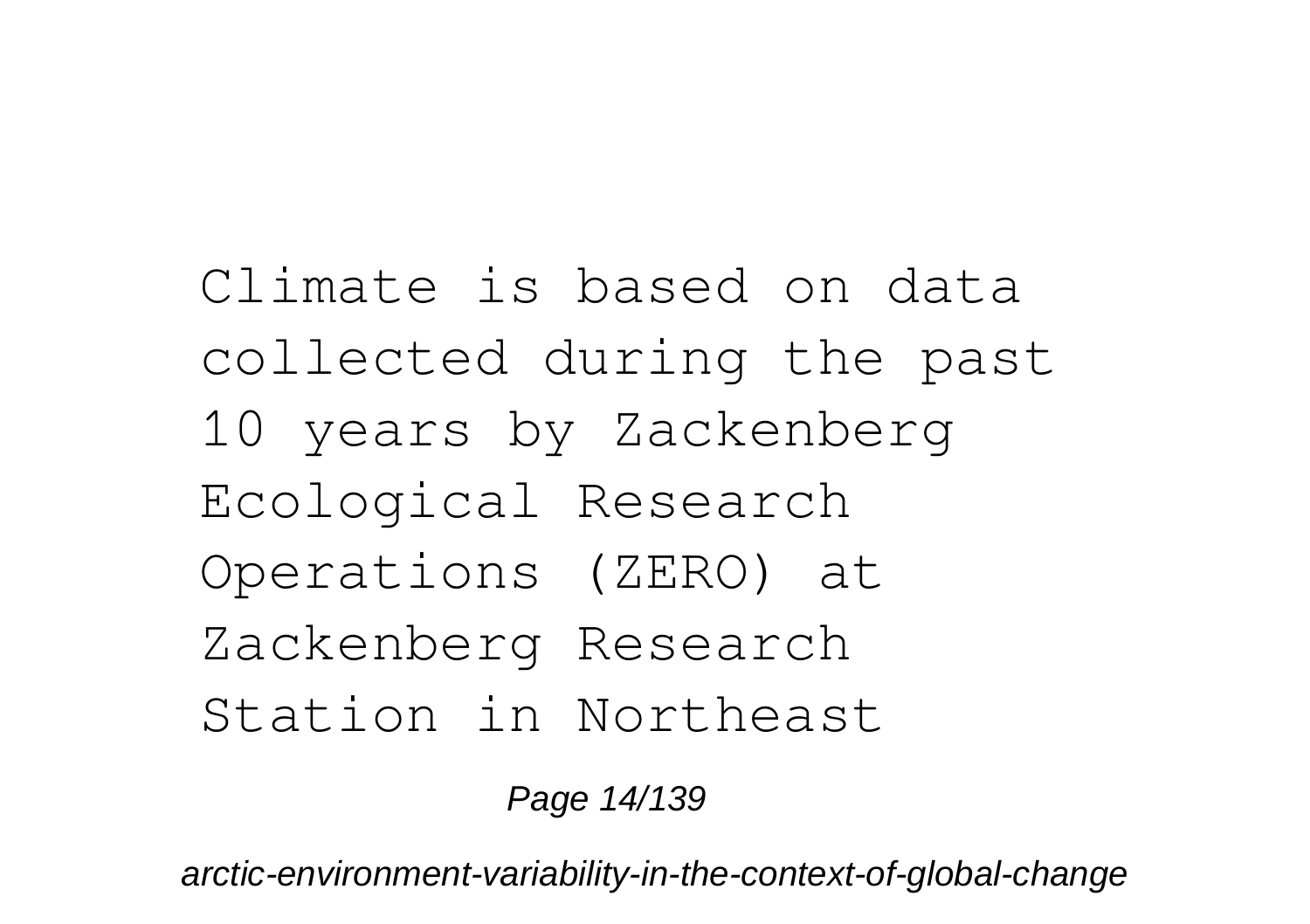Greenland. This volume covers the function of Arctic ecosystems based on the most comprehensive long-term data set in the world from a well-defined Arctic ecosystem. Editors

Page 15/139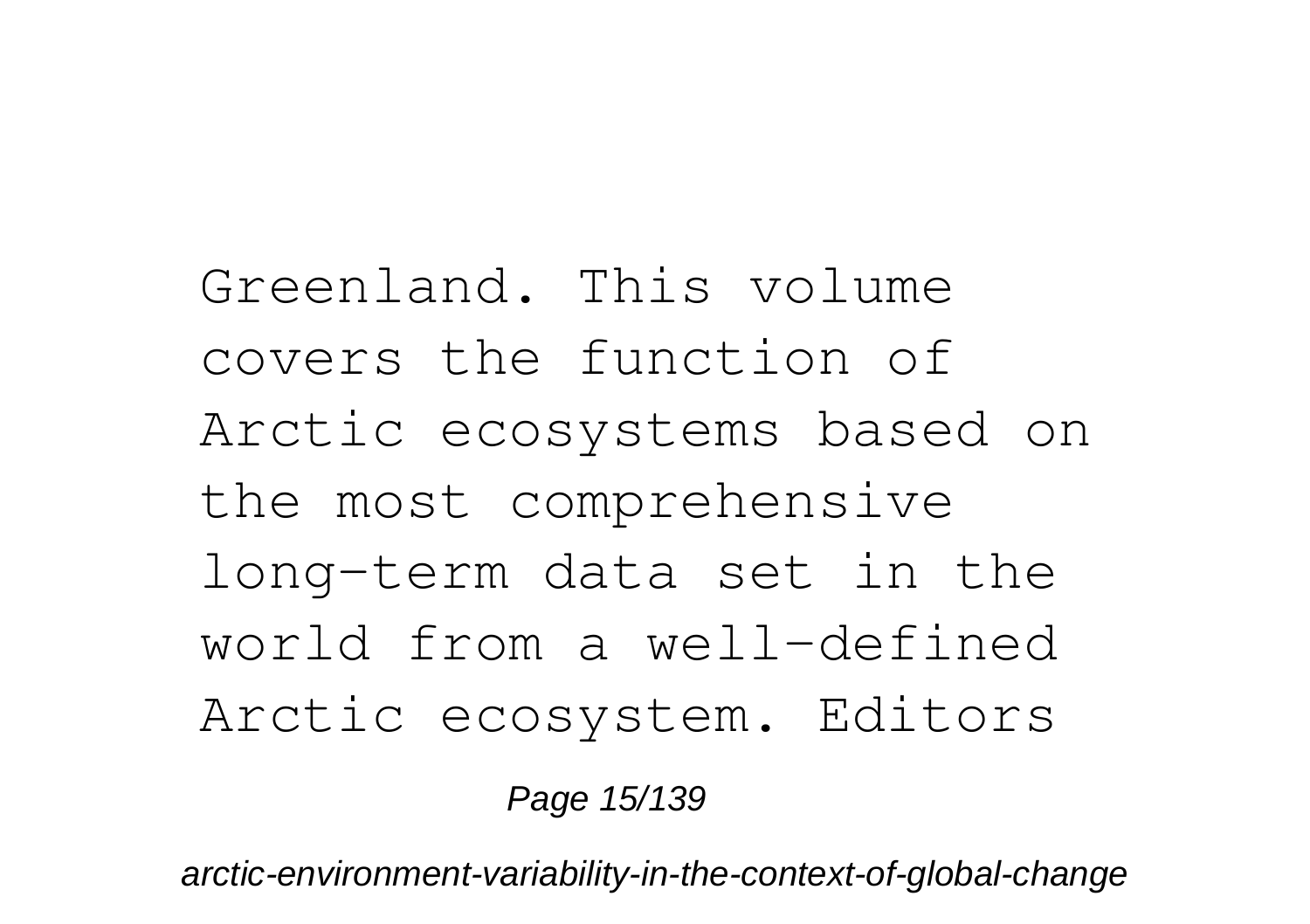offer a comprehensive and authoritative analysis of how climate variability is influencing an Arctic ecosystem and how the Arctic ecosystems have inherent feedback

Page 16/139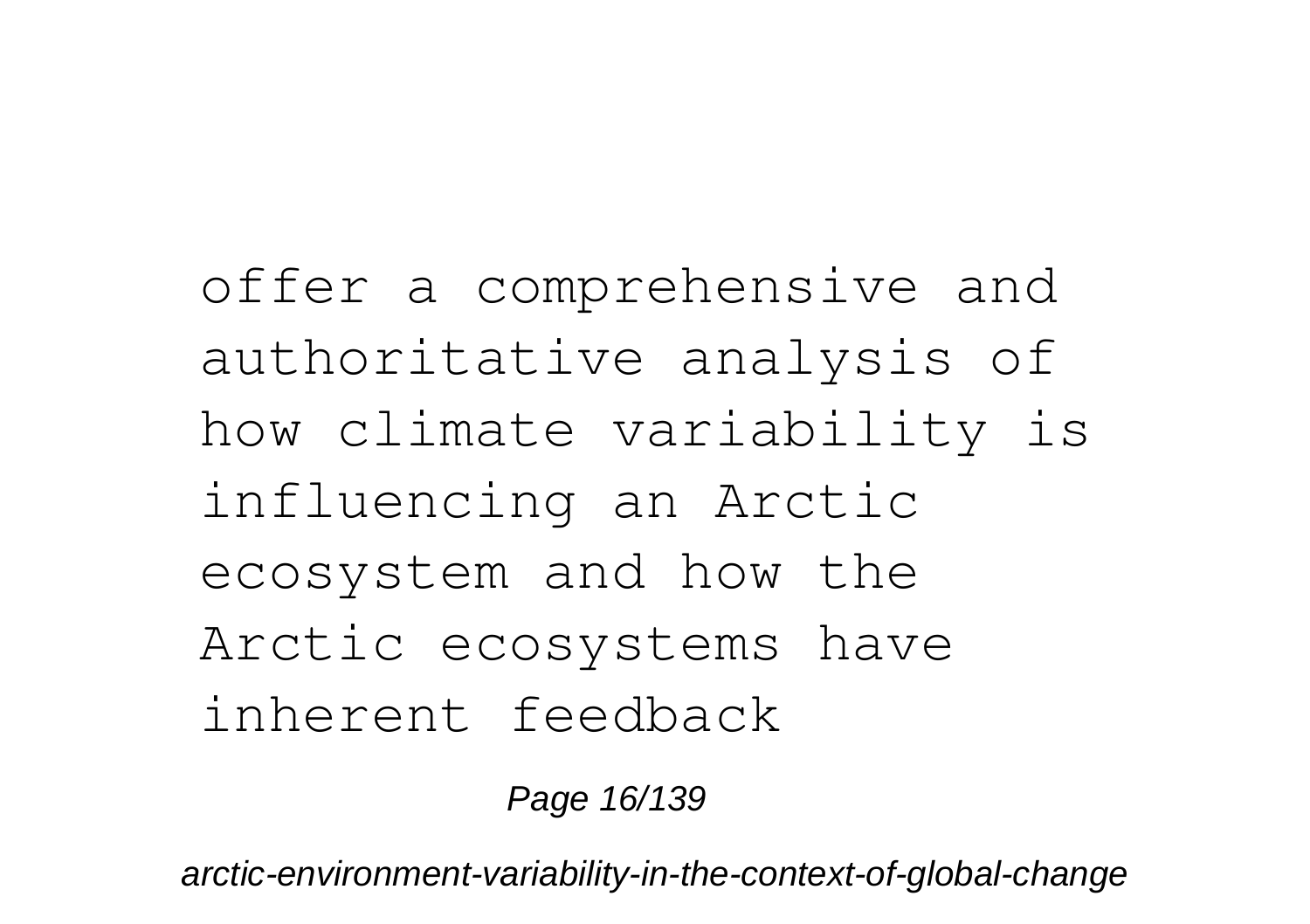mechanisms interacting with climate variability or change. The latest research on the functioning of Arctic ecosystems Supplements current books on arctic

Page 17/139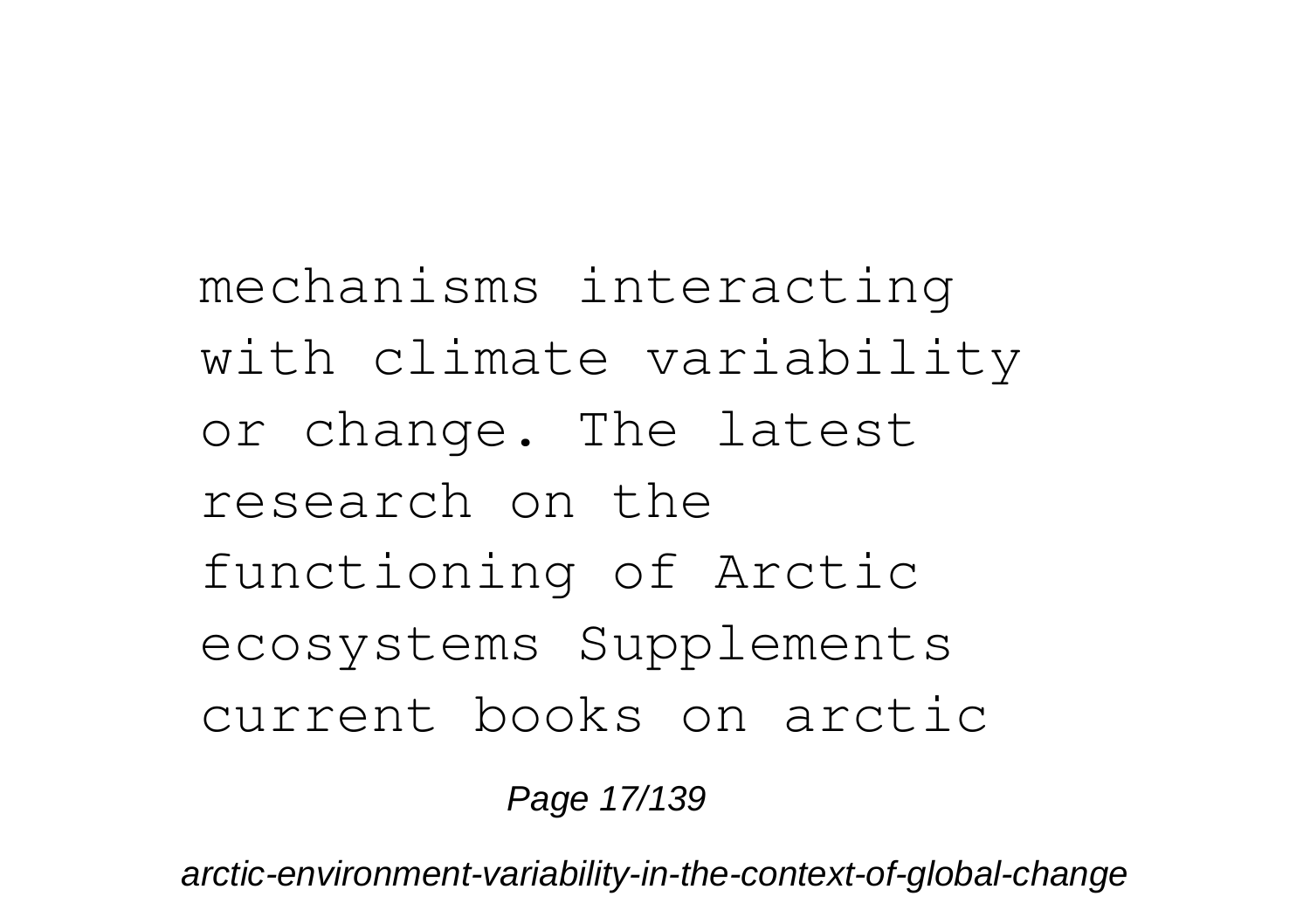climate impact assessment as a case study for ecological specialists Discusses the complex perpetuating effects on Earth Vital information on modeling ecosystem

Page 18/139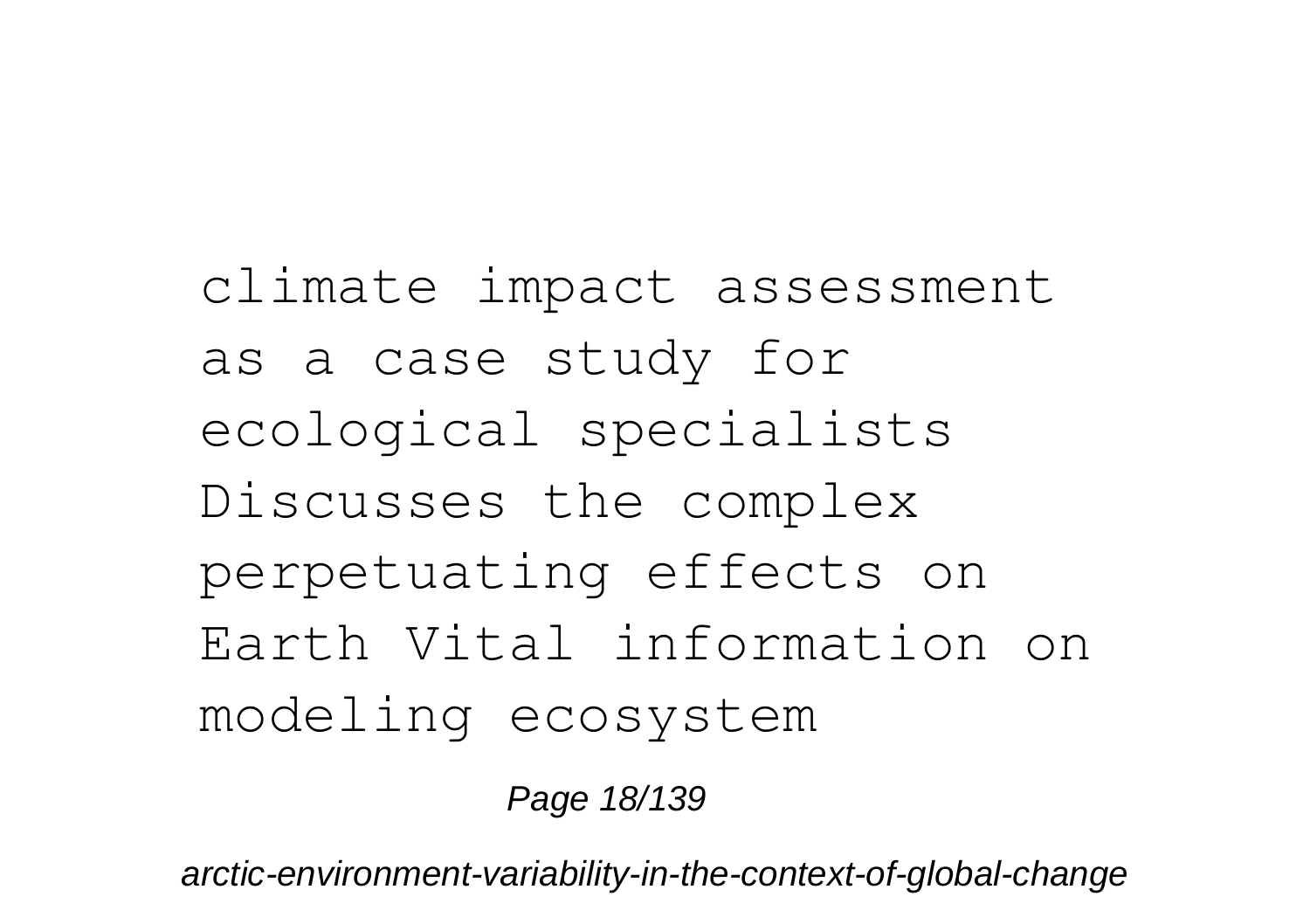responses to understand future climates The Arctic can be viewed as an integrated system, characterised by intimate couplings between its atmosphere, ocean and

Page 19/139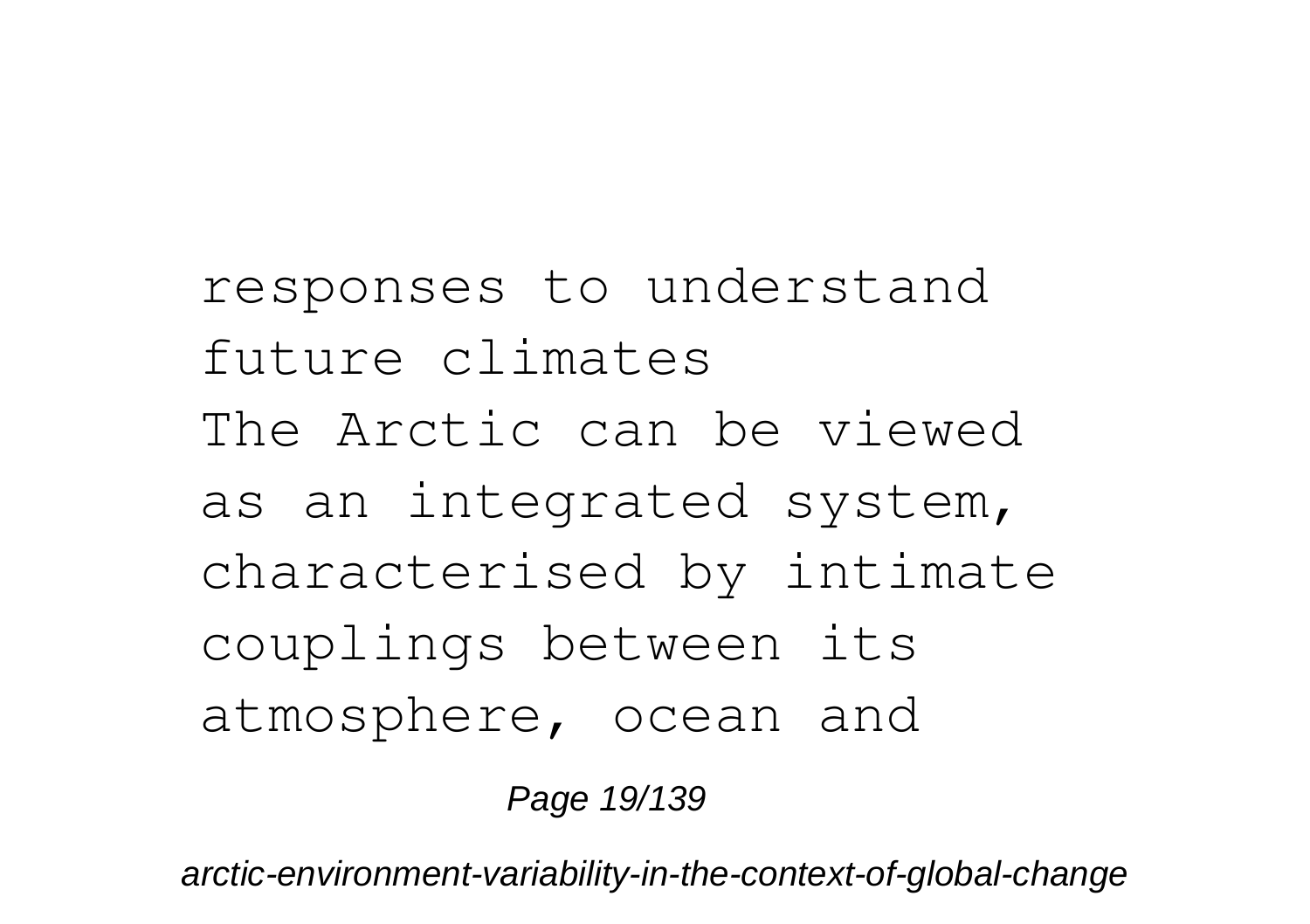land, linked in turn to the larger global system. This comprehensive, up-todate assessment begins with an outline of early Arctic exploration and the growth of modern research.

Page 20/139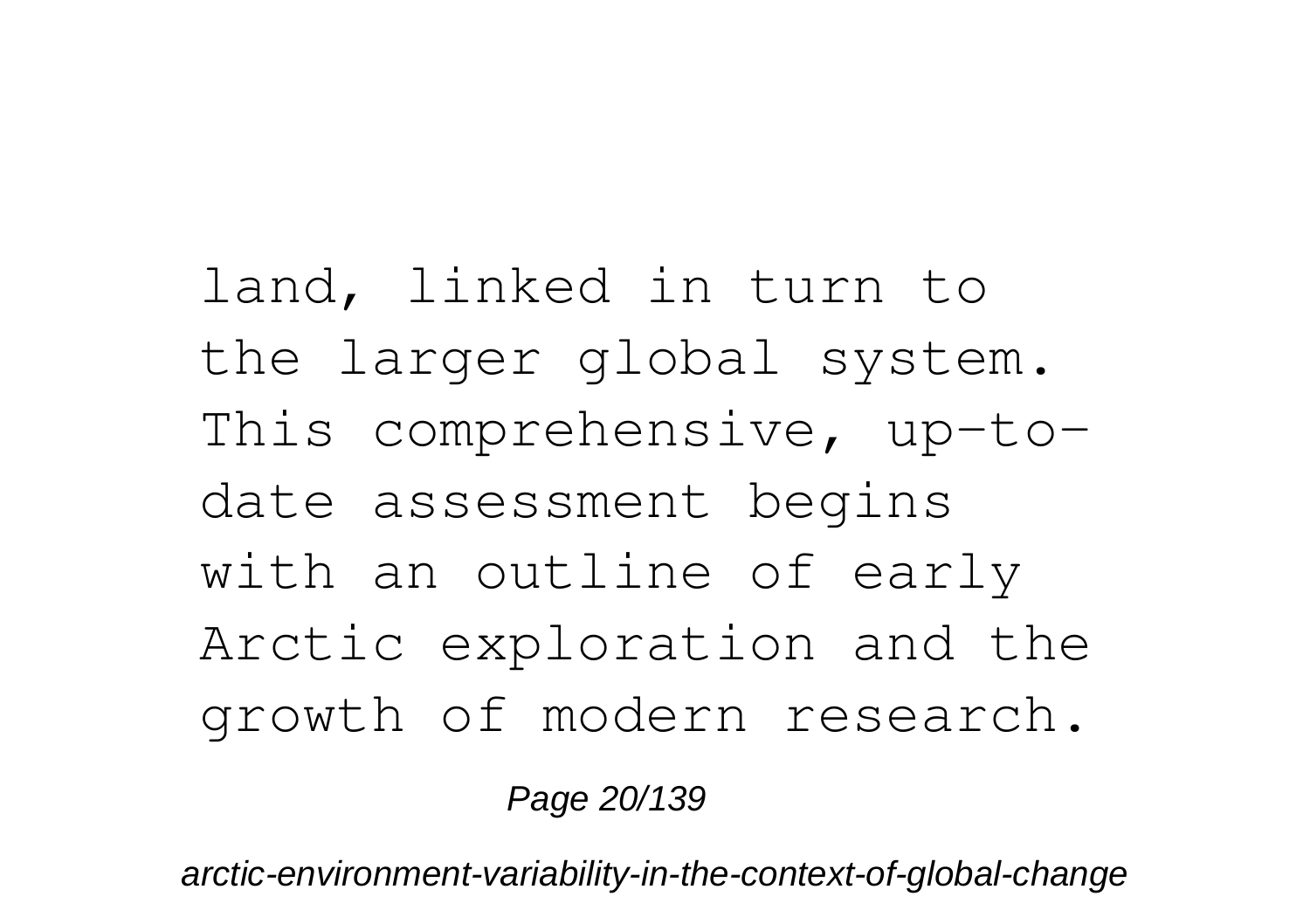Using an integrated systems approach, subsequent chapters examine the atmospheric heat budget and circulation, the surface energy budget, the

Page 21/139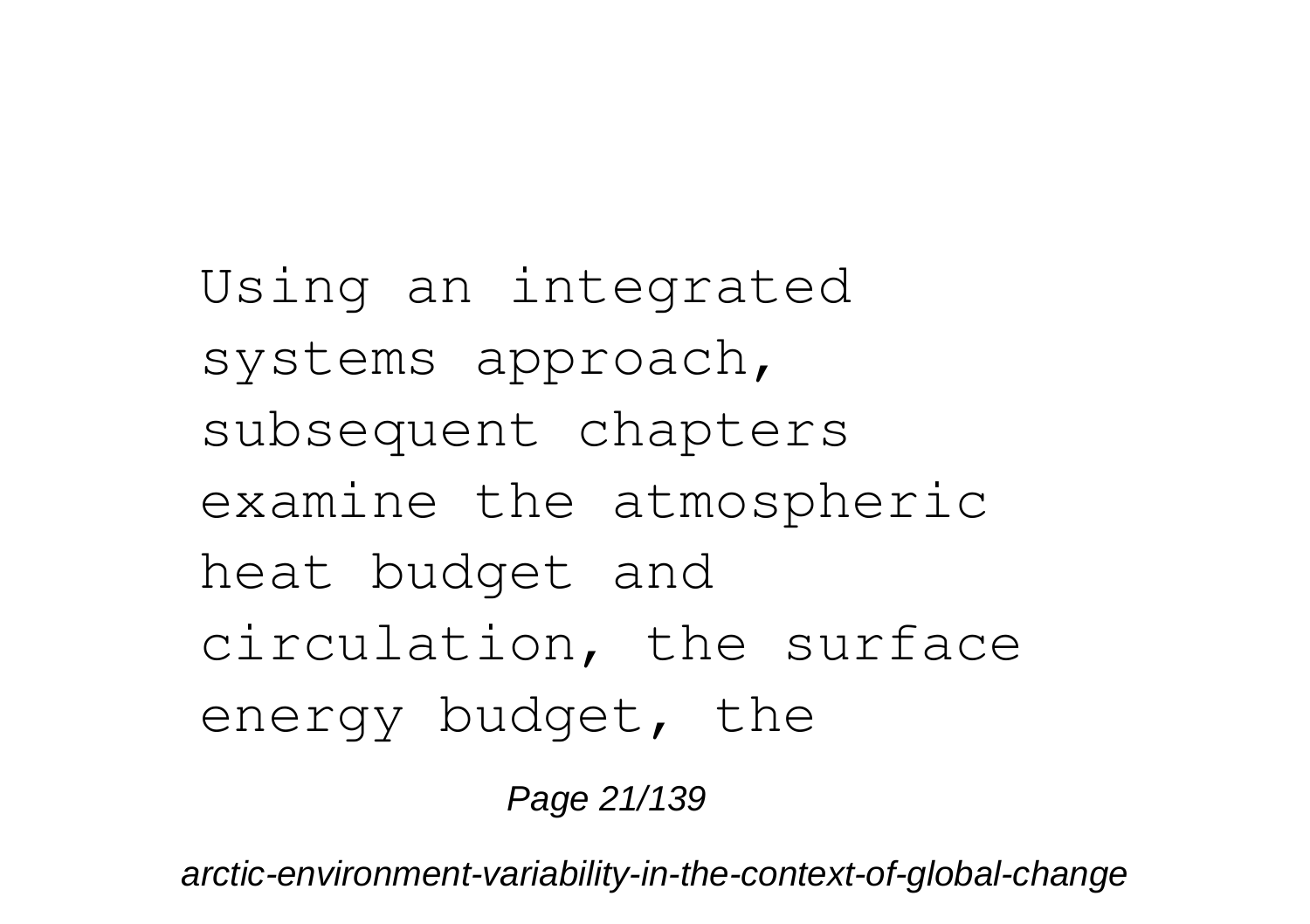hydrologic cycle and interactions between the ocean, atmosphere and sea ice cover. Reviews of recent directions in numerical modelling and the characteristics of

Page 22/139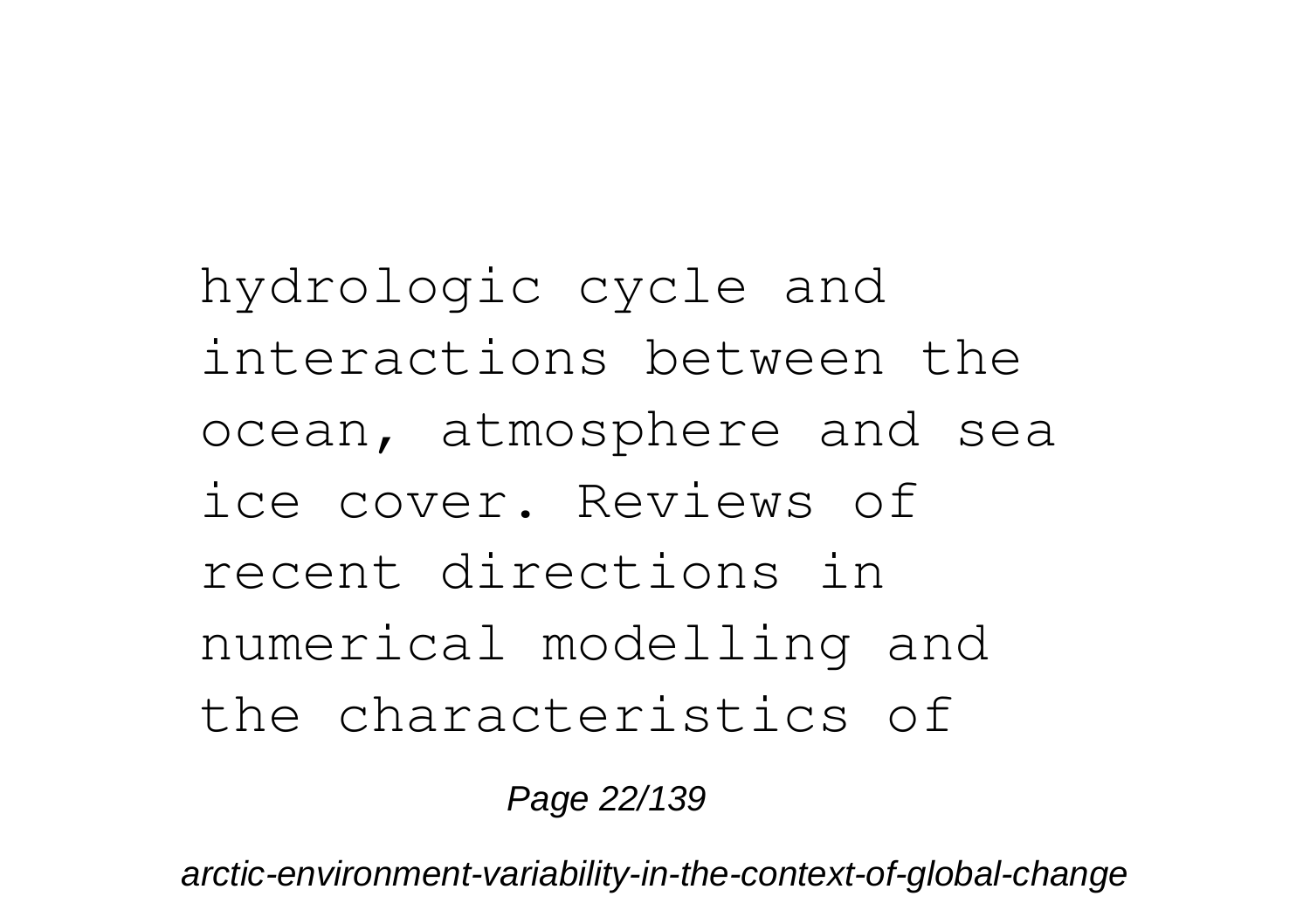past Arctic climates set the stage for detailed discussion of recent climate variability and trends, and projected future states. Throughout, satellite remote sensing

Page 23/139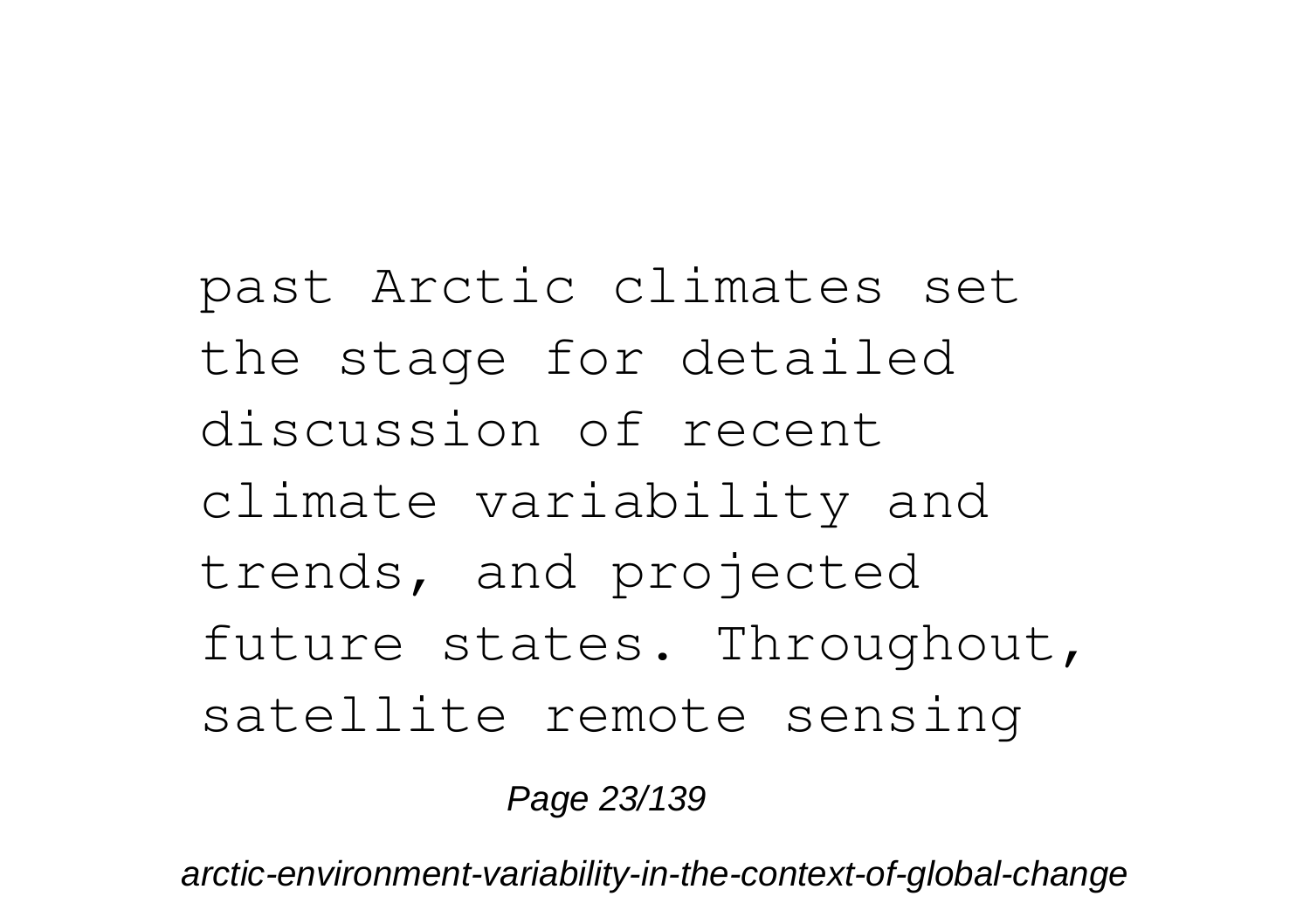data and results from recent major field programs are used to illustrate key processes. The Arctic Climate System provides a comprehensive and accessible overview of

Page 24/139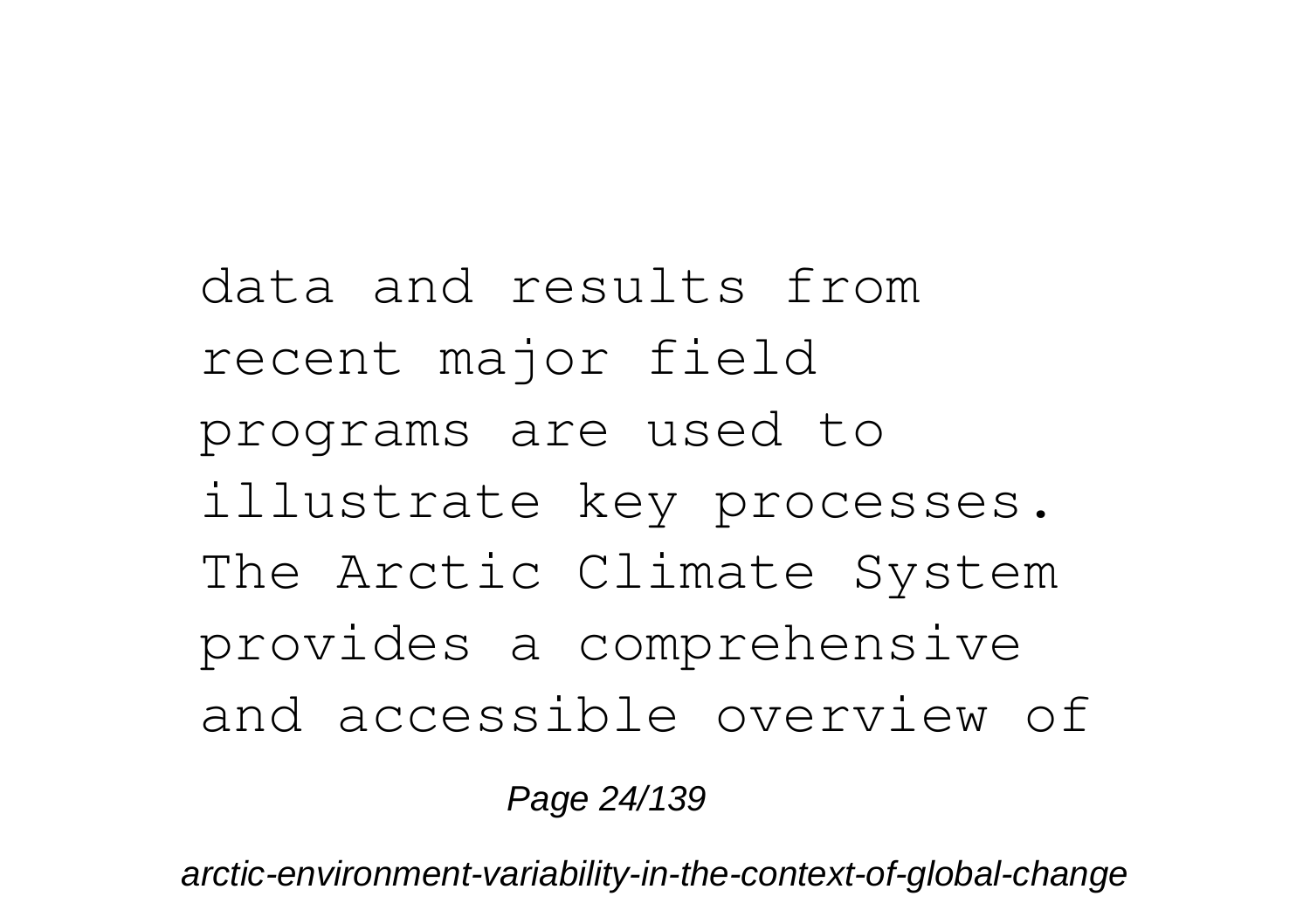the subject for researchers and advanced students in a wide range of disciplines. Combining multidisciplinary perspectives and new

Page 25/139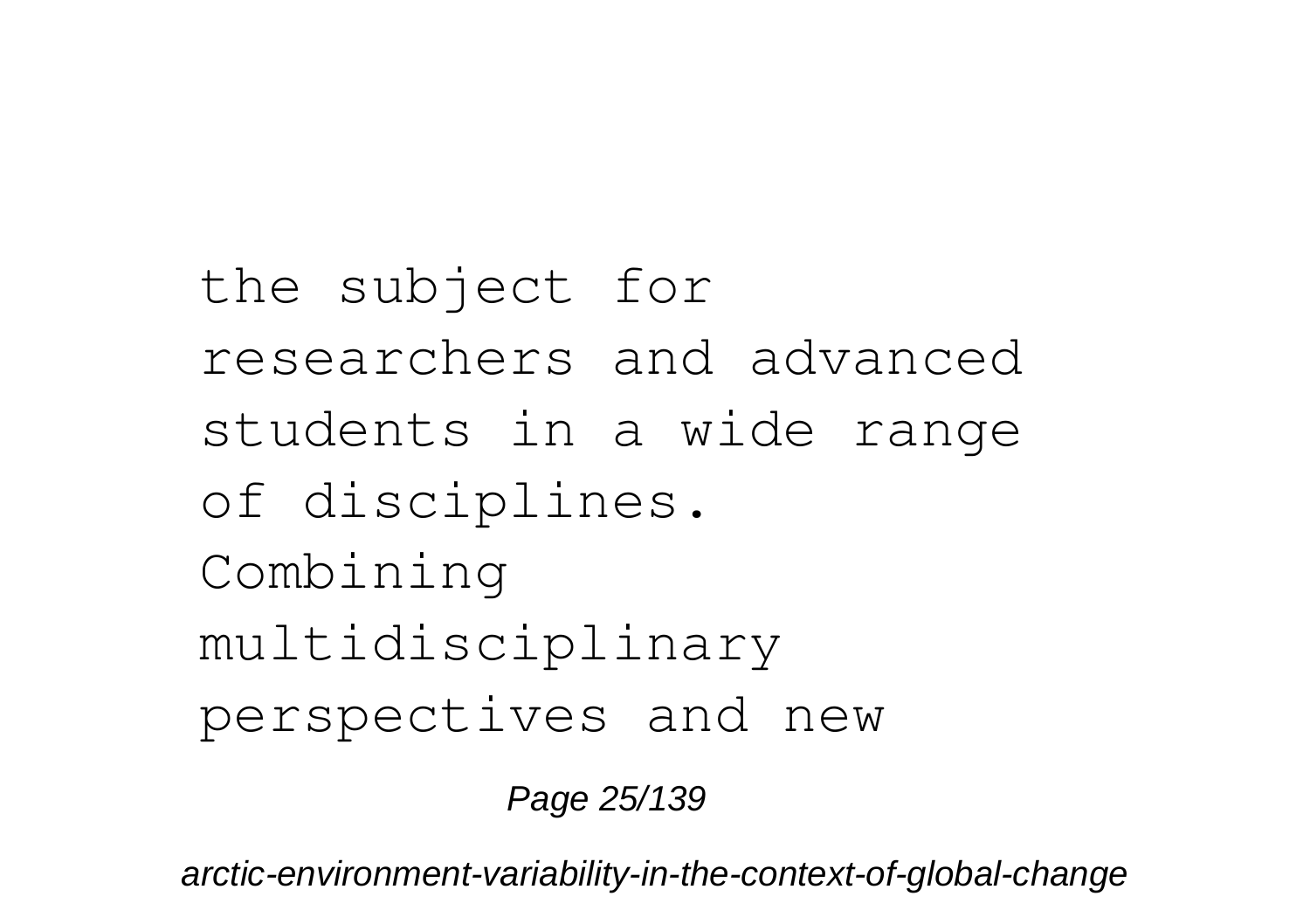research, this volume goes beyond broad discussions of the impacts of climate change and reflects on the current and historical mediations and narratives that are part of creating Page 26/139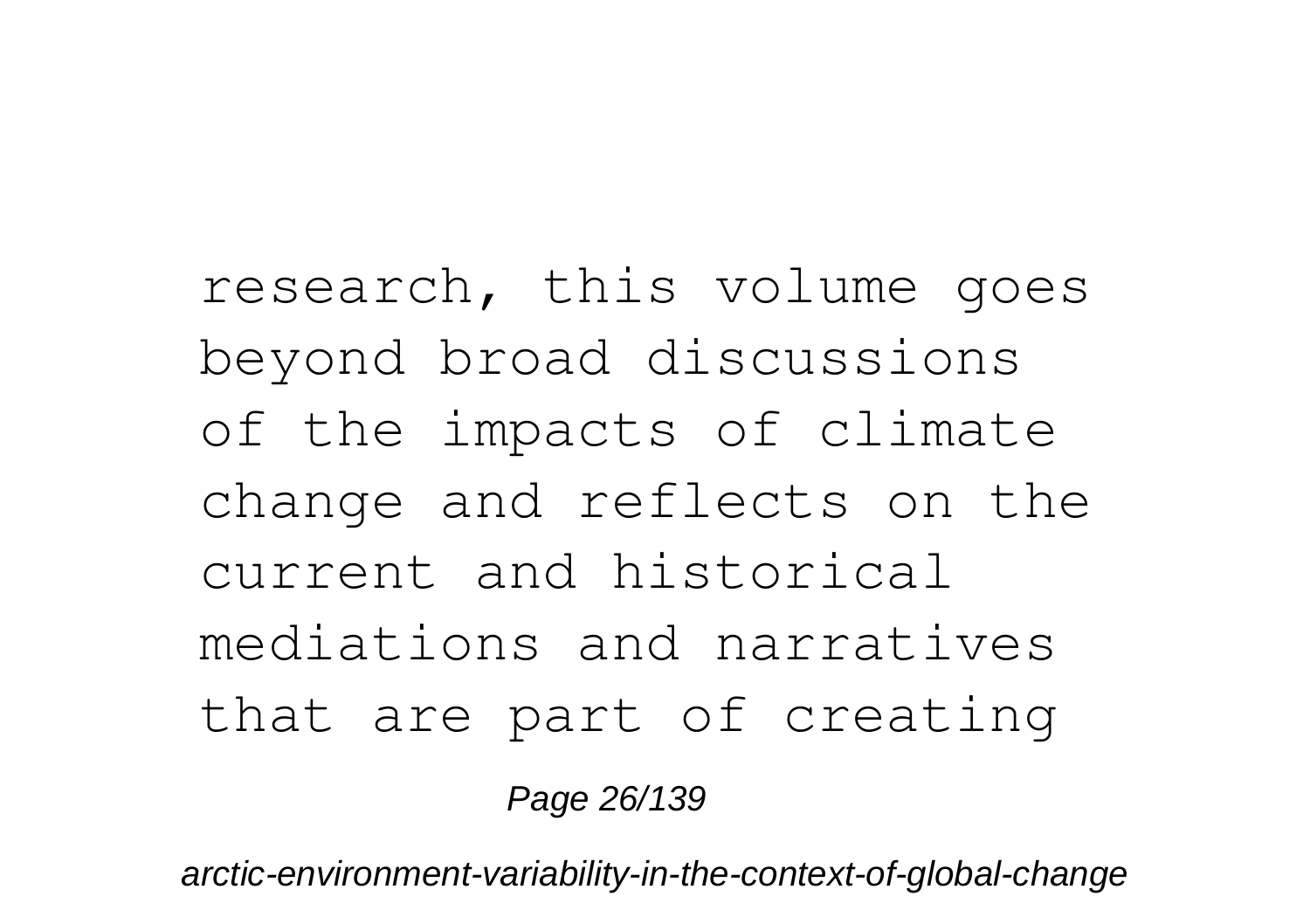this new social and scientific reality. Centennial Ice Cover Observations The Arctic Climate System Climate Change and Variability

Page 27/139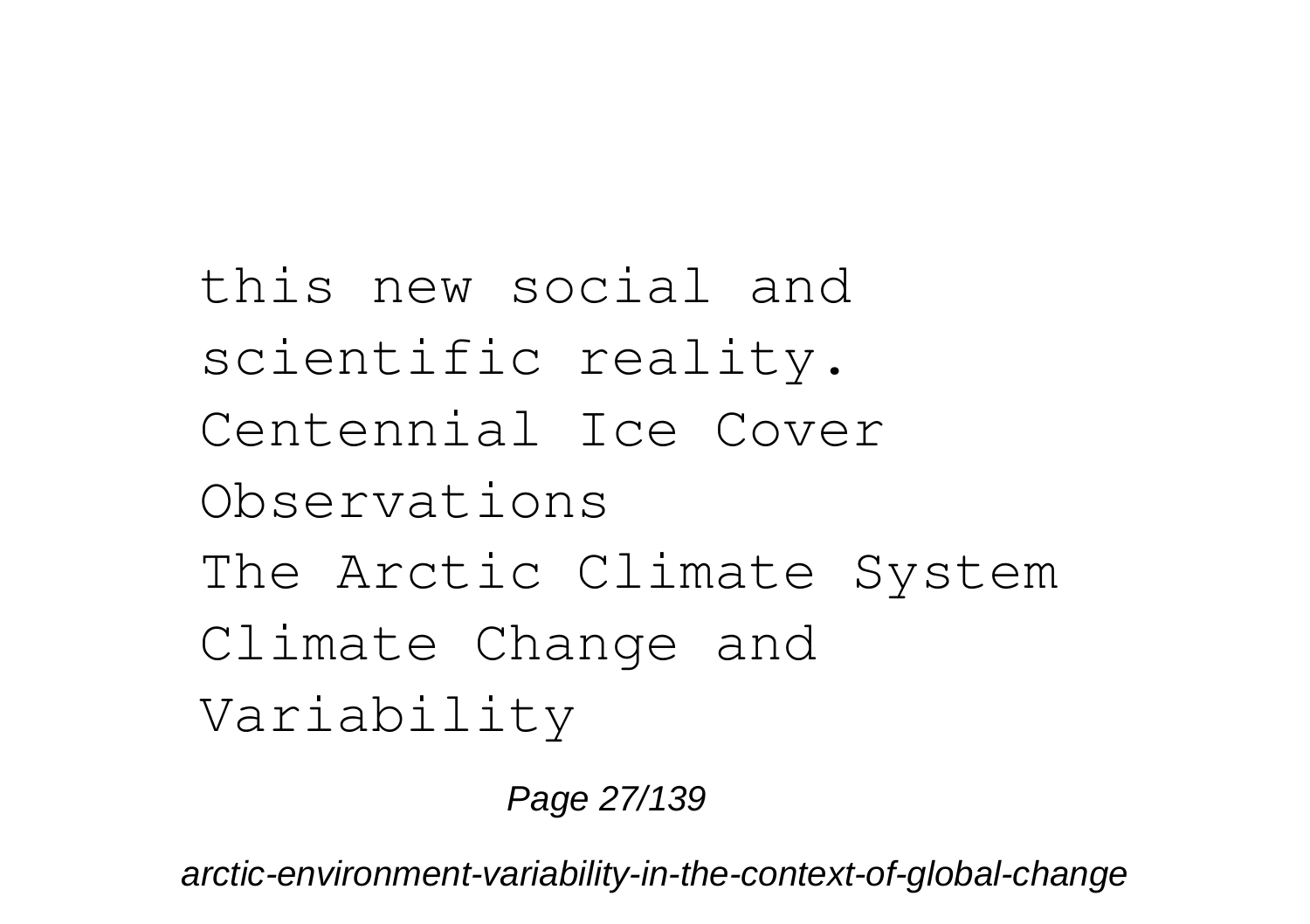Changes in the Arctic Environment and the Law of the Sea Influence of Climate Change on the Changing Arctic and Sub-Arctic Conditions

Page 28/139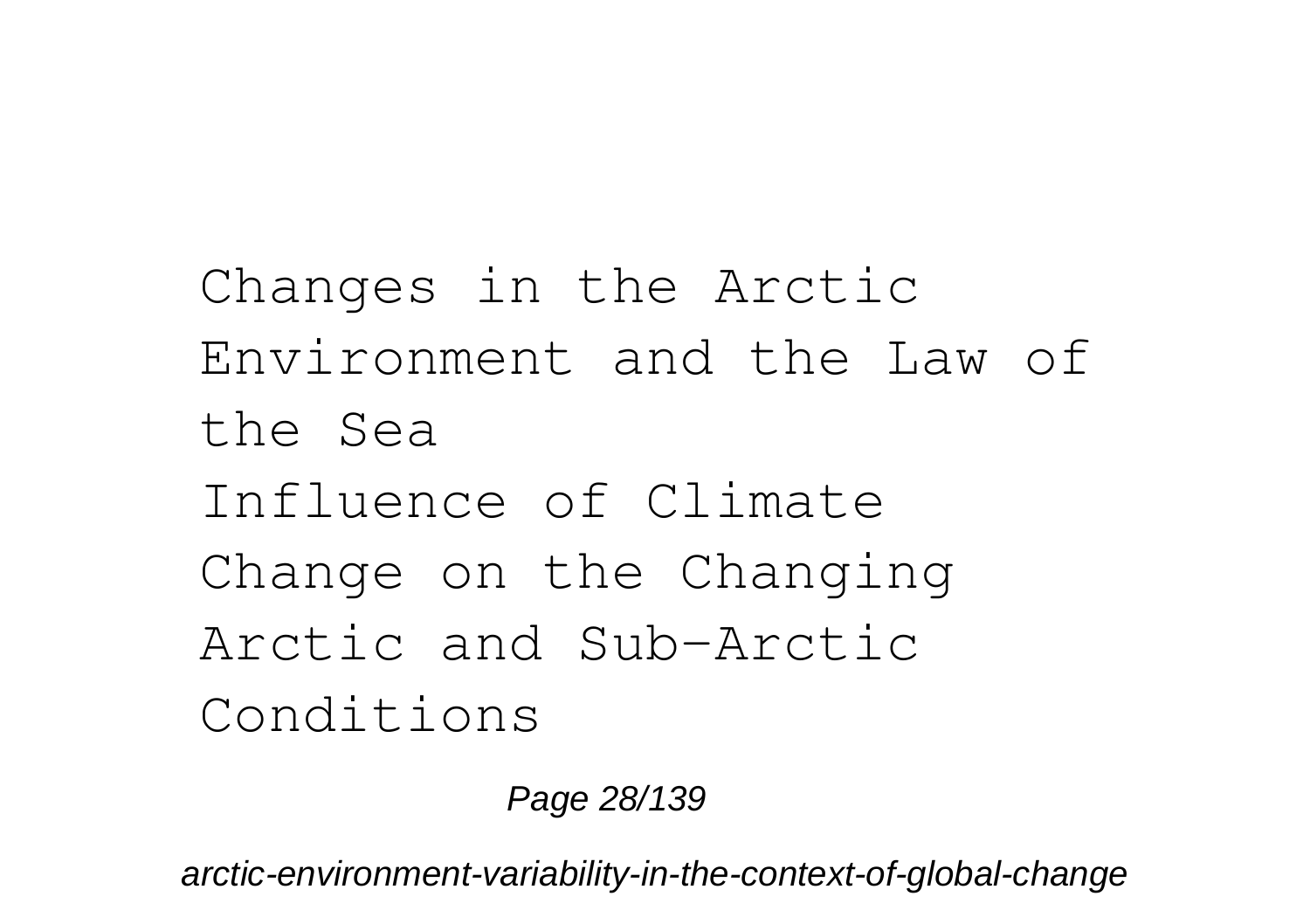*The sea ice surrounding Antarctica has increased in extent and concentration from the late 1970s, when satellite-based measurements began, until 2015. Although this increasing trend is modest, it is surprising given the overall warming of the global climate and the region.* Page 29/139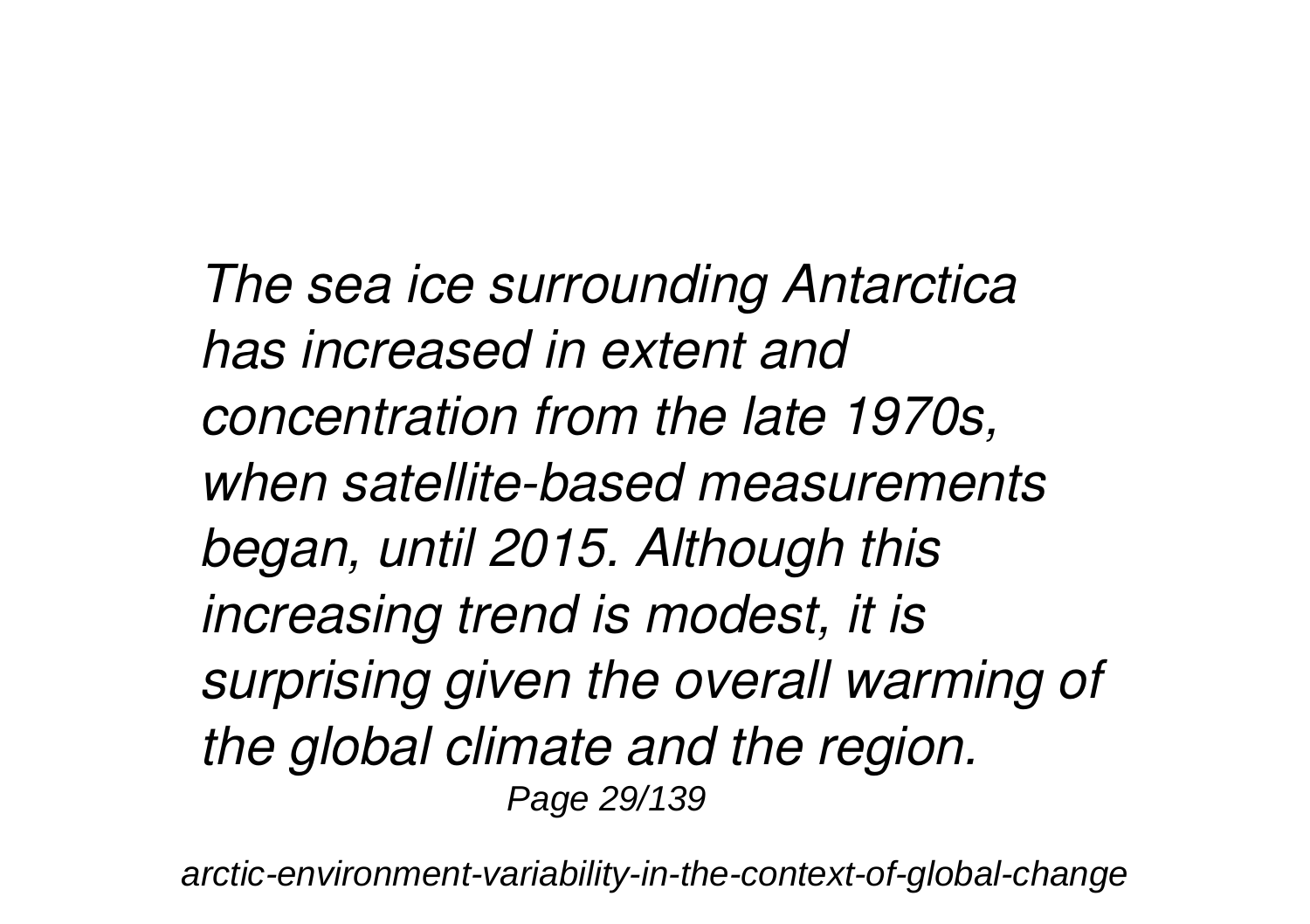*Indeed, climate models, which incorporate our best understanding of the processes affecting the region, generally simulate a decrease in sea ice. Moreover, sea ice in the Arctic has exhibited pronounced declines over the same period, consistent with global climate model simulations. For these* Page 30/139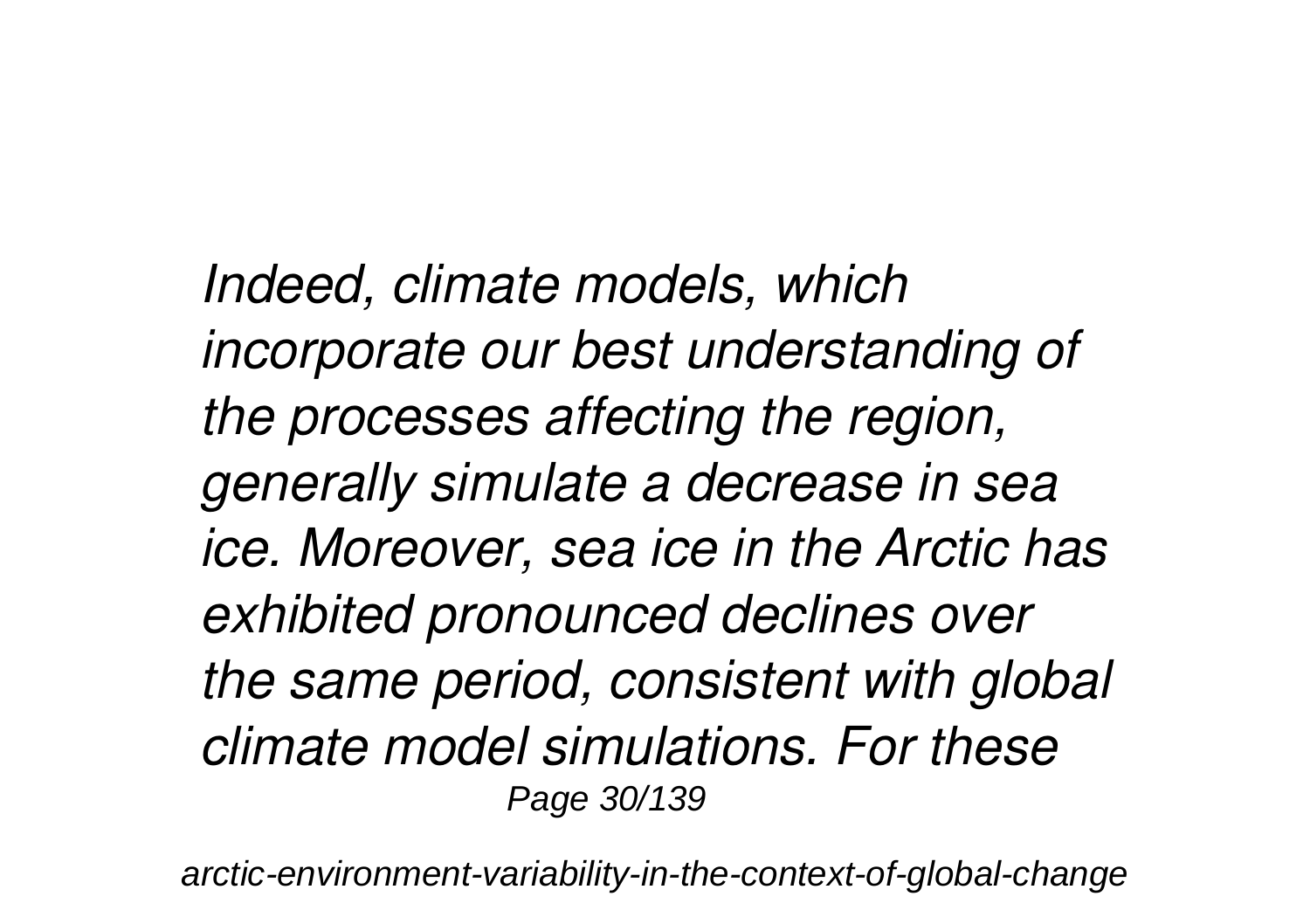*reasons, the behavior of Antarctic sea ice has presented a conundrum for global climate change science. The National Academies of Sciences, Engineering, and Medicine held a workshop in January 2016, to bring together scientists with different sets of expertise and perspectives to further* Page 31/139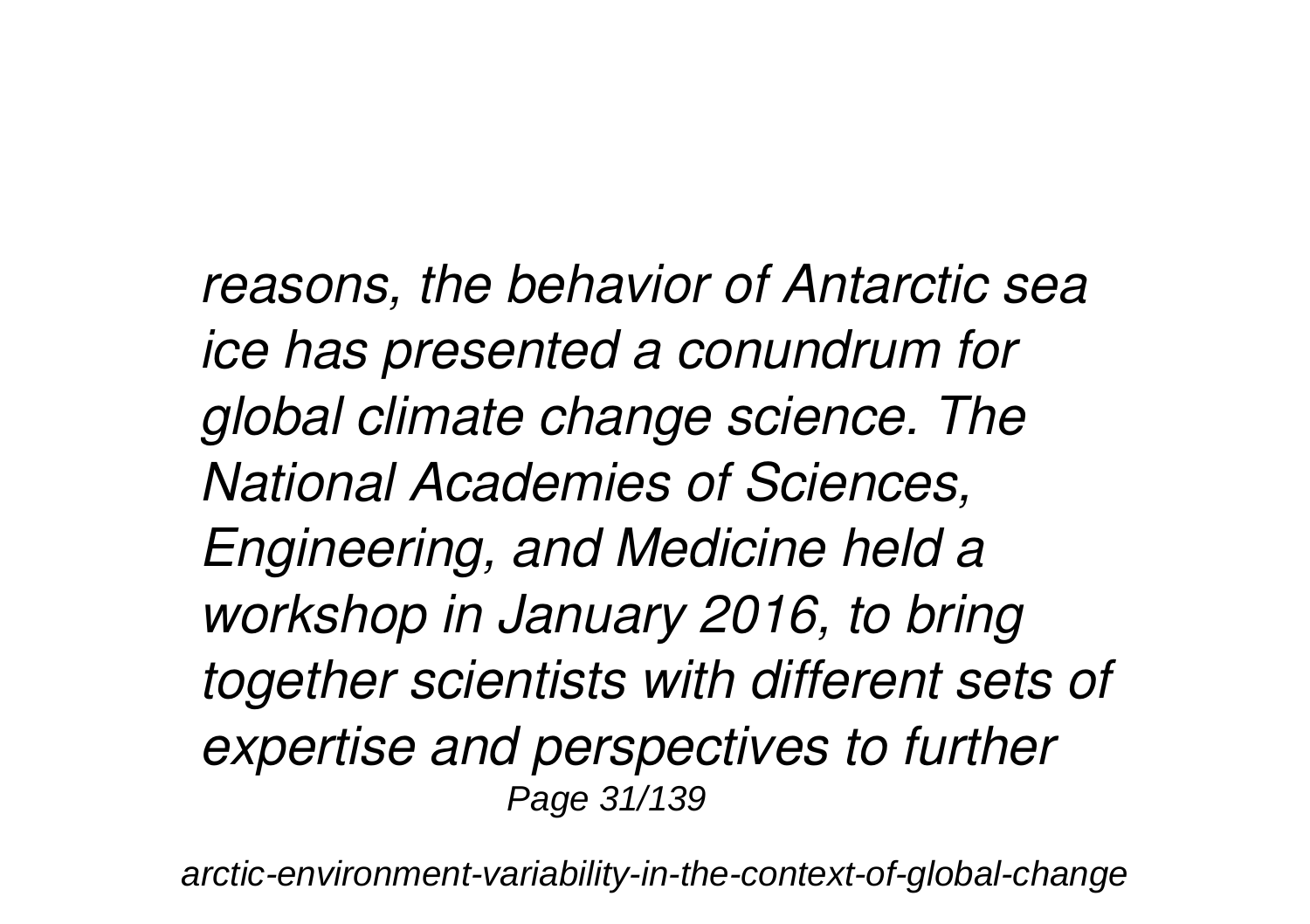*explore potential mechanisms driving the evolution of recent Antarctic sea ice variability and to discuss ways to advance understanding of Antarctic sea ice and its relationship to the broader ocean-climate system. This publication summarizes the presentations and discussions from* Page 32/139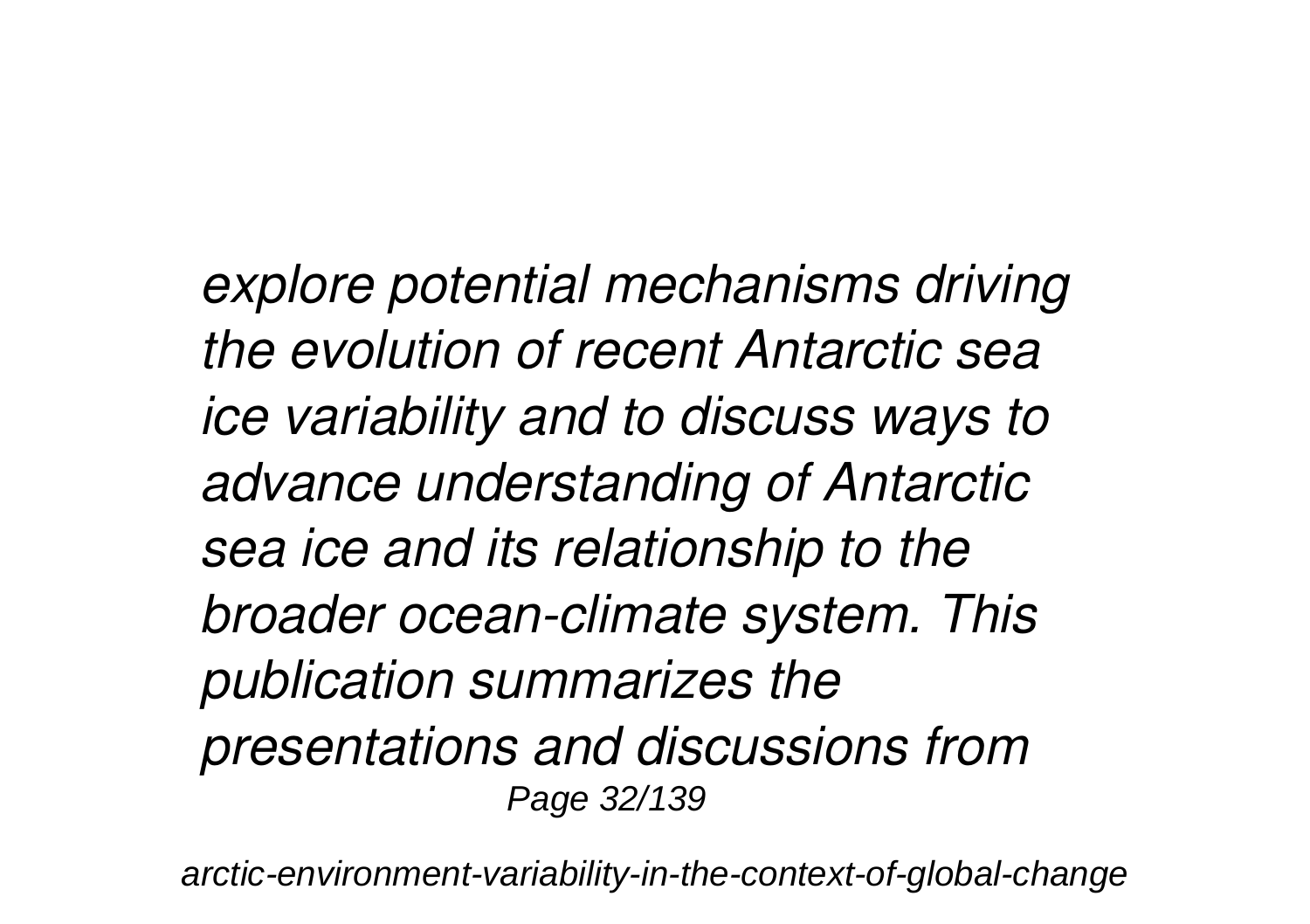## *the workshop.*

*Climate change is emerging as one of the most important issues of our time, with the potential to cause profound cascading effects on ecosystems and society. However, these effects are poorly understood and our projections for climate change trends and effects* Page 33/139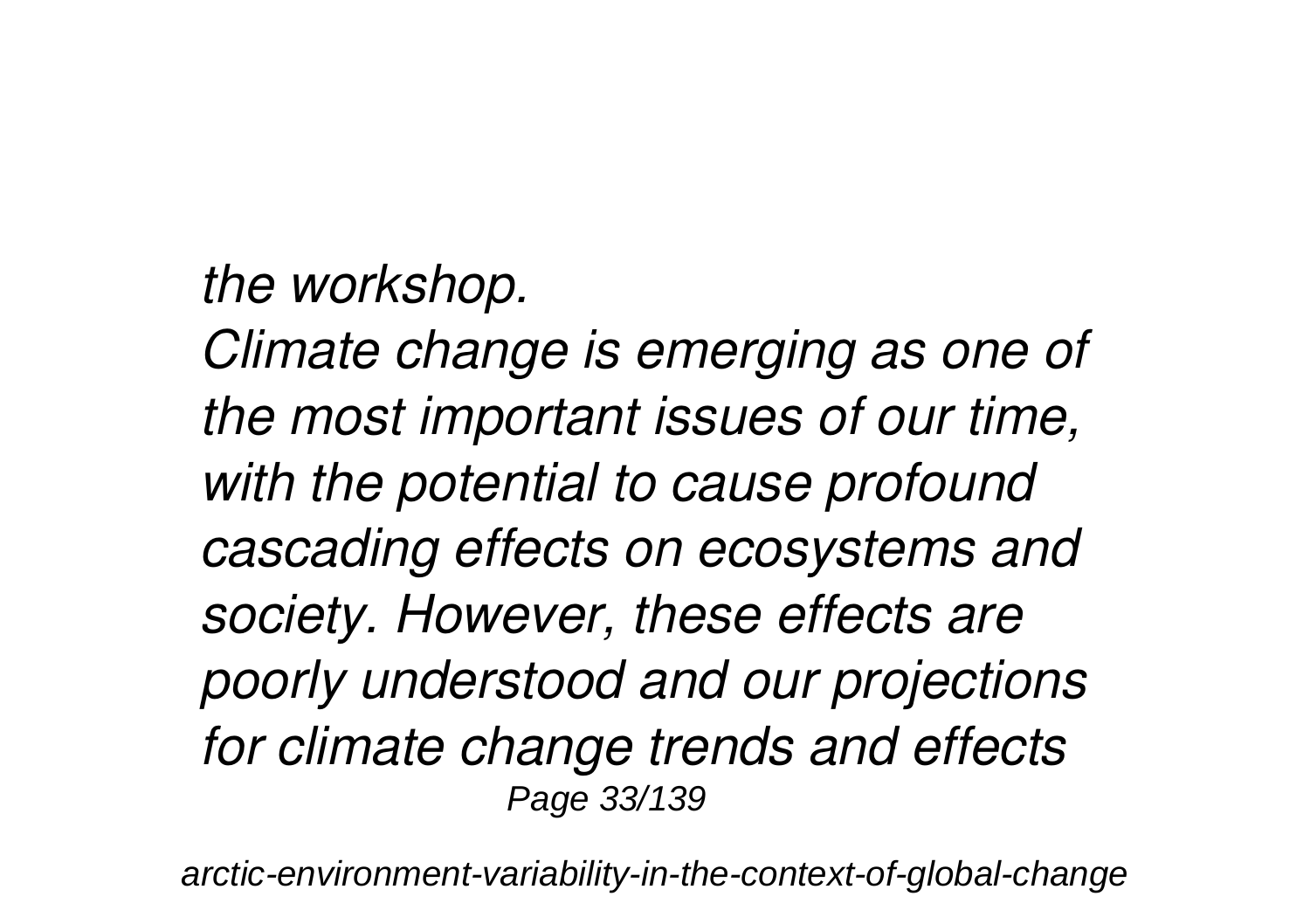*have thus far proven to be inaccurate. In this collection of 24 chapters, we present a cross-section of some of the most challenging issues related to oceans, lakes, forests, and agricultural systems under a changing climate. The authors present evidence for changes and variability in climatic and* Page 34/139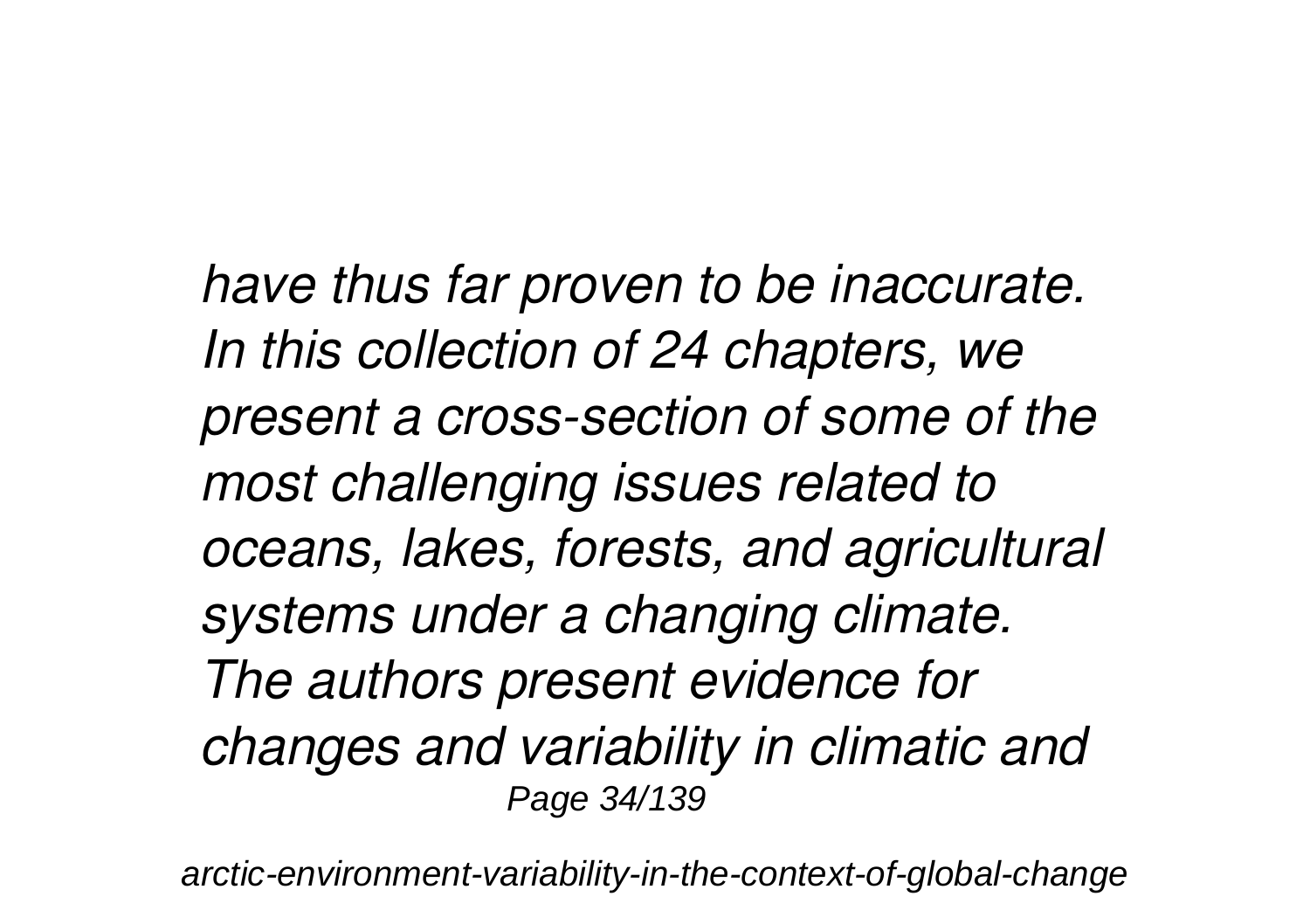*atmospheric conditions, investigate some the impacts that climate change is having on the Earth's ecological and social systems, and provide novel ideas, advances and applications for mitigation and adaptation of our socioecological systems to climate change. Difficult questions are asked. What* Page 35/139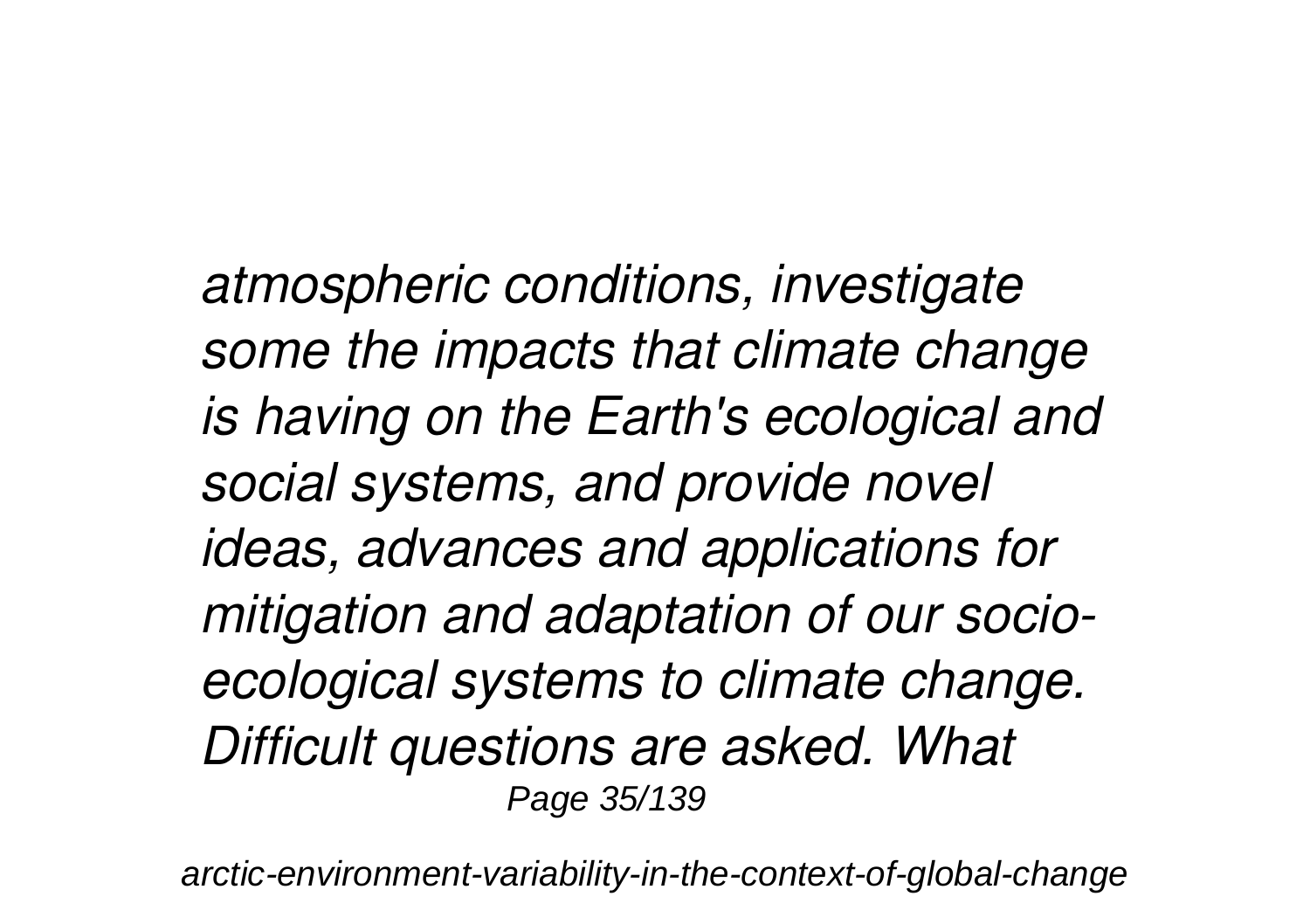*have been some of the impacts of climate change on our natural and managed ecosystems? How do we manage for resilient socio-ecological systems? How do we predict the future? What are relevant climatic change and management scenarios? How can we shape management* Page 36/139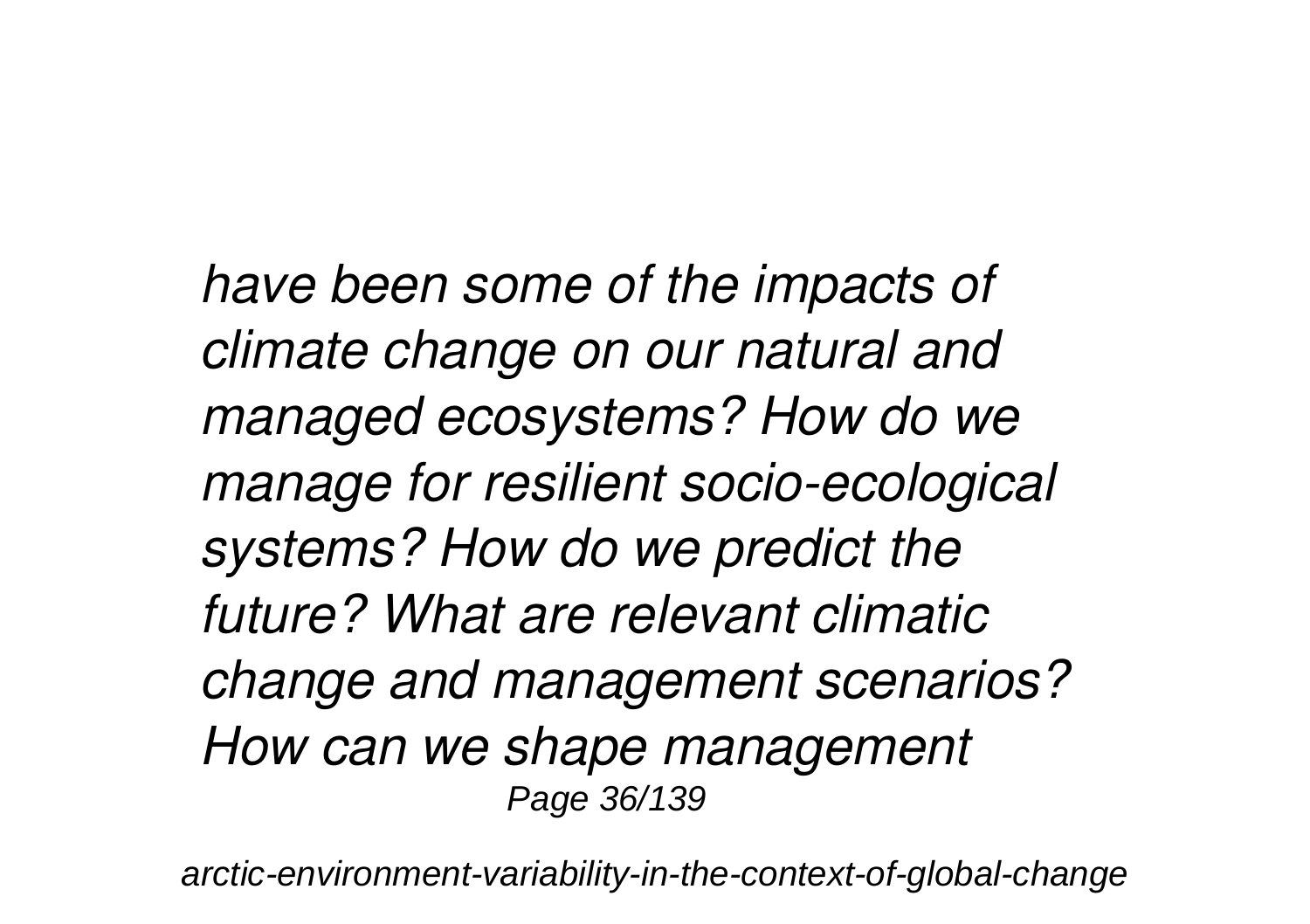*regimes to increase our adaptive capacity to climate change? These themes are visited across broad spatial and temporal scales, touch on important and relevant ecological patterns and processes, and represent broad geographic regions, from the tropics, to temperate and boreal* Page 37/139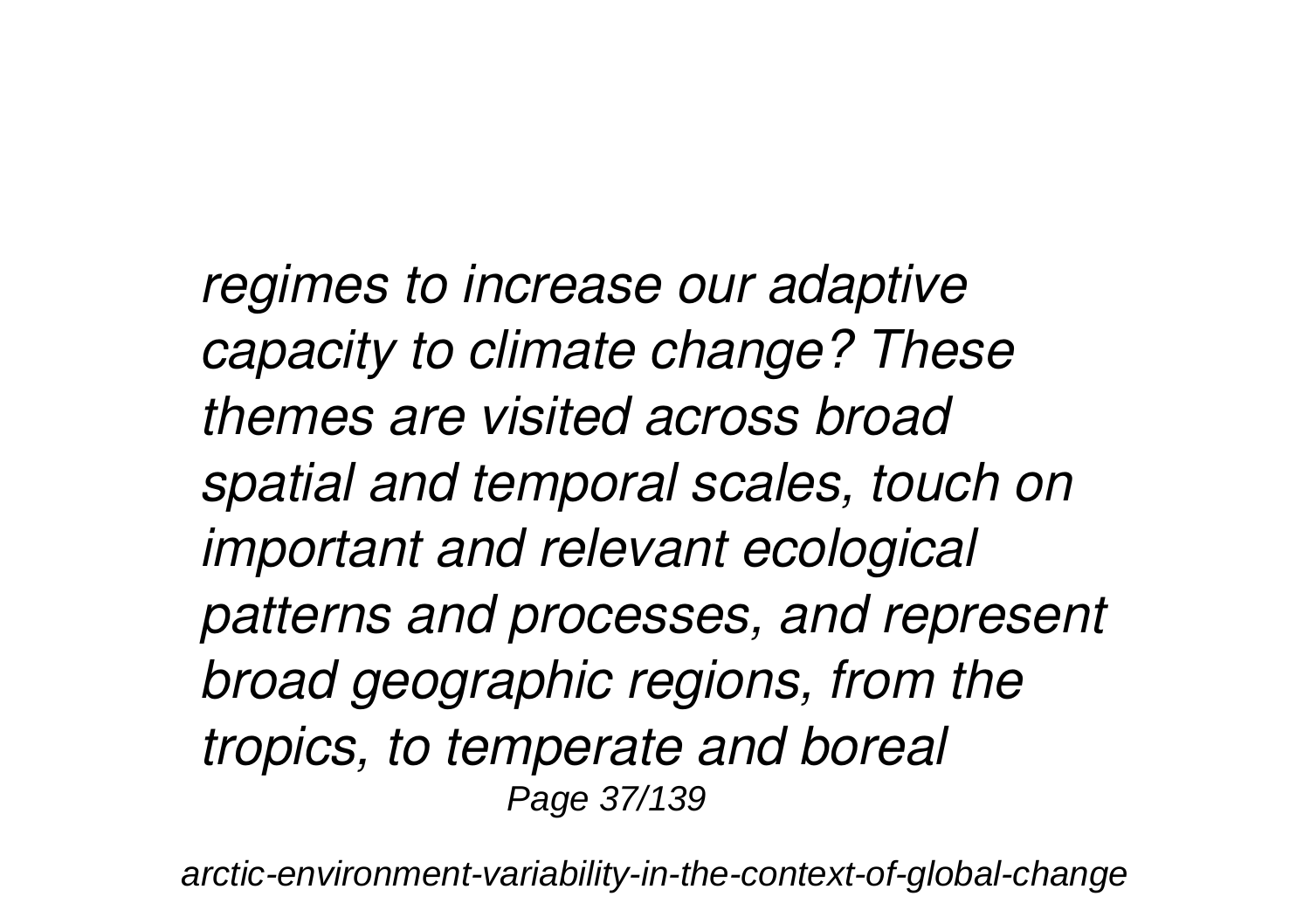#### *regions, to the Arctic.*

*The Arctic is now experiencing some of the most rapid and severe climate change on earth. Over the next 100 years, climate change is expected to accelerate, contributing to major physical, ecological, social, and economic changes, many of which* Page 38/139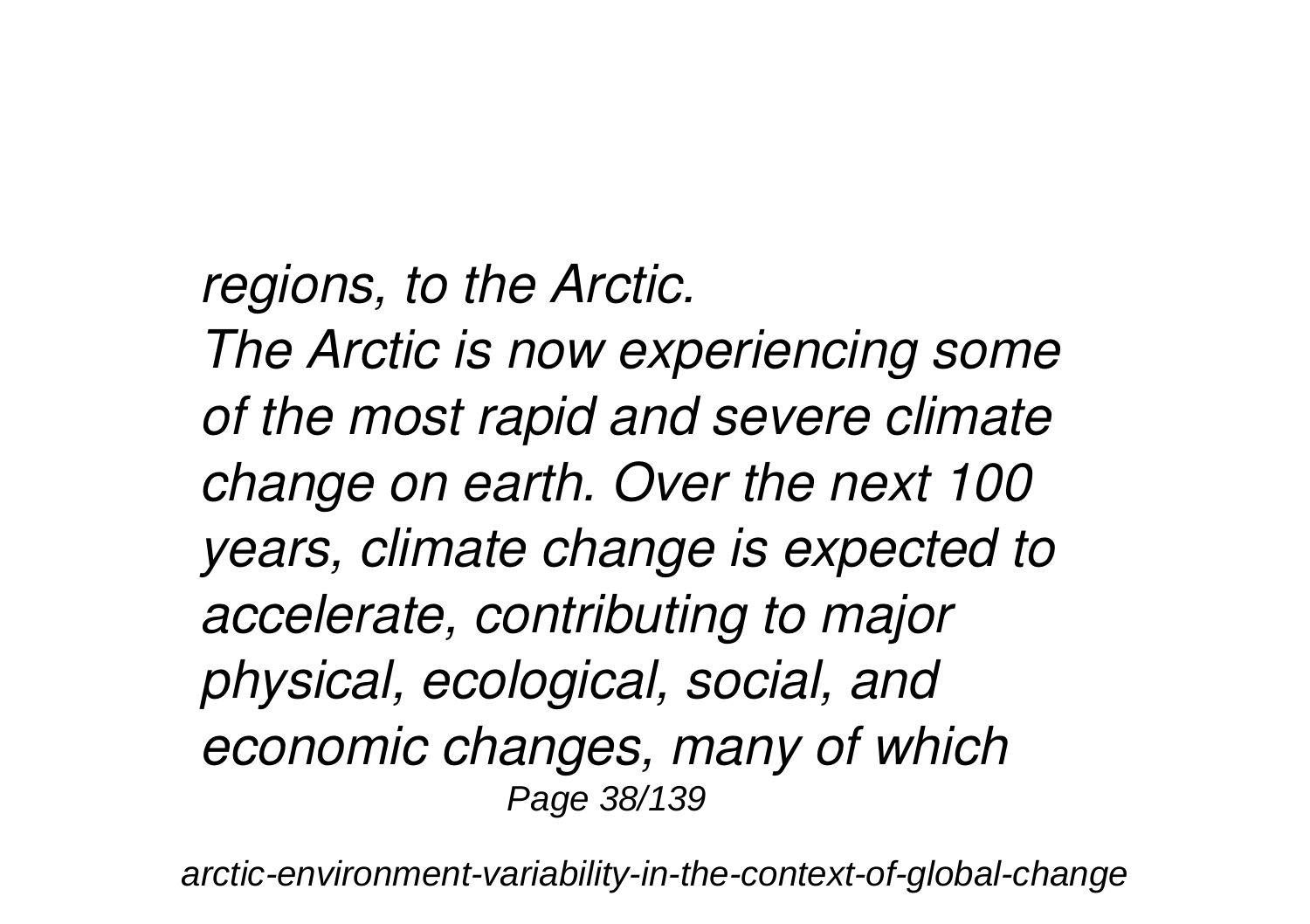*have already begun. Changes in arctic climate will also affect the rest of the world through increased global warming and rising sea levels. The volume addresses the following major topics: - Research results in observing aspects of the Arctic climate system and its processes across a range of* Page 39/139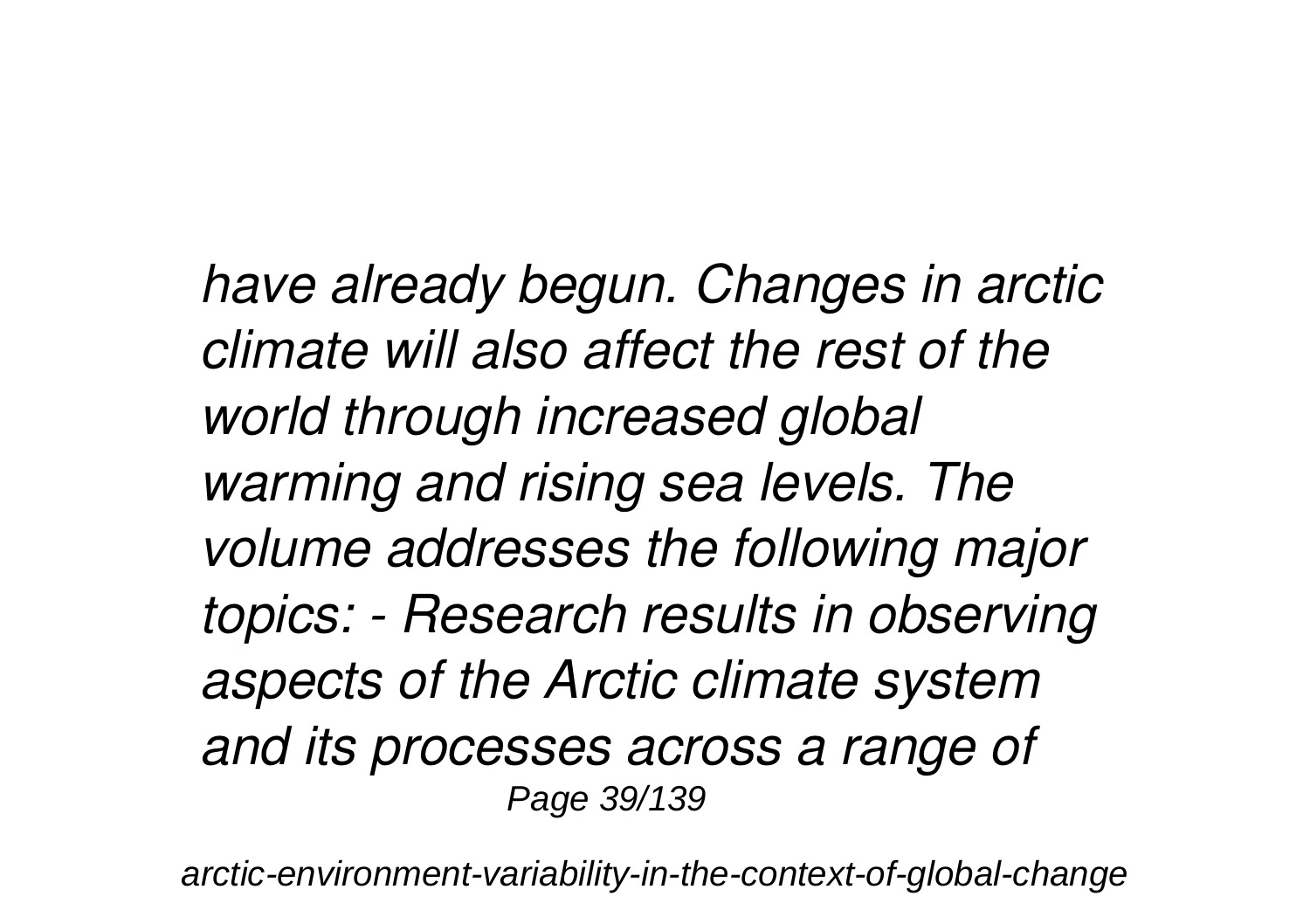*time and space scales - Representation of cryospheric, atmospheric, and oceanic processes in models, including simulation of their interaction with coupled models - Our understanding of the role of the Arctic in the global climate system, its response to large-scale climate* Page 40/139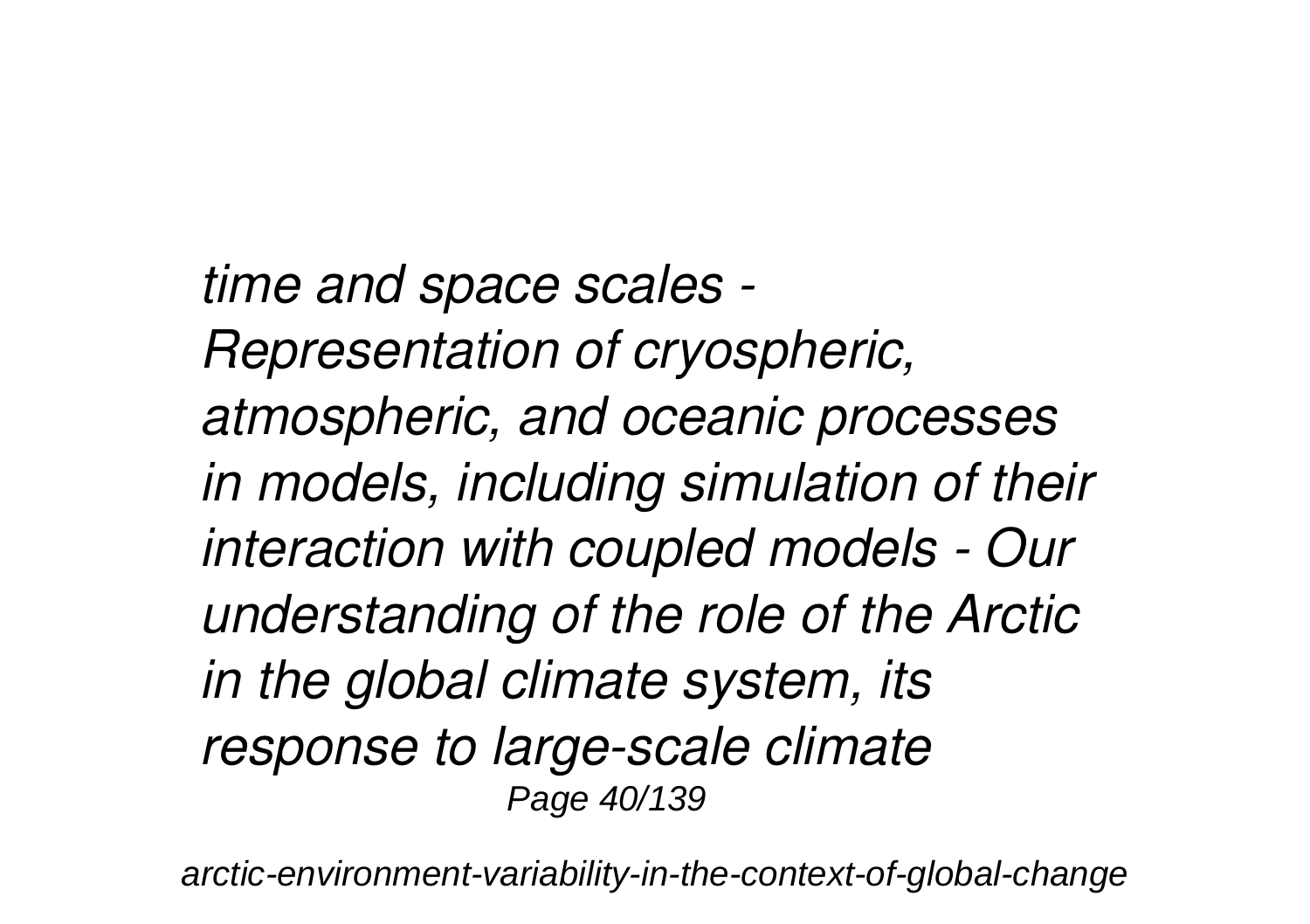*variations, and the processes involved. A GLOBEC Symposium An Assessment of Consequences of Climate Variability and Change and the Effects of Increased UV in the Arctic Region Rapid Changes in the Arctic Climate Change in Eurasian Arctic* Page 41/139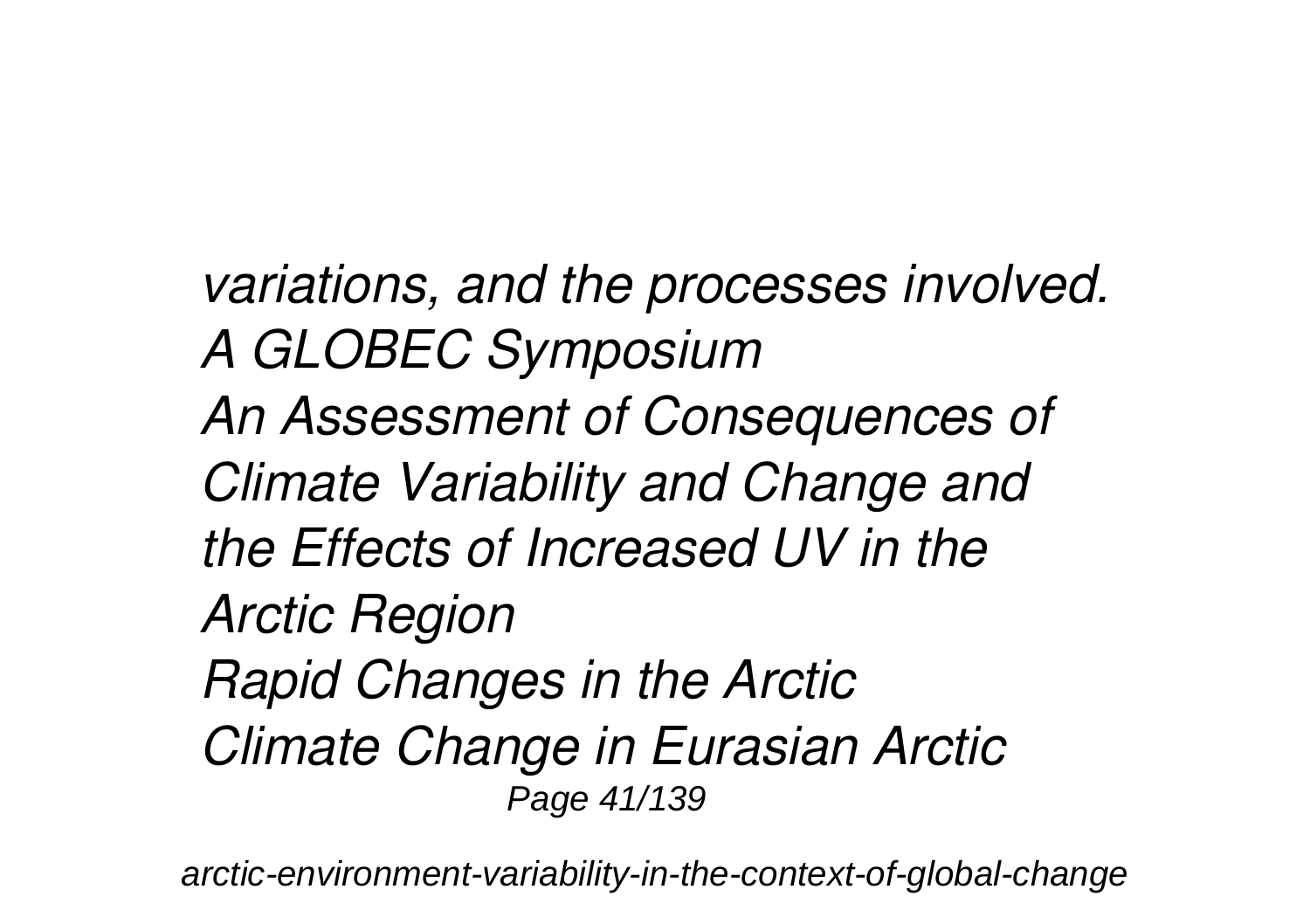#### *Shelf Seas*

#### *Natural Climate Variability on Decadeto-Century Time Scales*

"The Arctic, the northernmost part of Earth, is the hotspot for climate change assessments and the sensitive barometer of global climate variability. This book includes scientific Page 42/139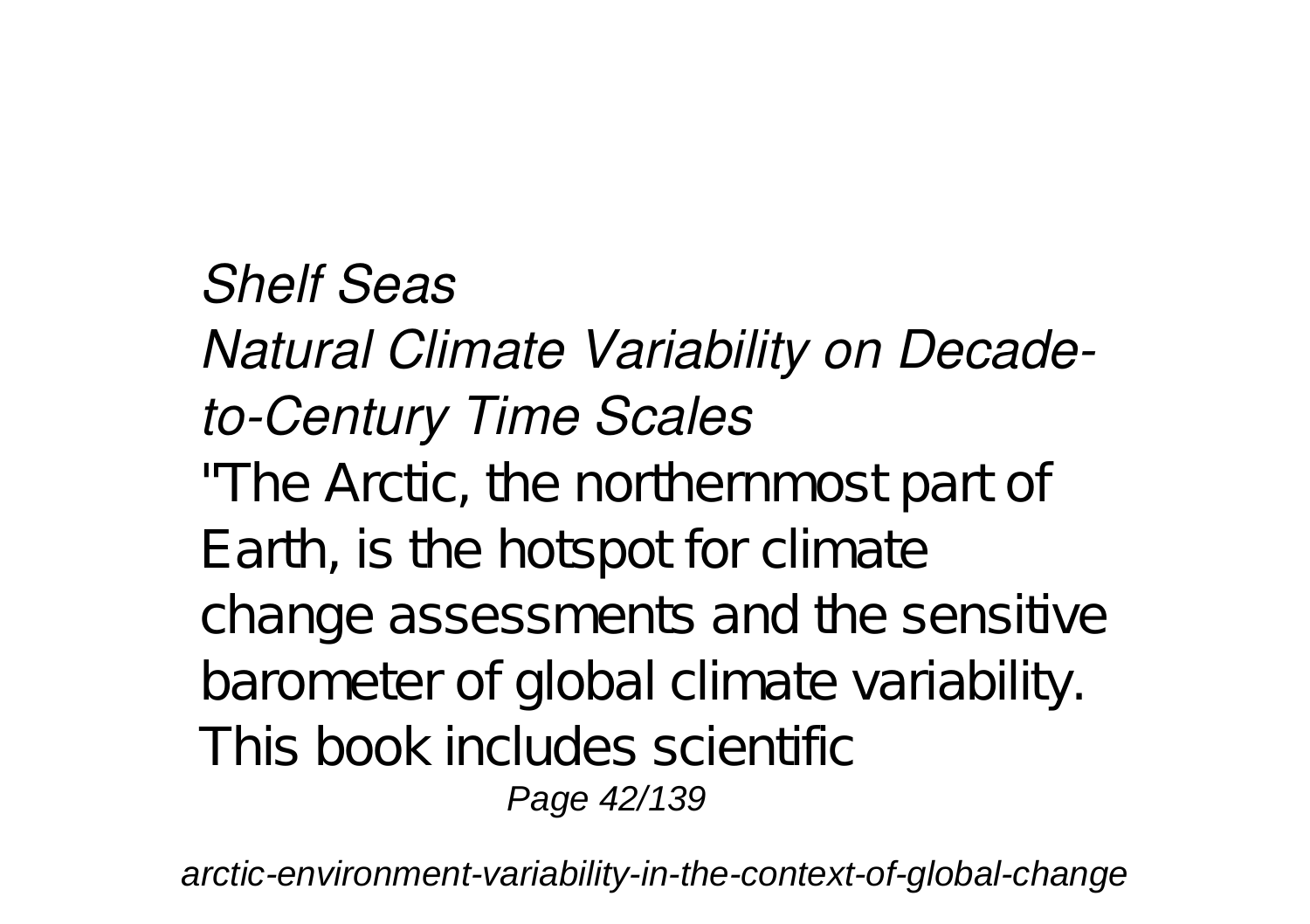observations on the Arctic region climate and the results achieved by scientists at the Indian Arctic station Himadri over the last decade. Designed and structured to incorporate multi-dimensional climate change research, the book is a significant contribution to understand Page 43/139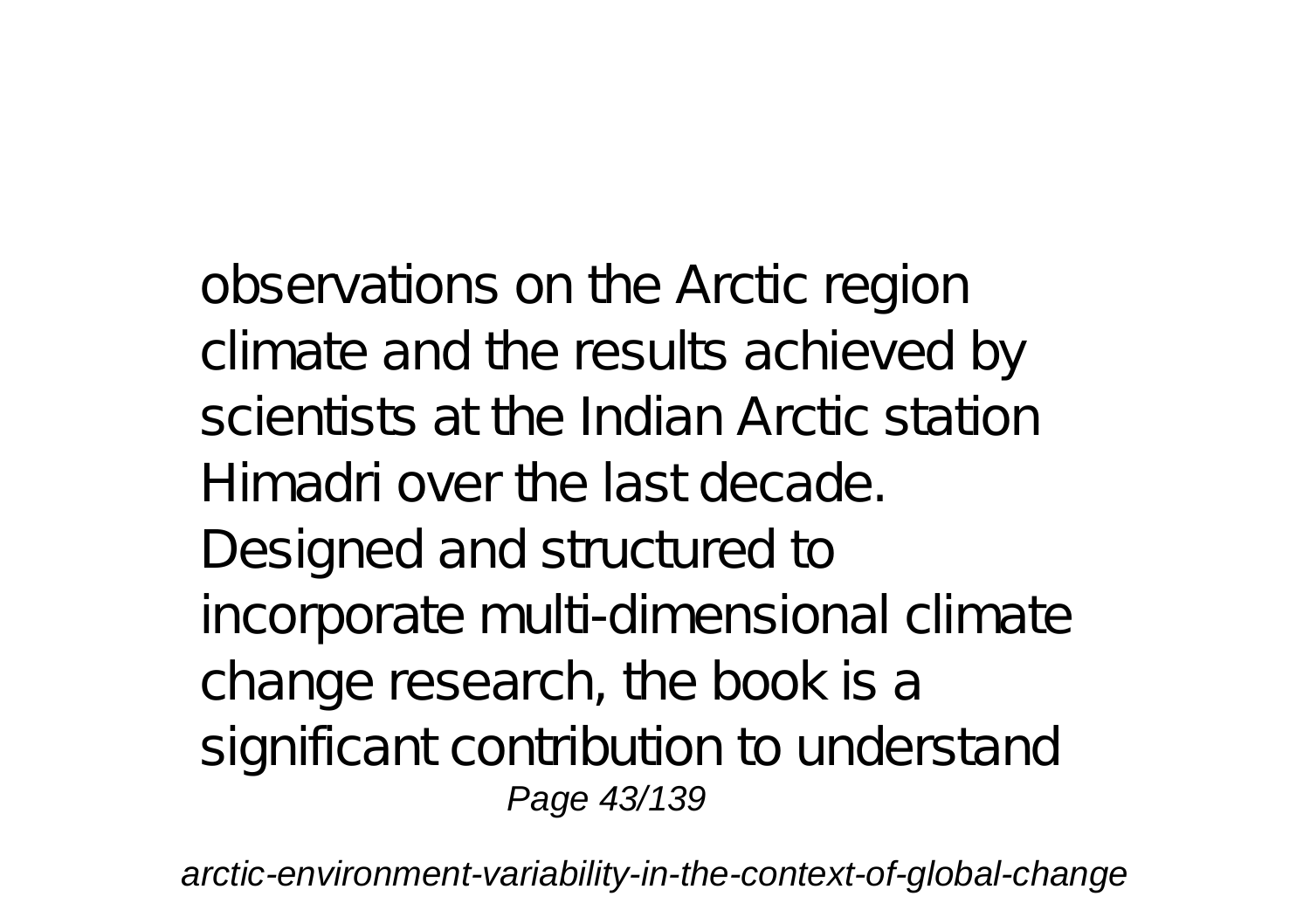among other issues, the role of persistent organic pollutants and mercury, as well as the increase of carbon monoxide during ozone reduction in the Arctic. It is an important work for researchers, students, and all interested professionals"--

Page 44/139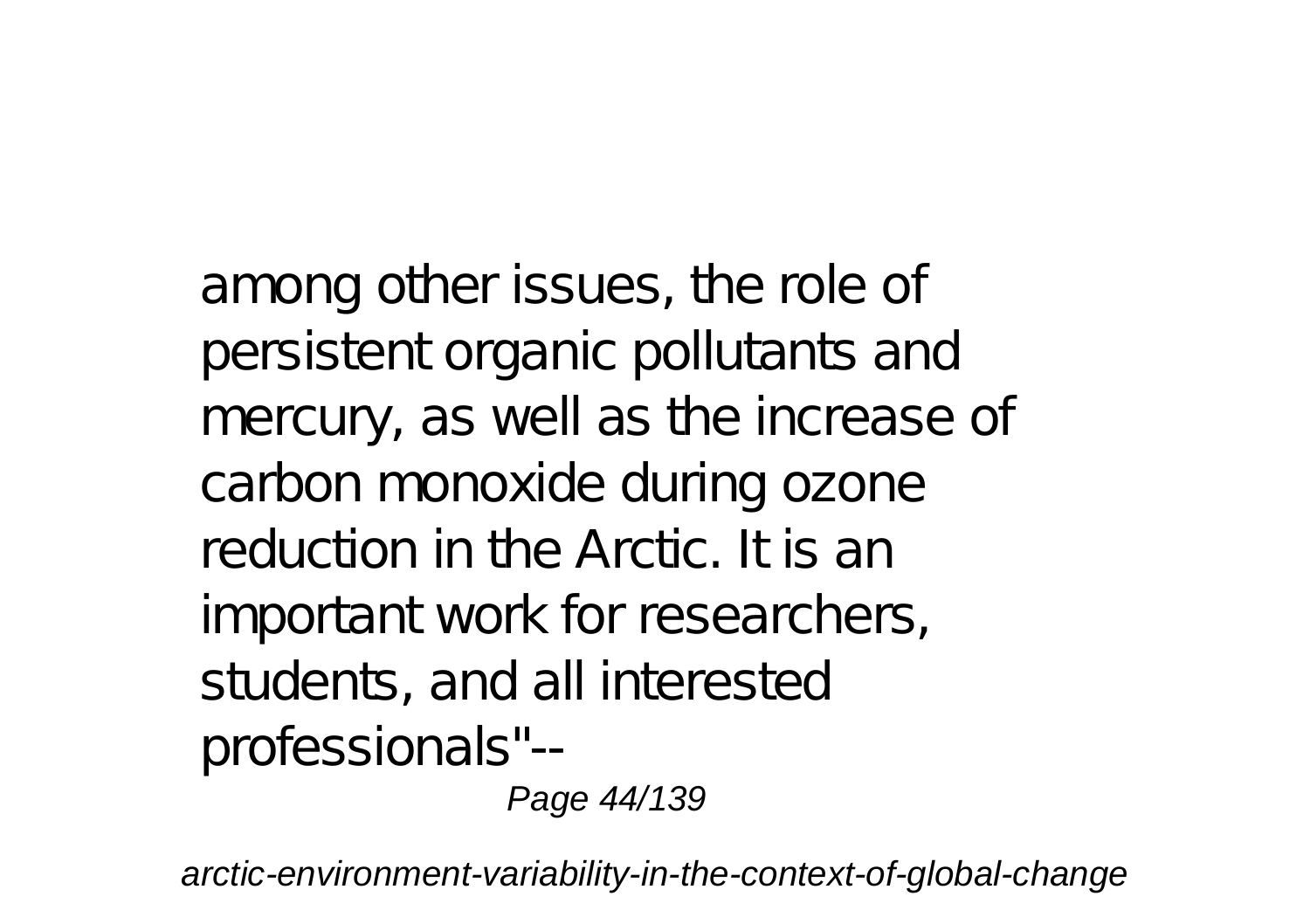This book provides in-depth information about the sea ice in the Arctic at scales from paleoenvironmental variability to more contemporary changes during the past and present centuries. The book is based on several decades of research related to sea ice in the Arctic and its Page 45/139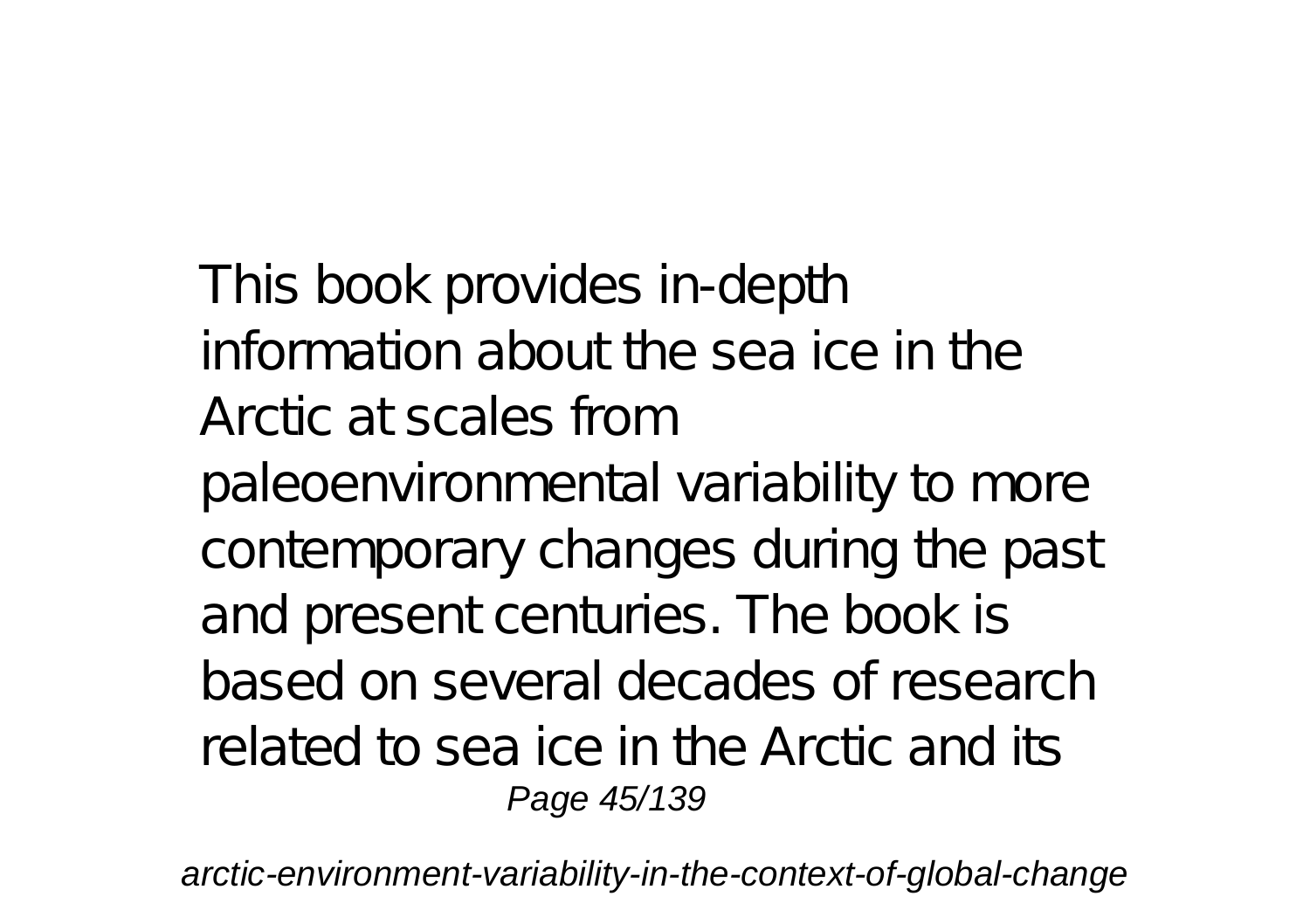variability, sea ice process studies as well as implications of the sea ice variability on human activities. The chapters provide an extensive overview of the research results related to sea ice in the Arctic at paleoscales to more resent scales of variations as well as projections for Page 46/139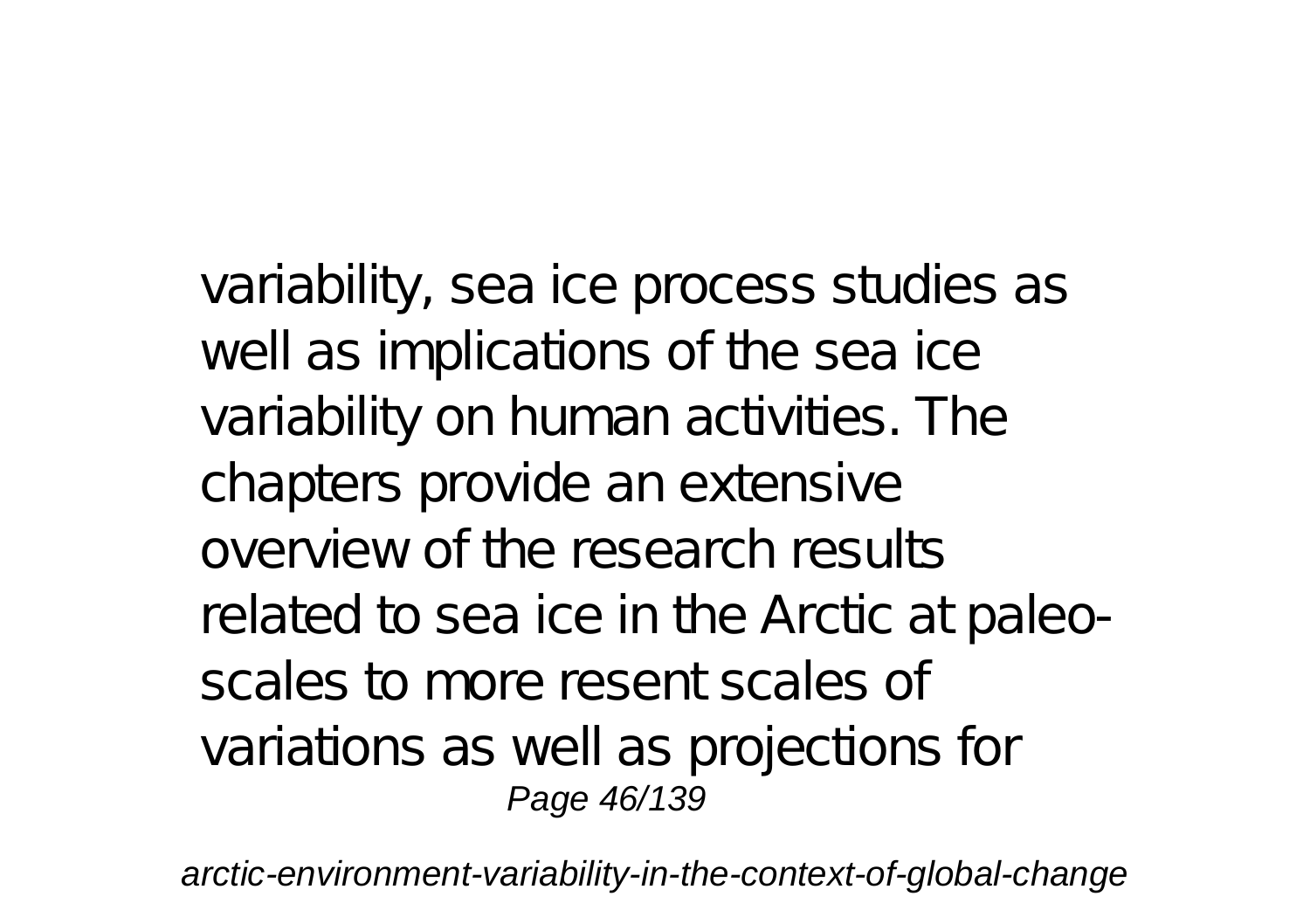changes during the 21st century. The authors have pioneered the satellite remote sensing monitoring of sea ice and used other monitoring data in order to study, monitor and model sea ice and its processes.

The Arctic Ocean plays a central role in ongoing climate change, with sea Page 47/139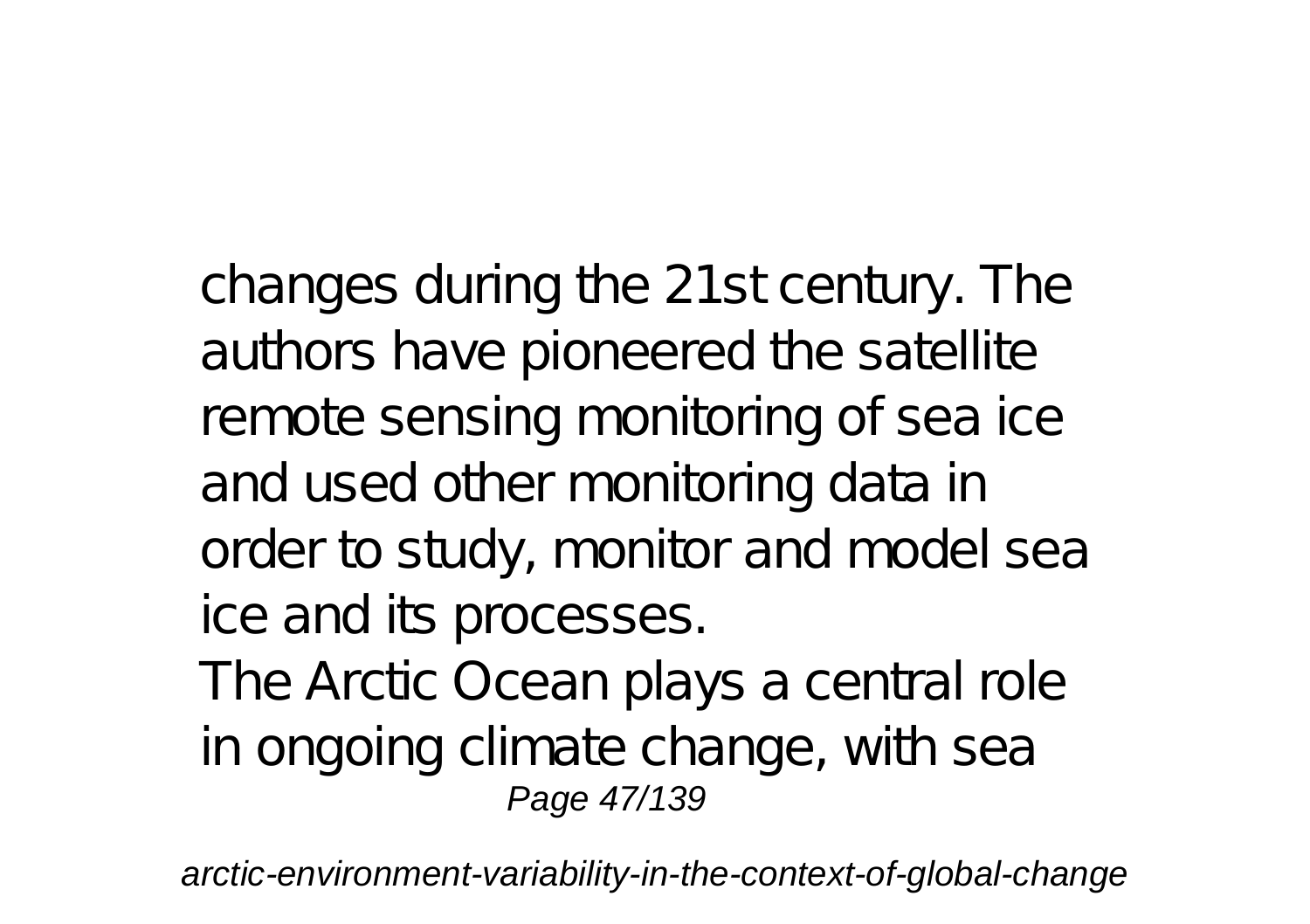ice loss being the most prominent indicator. Recent observations showed that Atlantic inflows play an increasingly important role in the demise of sea ice. This encroaching atlantification of the eastern Arctic Ocean impacts the mean state and the variability of hydrography and current Page 48/139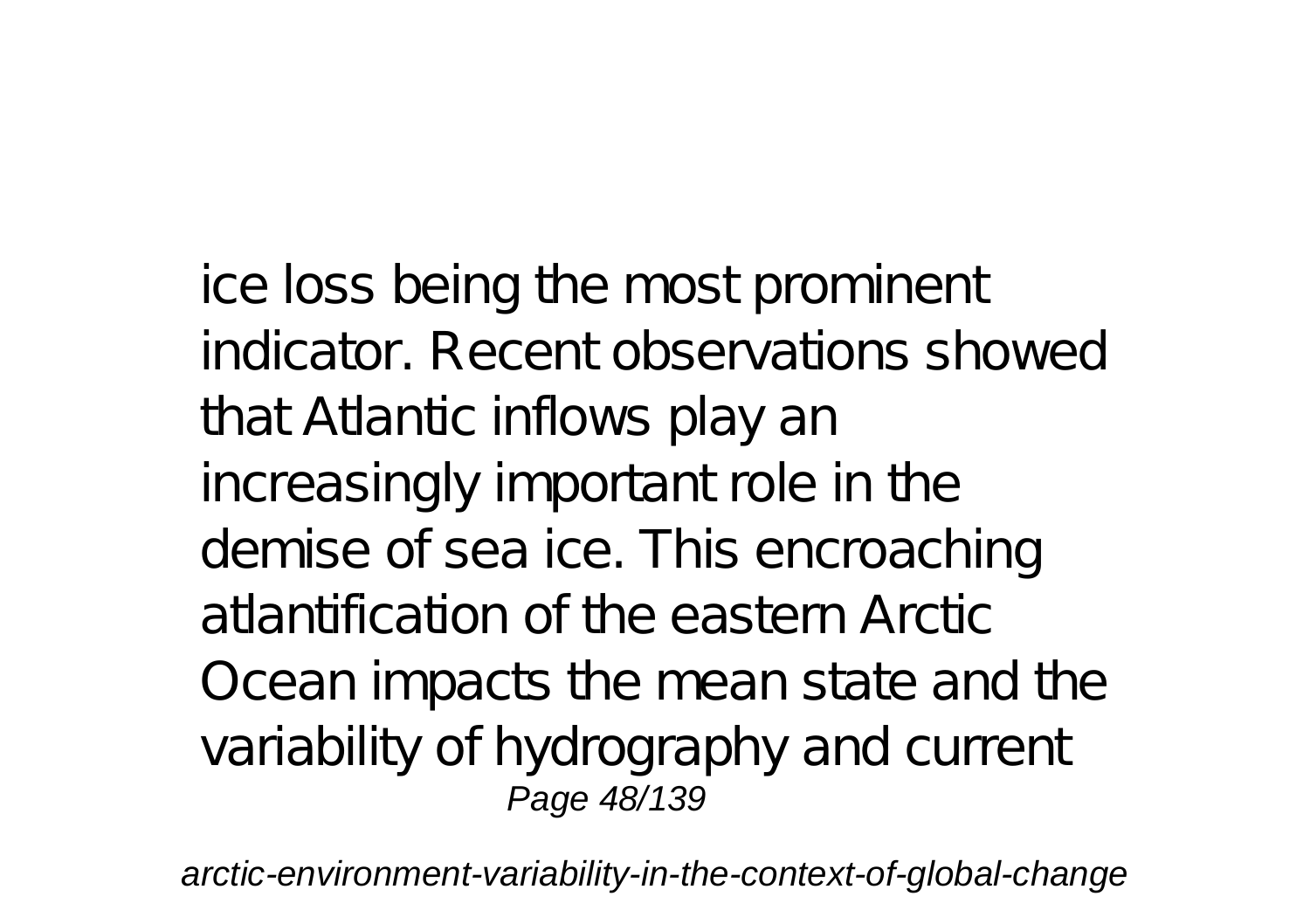dynamics throughout the basin. Among the most energetic modes of variability are the seasonal cycle and high frequency semidiurnal (∼12-hourly) dynamics in the tidal and inertial frequency band. Limited observations indicated a substantial increase of both, hydrographic Page 49/139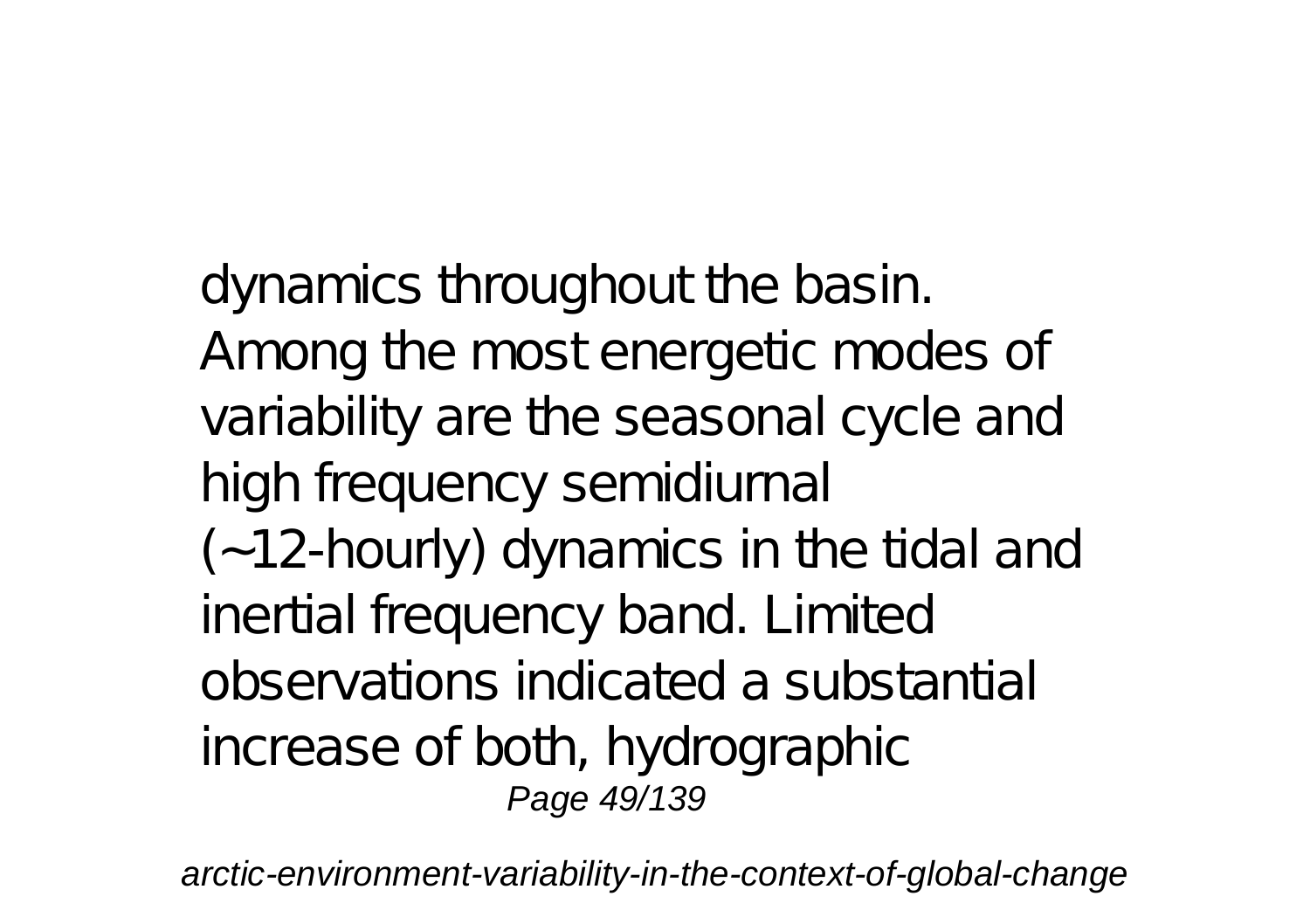seasonal cycles as well as semidiurnal current dynamics in the eastern Arctic over the last decade. Using a uniquely comprehensive data set from an array of six moorings deployed across the eastern Eurasian Basin (EB) continental slope along the 125°E meridian between 2013 and 2015 Page 50/139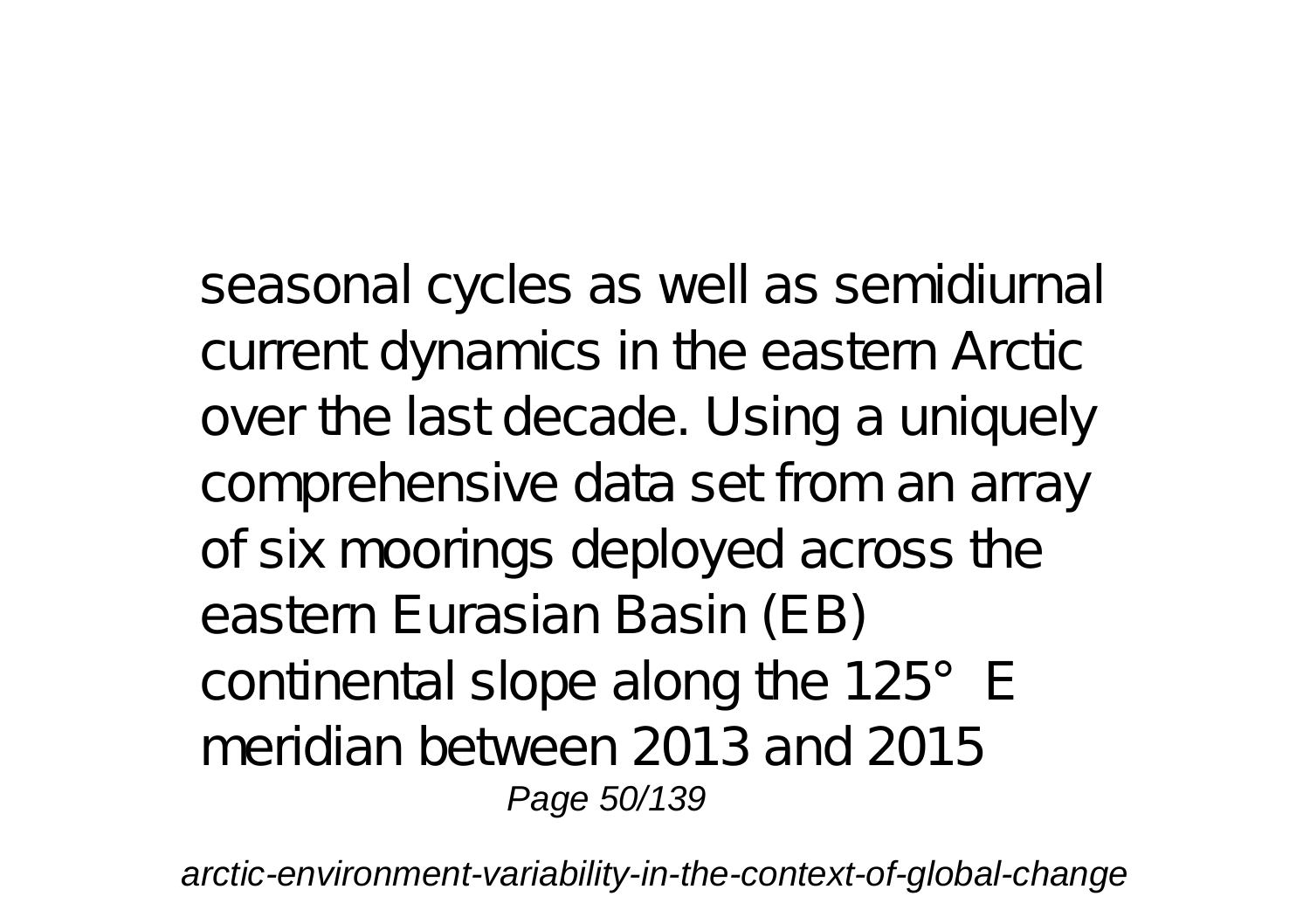within the NABOS project, we assess the state of hydrographic seasonal cycles in the eastern EB. Results show a complex pattern of seasonality with a remarkably strong ( $T=1.4^{\circ}$  C), deep reaching (∼600 m) temperature signal over the continental slope and largescale seasonal displacements of Page 51/139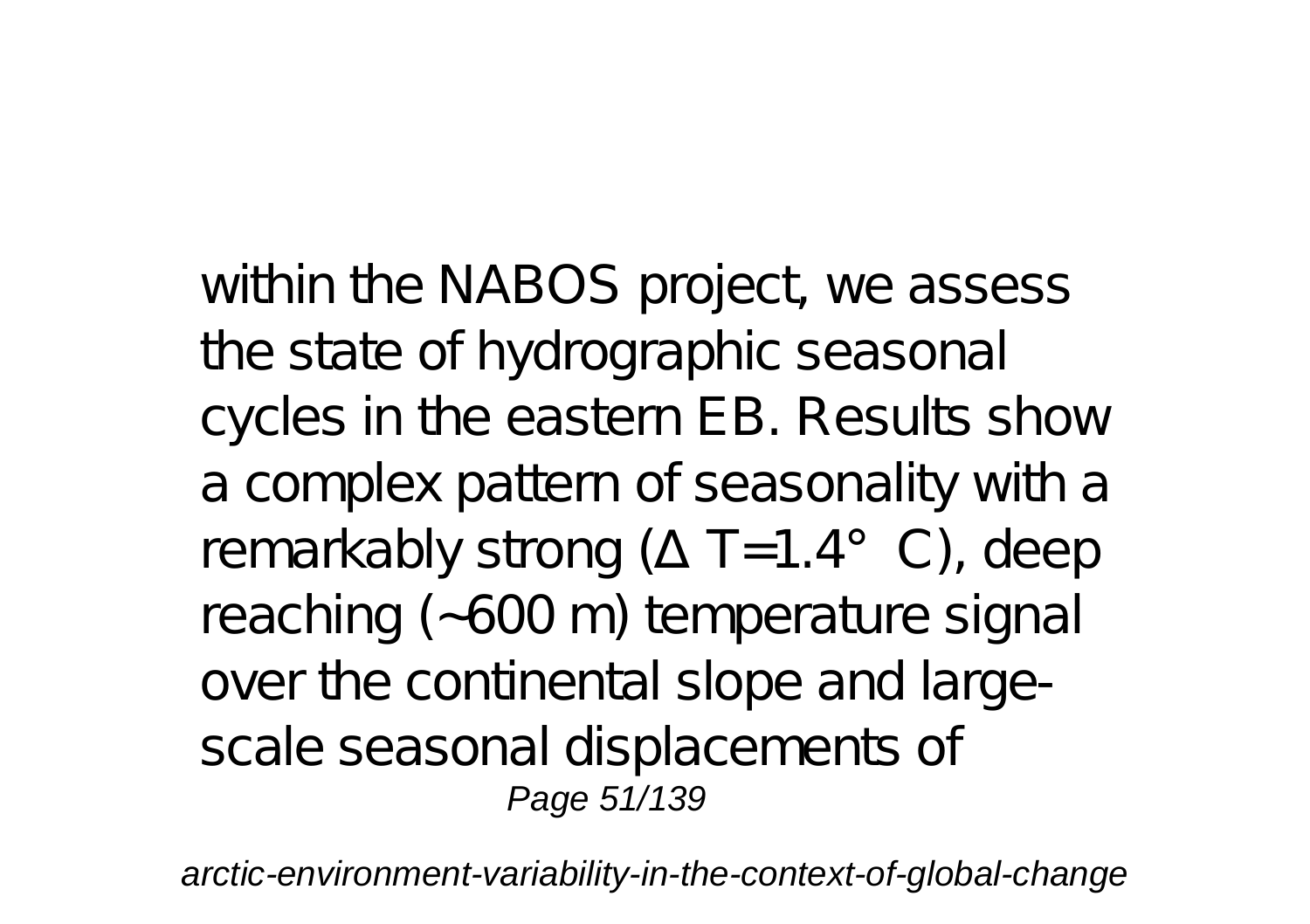isopycnal interfaces. Seasonally changing background conditions are also the main source of variability of semidiurnal frequency band currents: During winter, vigorous baroclinic tidal currents whose amplitudes by far exceed predictions follow the vertical evolution of the pycnocline. During Page 52/139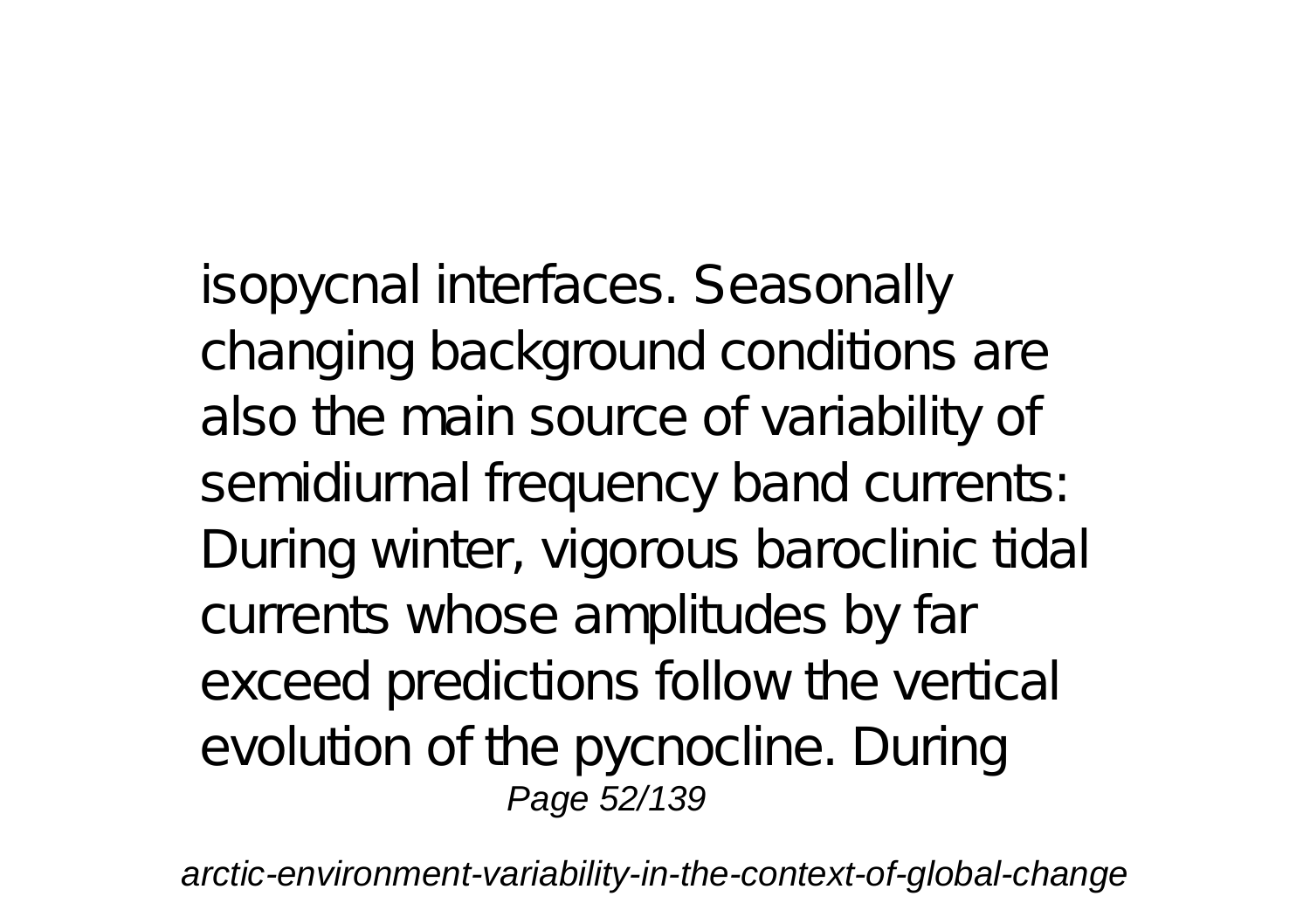summer, extensive open-water periods additionally lead to strong wind-driven inertial currents in the upper ocean, routinely exceeding 30 cm/s far offshore in the deep basin. In order to obtain an Arctic-wide perspective on the impact of baroclinic tidal currents, a pan-Arctic tidal current atlas has Page 53/139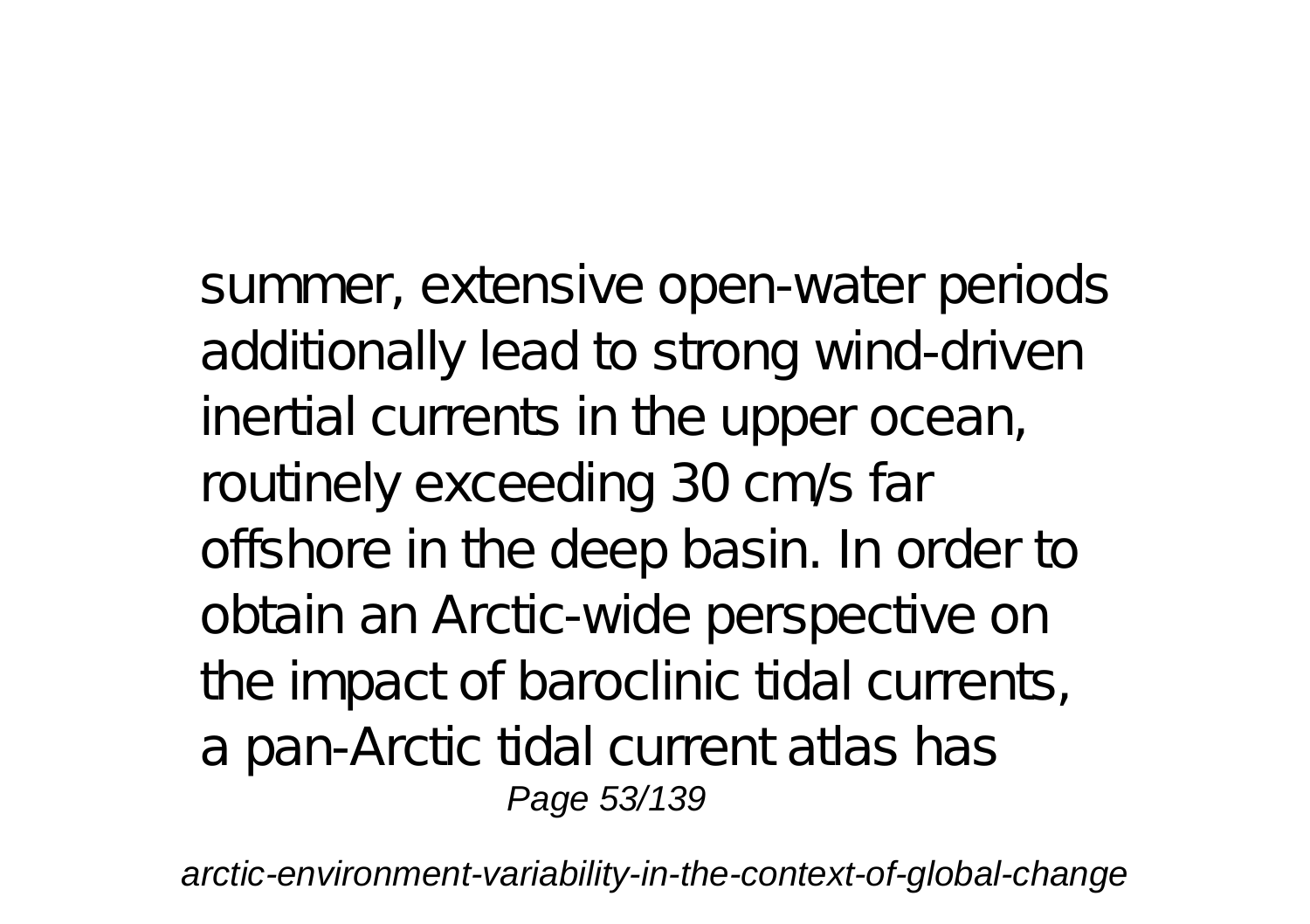been developed that synthesizes all available observations from the last 20 years. This atlas allows for in-depth studies of regional baroclinic tidal current variability as well as for validation of ocean and climate models, an essential step towards more accurate projections of the future Page 54/139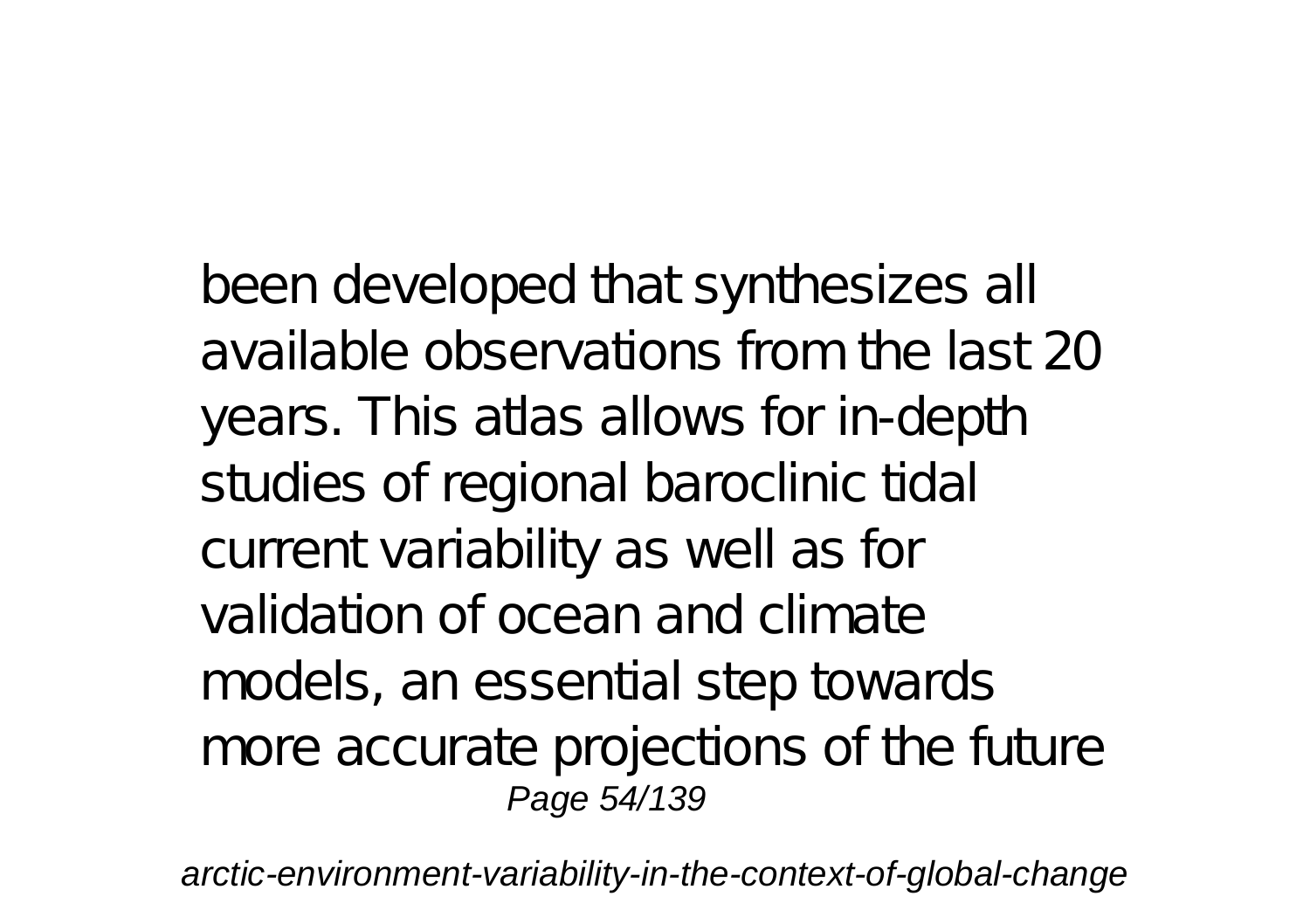Arctic Ocean state. Our findings from the eastern EB region already indicate a new, more dynamic state of the eastern Arctic Ocean with direct implications for the ecosystem and further sea-ice reduction. Arctic Climate Impact Assessment  $(ACIA)$ 

Page 55/139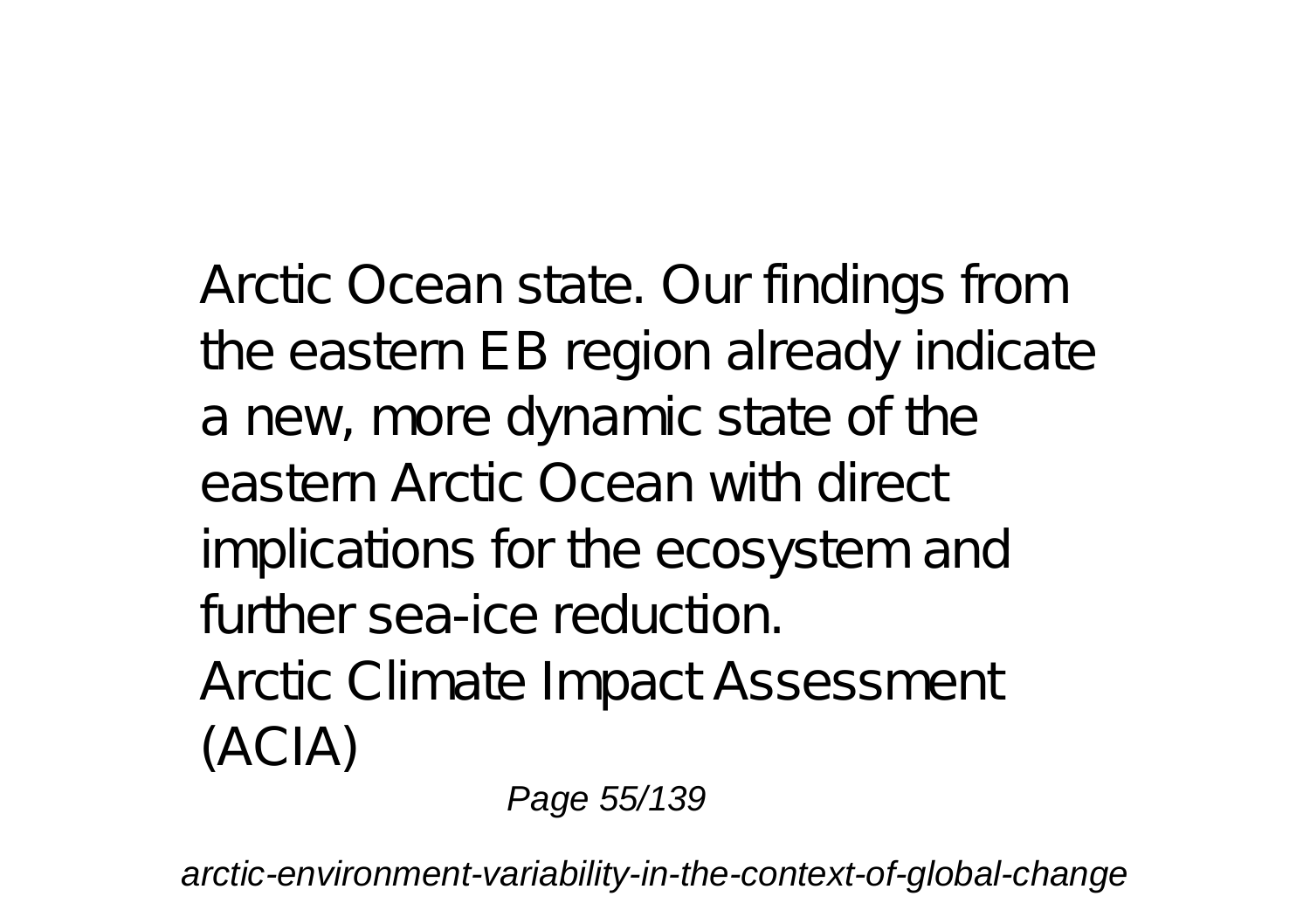The Arctic Arctic Hydrology, Permafrost and Ecosystems Response of Major Modes of Eastern Arctic Ocean Variability to Climate Change High-Arctic Ecosystem Dynamics in a Changing Climate Page 56/139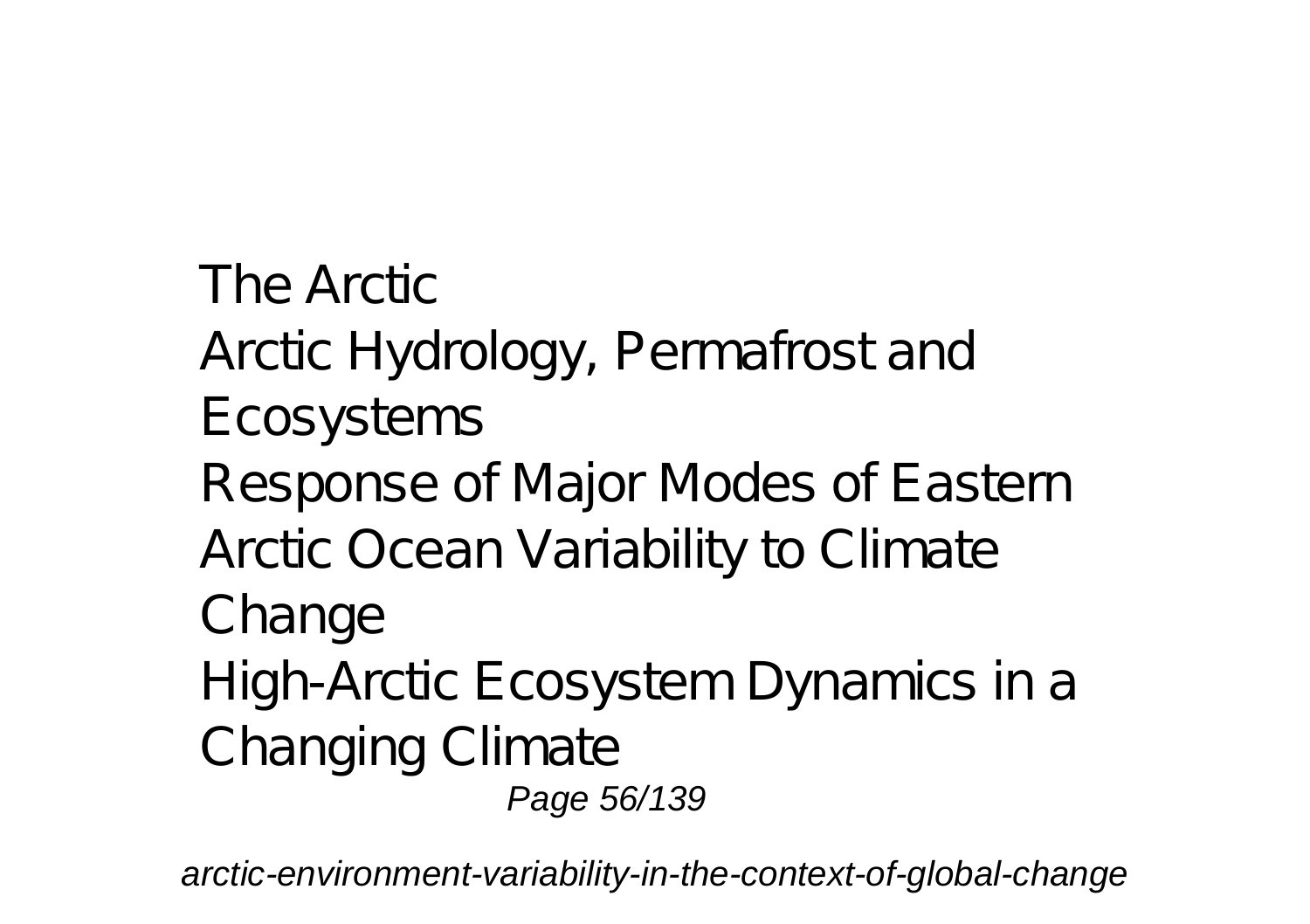*The Arctic: A Barometer of Global Climate Variability provides a comprehensive source of information on all aspects of the Arctic region. Through thorough research, first-hand*

Page 57/139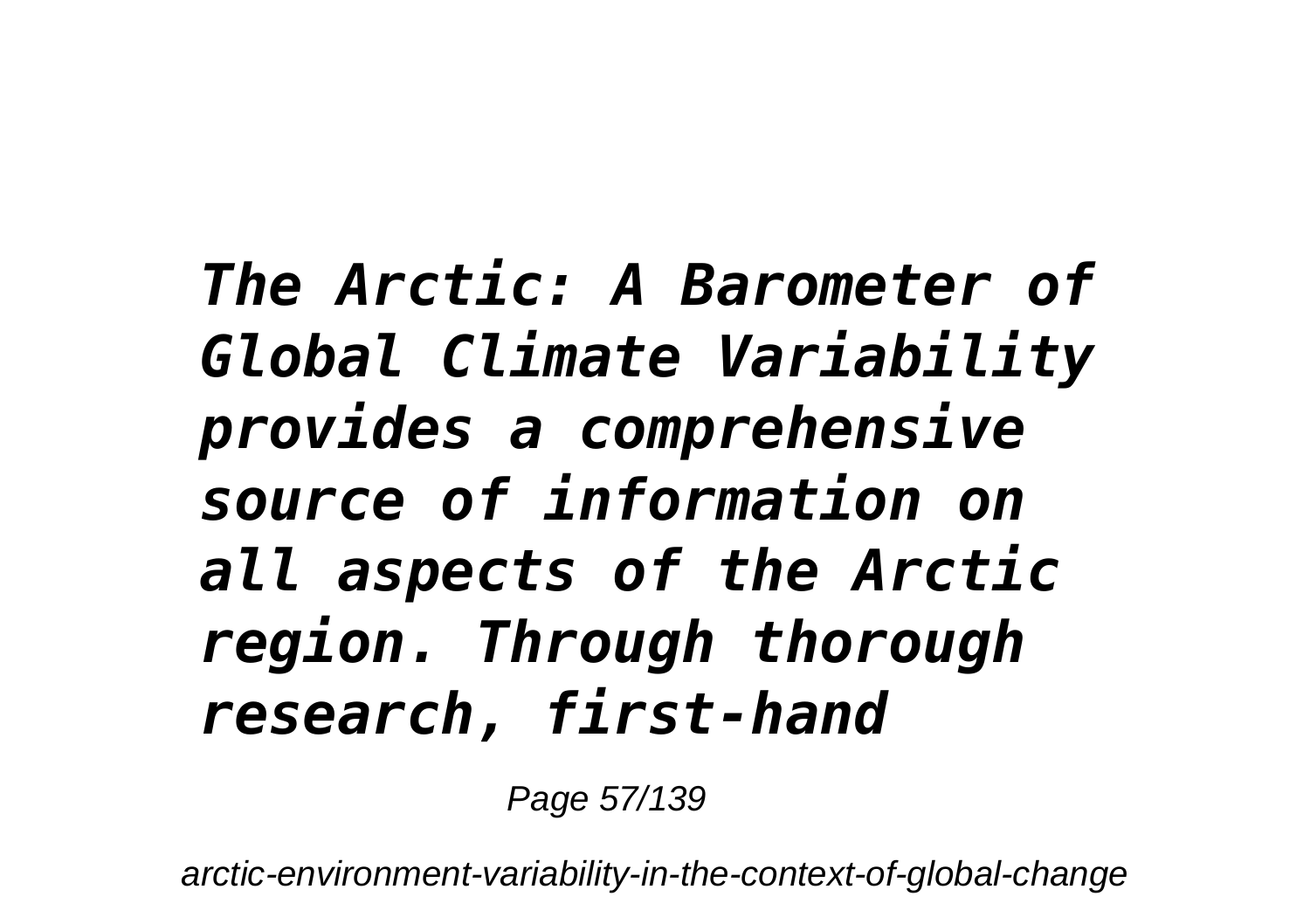*accounts and case studies, the book details international arctic research initiatives and native environments, including flora and fauna. Sections explore the*

Page 58/139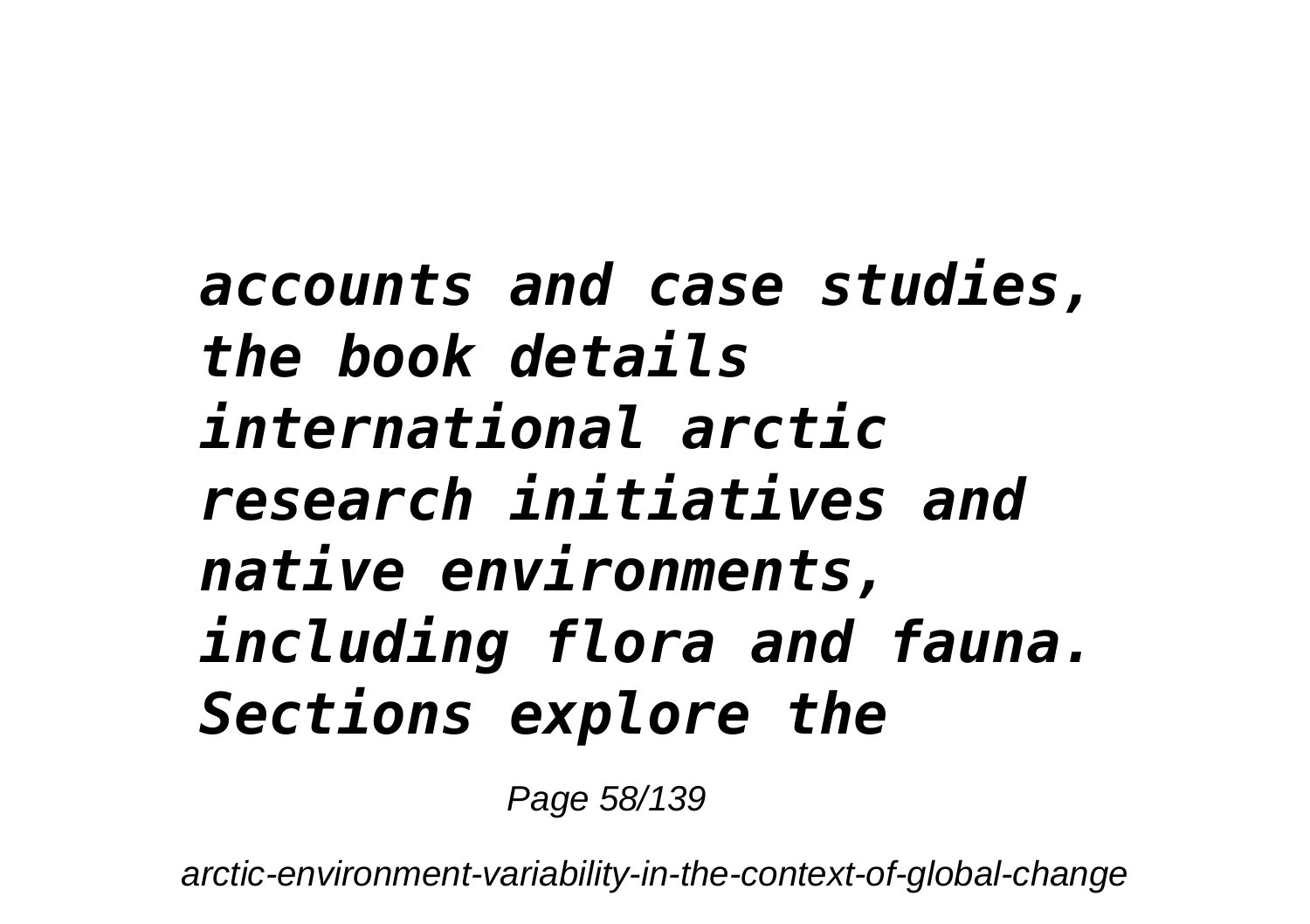### *impact of climate change, the effect of the Arctic on climate change, the environmental issues facing the region and how it is adapting. It is also a must-read source of*

Page 59/139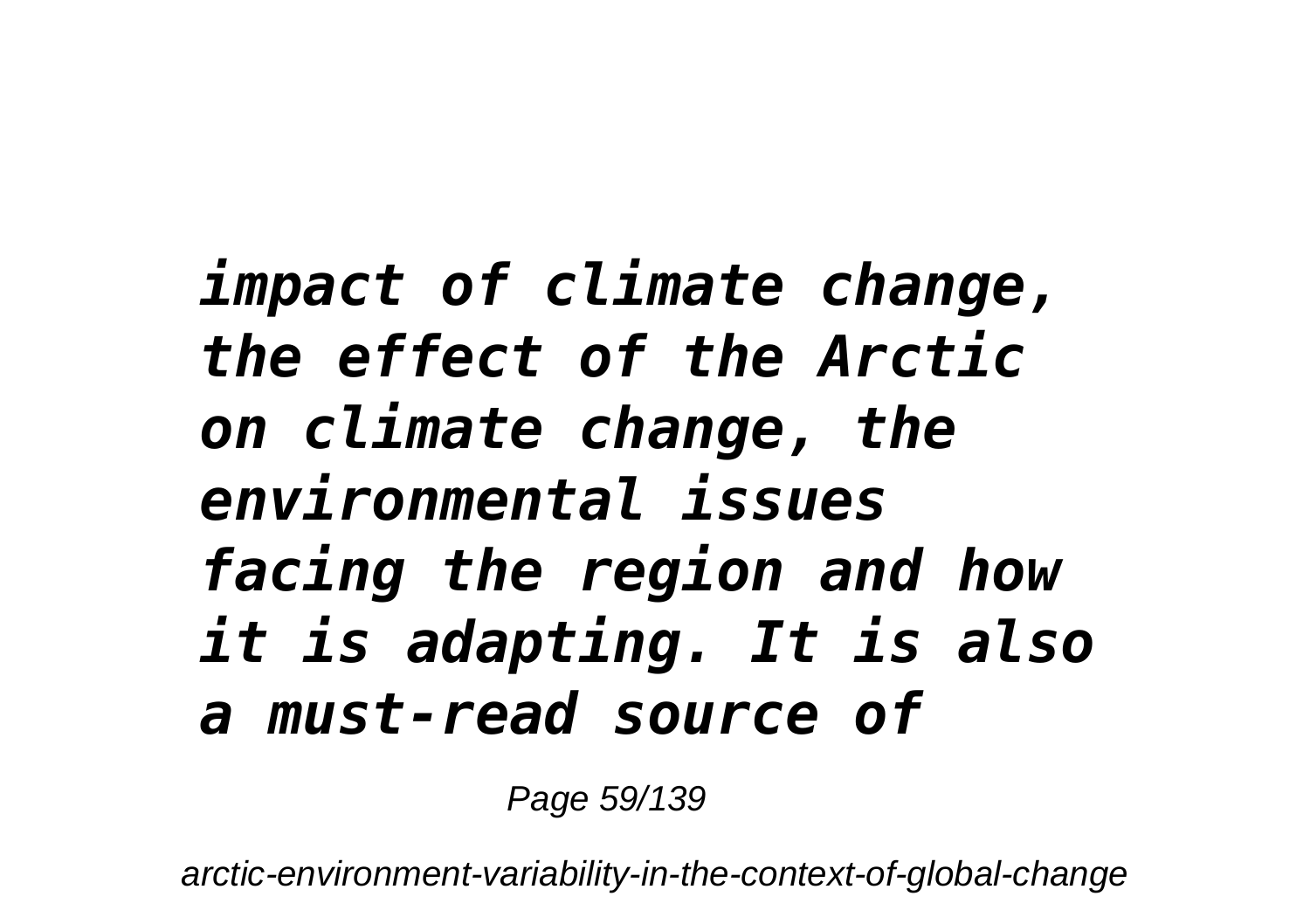*information for polar scientists, applicable PhD students, early researchers, environmental scholars, and anyone searching for information on any aspect of the*

Page 60/139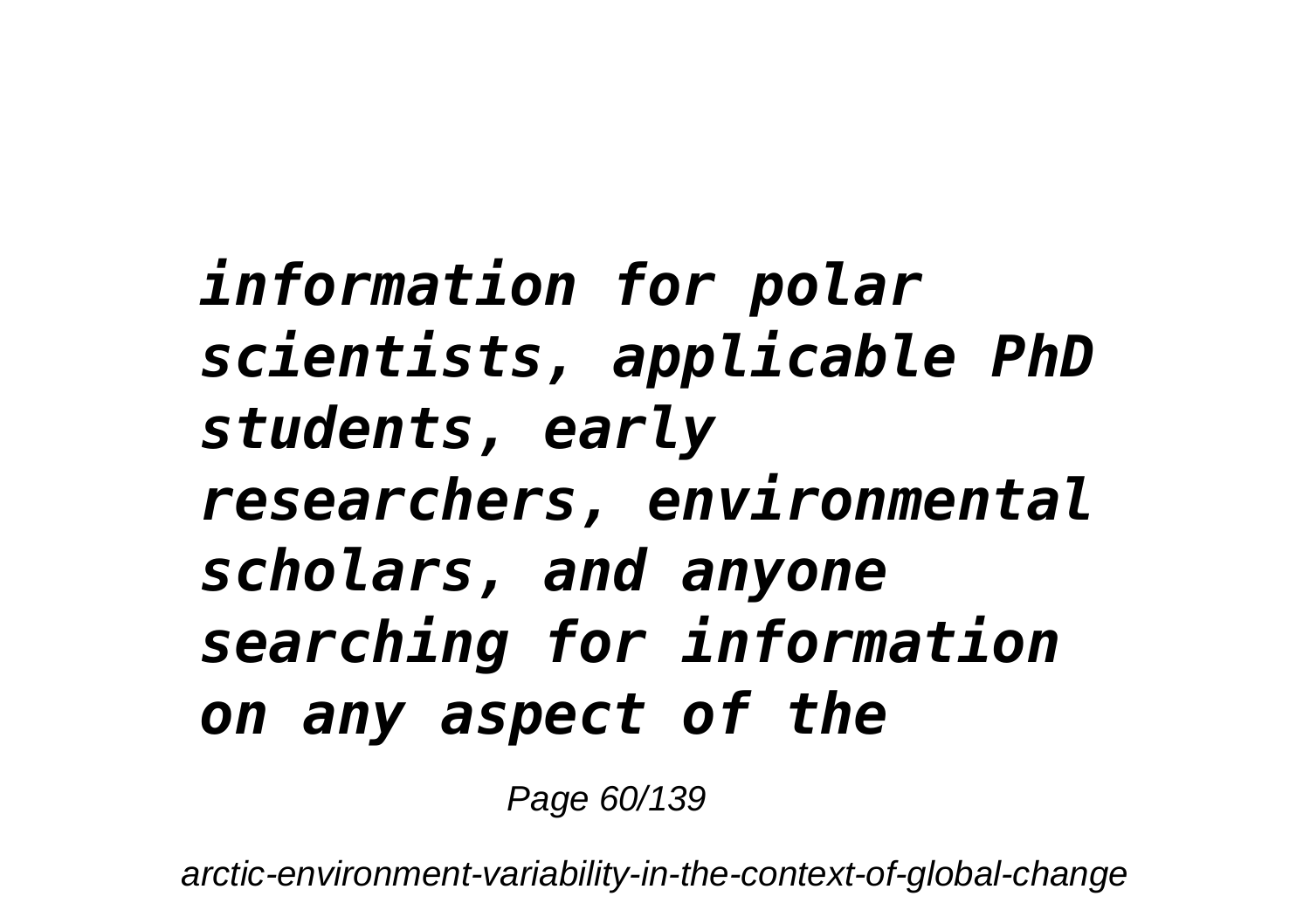# *Arctic region. Users will find a great resource that brings together all aspects of Arctic research into one concise book. Provides comprehensive coverage of numerous*

Page 61/139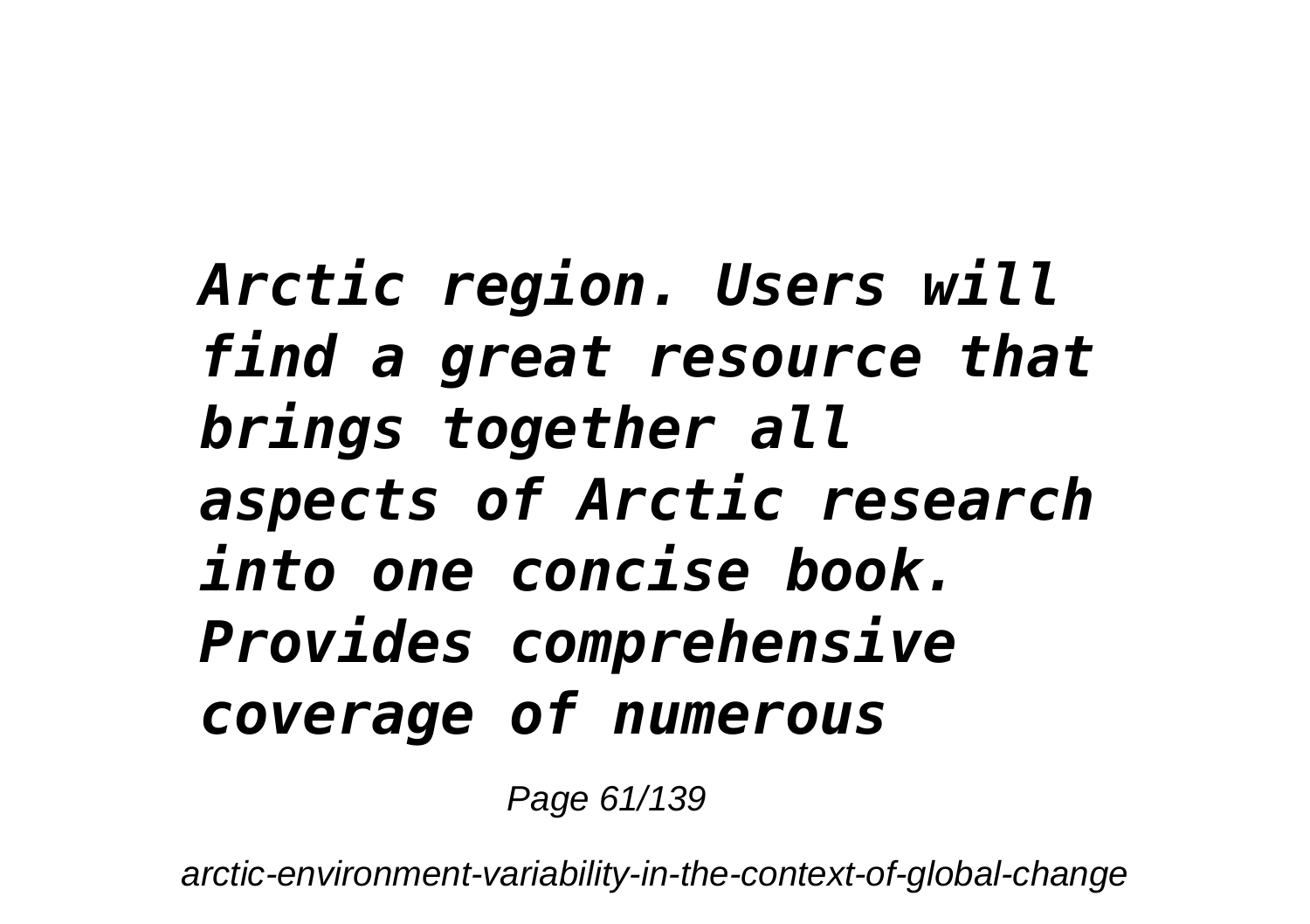*aspects of Arctic science, including polar light, Arctic resources and environment, climate change effects, the Arctic ocean, Arctic history and research initiatives, and*

Page 62/139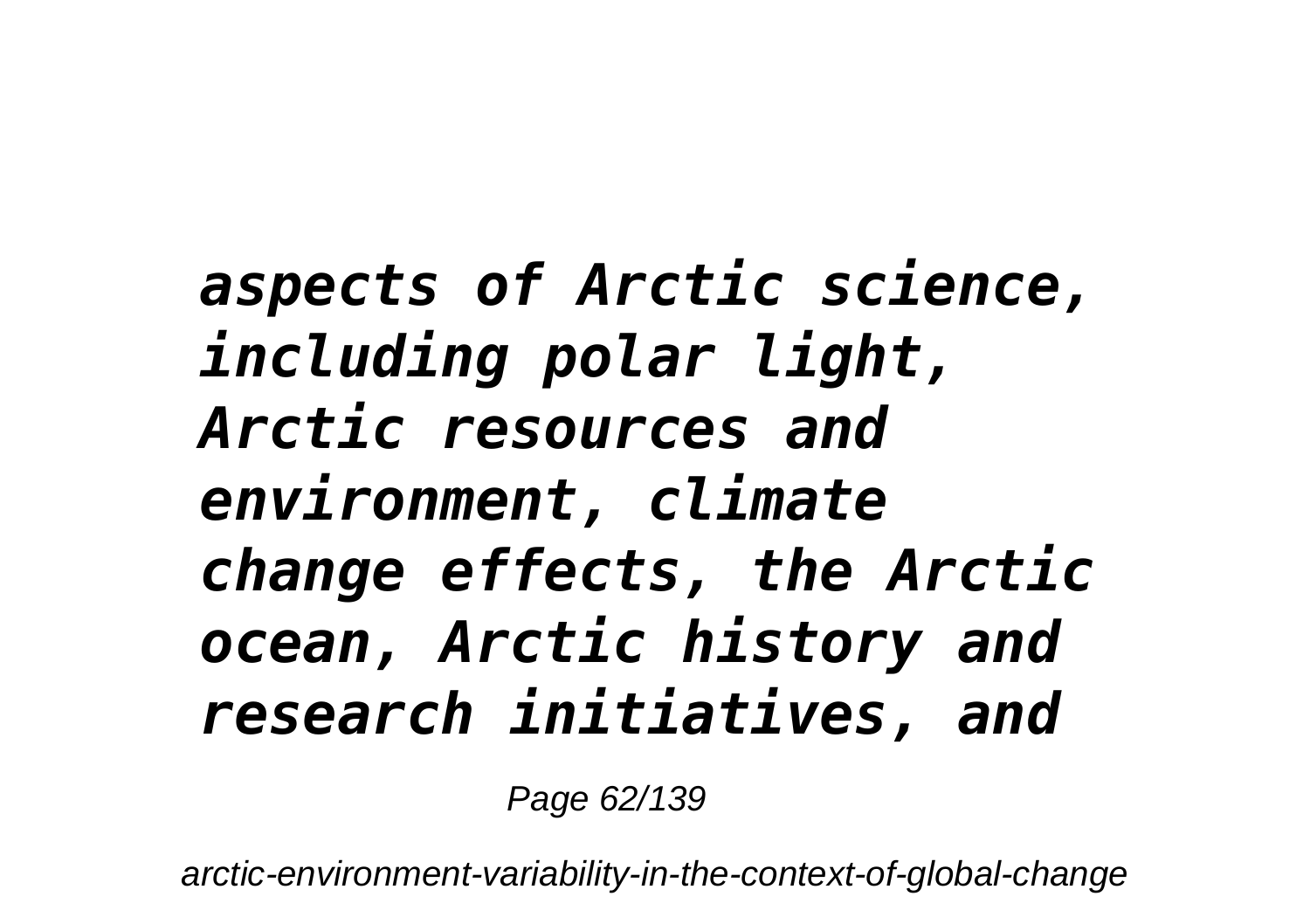*environmental risks, among others Explores the Arctic region from a comparative global perspective, likening it to other regions and detailing the Artic environment Uses*

Page 63/139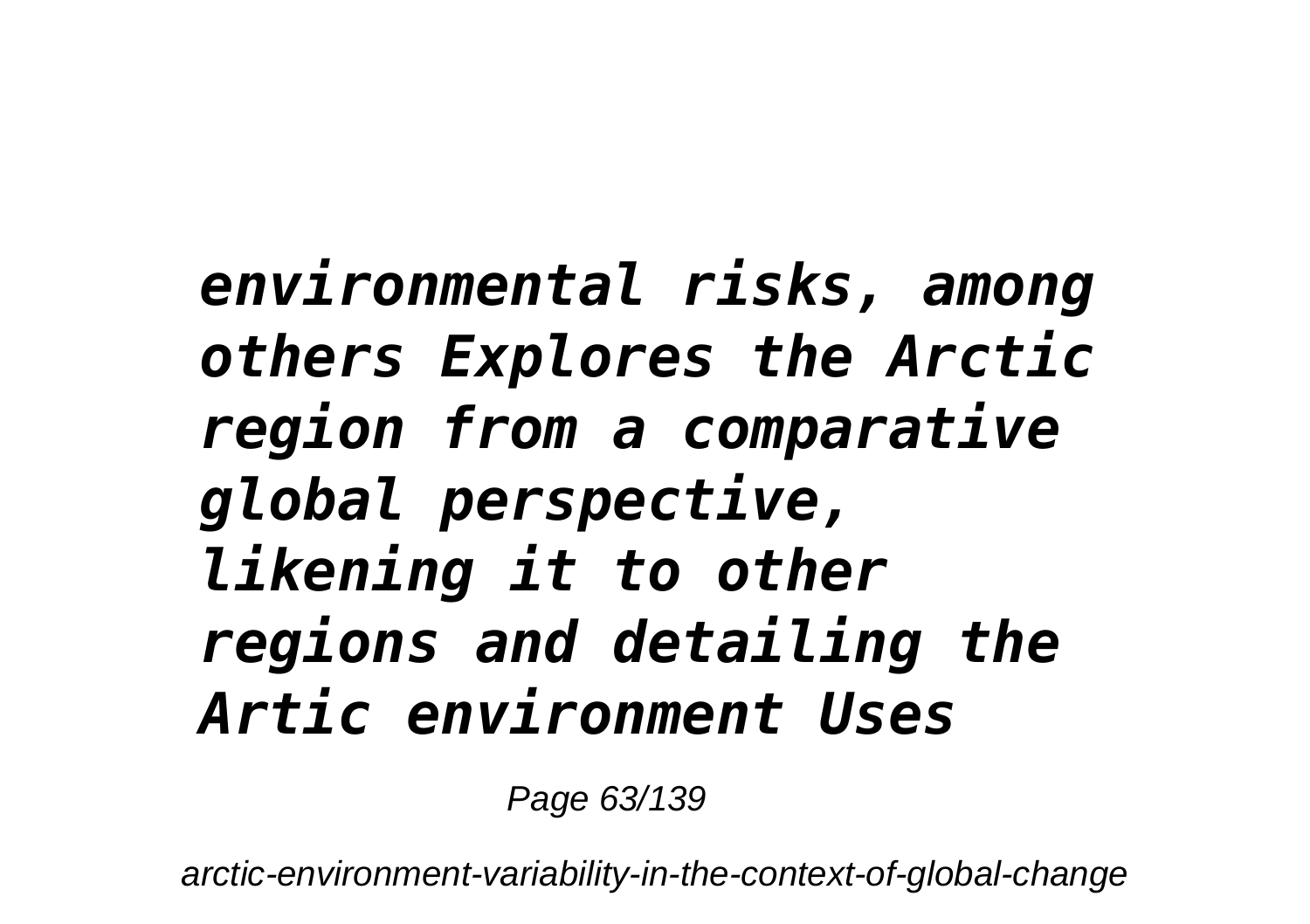# *computer modeling to investigate the effect of climate change on the Artic and the Arctic's effect on global climate change Changes in the Arctic*

Page 64/139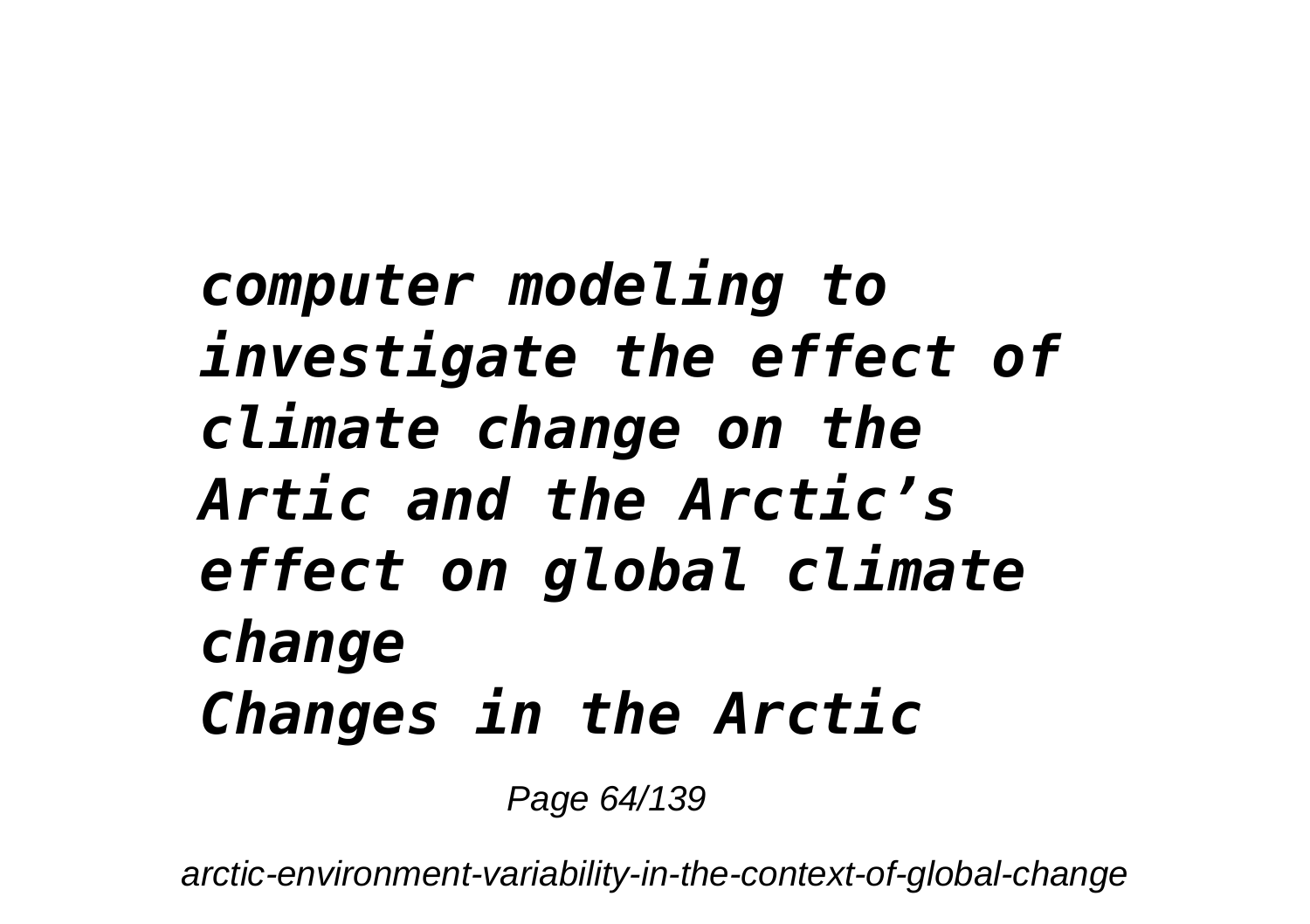## *Environment and the Law of the Sea is based on the 33rd Annual Conference of the Center for Oceans Law and Policy, a primary sponsor, along with the Law of the Sea Institute*

Page 65/139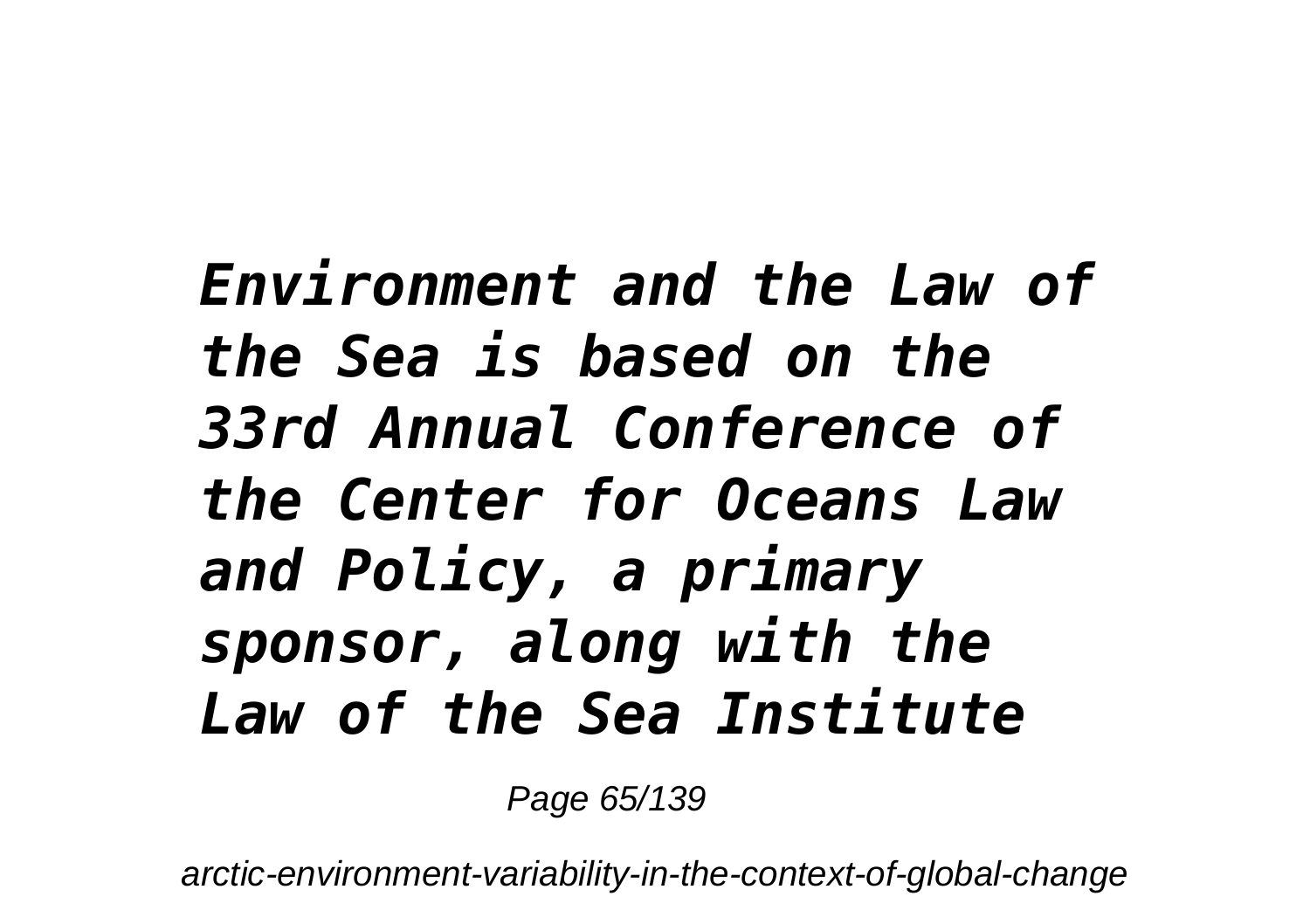*of Iceland as well as with the U.S. Arctic Commission, the University of Alaska (Fairbanks) and the Law of the Sea Institute, Law School (Boalt Hall), University*

Page 66/139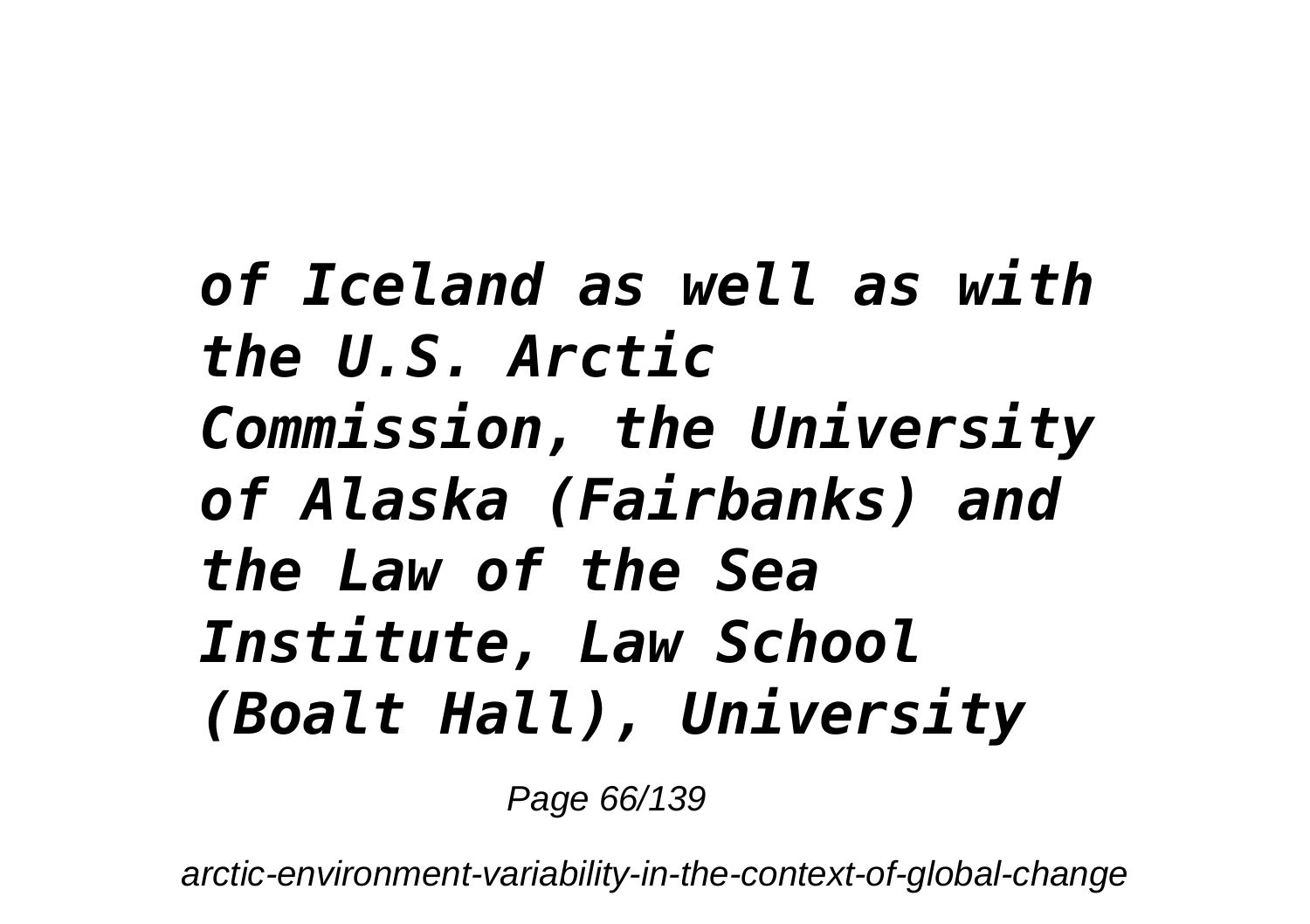*of California, Berkeley. This Climate Change Science Program Synthesis and Assessment Product addresses current capabilities to integrate observations of the*

Page 67/139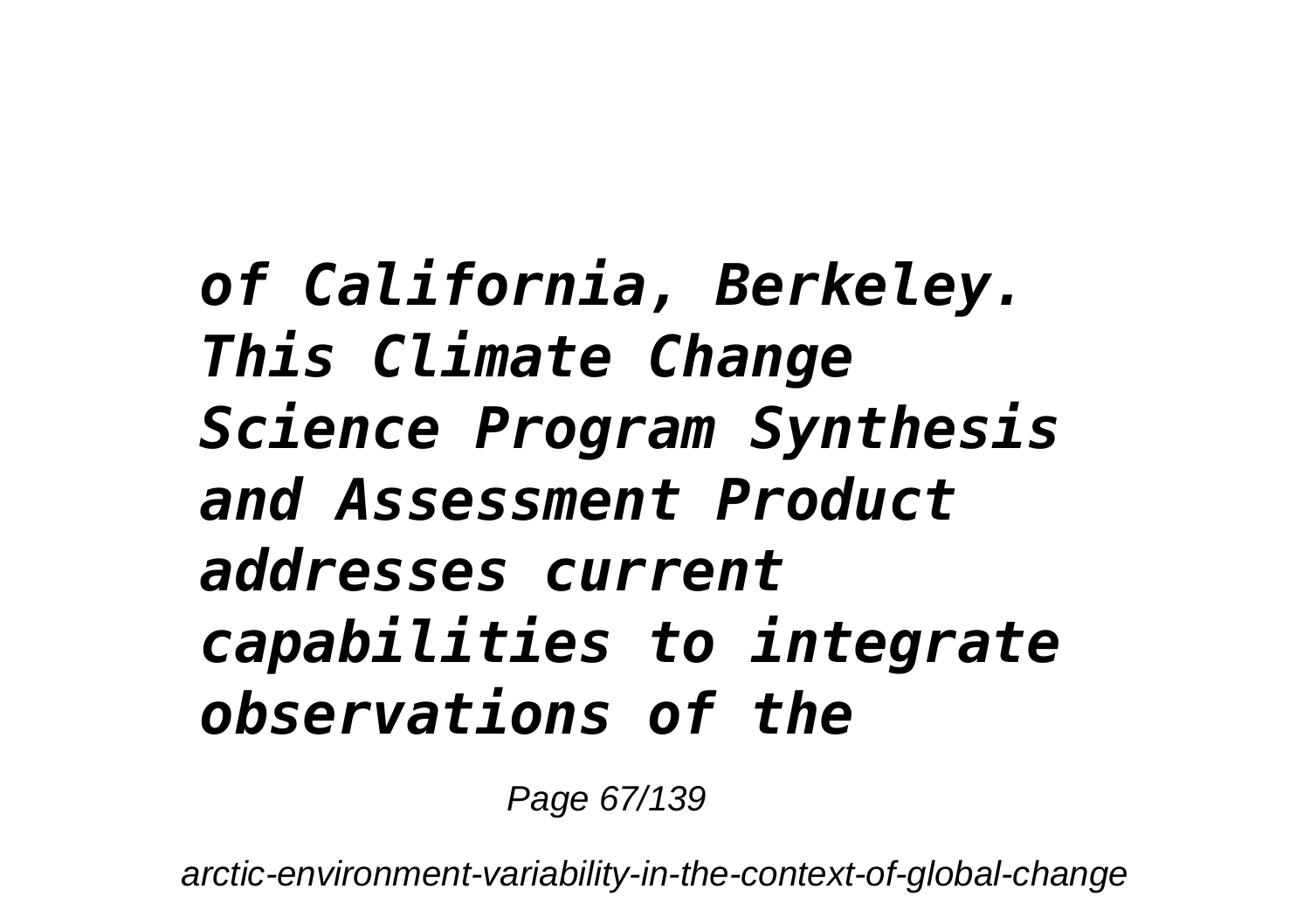*climate system into a consistent description of past and current conditions through the method of reanalysis. In addition, the Product assesses present*

Page 68/139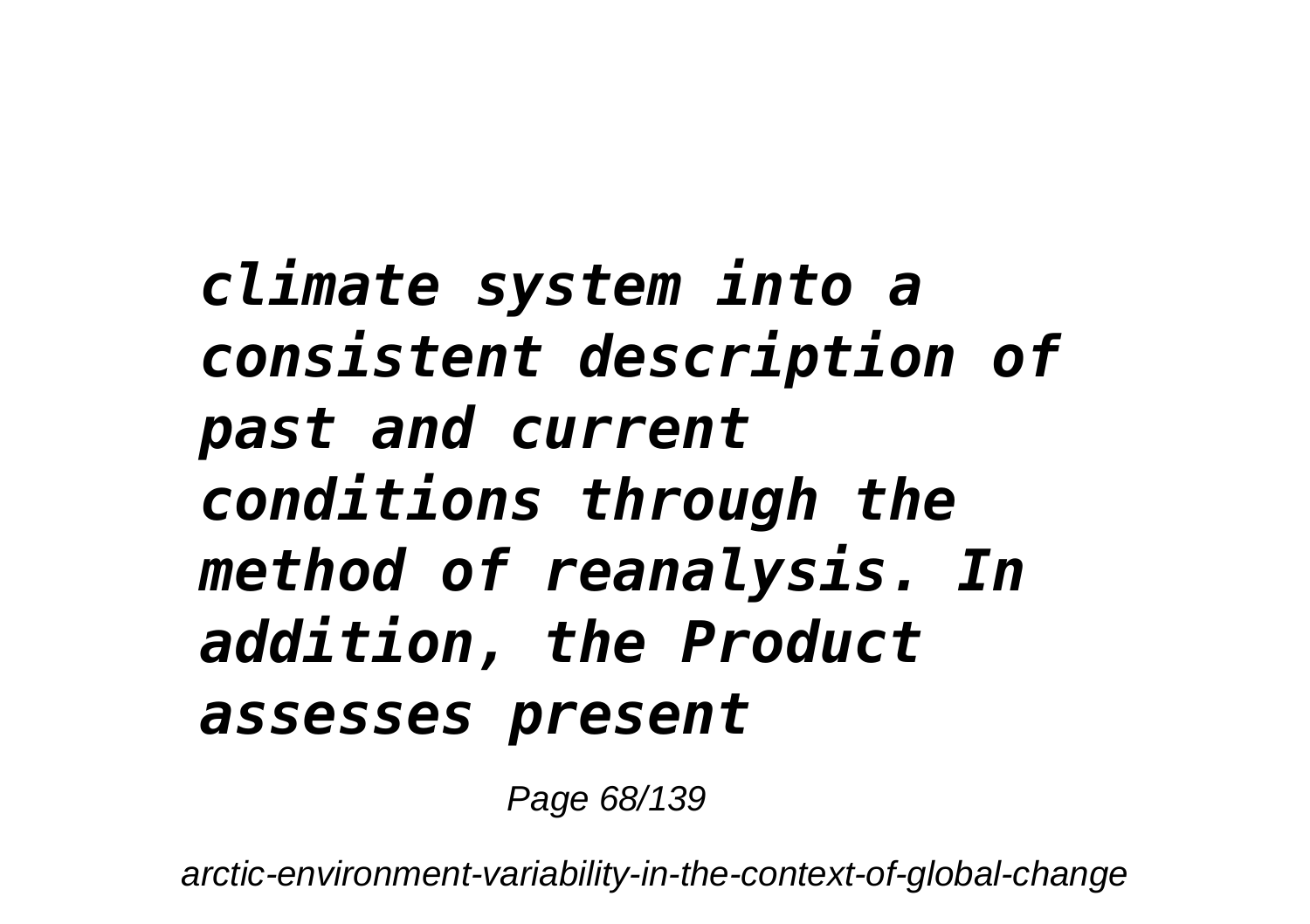*capabilities to attribute causes for climate variations and trends over North America during the reanalysis period, which extends from the midtwentieth century to the*

Page 69/139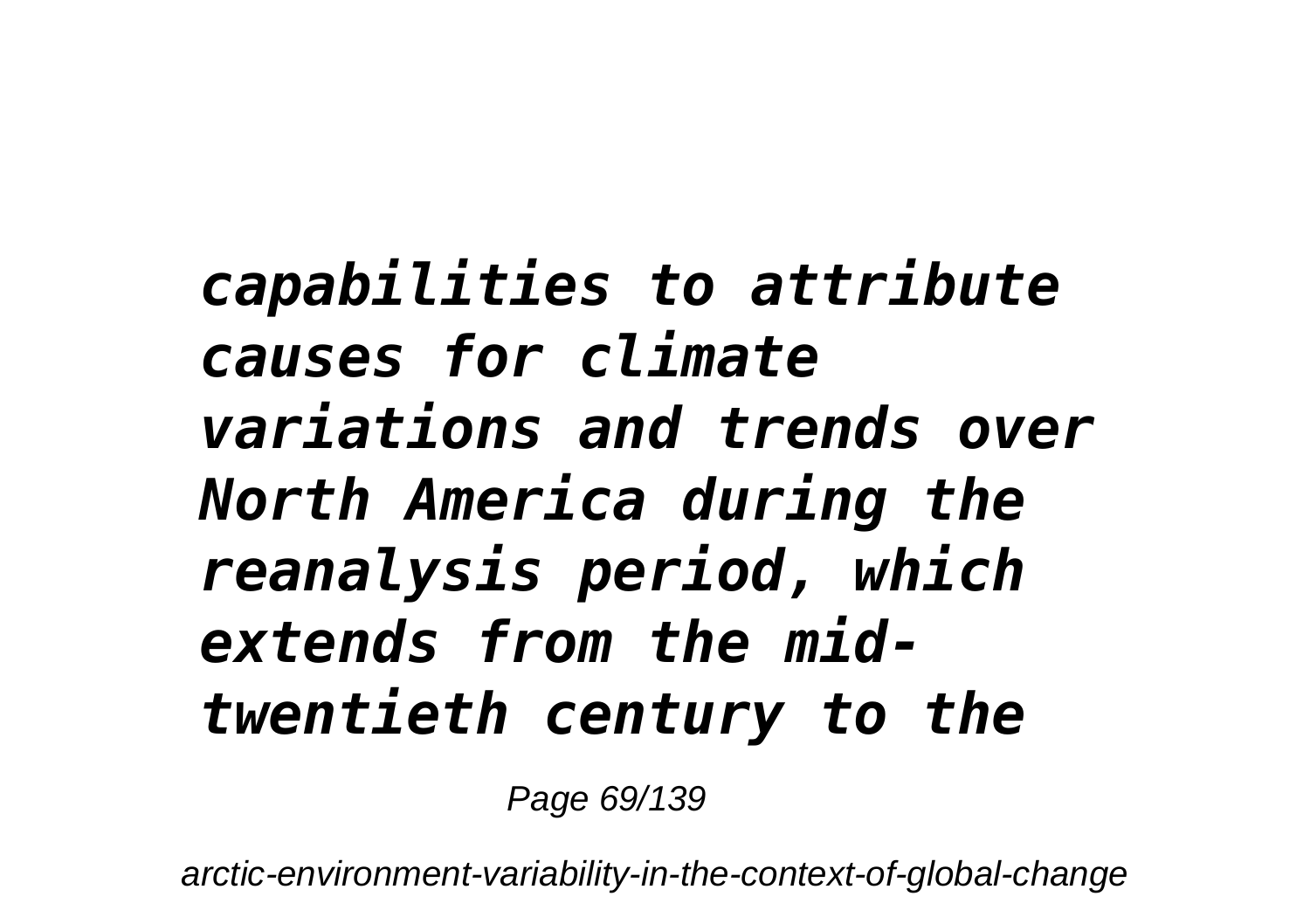*present. This Product reviews Past Climate Variability and Change in the Arctic and at High Latitudes. Paleoclimate records play a key role in our understanding of*

Page 70/139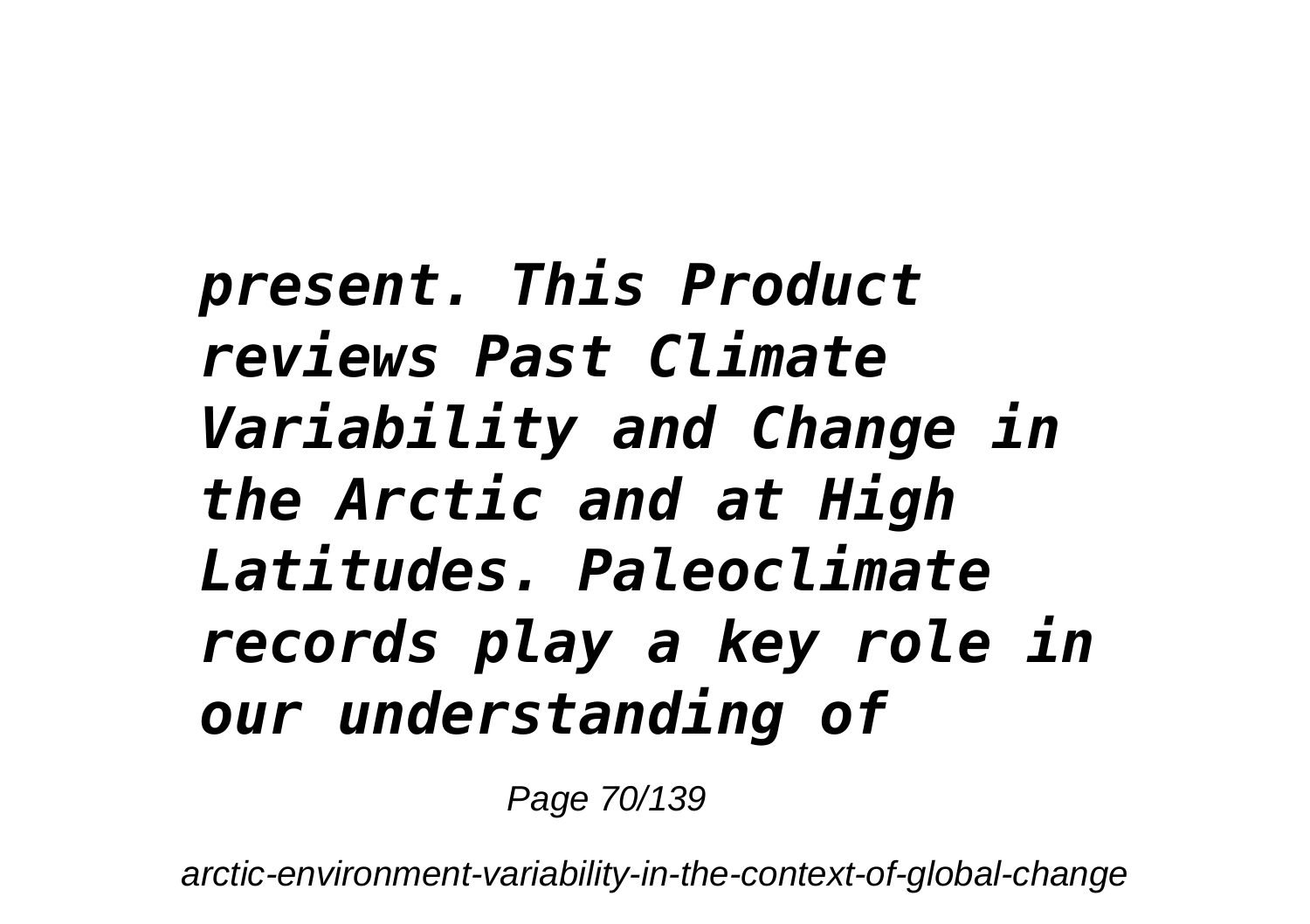*Earth's past and present climate system and in our confidence in predicting future climate changes. Paleoclimate data help to elucidate past and present active mechanisms of*

Page 71/139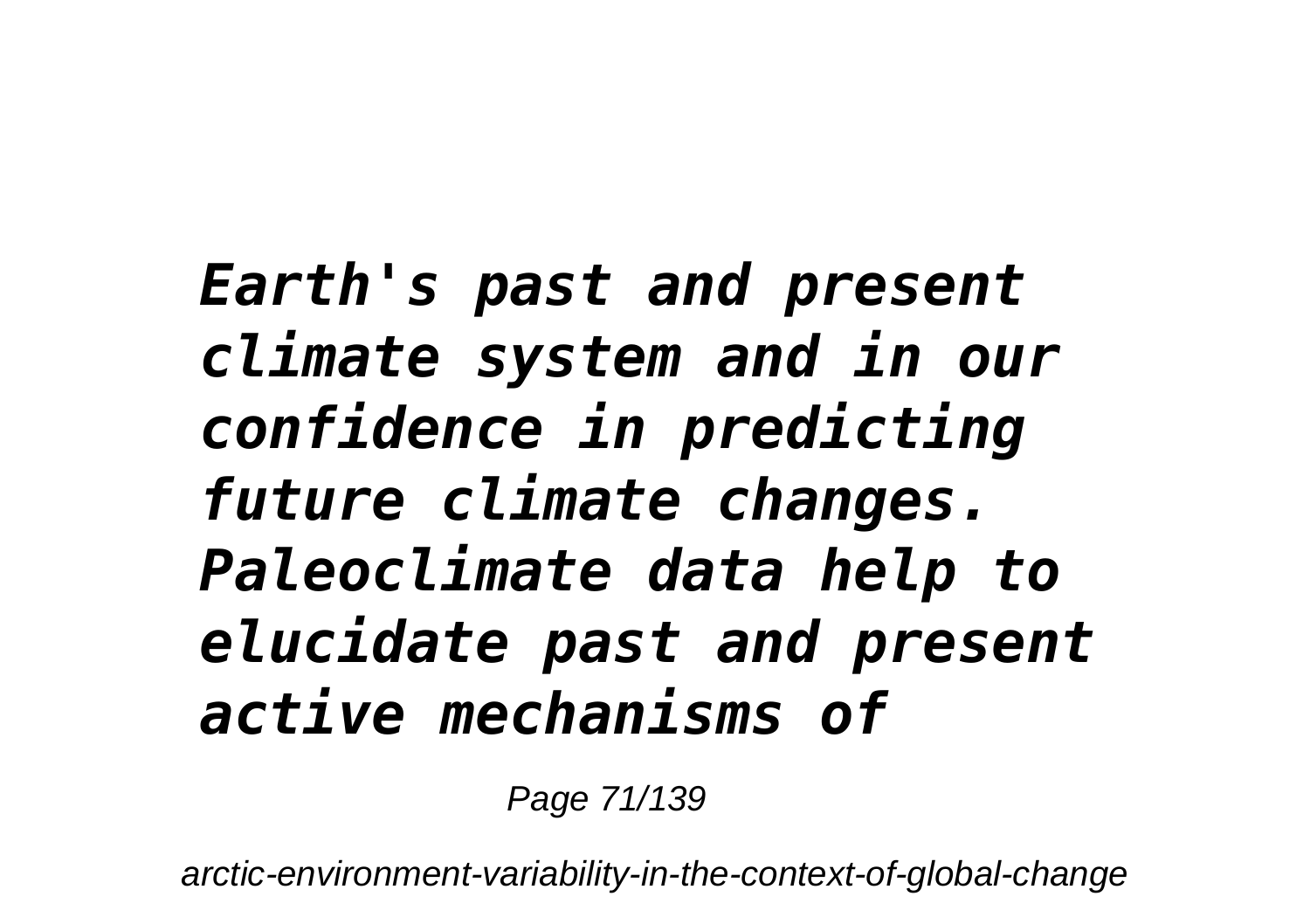*climate change by placing the short instrumental record into a longer term context and by permitting models to be tested beyond the limited time that instrumental measurements*

Page 72/139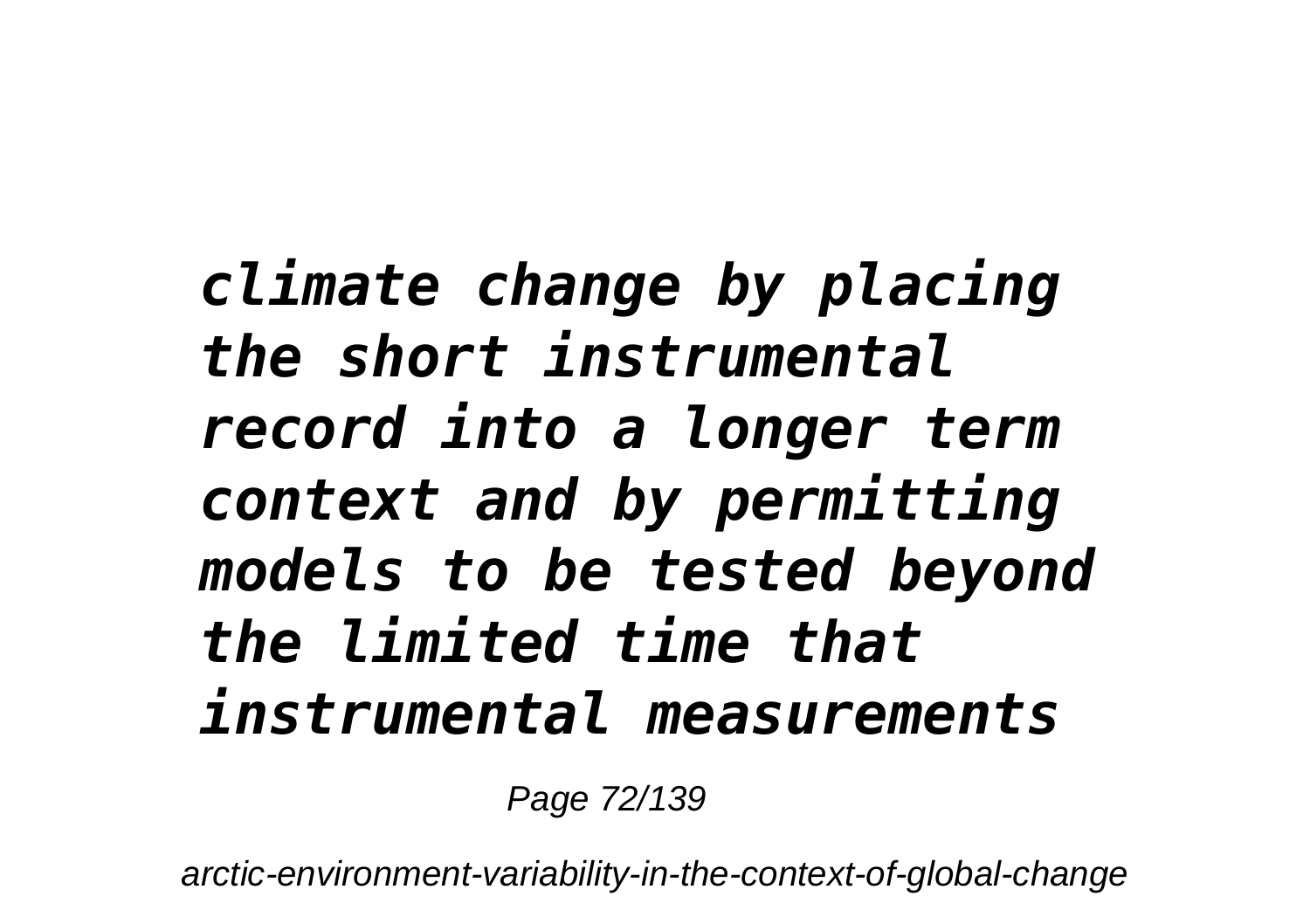*have been available. Recent observations in the Arctic have identified large ongoing changes and important climate feedback mechanisms that multiply the effects of global-*

Page 73/139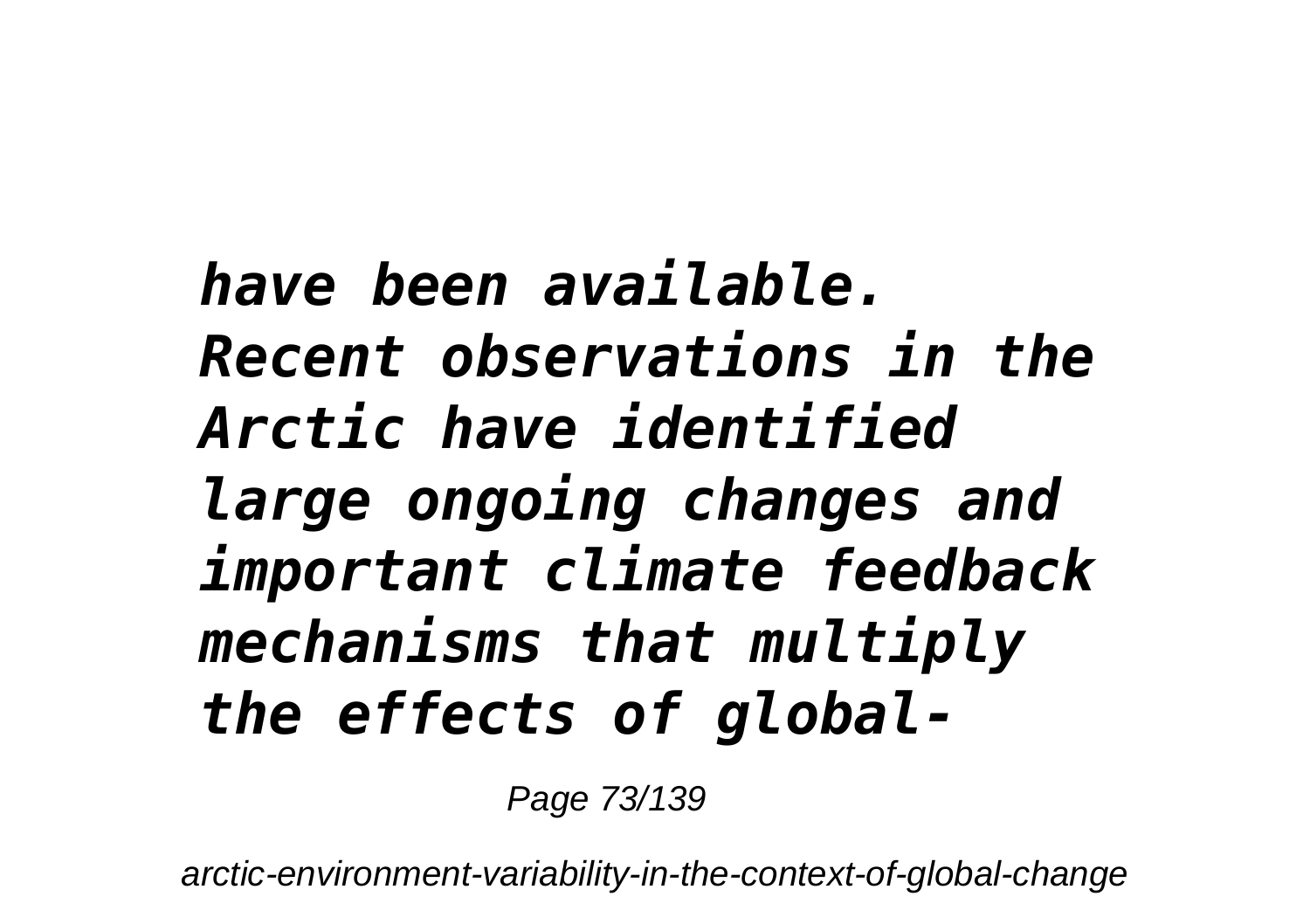*scale climate changes. As discussed in this report, paleoclimate data show that land and sea ice have grown with cooling temperatures and have shrunk with warming ones,*

Page 74/139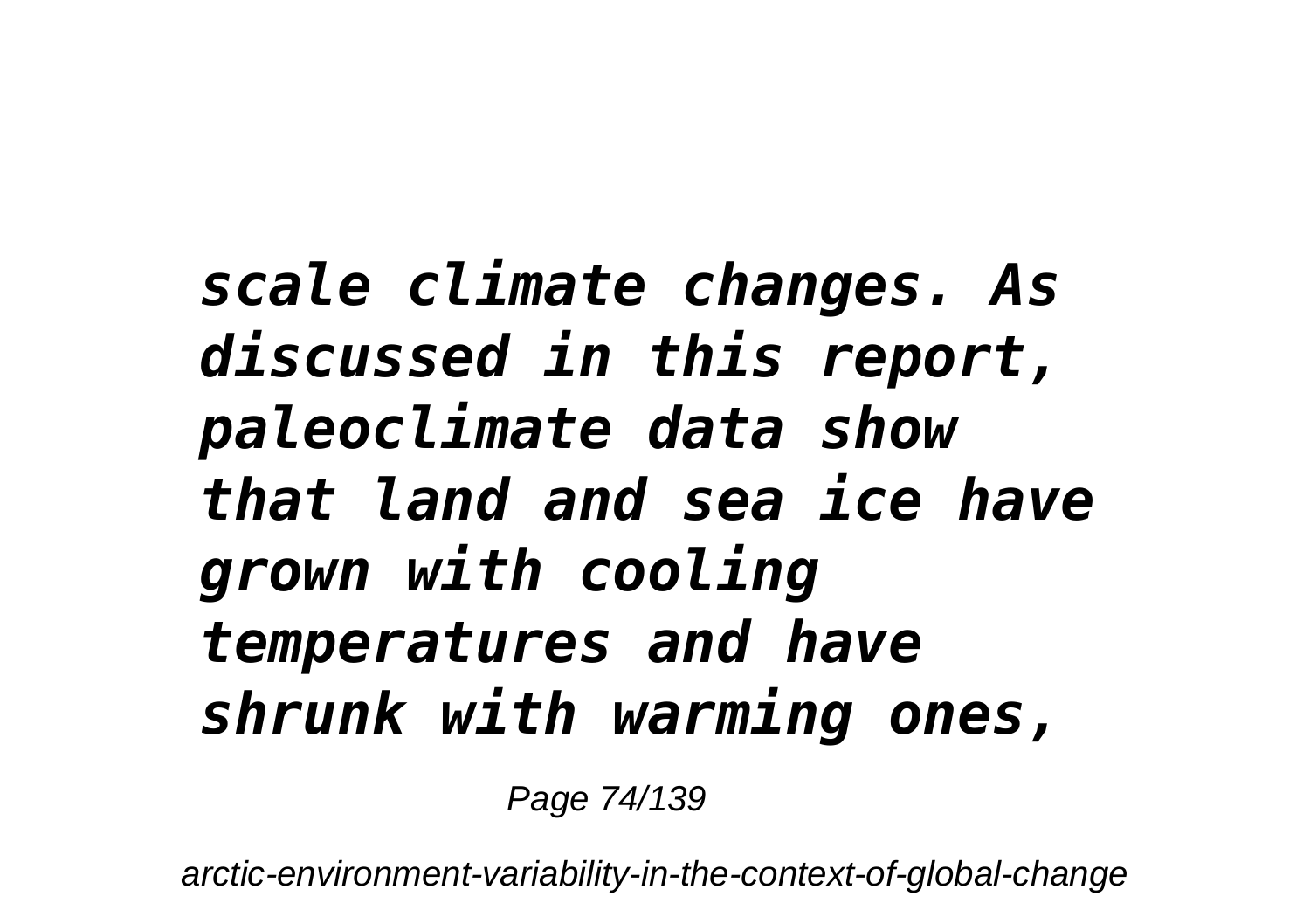## *amplifying temperature changes while causing and responding to ecosystem shifts and sea-level changes. Observed and Modeled Temperature and Sea Ice*

Page 75/139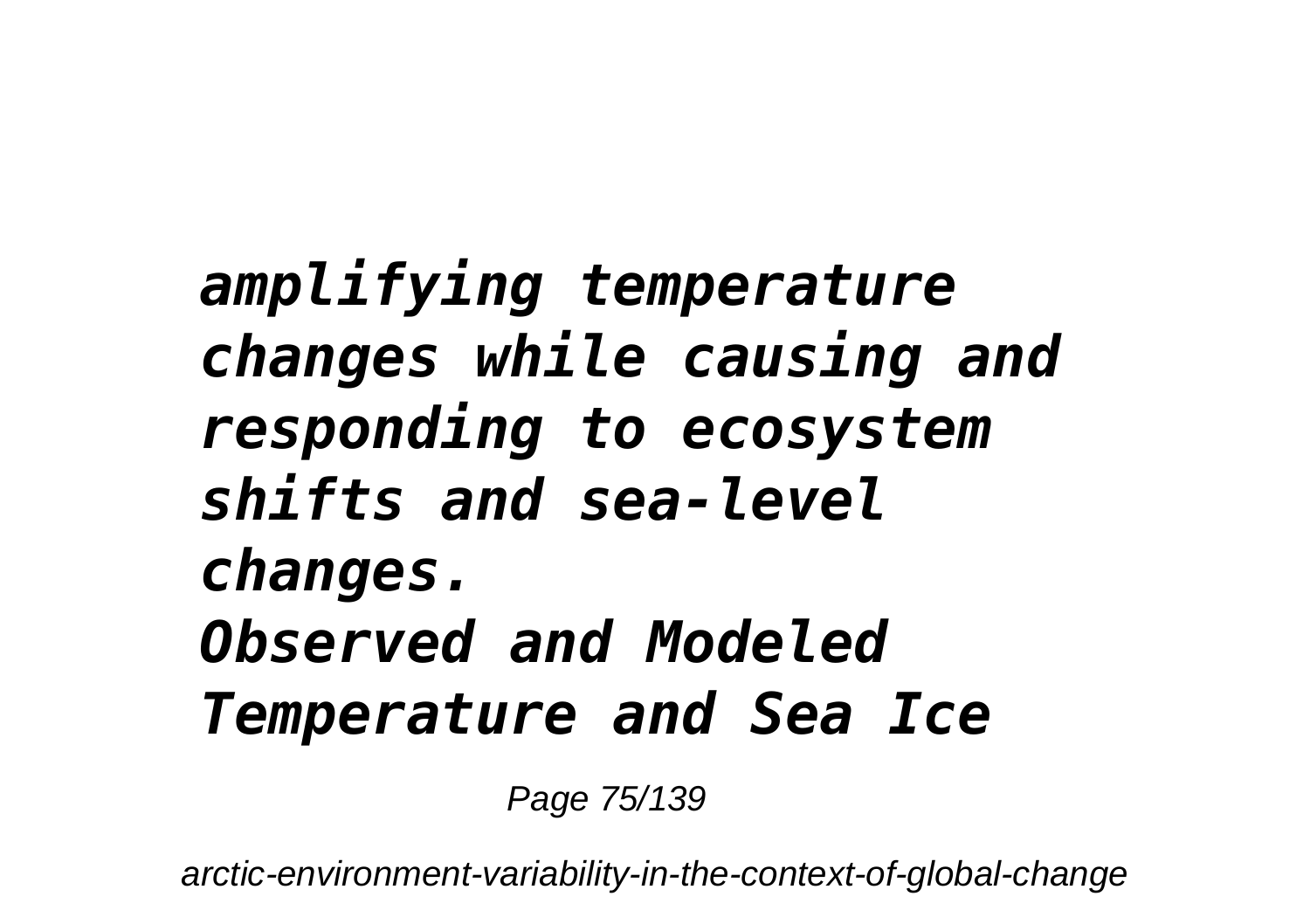*Variability Beaufort and Chukchi Sea Seasonal Variability for Two Arctic Climate States Climate Change in the Arctic Sea Ice in the Arctic*

Page 76/139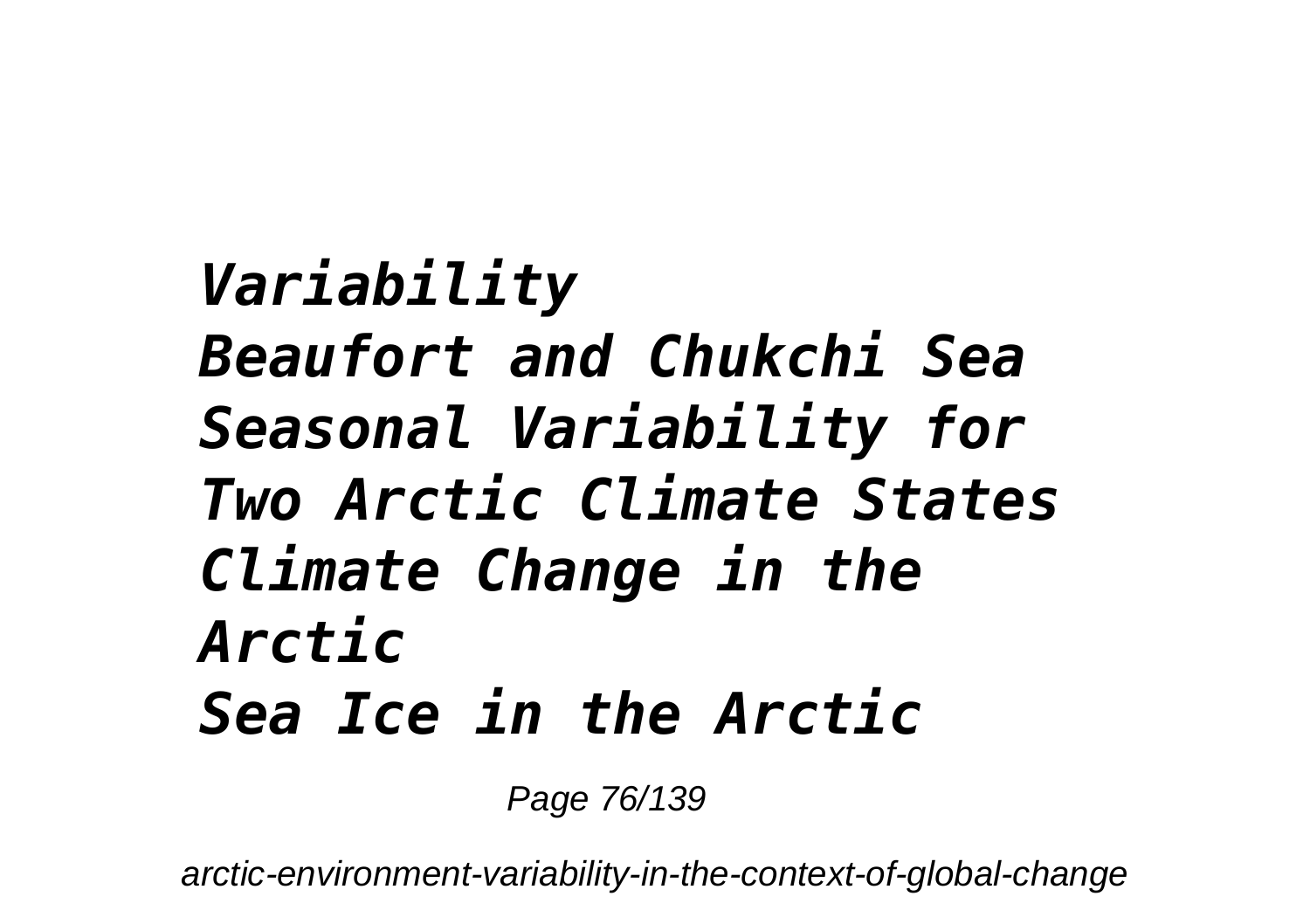## *A Barometer of Global Climate Variability*

Understanding Present and Past Arctic Environments: An Integrated Approach from Climate Change Perspectives provides a fully comprehensive overview of the past, present and future outlook for this incredibly diverse and important Page 77/139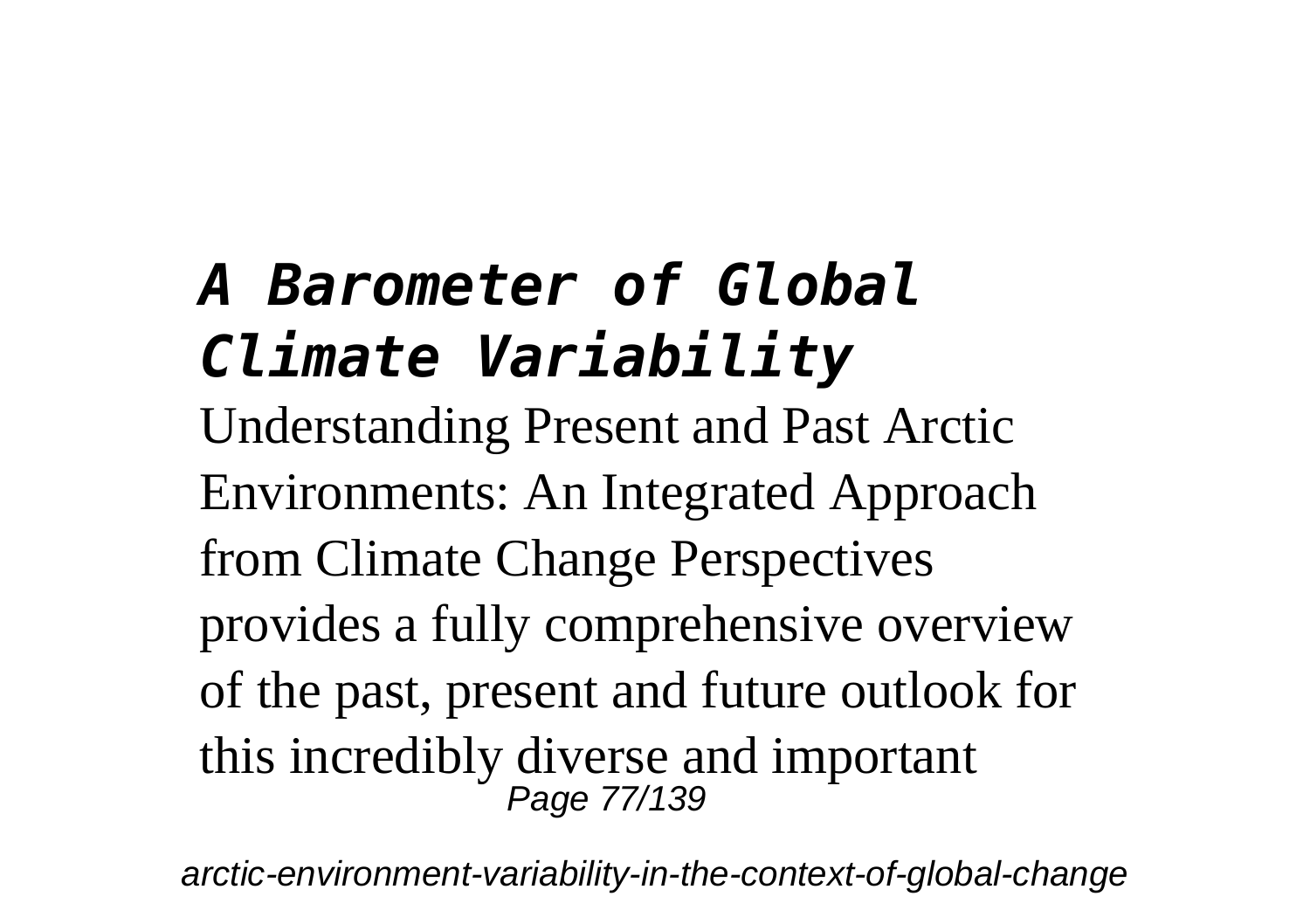region. Through a series of contributed chapters, the book explores changes to this environment that are attributed to the effects of climate change. The book explores the current effects climate change has had on Arctic environments and ecosystems, our current understanding of the effects climate change is having, the Page 78/139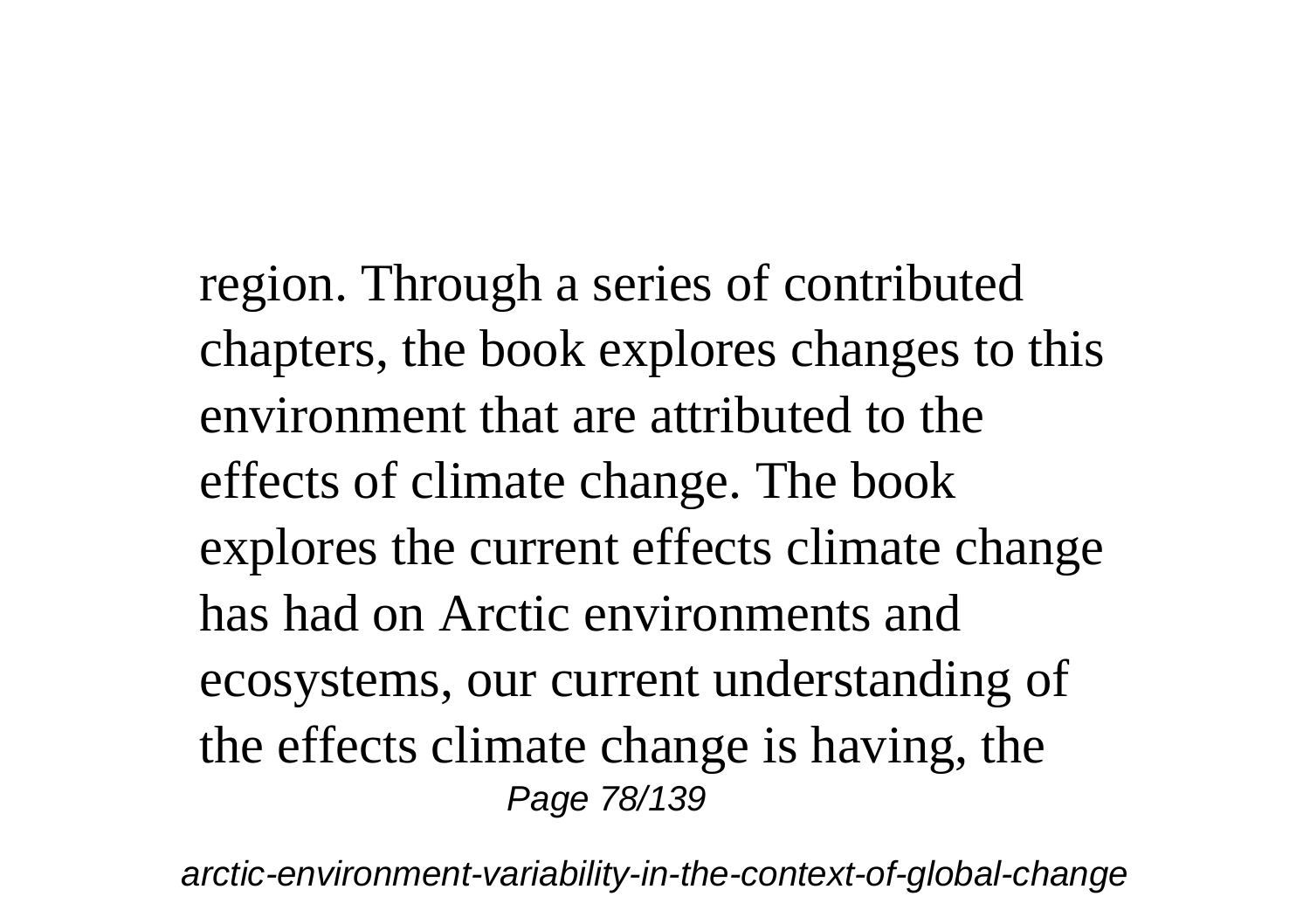effects climate change is having on the atmospheric and ocean processes in this region. The Arctic region is predicted to experience the earliest and most pronounced global warming response to human-induced climatic change, thus a better understanding is vital. Presents a thorough understanding of the Arctic, it's Page 79/139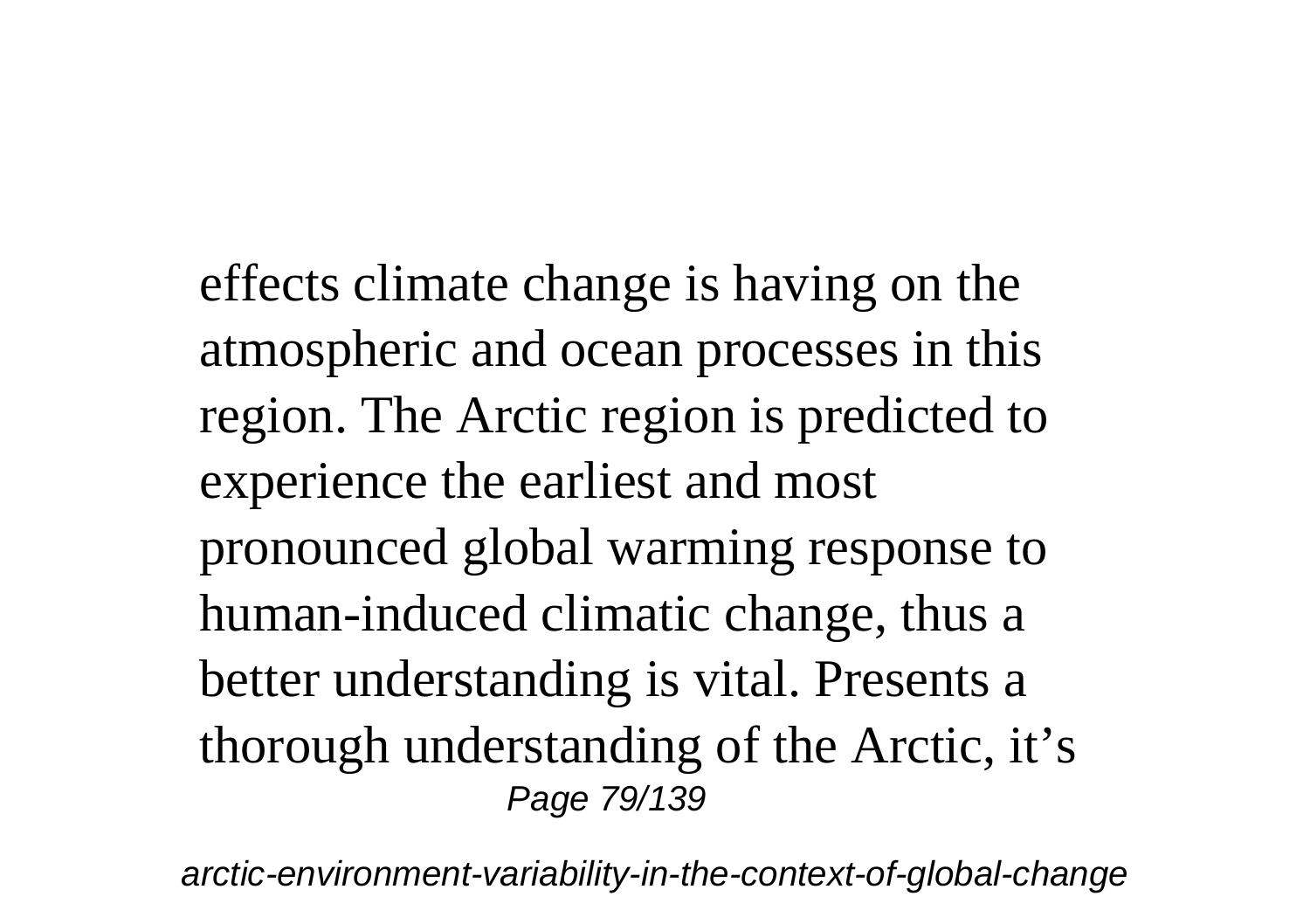past, present and future Provides an integrated assessment of the Arctic climate system, recognizing that a true understanding of its functions lies in appreciating the interactions and linkages among its various components Brings together many of the world's leading Arctic researchers to describe this diverse Page 80/139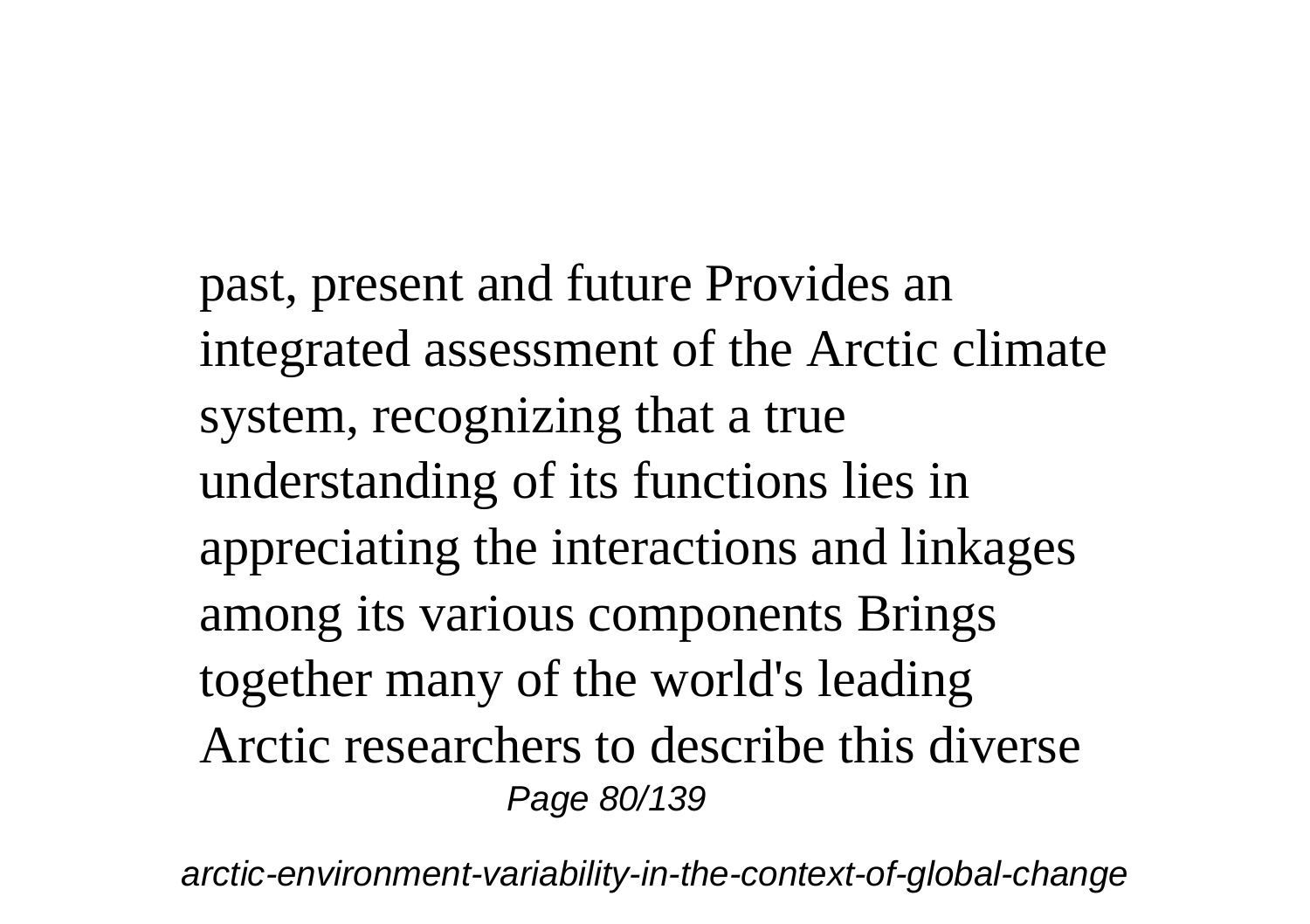environment and its ecology The main focus of this book is the study of environmental dynamics in the Arctic, coupled with ecosystem dynamics. Particular emphasis has been placed on problems of the composition of the Arctic atmosphere, as well as changes in the composition due to human impacts. The Page 81/139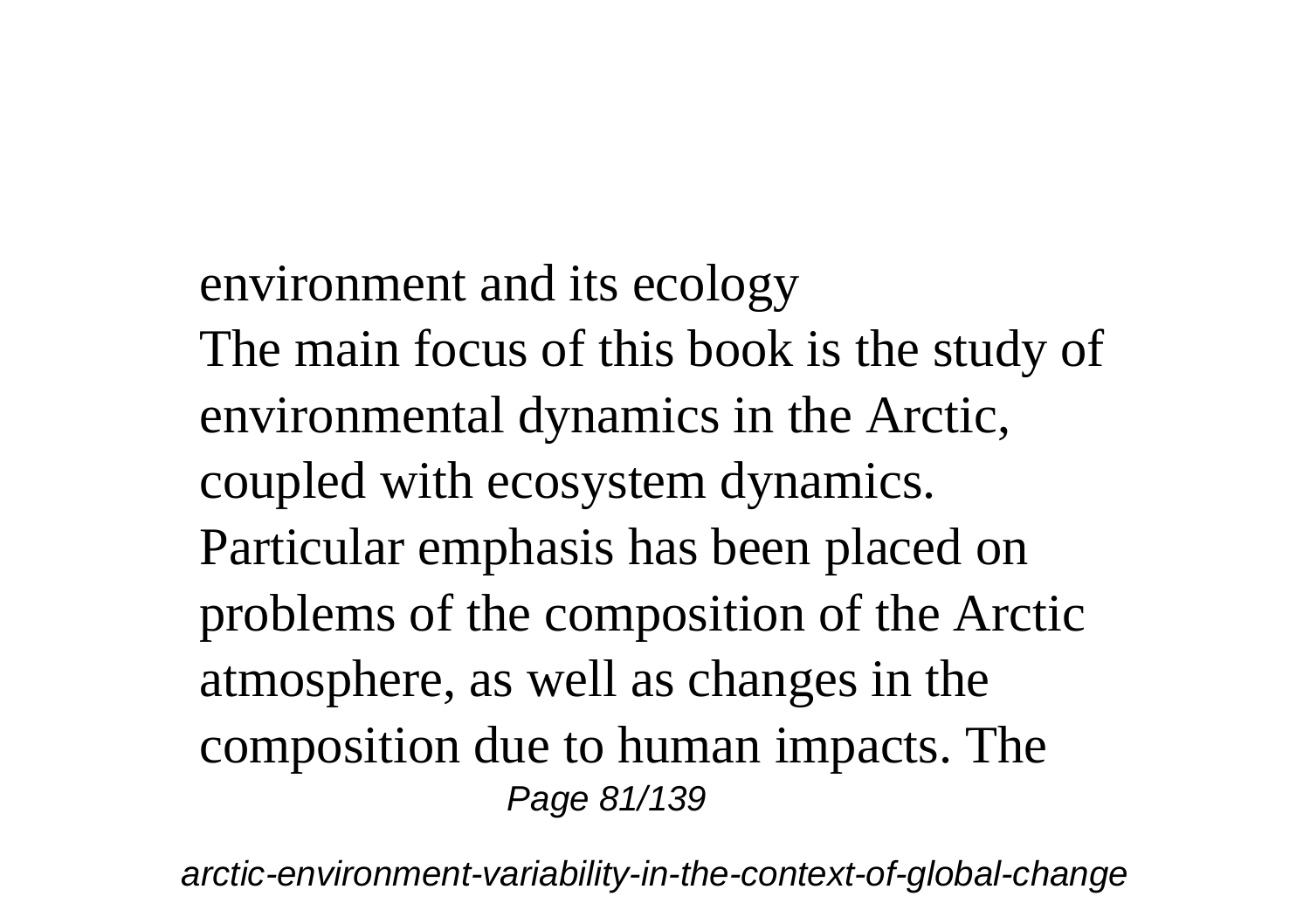book also analyzes observational data and numerical modeling results that characterize the Arctic basin pollution dynamics and its impact on ecosystems. Other topics covered include problems of general circulation in the atmosphere and oceans, beginning with the 1930s when the Arctic was regarded as the kitchen of Page 82/139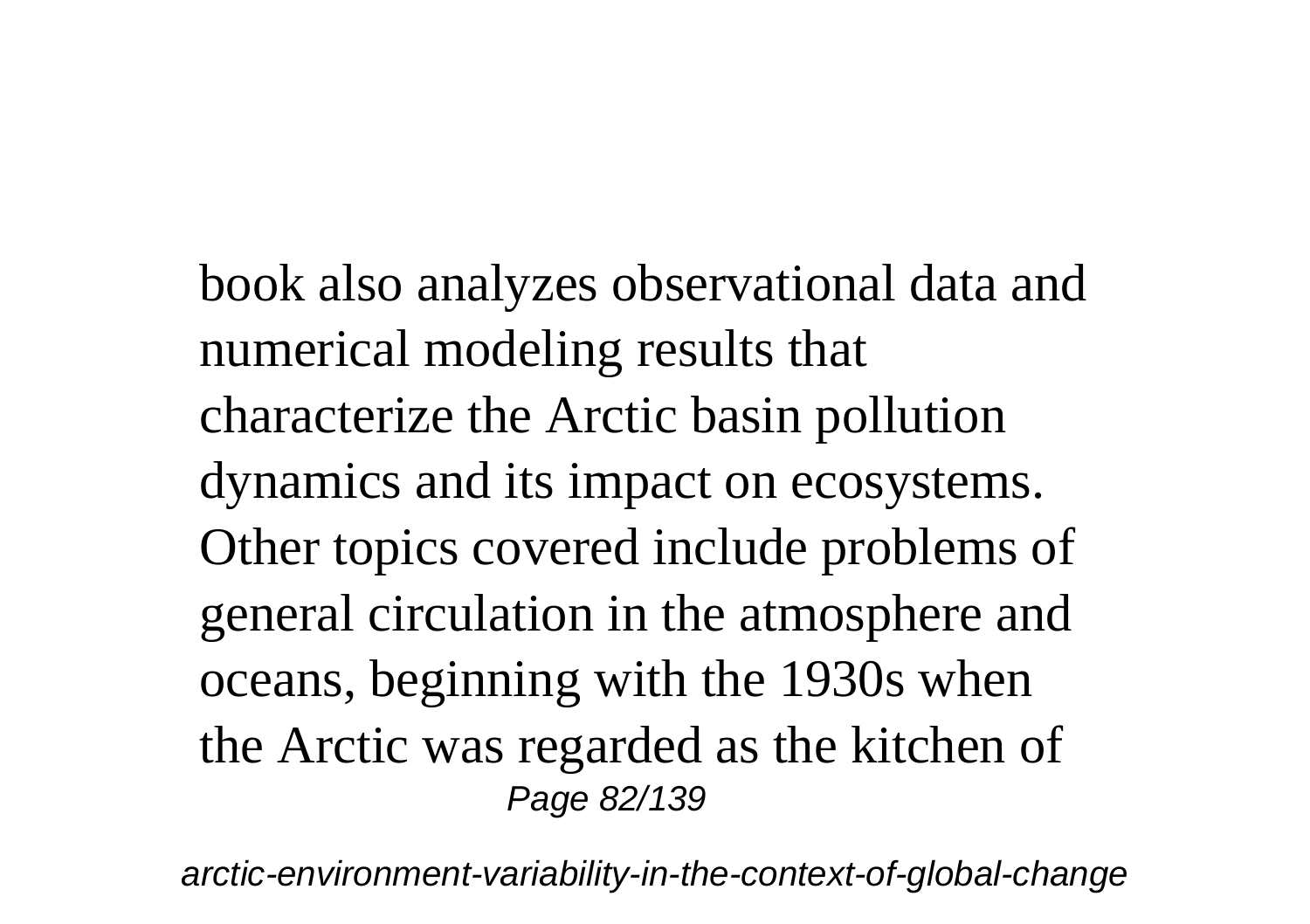global weather and climate.

th Towards the end of the 19 century some researchers put forward the hypothesis that the Polar regions may play the key role in the shaping of the global climate. This supposition found its full confirmation in empirical and th model research conducted in the 20 century, particularly in recent Page 83/139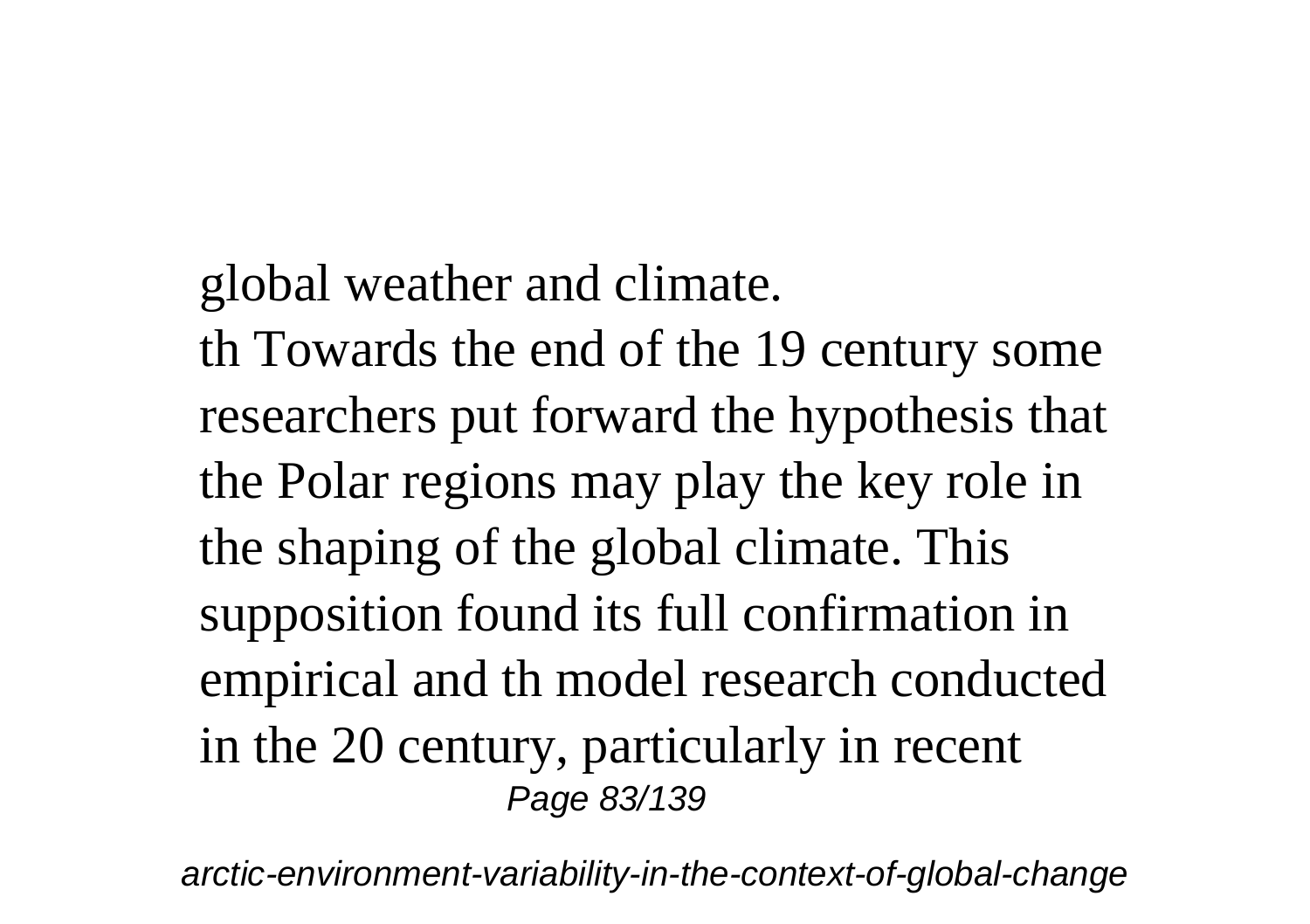decades. The intensification of the global warming after about 1975 brought into focus the physical causes of this phenomenon. The first climatic models created at that time, and the analyses of long observation series consistently showed that the Polar regions are the most sensitive to climatic changes. This aroused Page 84/139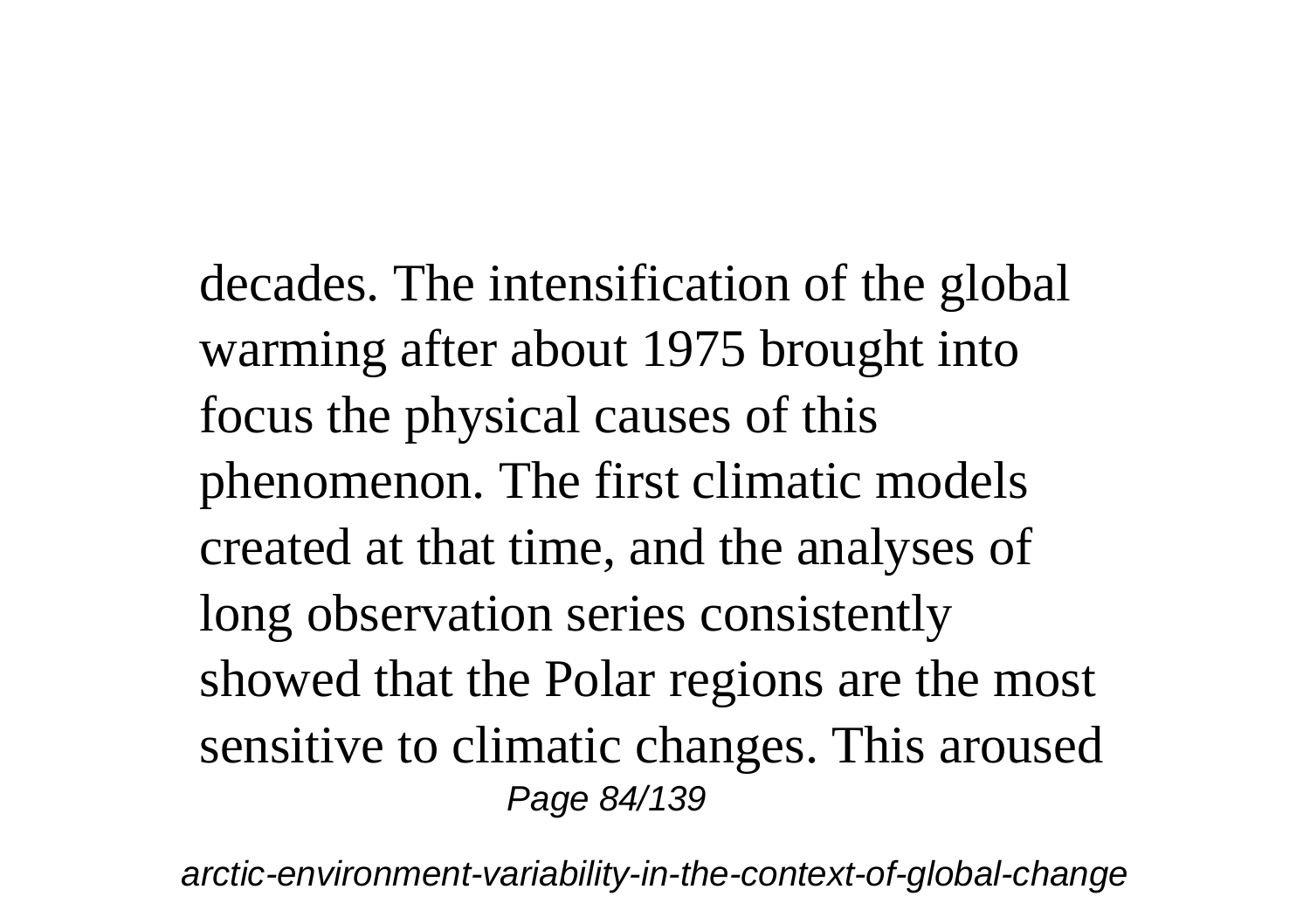the interest of numerous researchers, who thought that the examination of the proc esses taking place in these regions might help to determine the mechanisms responsible for the "working" of the global climatic system. To date, a great number of publications on this issue have been published. However, as a re view of the Page 85/139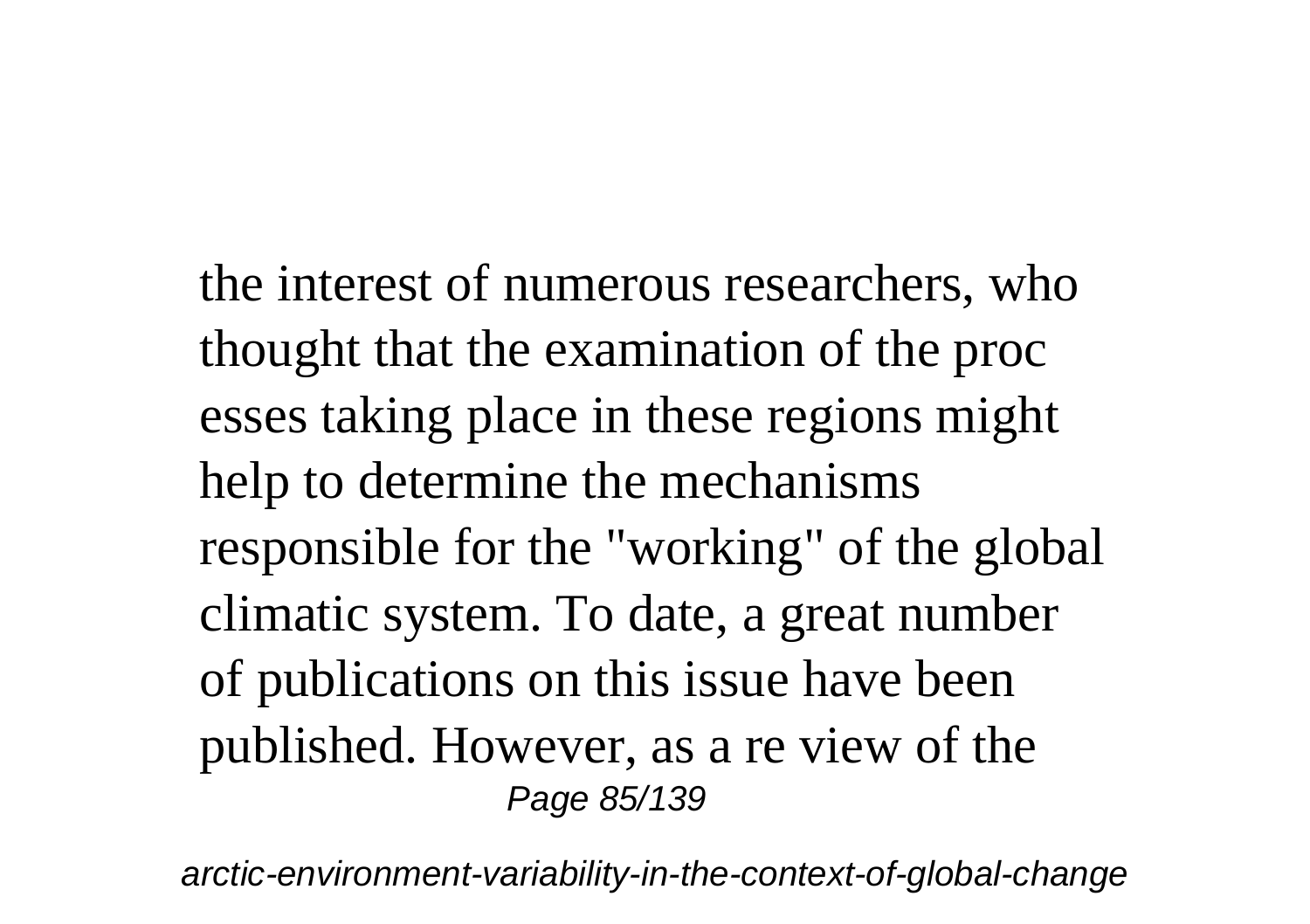literature shows, there is not a single monograph which comprises the basic information concerning the current state of the Arctic climate. The last study to discuss the climate of the Arctic in any depth was published in 1970 (Climates a/the Polar Regions, vol. 14, ed. S. Orvig) by the World Survey of Climatology, Page 86/139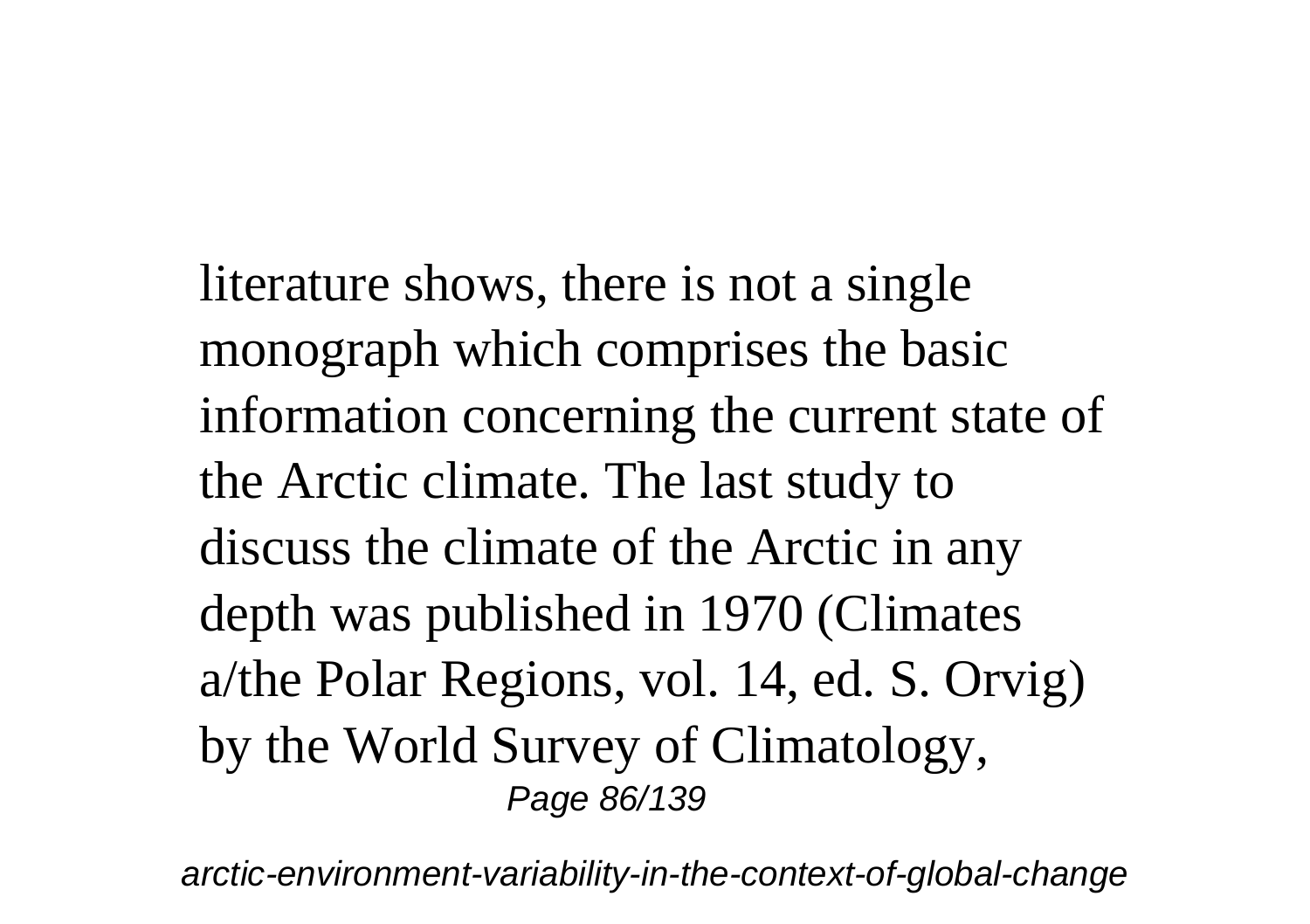edited by H. E. Landsberg. This publication, however, does not provide the full climatic picture of many meteorological elements. Arctic Climate Change An Integrated Approach from Climate Change Perspectives Implementation Plan Page 87/139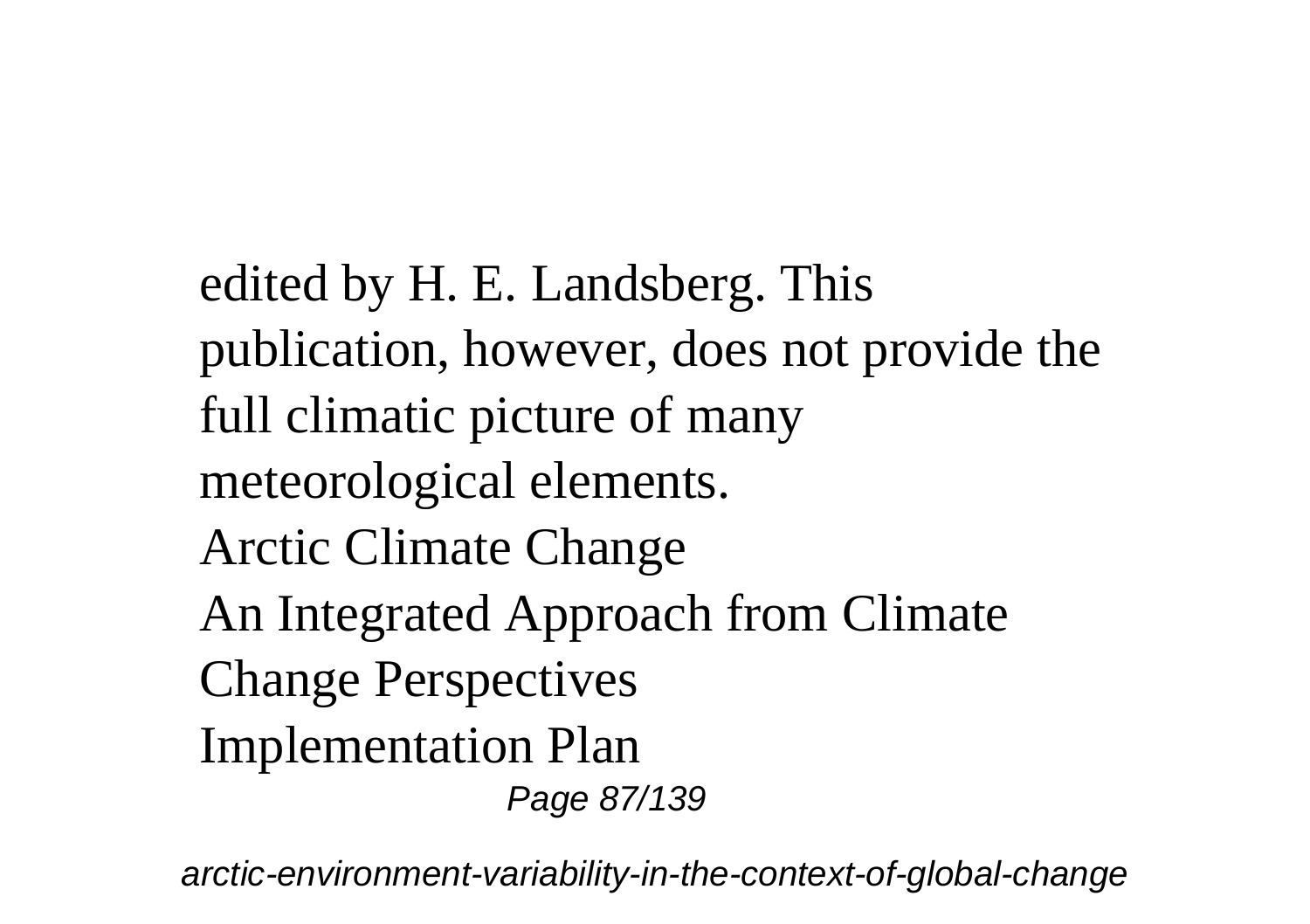Arctic Alpine Ecosystems and People in a Changing Environment The Upper Arctic Ocean Variability at a Time of Rapid Arctic Climate Change *This book provides a comprehensive, up-to-date assessment of the key terrestrial components of* Page 88/139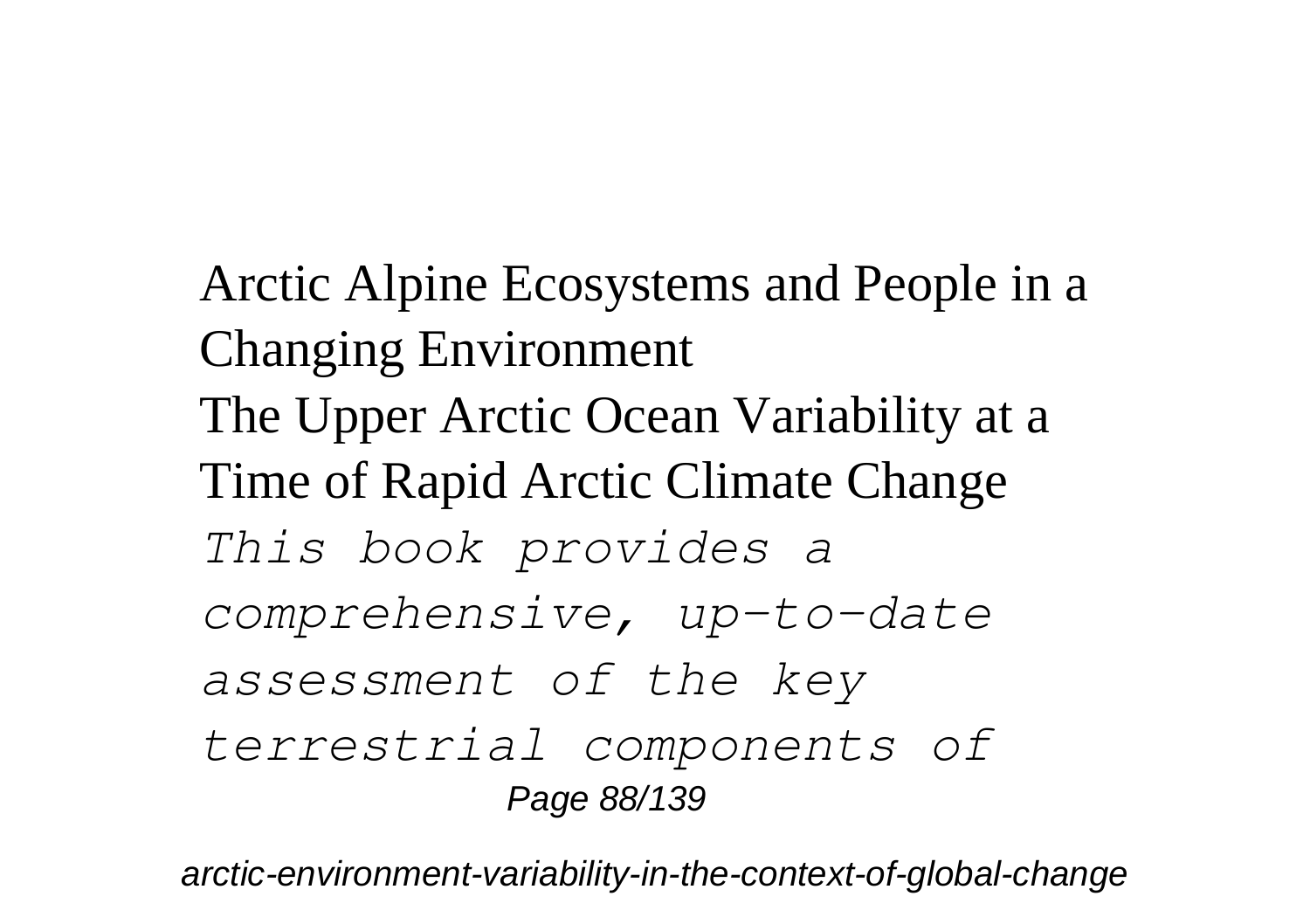*the Arctic system, i.e., its hydrology, permafrost, and ecology, drawing on the latest research results from across the circumpolar regions. The Arctic is an integrated system, the elements of which are* Page 89/139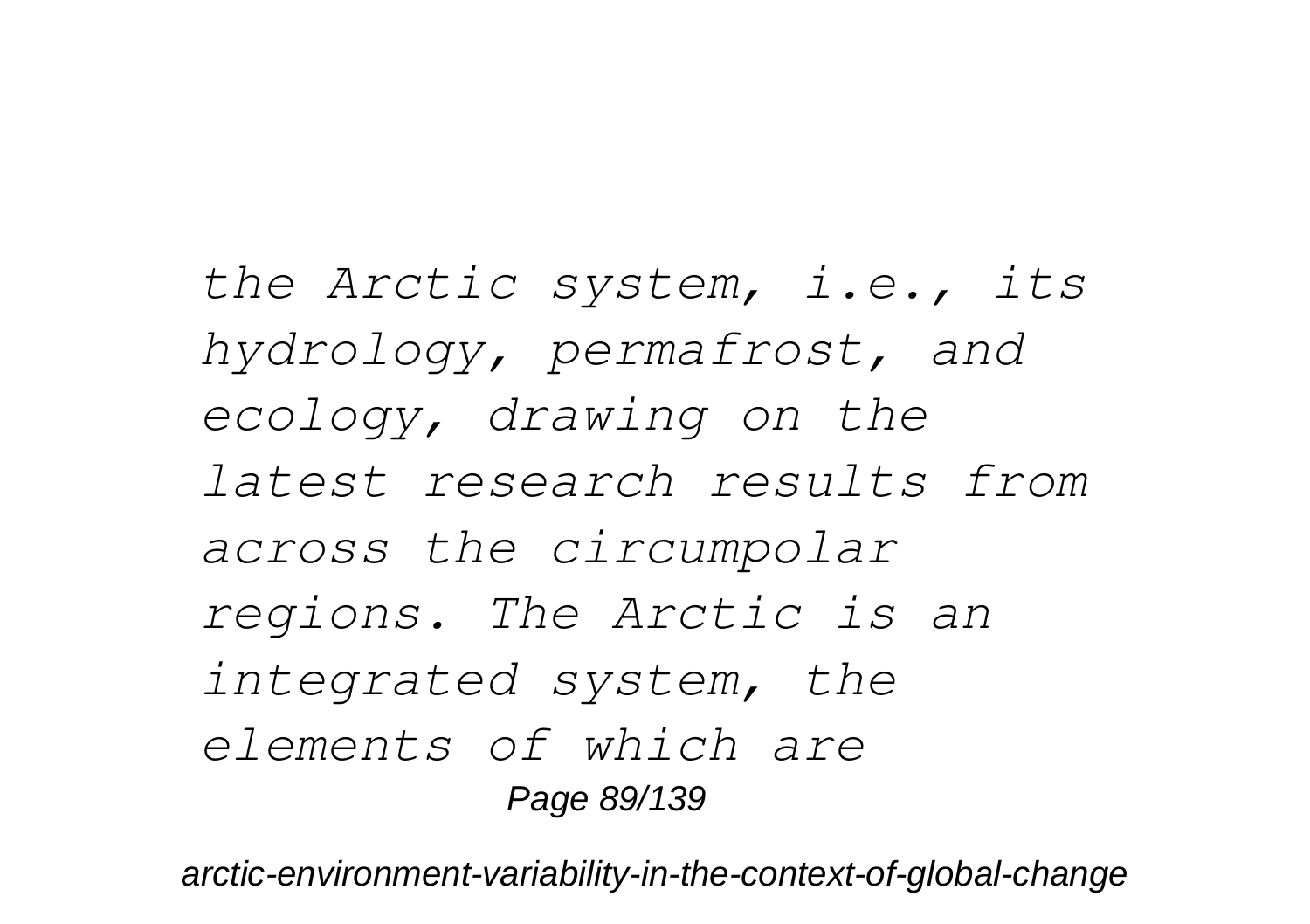*closely linked by the atmosphere, ocean, and land. Using an integrated system approach, the book's 30 chapters, written by a diverse team of leading scholars, carefully examine Arctic climate* Page 90/139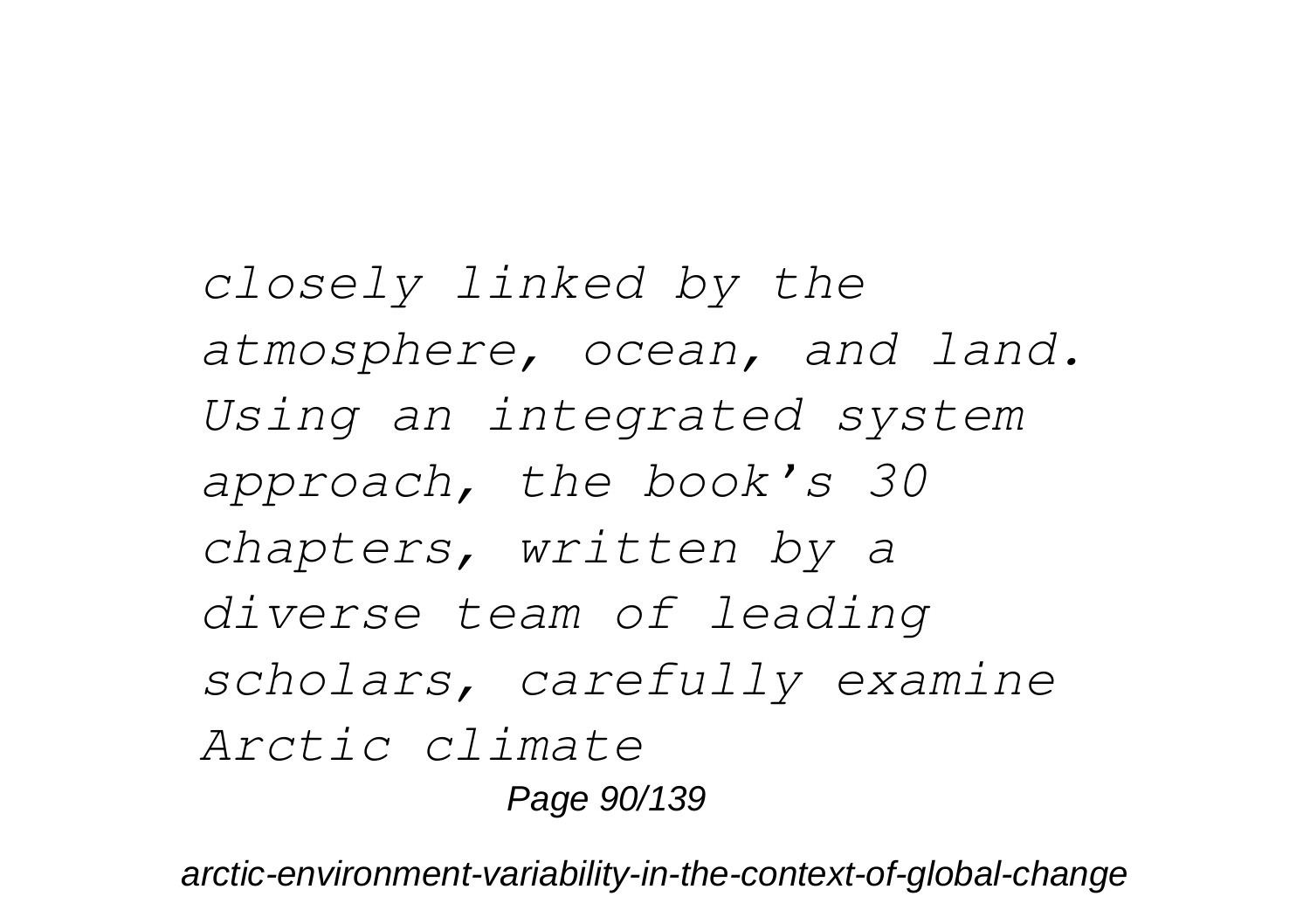*variability/change, large river hydrology, lakes and wetlands, snow cover and ice processes, permafrost characteristics, vegetation/landscape changes, and the future trajectory of Arctic system* Page 91/139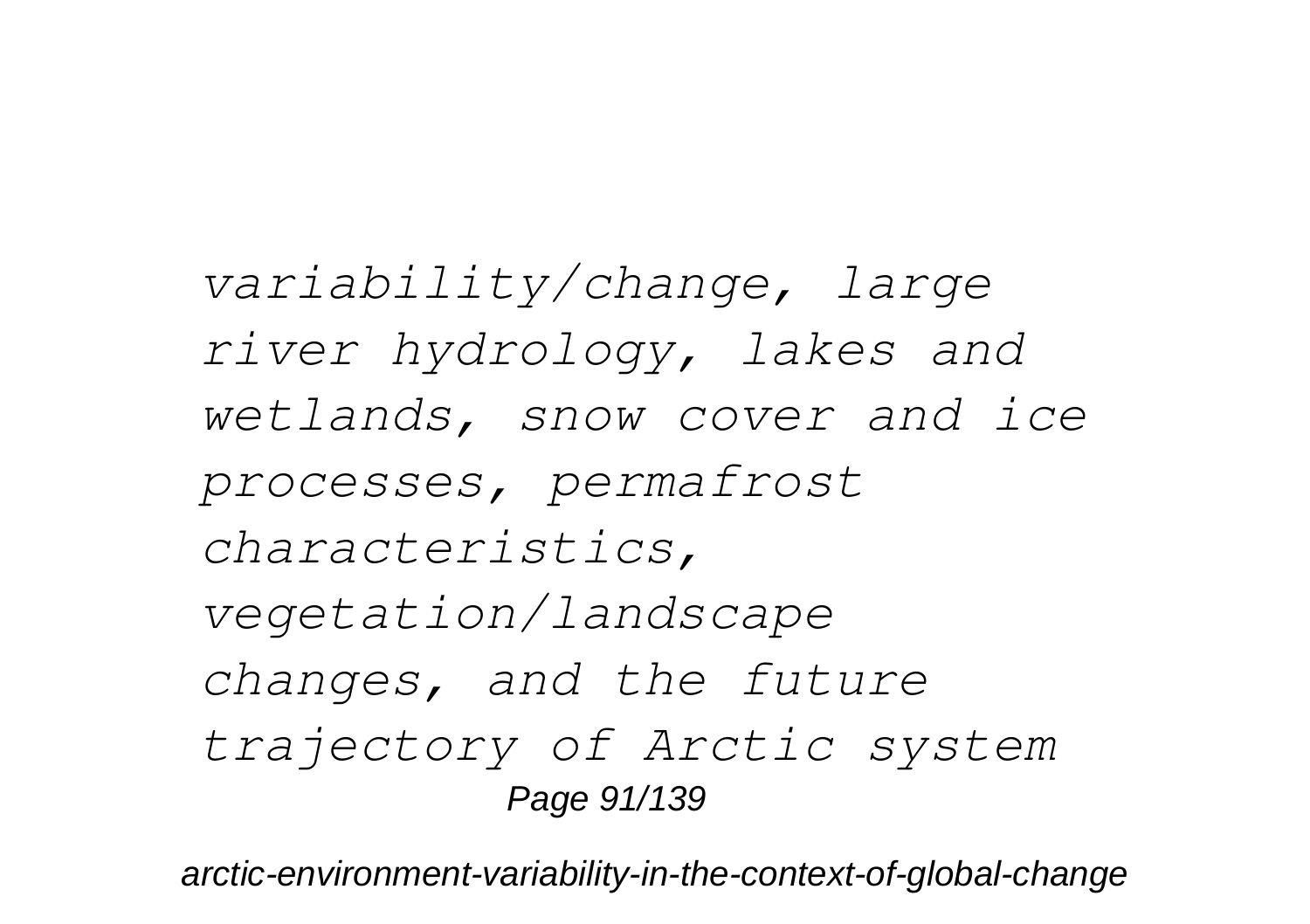*evolution. The discussions cover the fundamental features of and processes in the Arctic system, with a special focus on critical knowledge gaps, i.e., the interactions and feedbacks between water, permafrost,* Page 92/139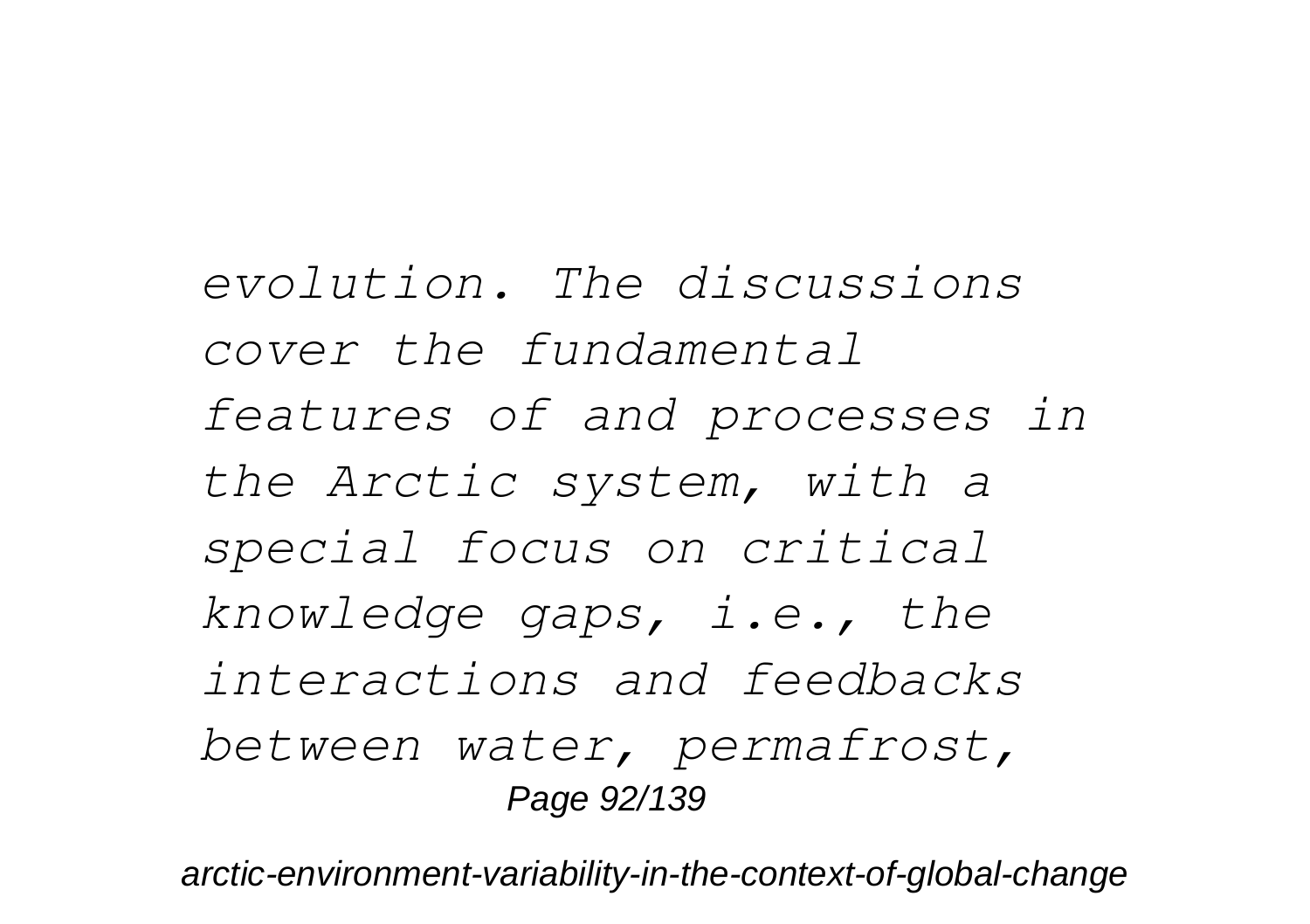*and ecosystem, such as snow pack and permafrost changes and their impacts on basin hydrology and ecology, river flow, geochemistry, and energy fluxes to the Arctic Ocean, and the structure and function of the Arctic* Page 93/139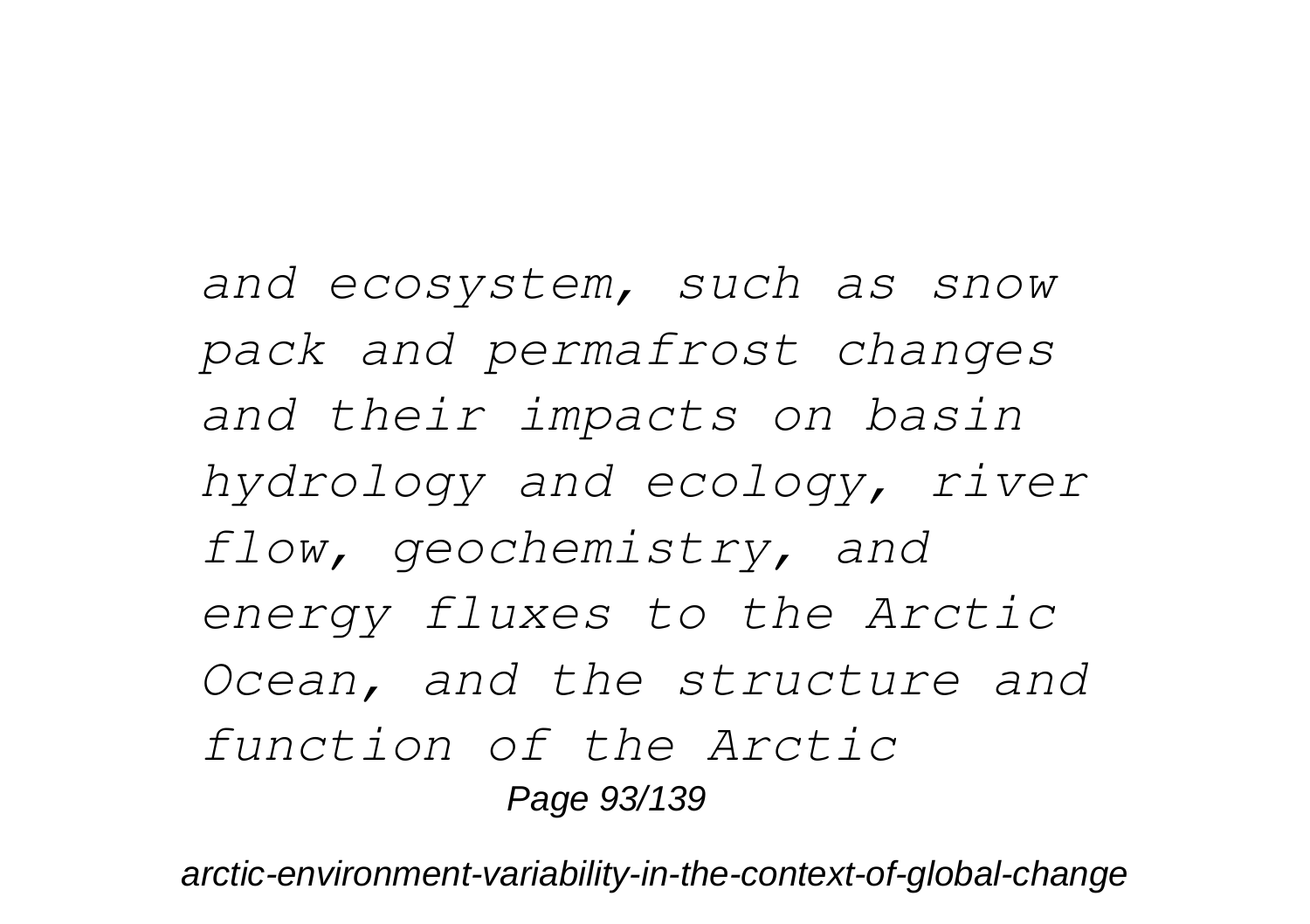*ecosystem in response to past/future changes in climate, hydrology, and permafrost conditions. Given its scope, the book offers a valuable resource for researchers, graduate students, environmentalists,* Page 94/139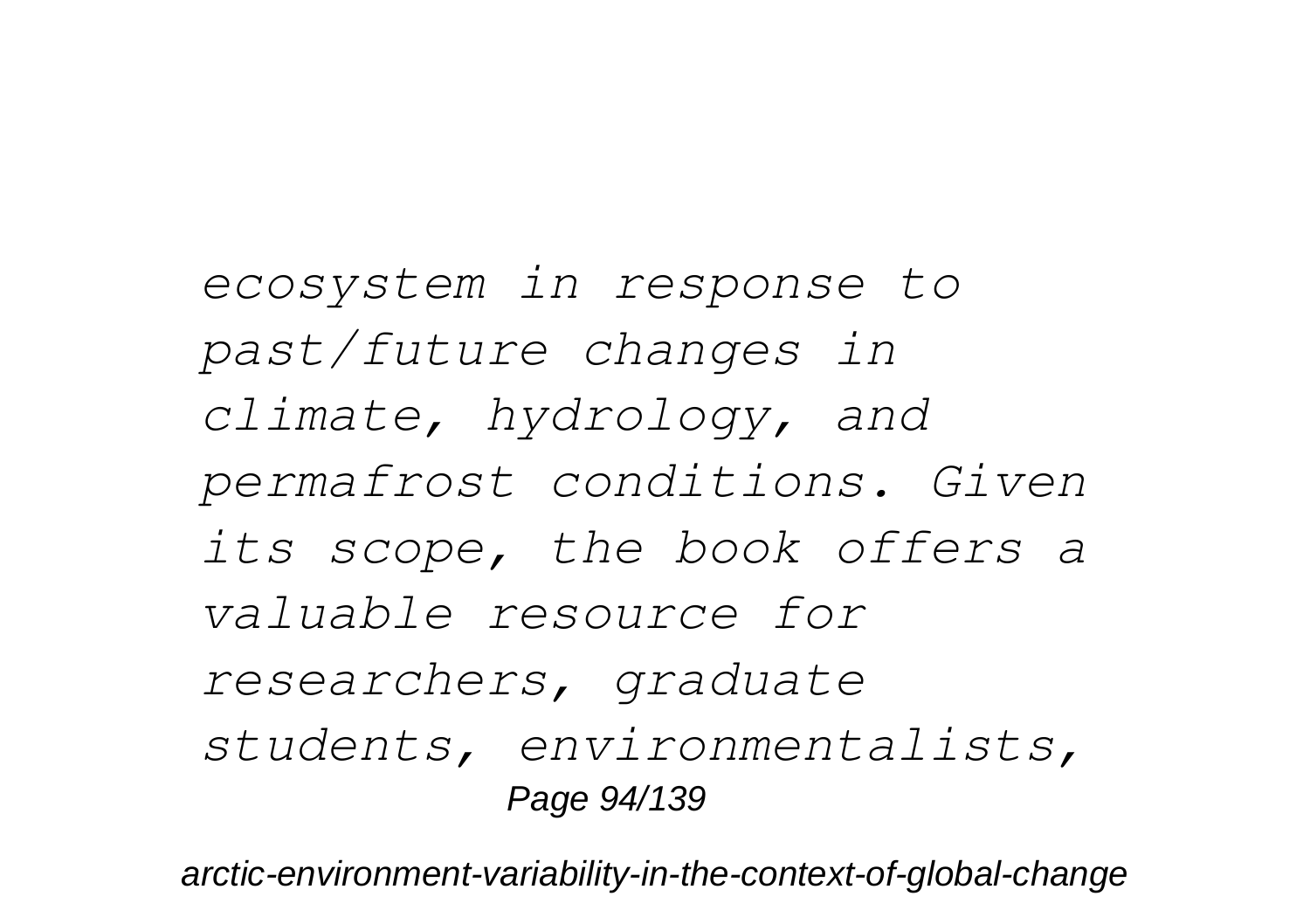*managers, and administrators who are concerned with the northern environment and resources. The Arctic, in the polar region, the northernmost part of Earth, is the hotspot for climate change* Page 95/139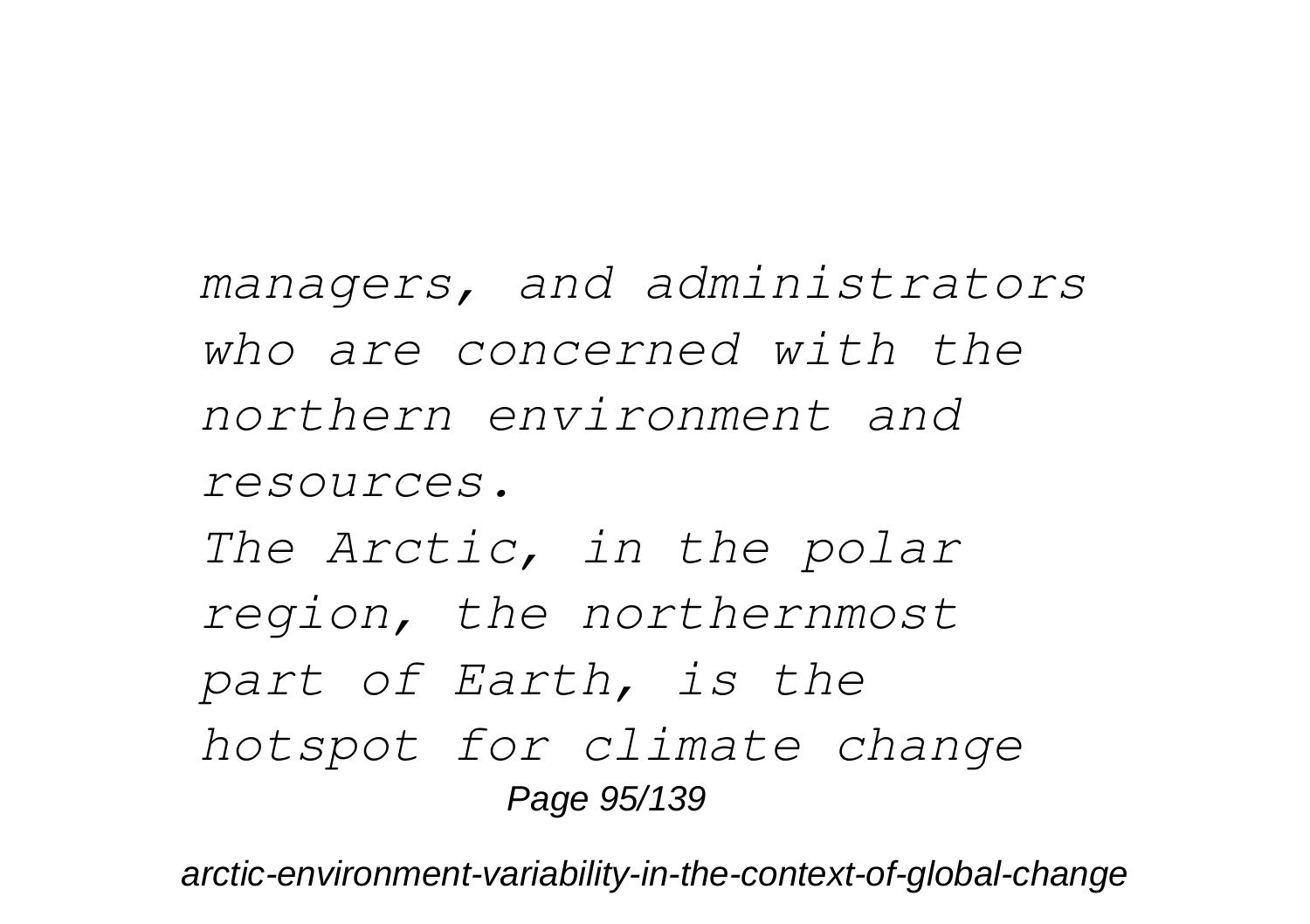*assessments and the sensitive barometer of global climate variability. This book includes the scientific observations in the Arctic region's climate and the results obtained by scientists at the Indian* Page 96/139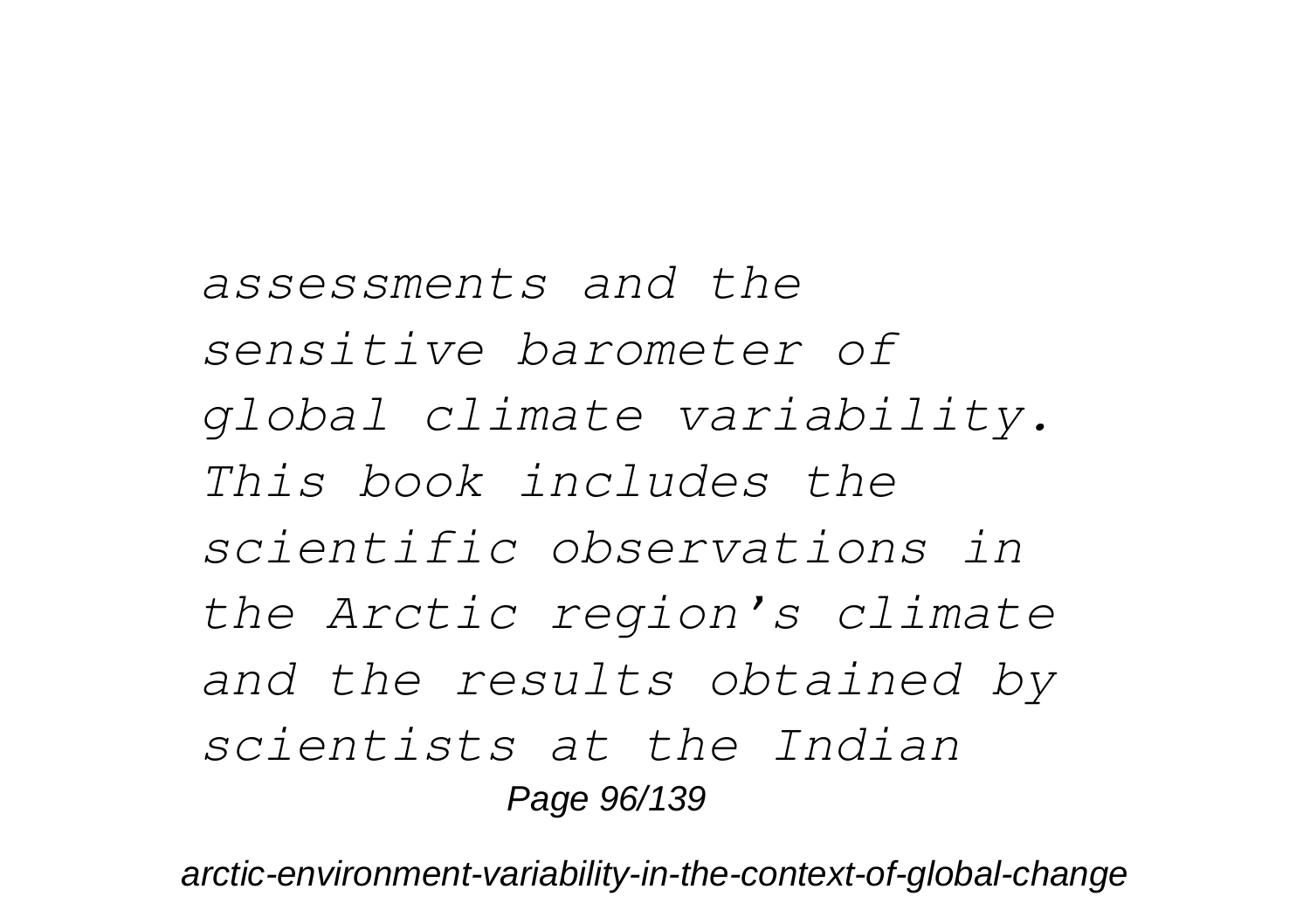*Arctic station Himadri over the past decade. Designed and structured to incorporate multidimensional climate change research output, it is a significant contribution toward understanding, among* Page 97/139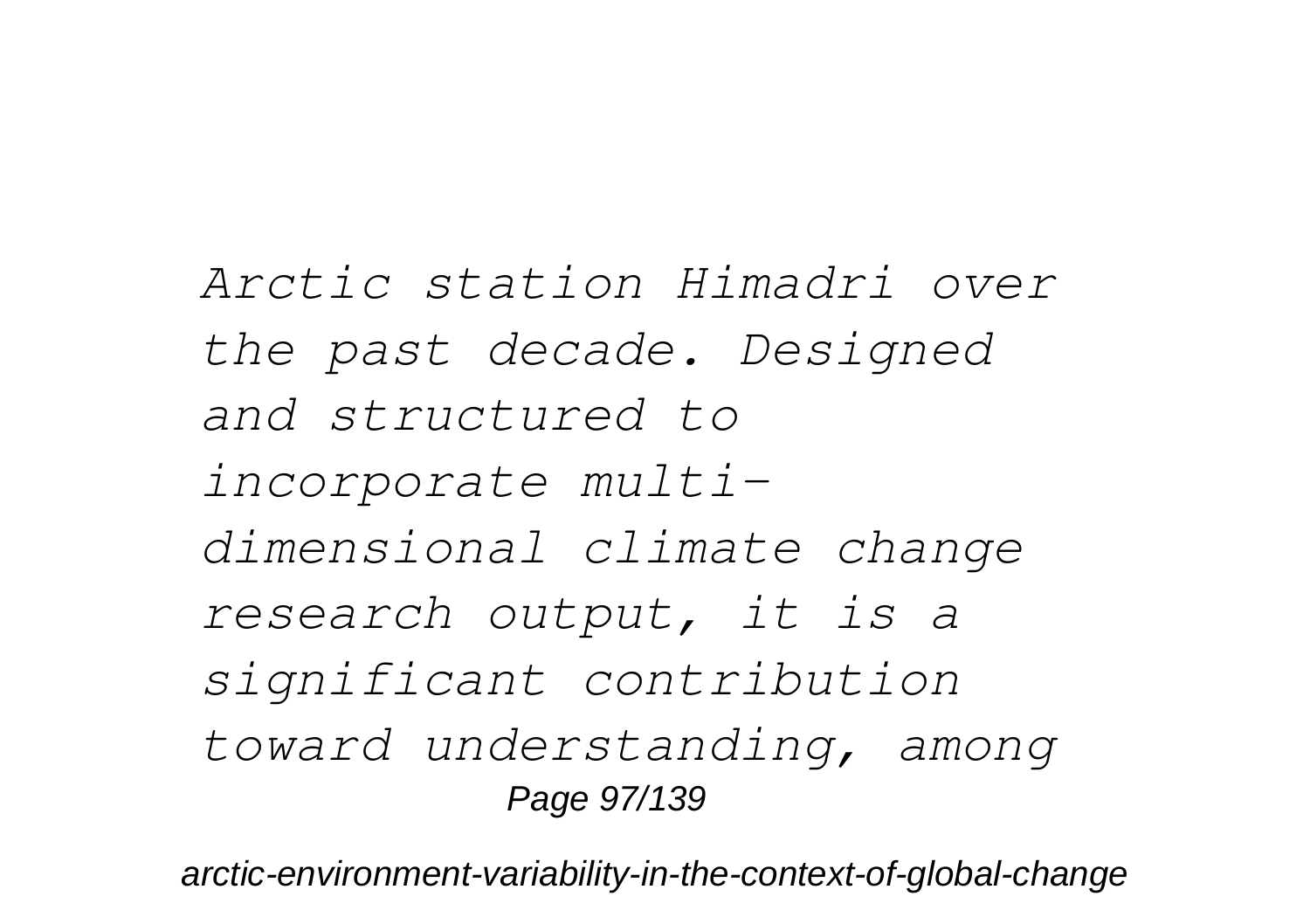*other issues, the role of persistent organic pollutants and mercury, as well as the increase of carbon monoxide during ozone reduction in the Arctic. Features include: Highlights the achievements of climate* Page 98/139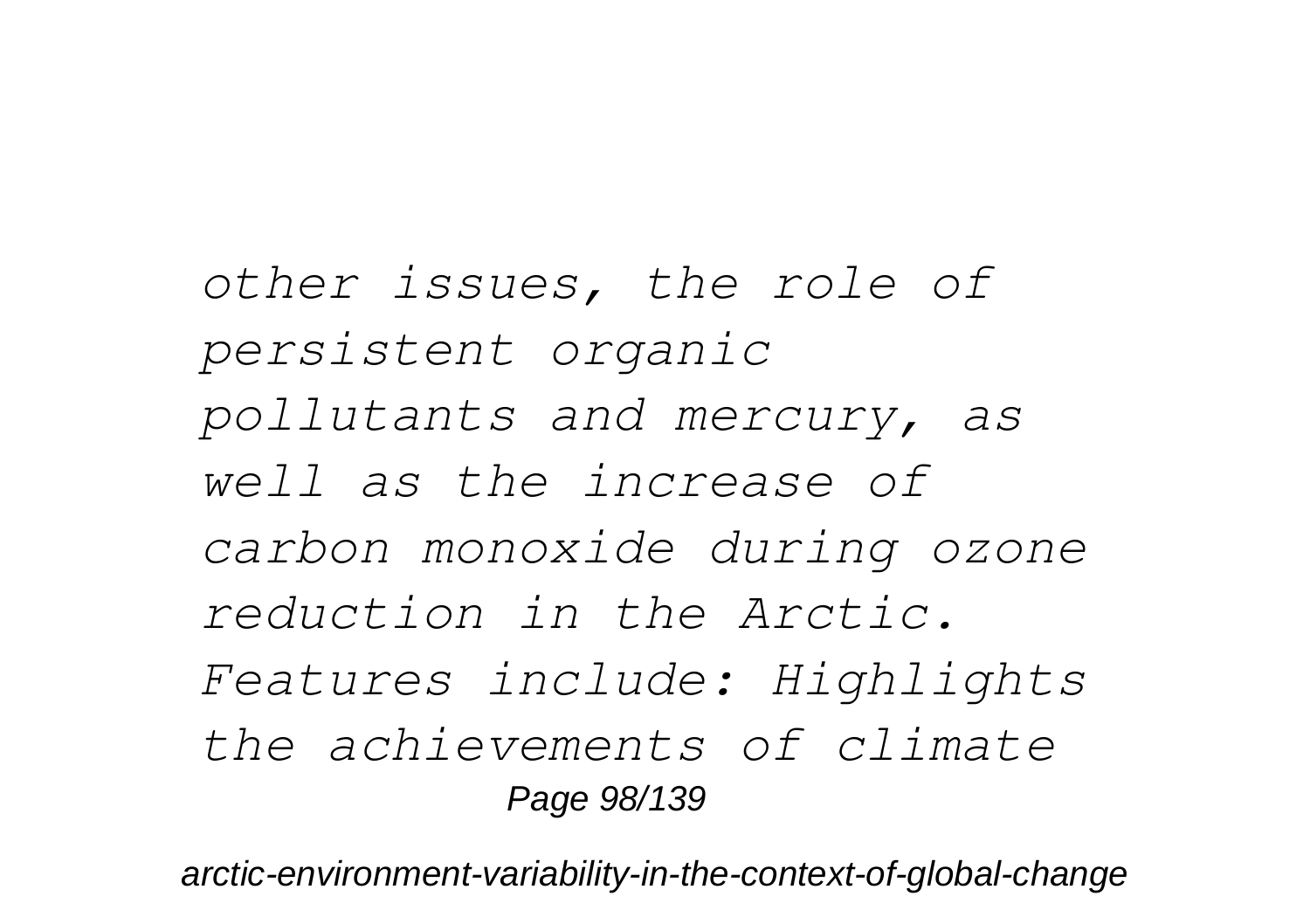*change research in the Arctic region Includes case studies of scientists in the Arctic and their significant achievements through the Indian research base Himadri Provides a thorough review of palaeoclimate change* Page 99/139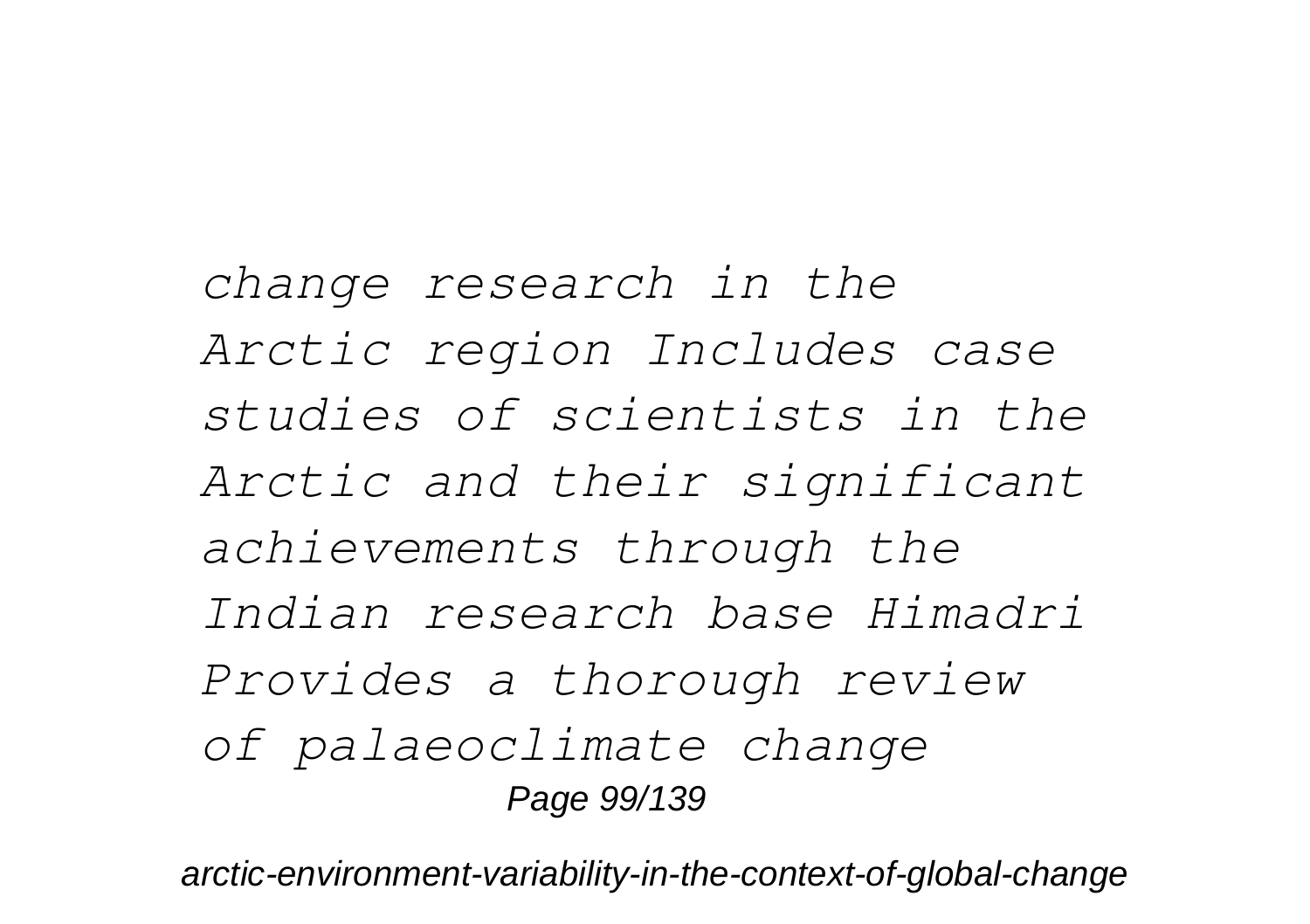*studies, the impact of climate change on biotic components and the impact of climate change on abiotic components Provides specific details on the study of ozone depletion phenomenon over the Arctic region* Page 100/139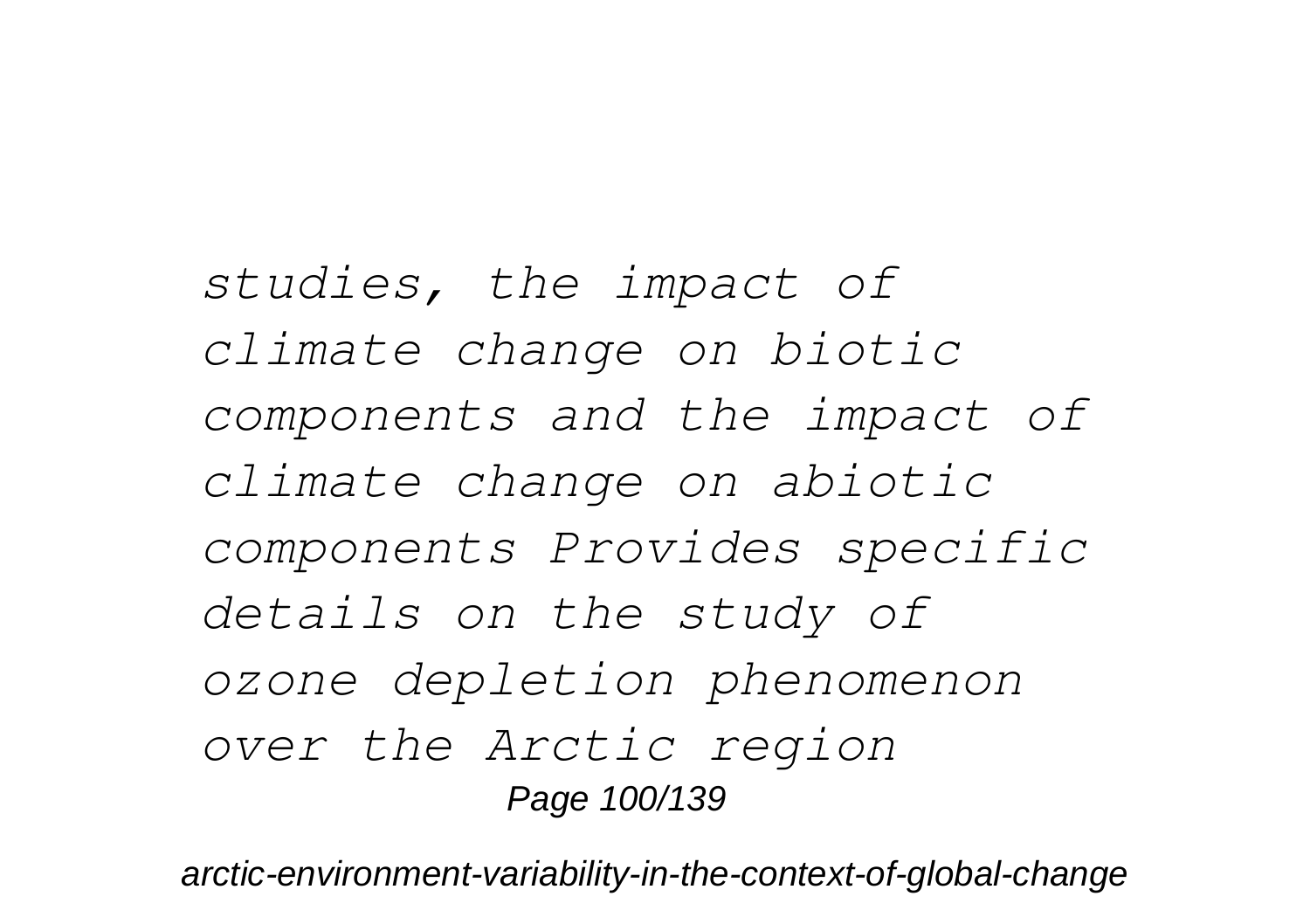*Covers a wide range of research contributions Details sea ice variability in the context of global warming over the Arctic region Connects seismogenesis with the climate change in the Arctic* Page 101/139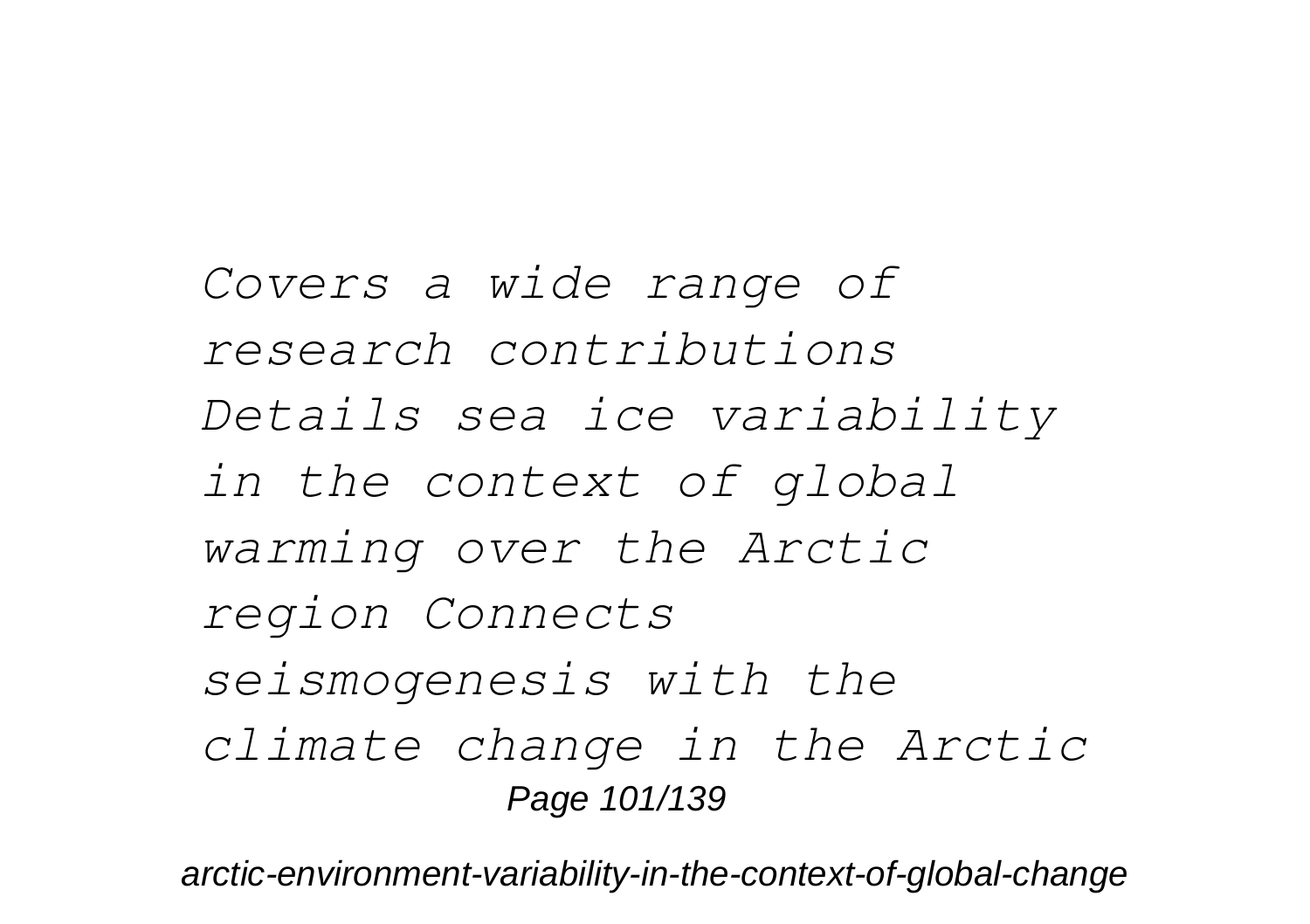*region This book will be an important read for researchers, students and all interested professionals. About 50 species of shorebirds breed in the Arctic, where they* Page 102/139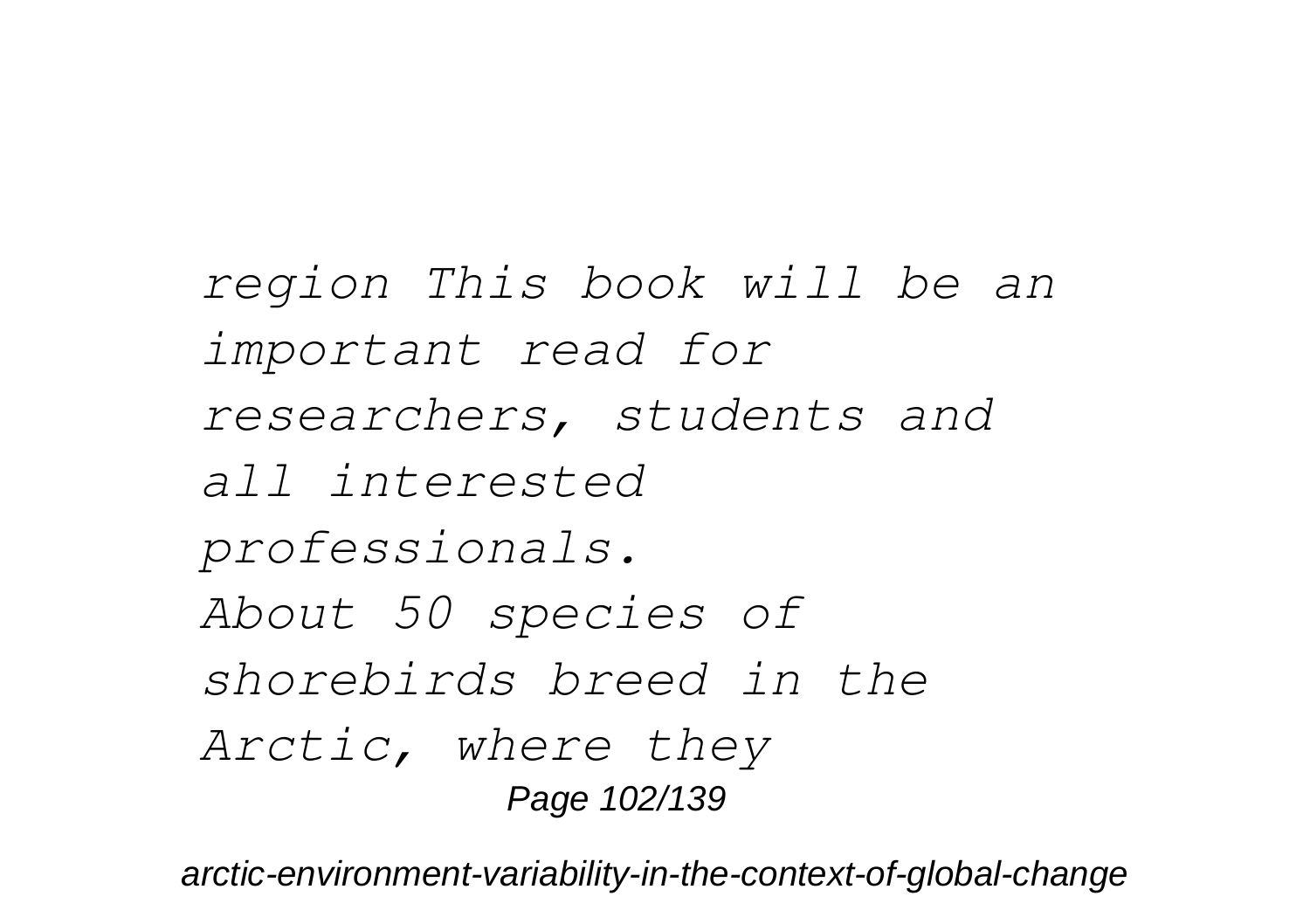*constitute the most characteristic component of the tundra avifauna. Here, we review the impact of weather and climate on the breeding cycle of shorebirds based on extensive studies conducted across the Arctic.* Page 103/139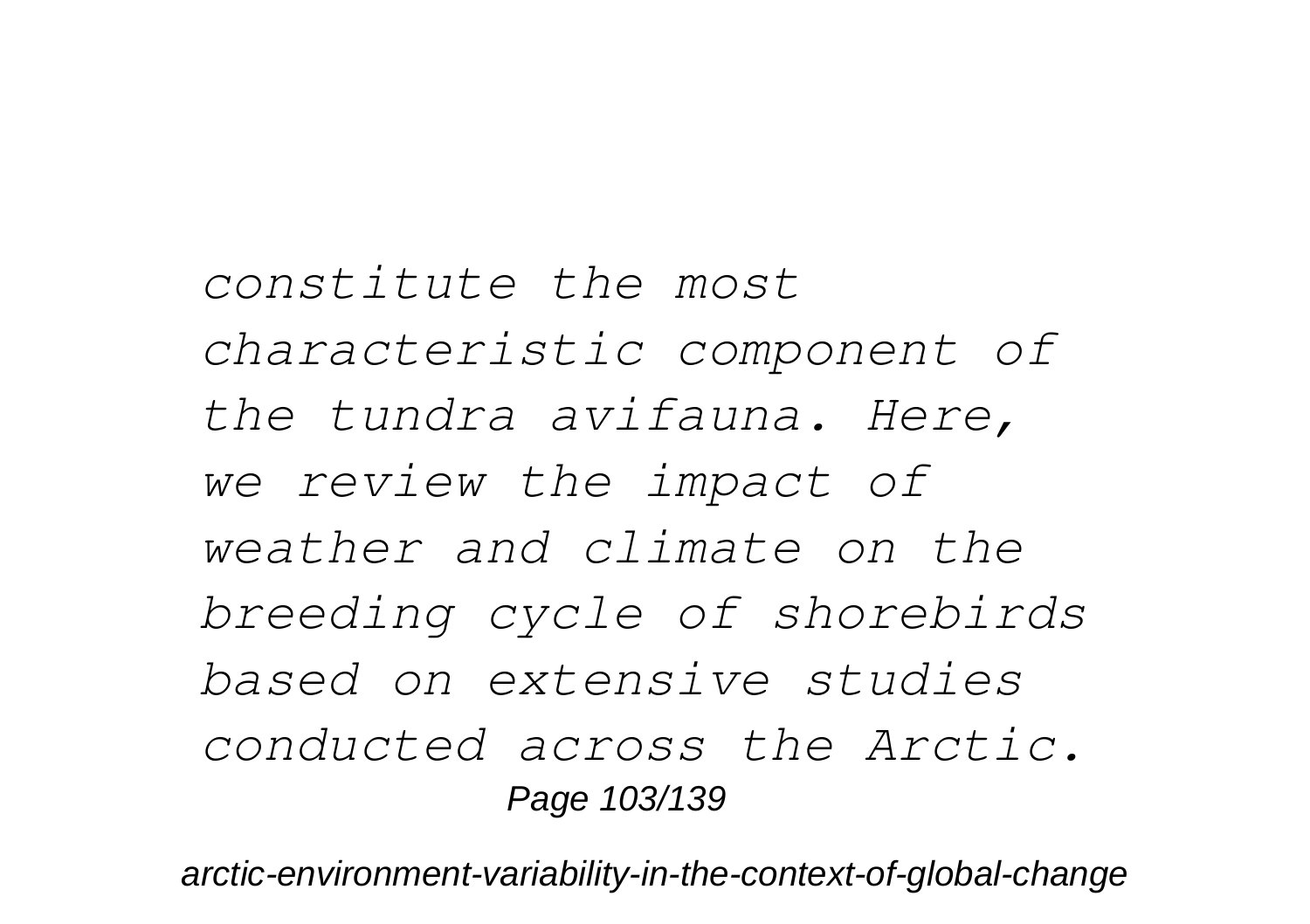*Conditions for breeding shorebirds are highly variable among species, sites and regions, both within and between continents. Weather effects on breeding are most moderate in the Low Arctic* Page 104/139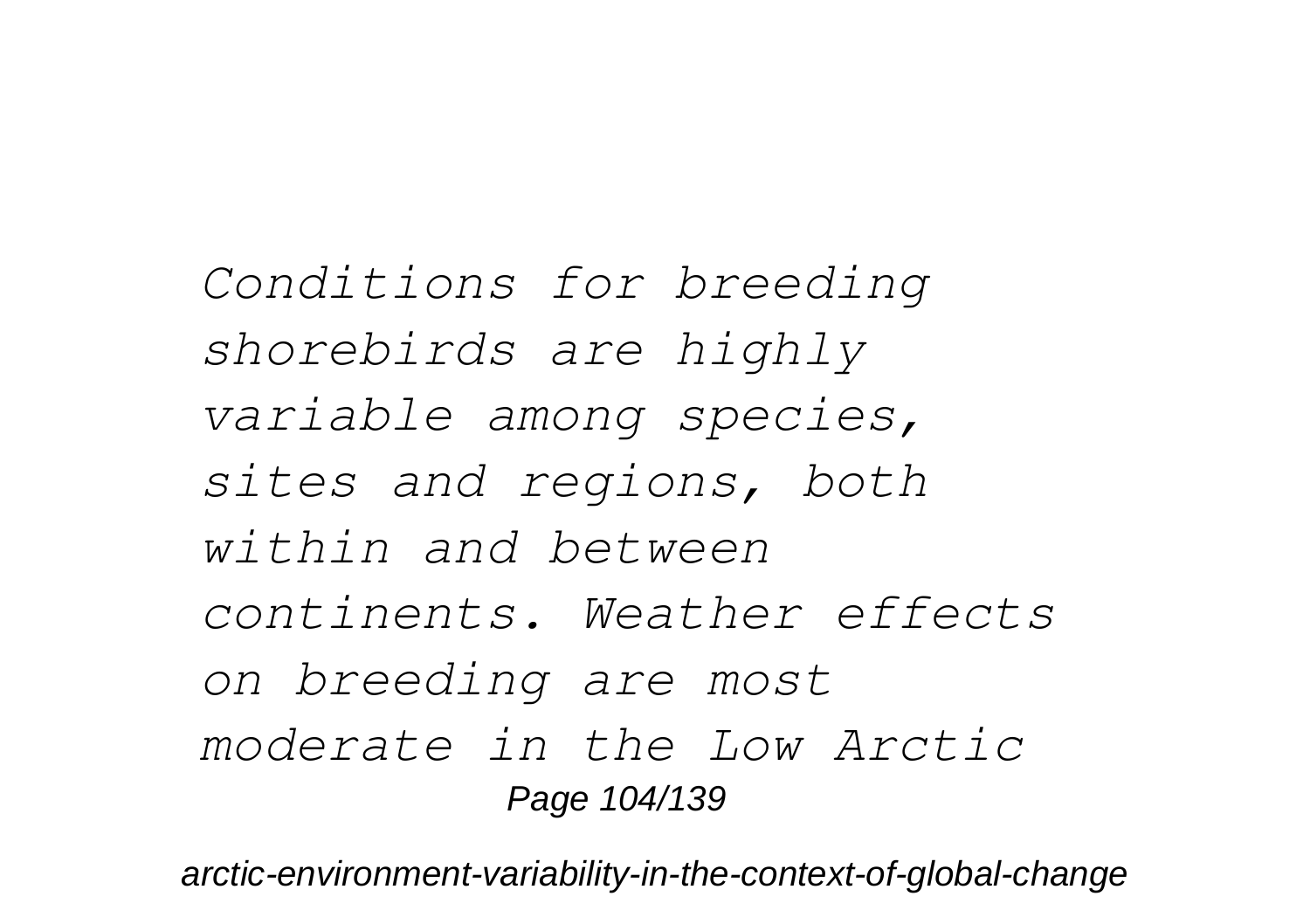*of northern Europe and most extreme in the Siberian High Arctic. The decision of whether or not to breed upon arrival on the breeding grounds, the timing of egglaying and the chick-growth period are most affected by* Page 105/139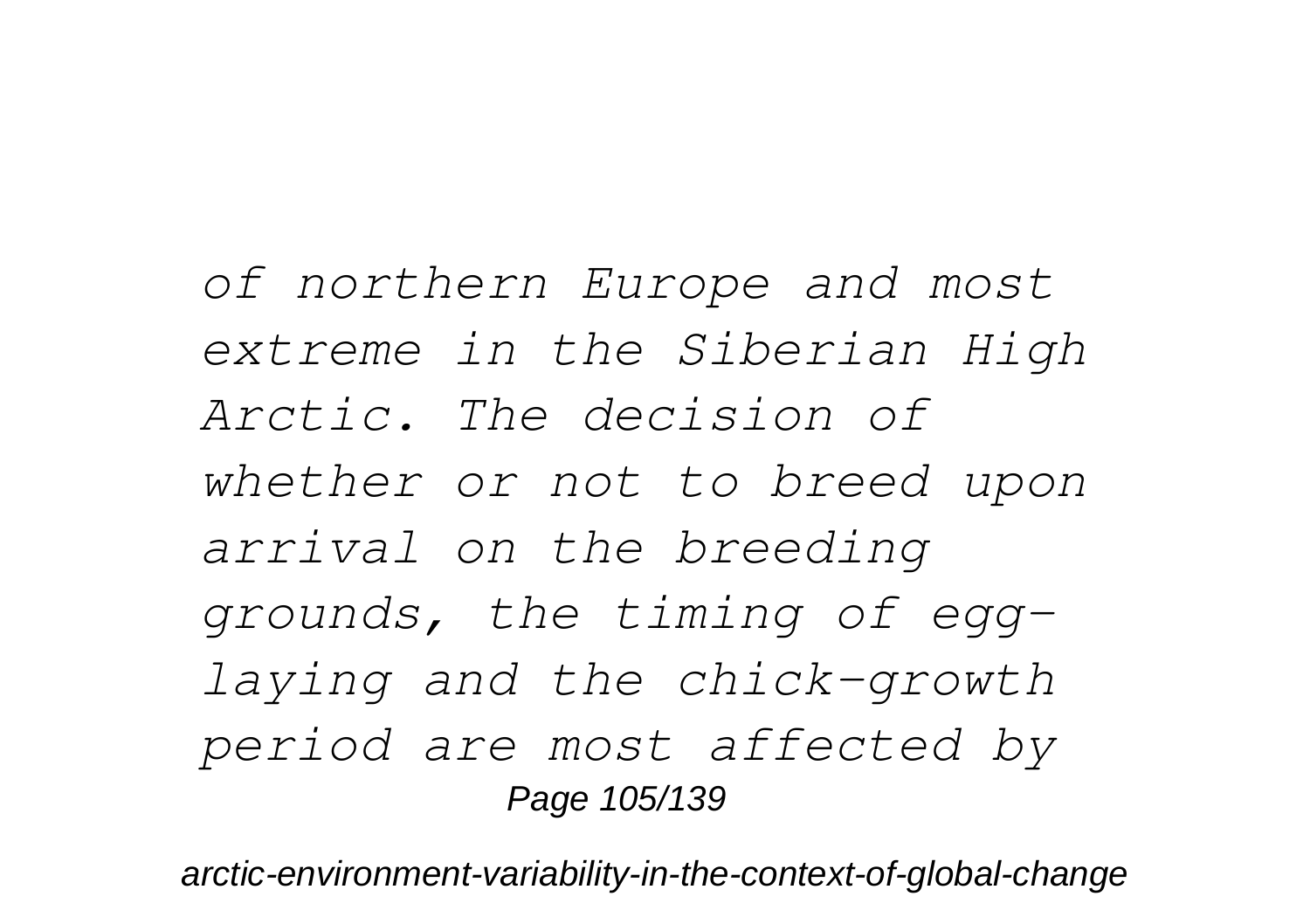*annual variation in weather. In large parts of the Arctic, clutch initiation dates are highly correlated with snowmelt dates and in regions and years where extensive snowmelt occurs before or soon after the* Page 106/139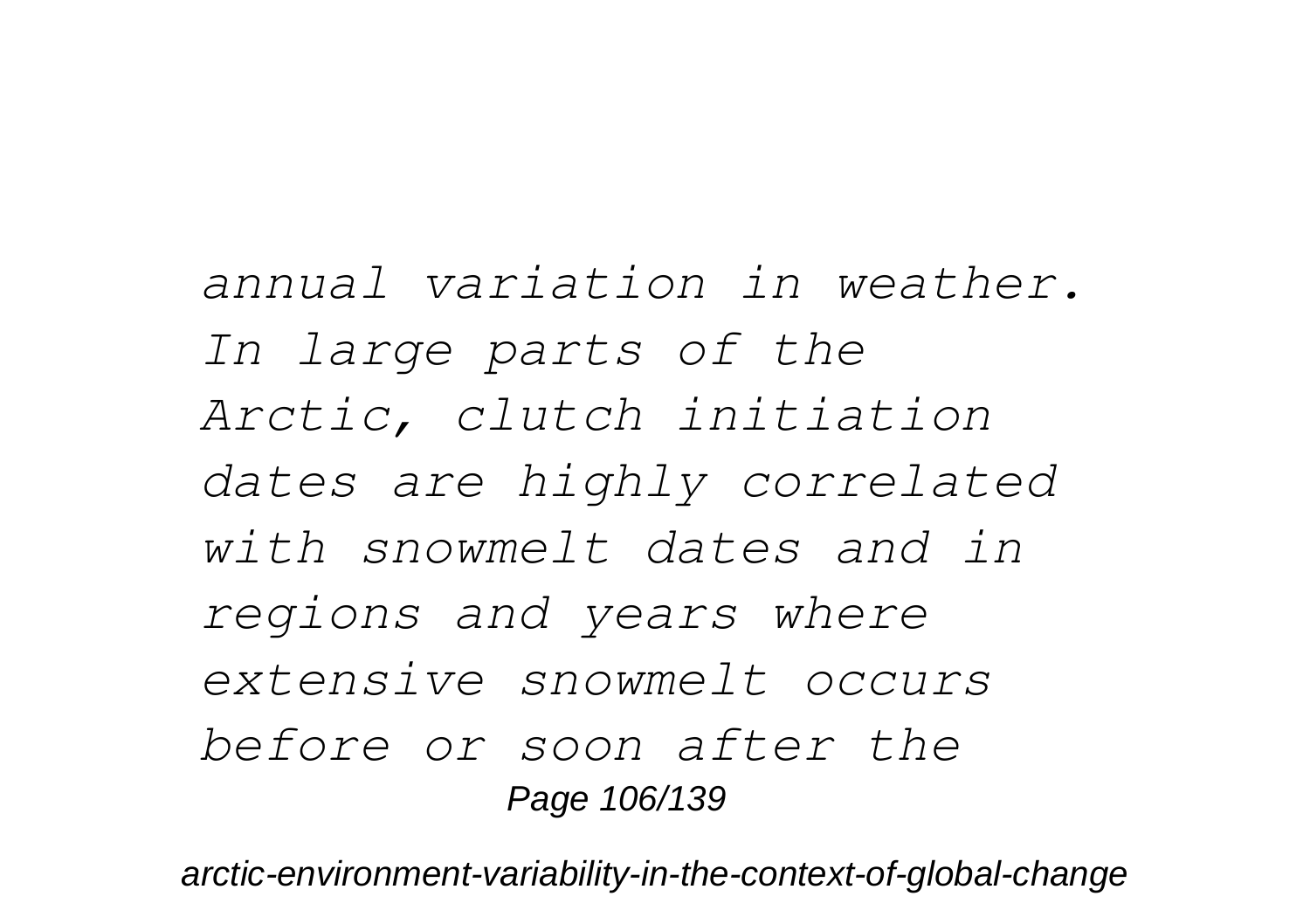*arrival of shorebirds, the decision to breed and on the breeding ecology of clutch initiation dates appear to be a function of food availability for laying females. Once incubation is initiated, adult shorebirds* Page 107/139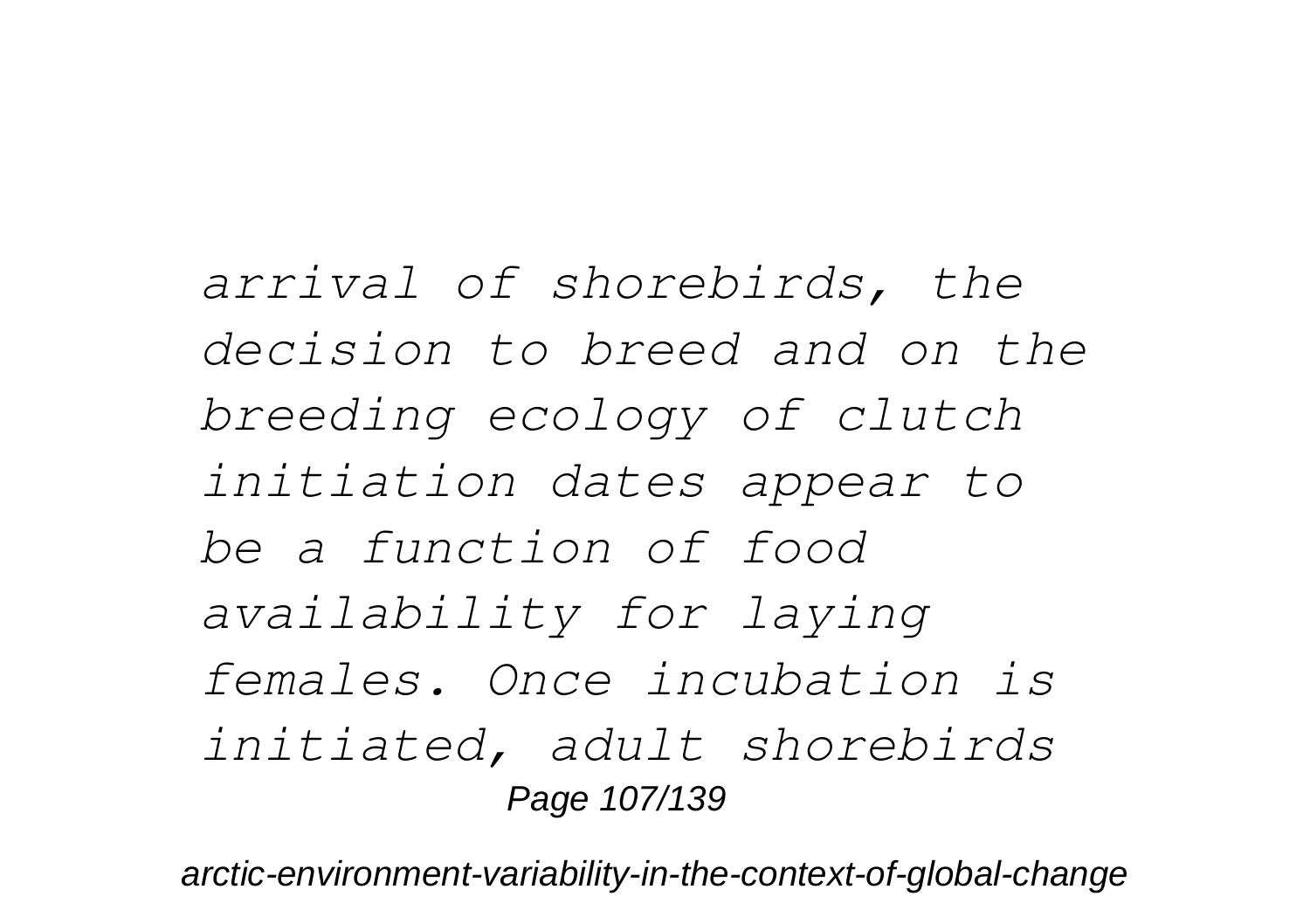*appear fairly resilient to variations in temperature with nest abandonment primarily occurring in case of severe weather with new snow covering the ground. Feeding conditions for chicks, a factor highly* Page 108/139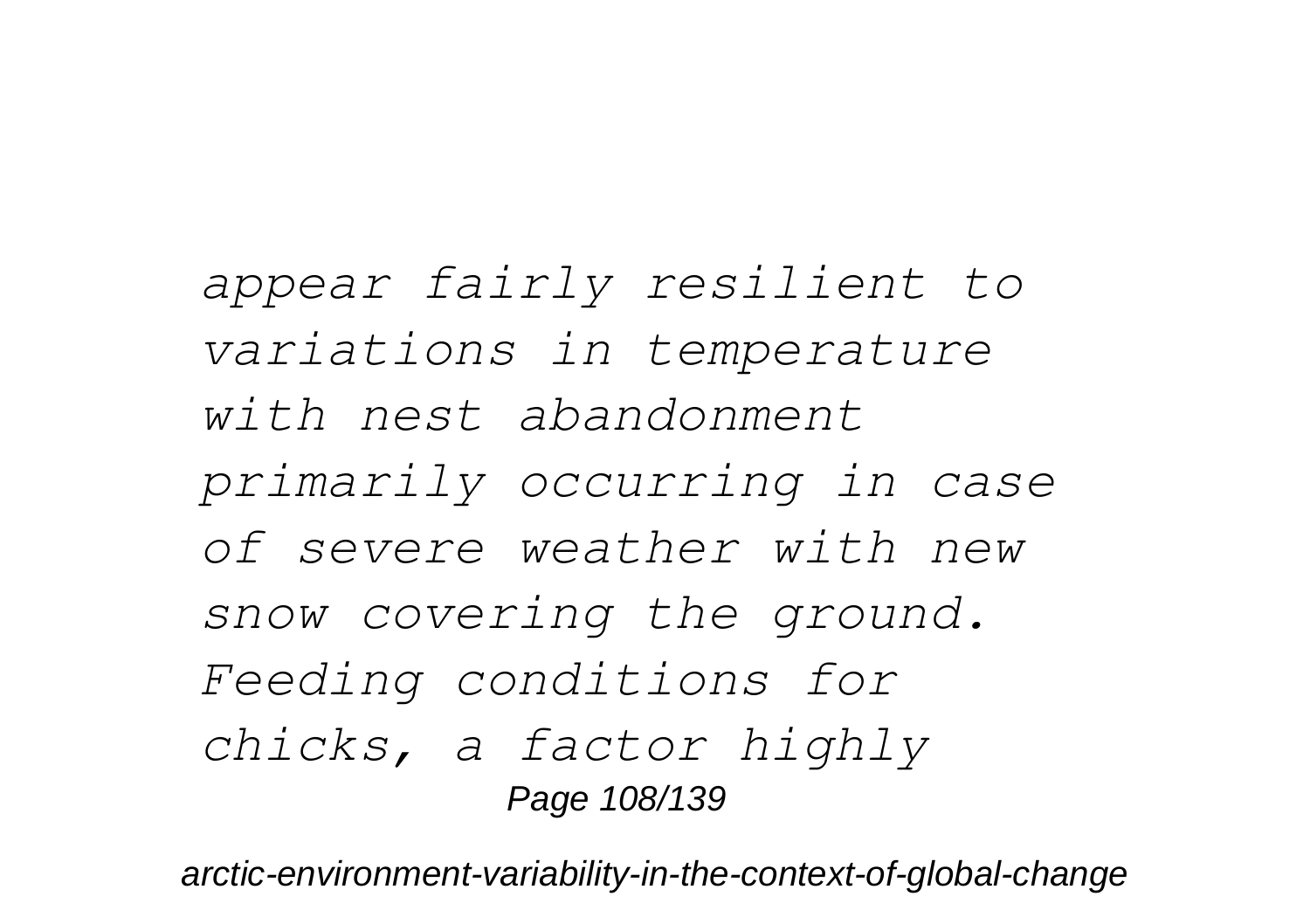*influenced by weather, affects juvenile production in most regions. Predation has a very strong impact on breeding productivity throughout the Arctic and subarctic, with lemming Dicrostonyx spp. and Lemmus* Page 109/139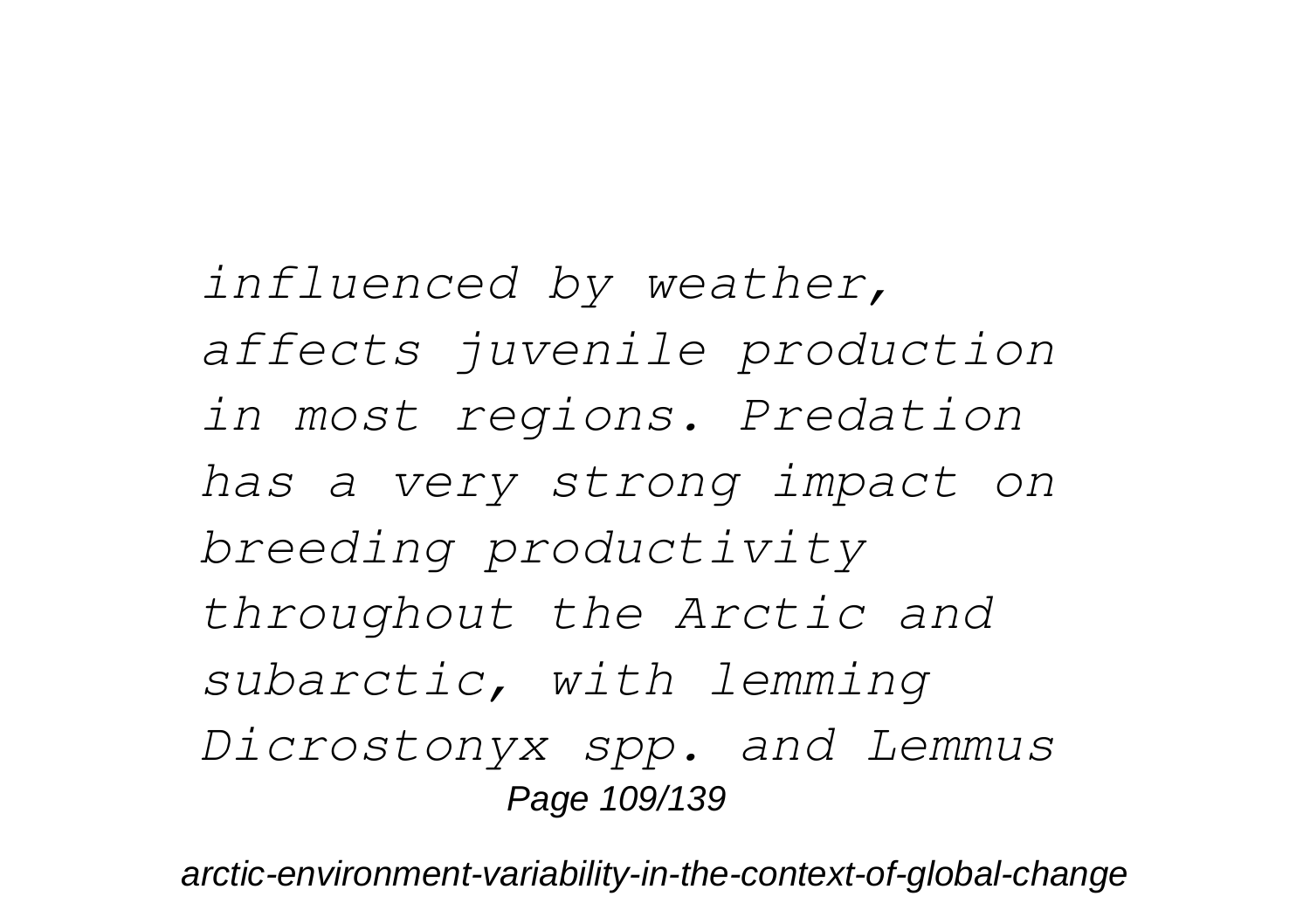*spp. fluctuations strongly influencing predation rates, particularly in the Siberian Arctic. The fate of Arctic shorebirds under projected future climate scenarios is uncertain, but High Arctic species and populations* Page 110/139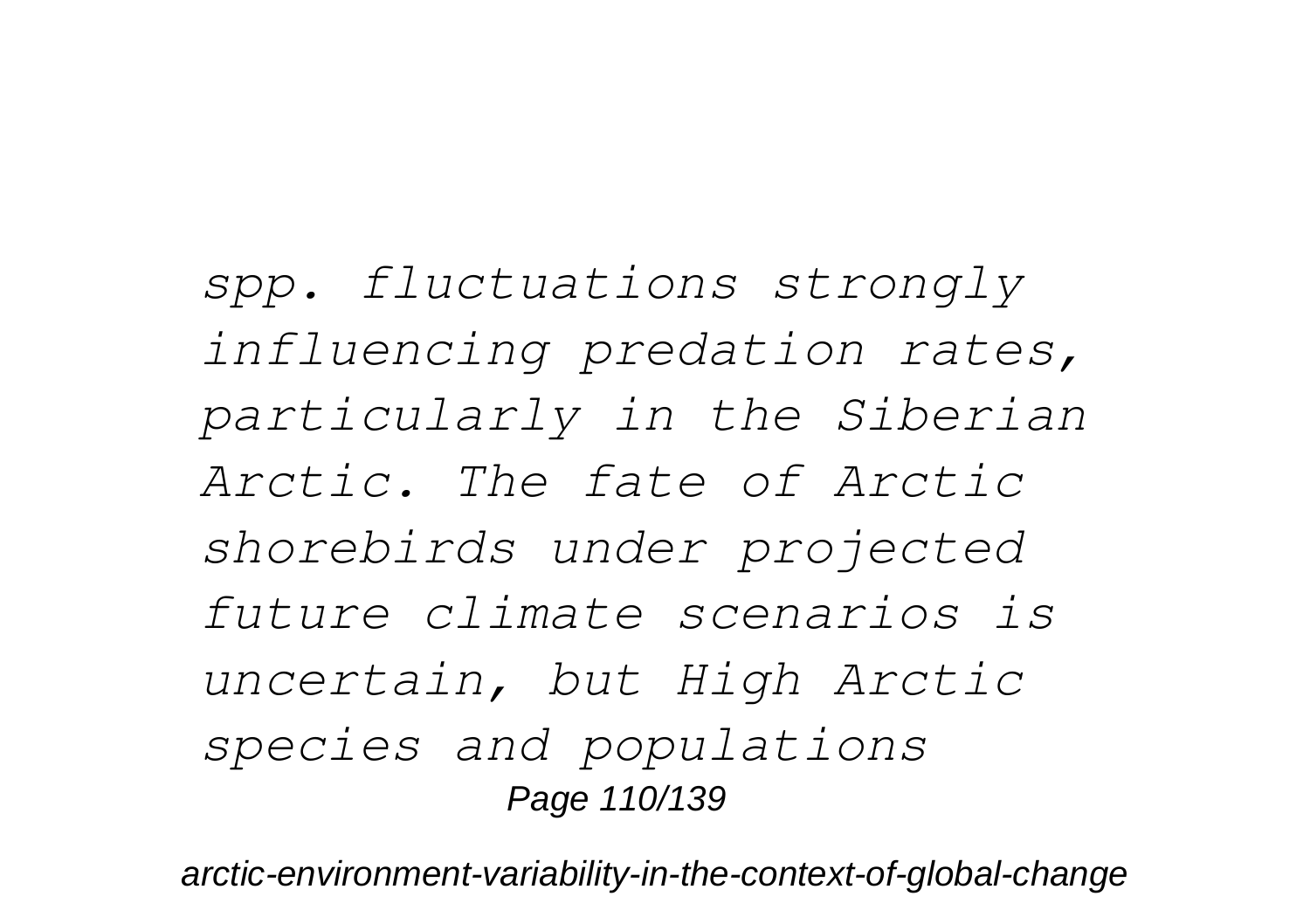*appear particularly at risk. Climatic amelioration may benefit Arctic shorebirds in the short term by increasing both survival and productivity, whereas in the long term habitat changes both on the breeding grounds* Page 111/139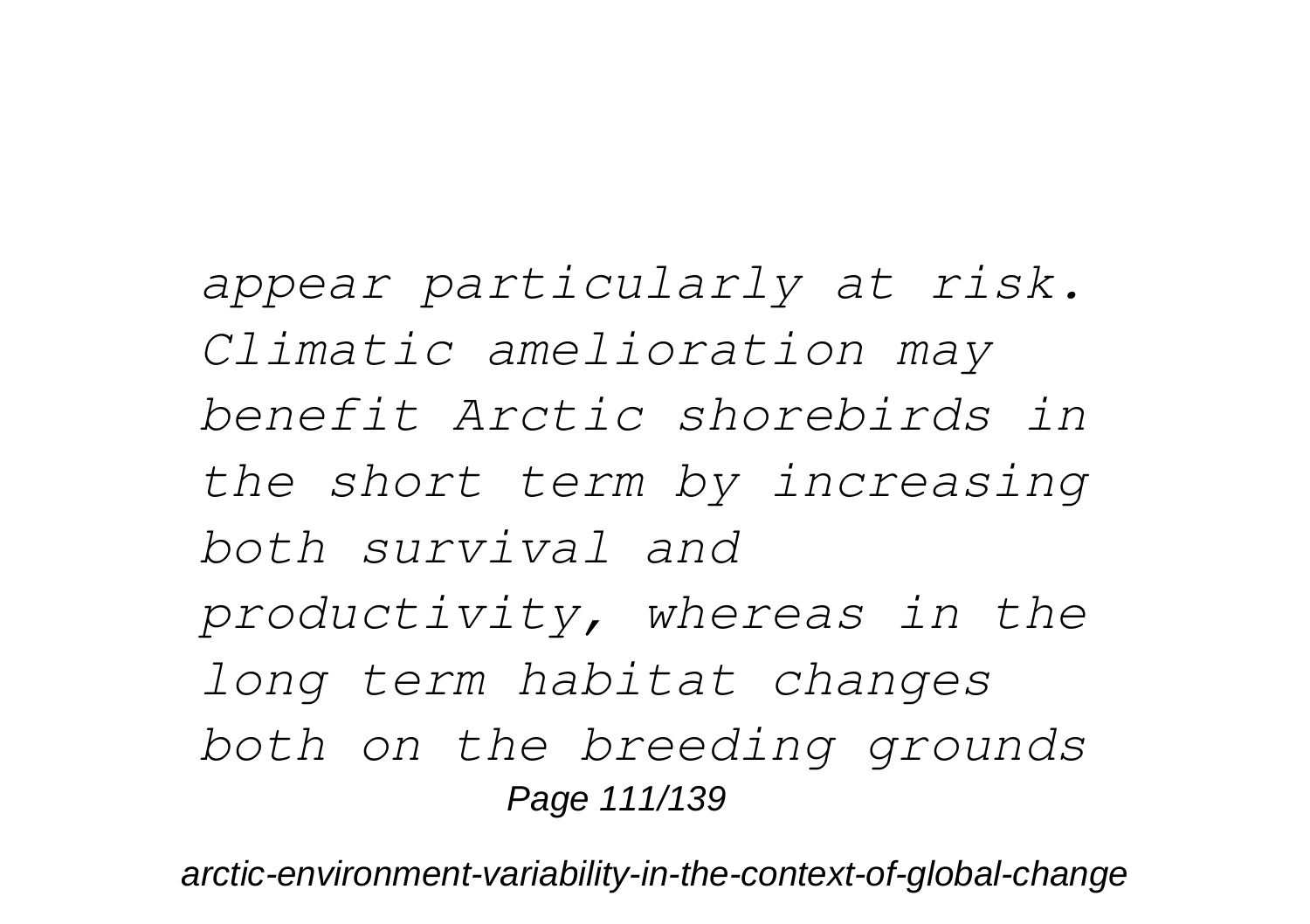*and on the temperate and tropical non-breeding areas may put them under considerable pressure and may bring some of them near to extinction. Their relatively low genetic diversity, which is thought* Page 112/139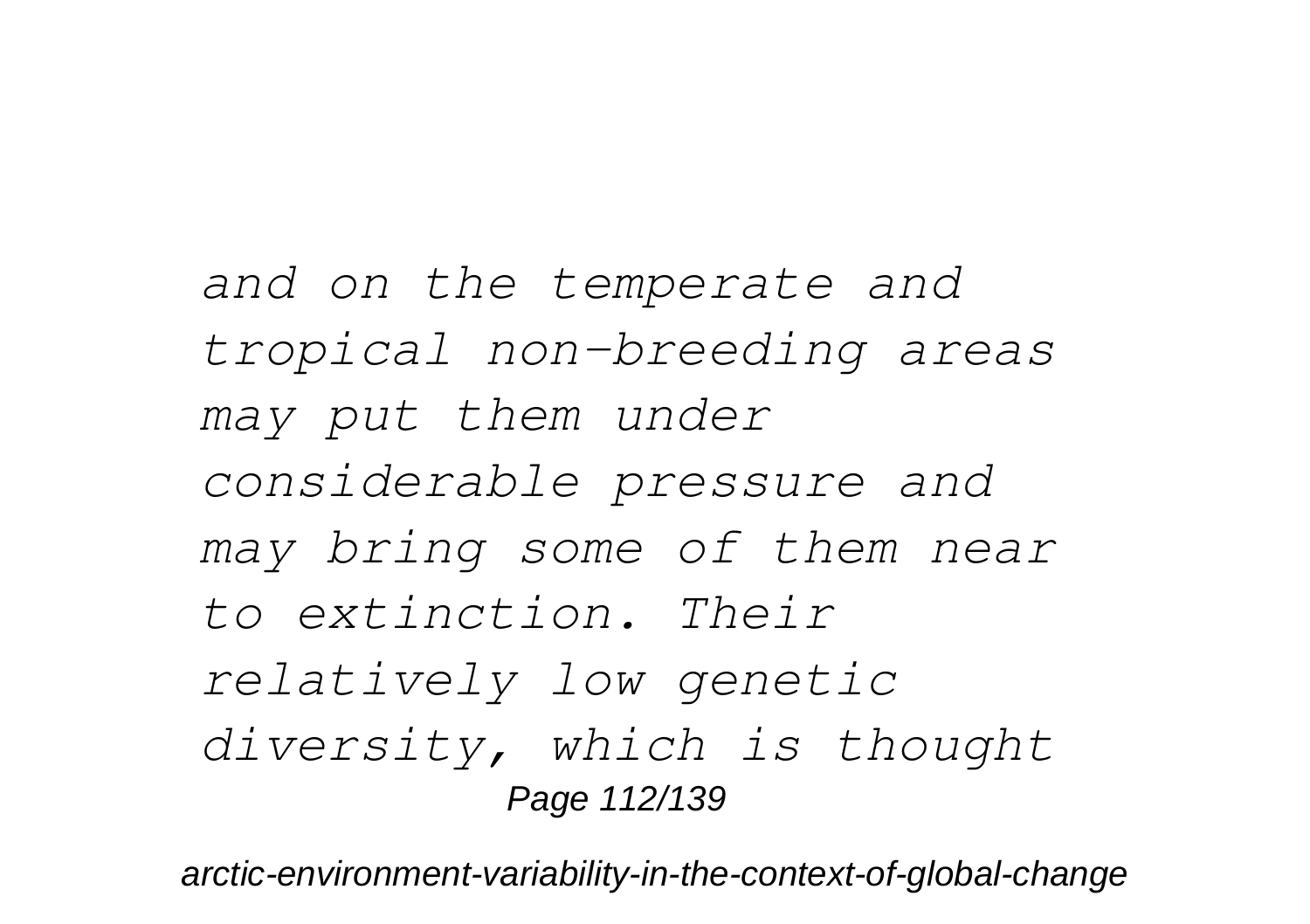*to be a consequence of survival through past climatically-driven population bottlenecks, may also put them more at risk to anthropogenic-induced climate variation than other avian taxa.* Page 113/139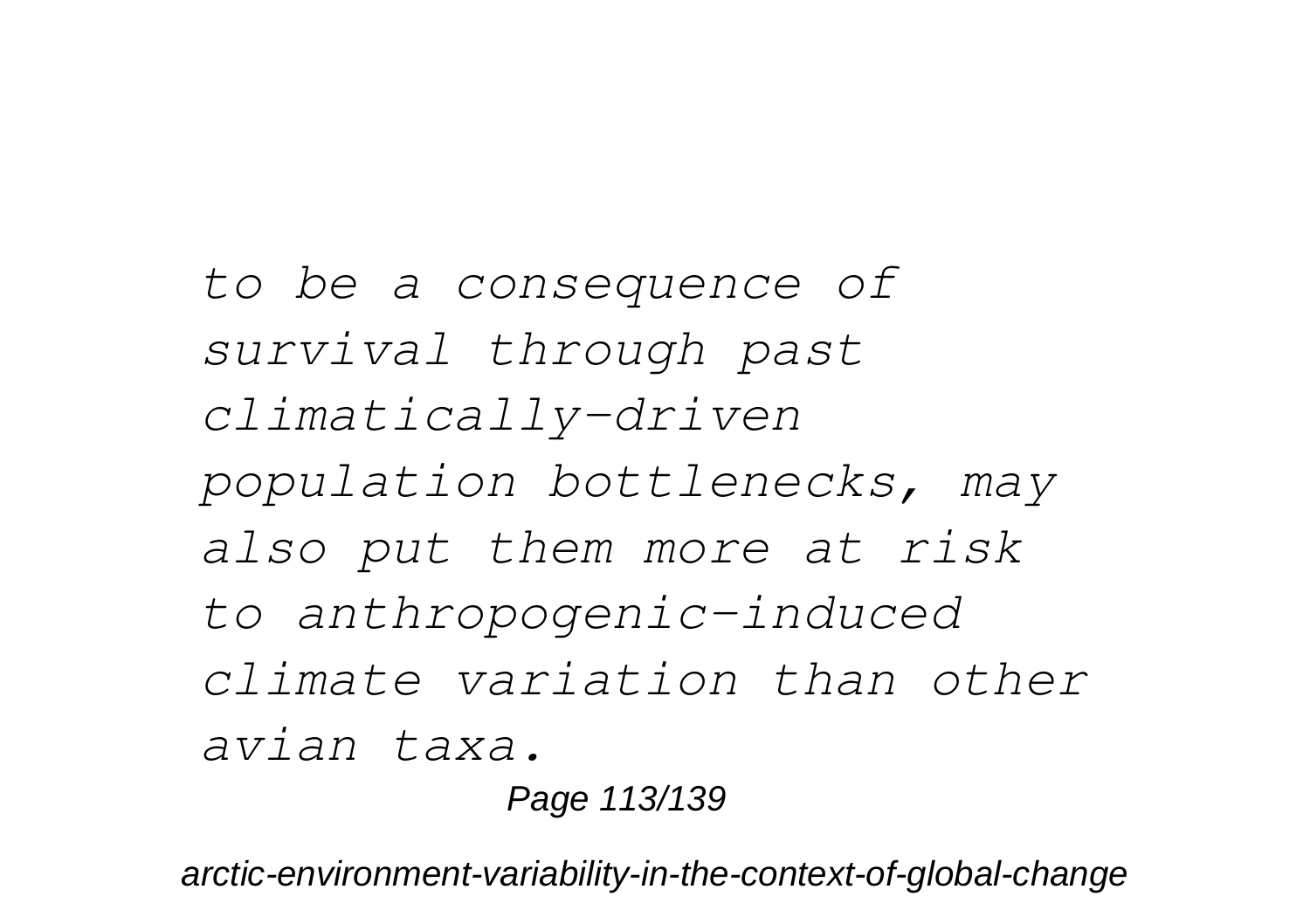*Tracing Environmental Variability in the Changing Arctic Ocean with Optical Measurements of Dissolved Organic Matter A Model Study of Natural Variability in the Arctic Climate*

Page 114/139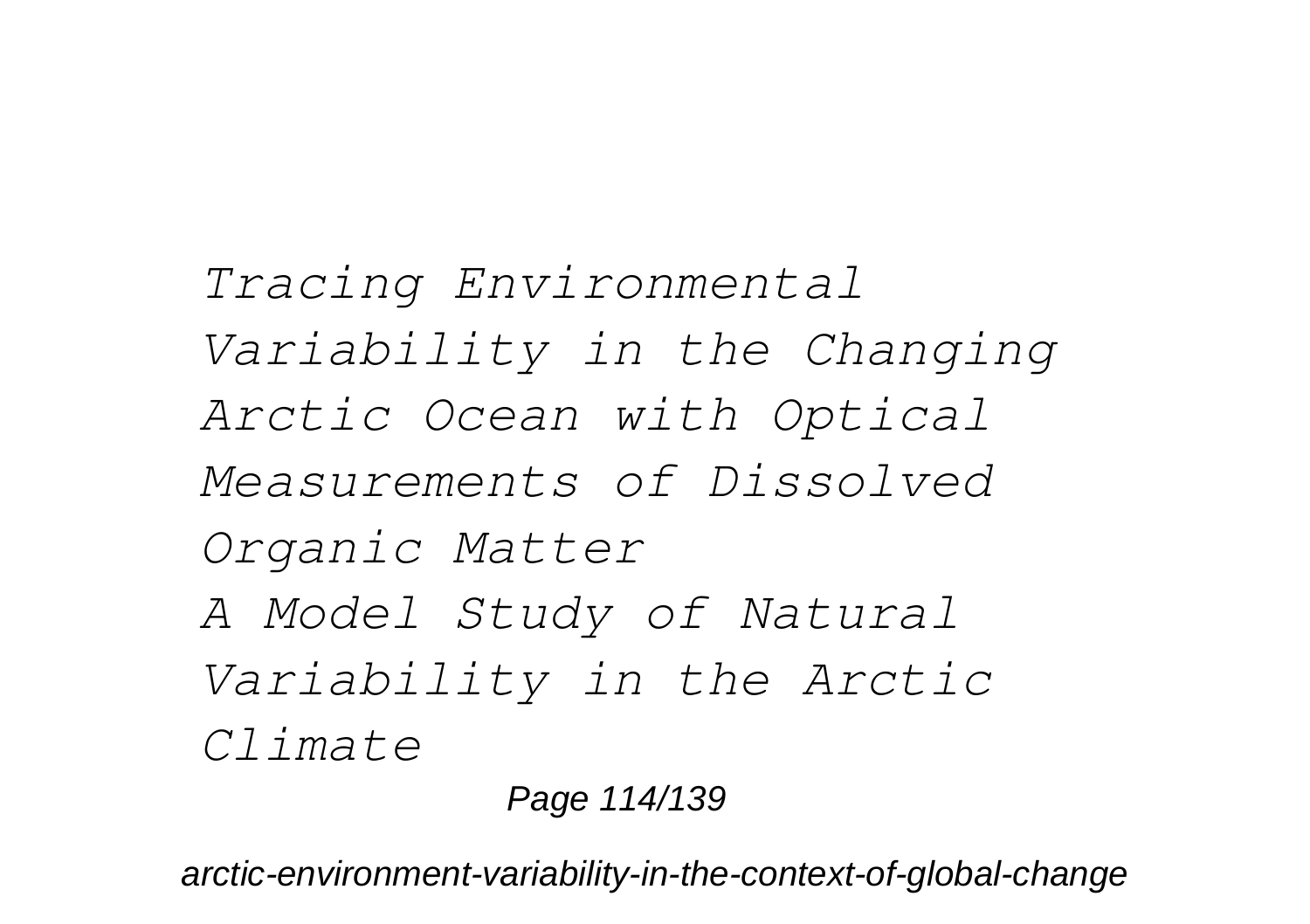- *Results Book of the Nordic Arctic Research Programme (NARP)*
- *Understanding Present and*
- *Past Arctic Environments*
- *An Assessment of*
- *Consequences of Climate*
- *Variability and Change and* Page 115/139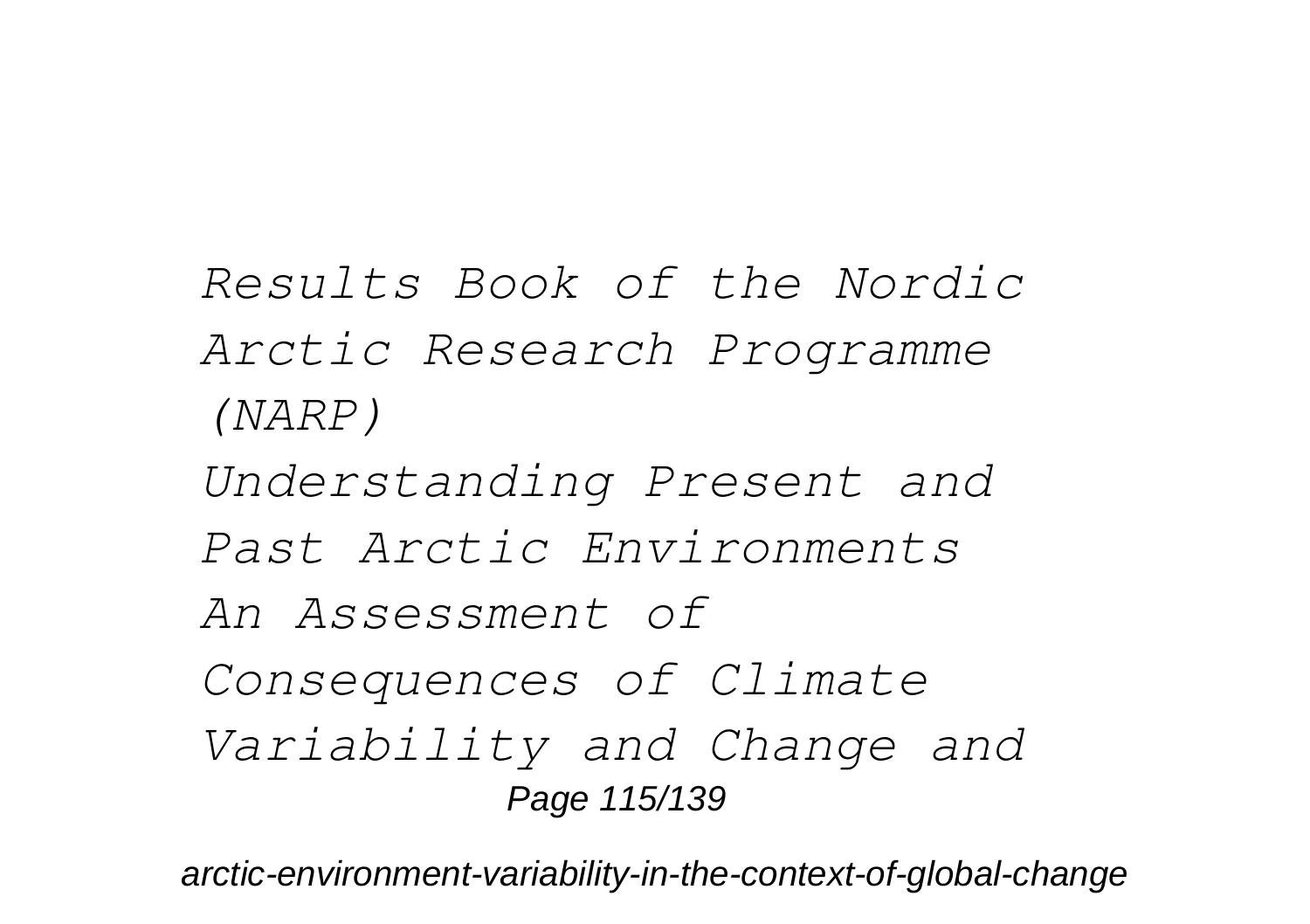*the Effects of Increased UV in the Arctic Region : Implementation Plan* This volume reflects the current state of scientific knowledge about natural climate variability on decade-to-century time scales. It covers a wide range of relevant subjects, including the Page 116/139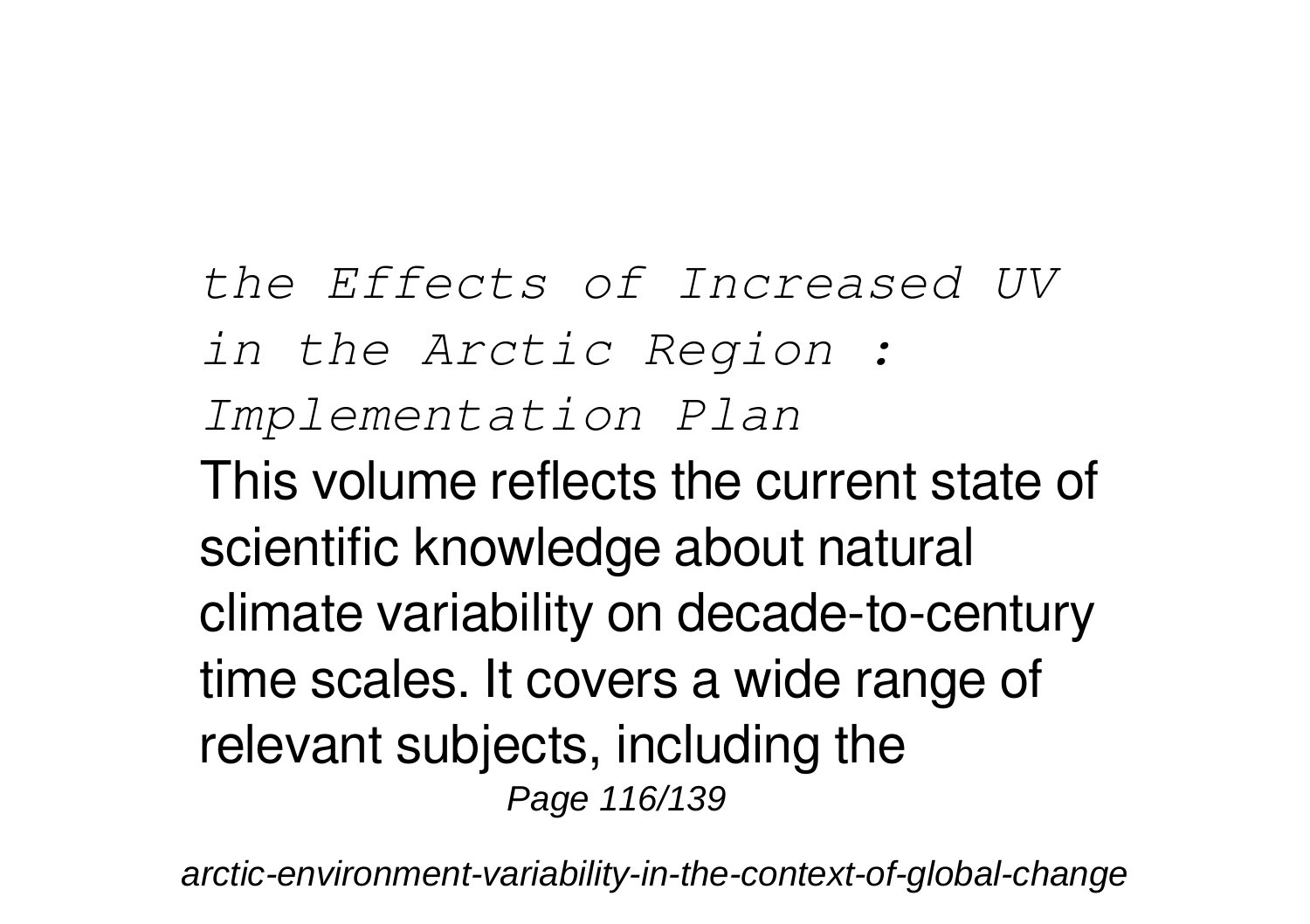characteristics of the atmosphere and ocean environments as well as the methods used to describe and analyze them, such as proxy data and numerical models. They clearly demonstrate the range, persistence, and magnitude of climate variability as represented by many different indicators. Not only do Page 117/139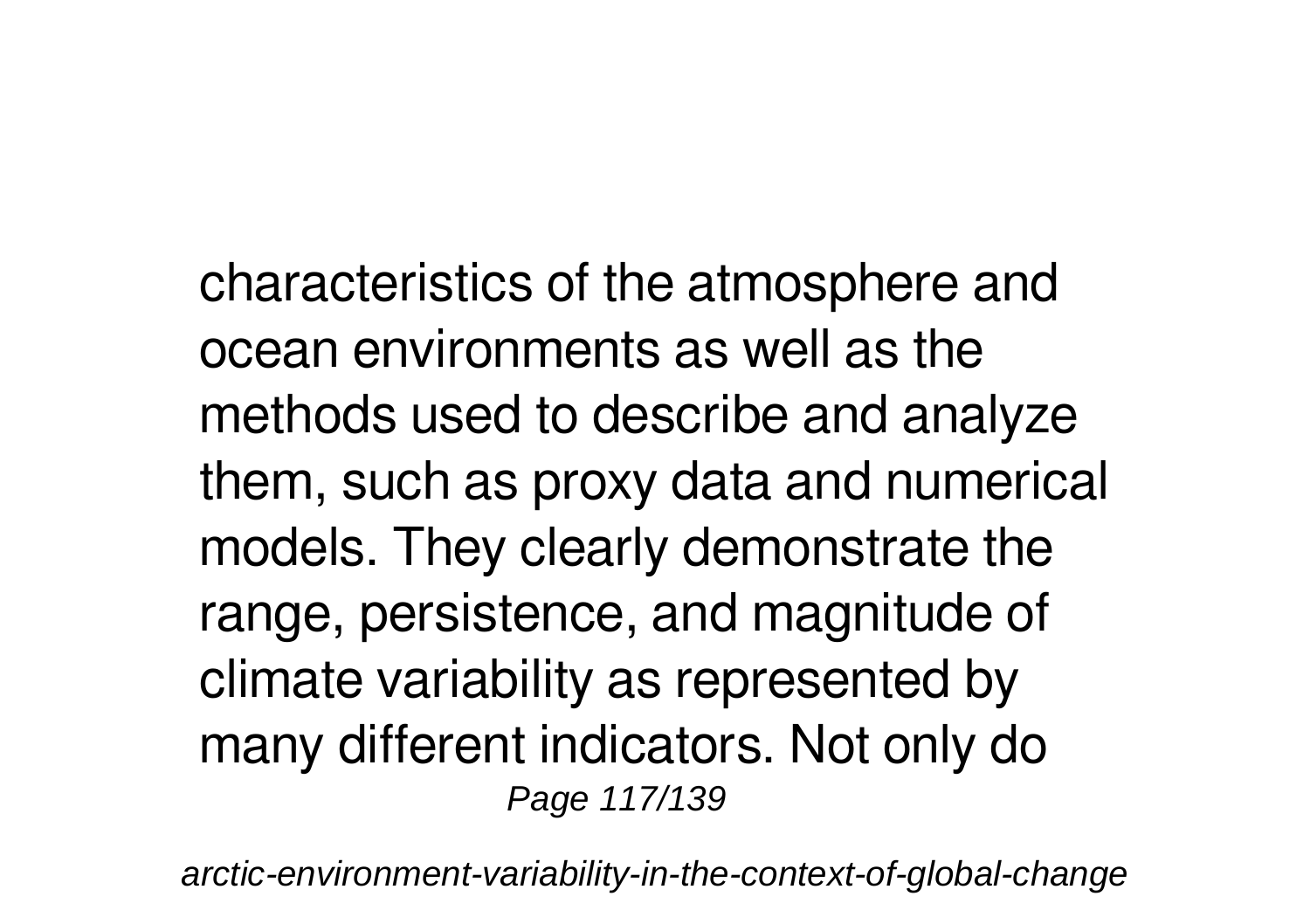natural climate variations have important socioeconomic effects, but they must be better understood before possible anthropogenic effects (from greenhouse gas emissions, for instance) can be evaluated. A topical essay introduces each of the disciplines represented, providing the nonscientist Page 118/139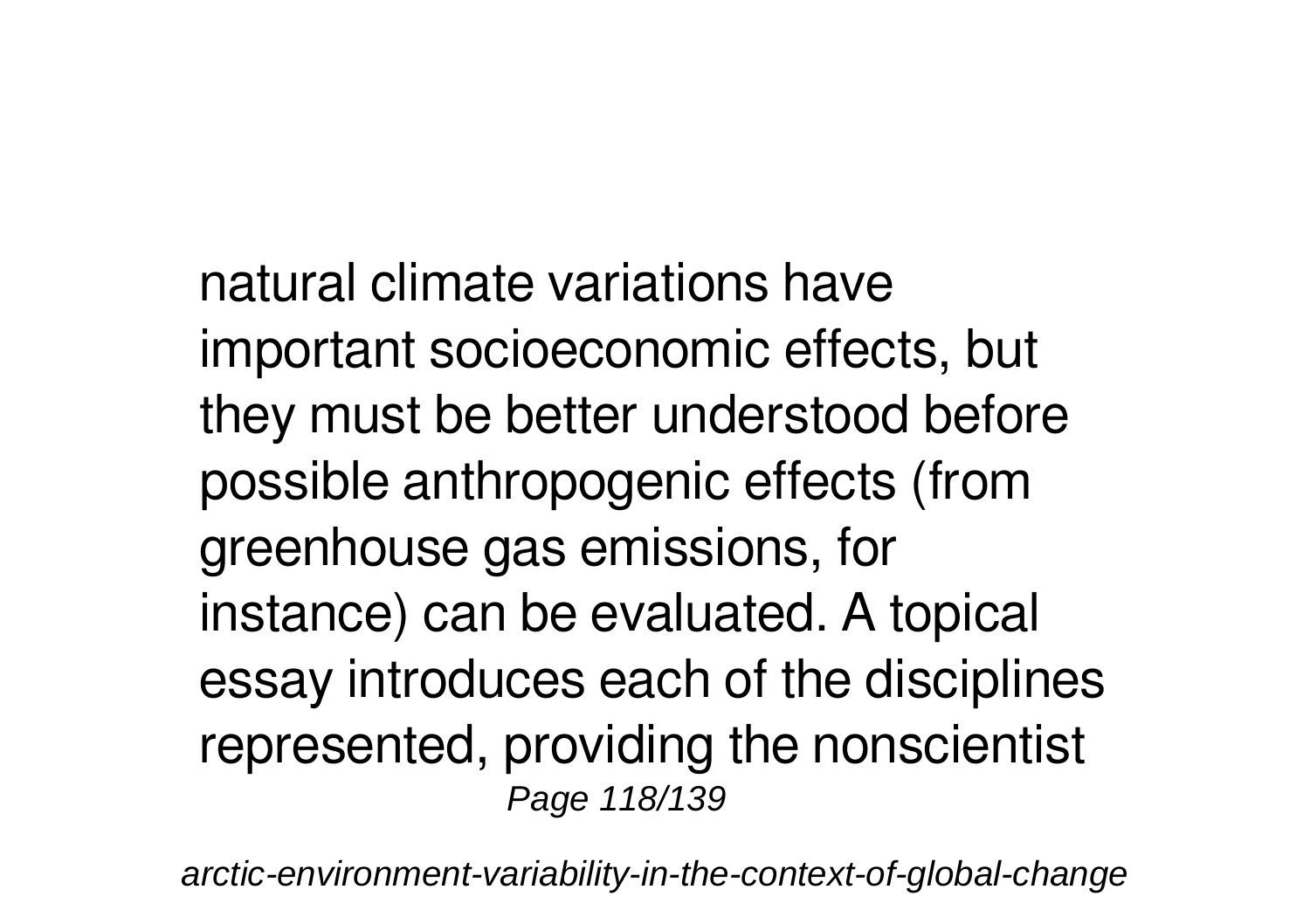with a perspective on the field and linking the papers to the larger issues in climate research. In its conclusions section, the book evaluates progress in the different areas and makes recommendations for the direction and conduct of future climate research. This book, while consisting of technical Page 119/139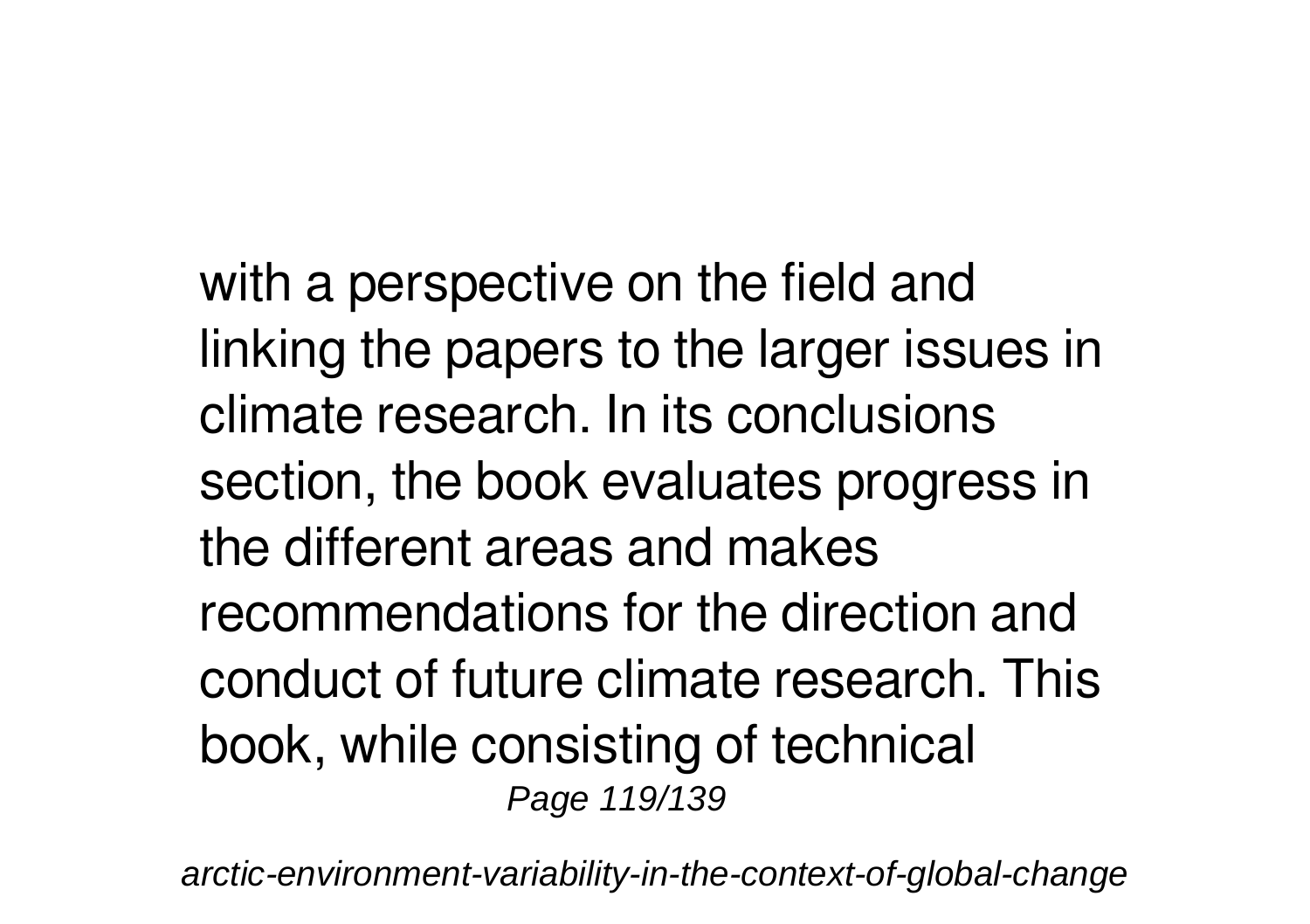papers, is also accessible to the interested layperson.

The European Arctic and Alpine regions are experiencing large environmental changes. These changes may have socio-economic effects if the changes affect the bioproduction, which form the basis for the marine and terrestrial food Page 120/139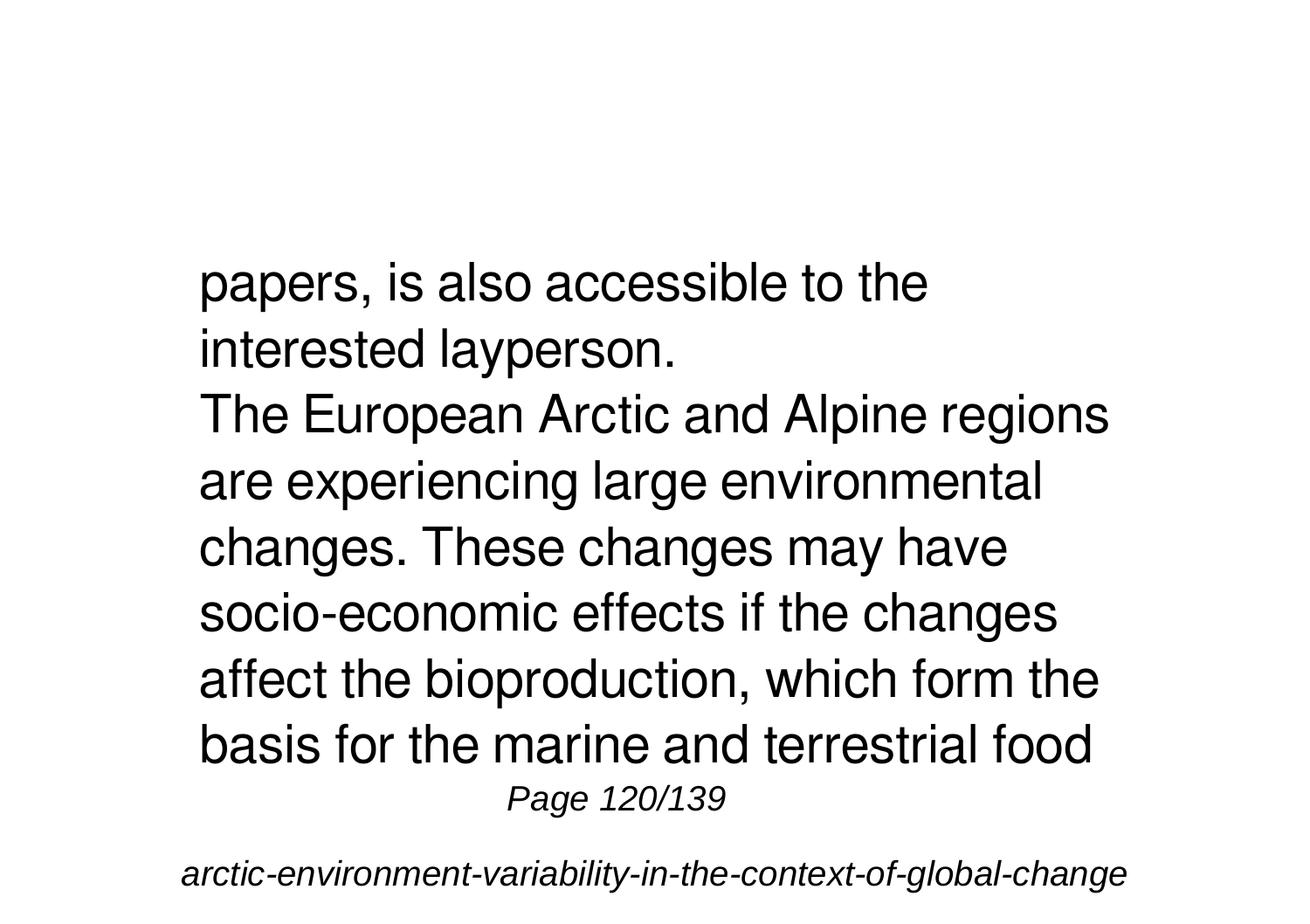chains. This uniquely multidisciplinary book presents the various aspects of contemporary environmental changes in Arctic and Alpine Regions.

This book is a new and revised second edition of the book 'The Climate of the Arctic', published in 2003. It presents a comprehensive analysis of the current Page 121/139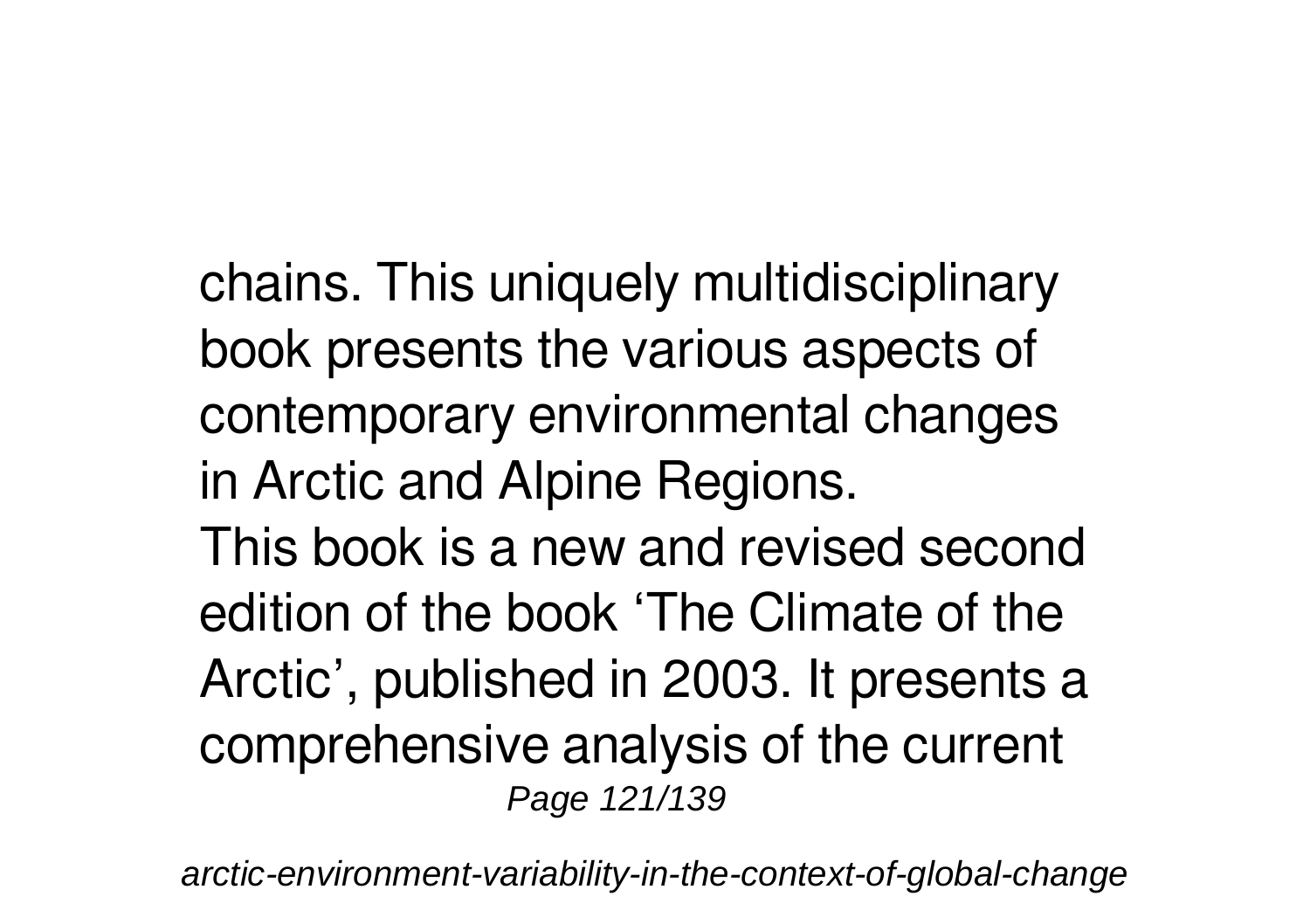state of knowledge related to the climate of the Arctic, using the latest meteorological data. All meteorological elements are described in detail and an up-to-date review of the available literature for each element is given. Climatic regions are distinguished and described. The monograph also Page 122/139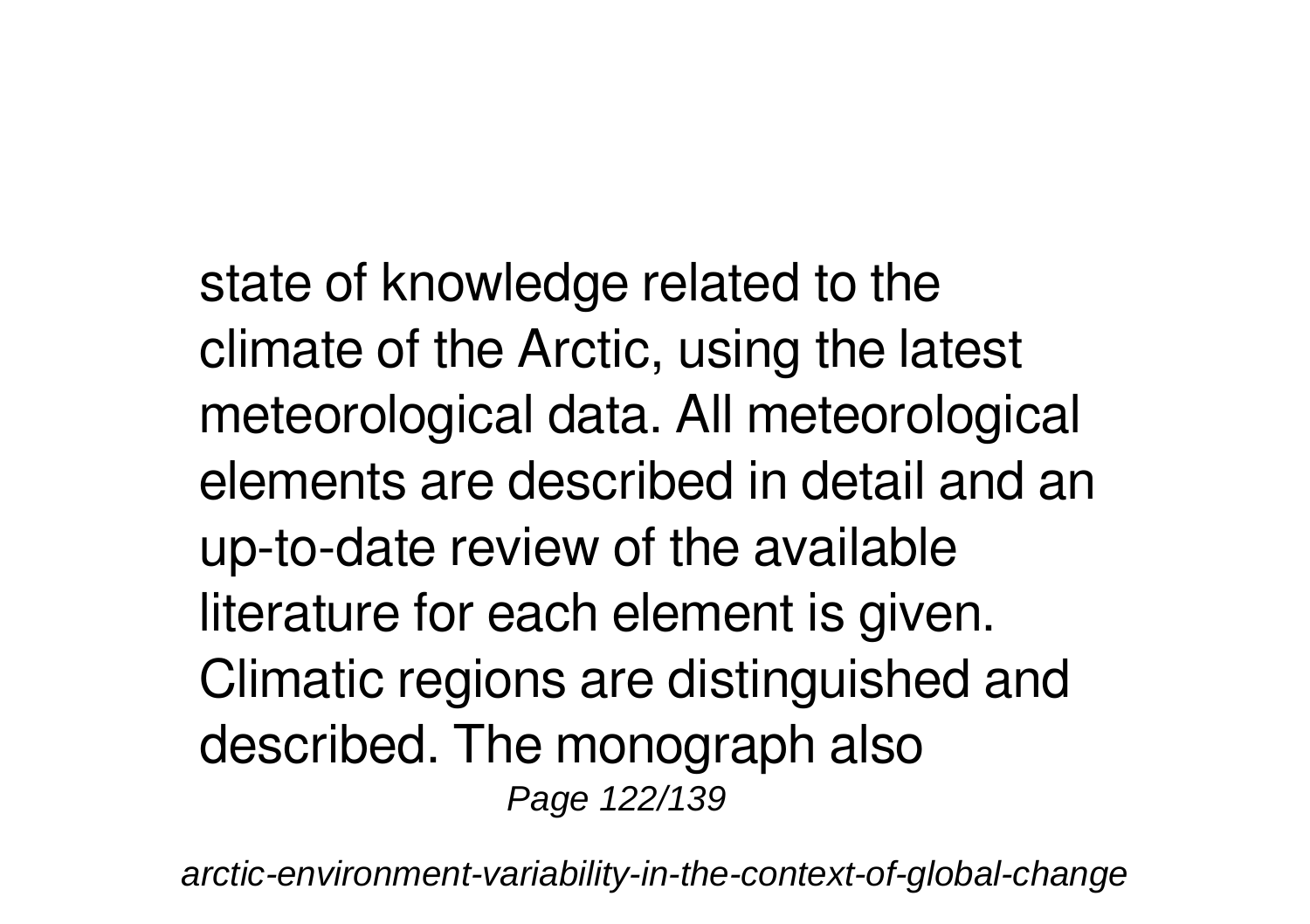provides an account of the present state of research on climate change and variability in the Arctic for three time scales: the Holocene, the last Millennium, and the instrumental period. The book concludes with a presentation of the scenarios of the Arctic climate in the 21st century. This Page 123/139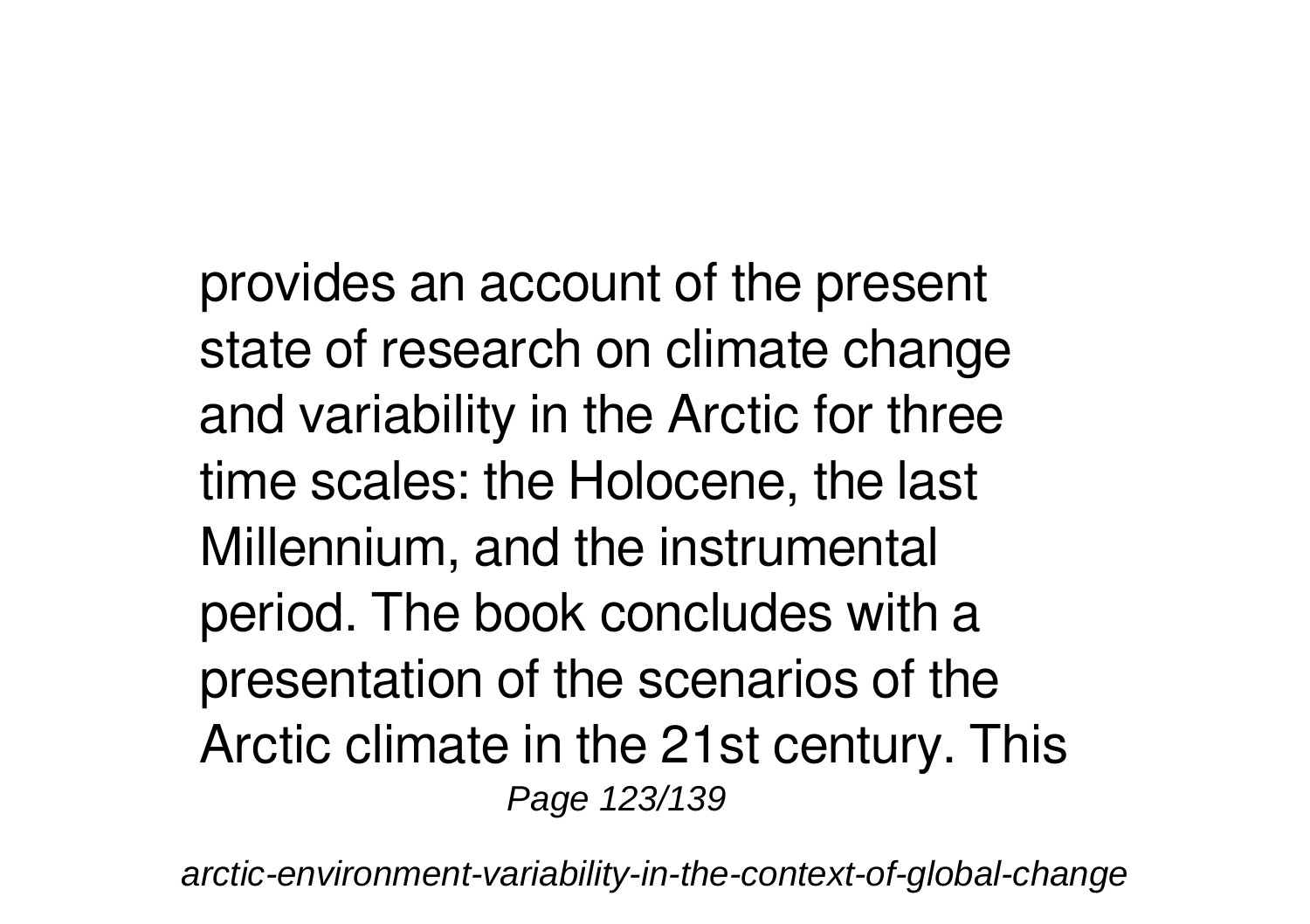monograph is intended for all those with a general interest in the fields of meteorology, climatology, and with a knowledge of the application of statistics in these areas. Proceedings of a Workshop Arctic Climate Change and Decadal **Variability** 

Page 124/139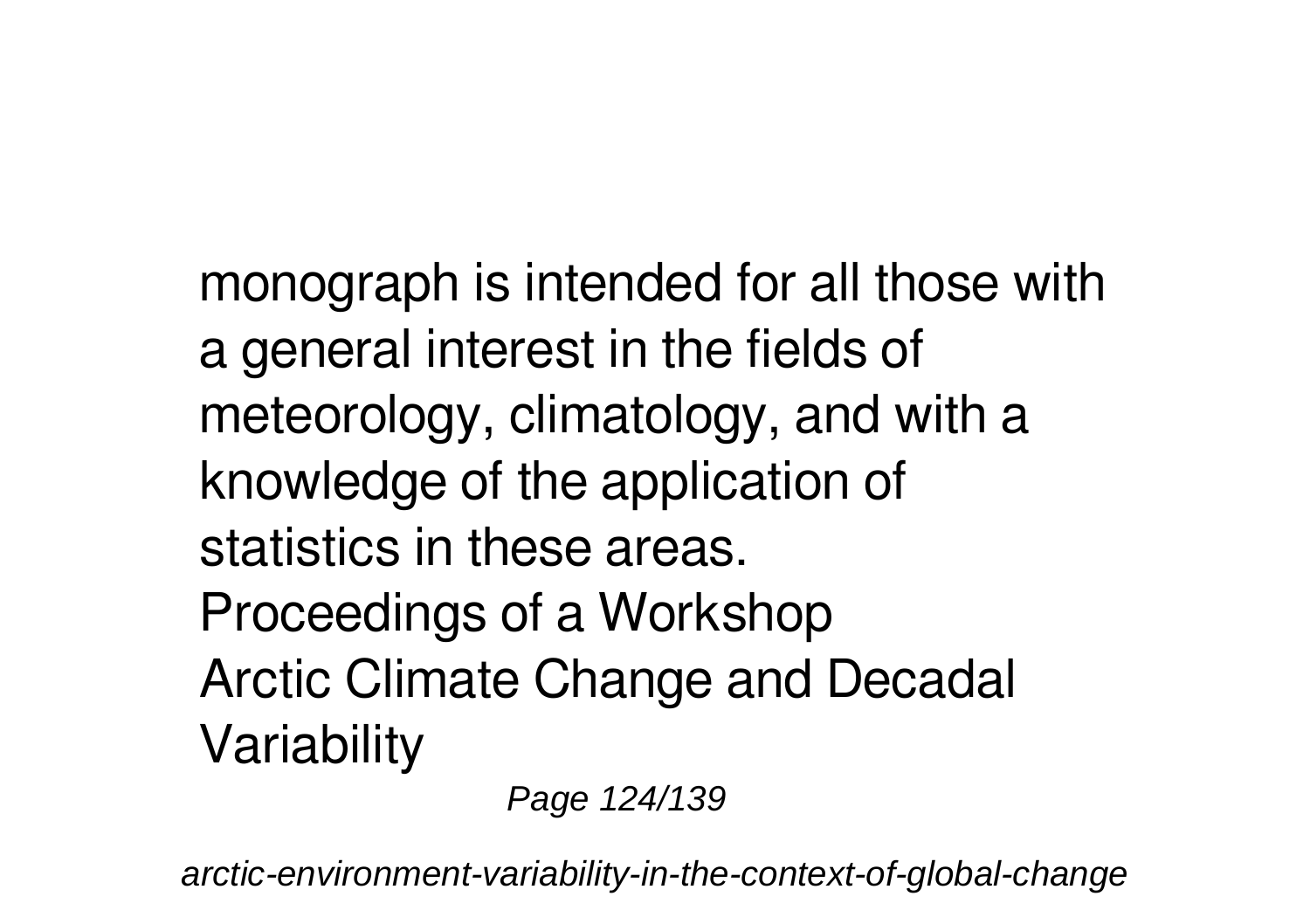Arctic Climate Impact Assessment - Scientific Report Past Climate Variability and Change in the Arctic and at High Latitudes - Sap 1.2 North Pacific Climate Variability and

- Arctic Sea Ice
- The Arctic climate underwent strong Page 125/139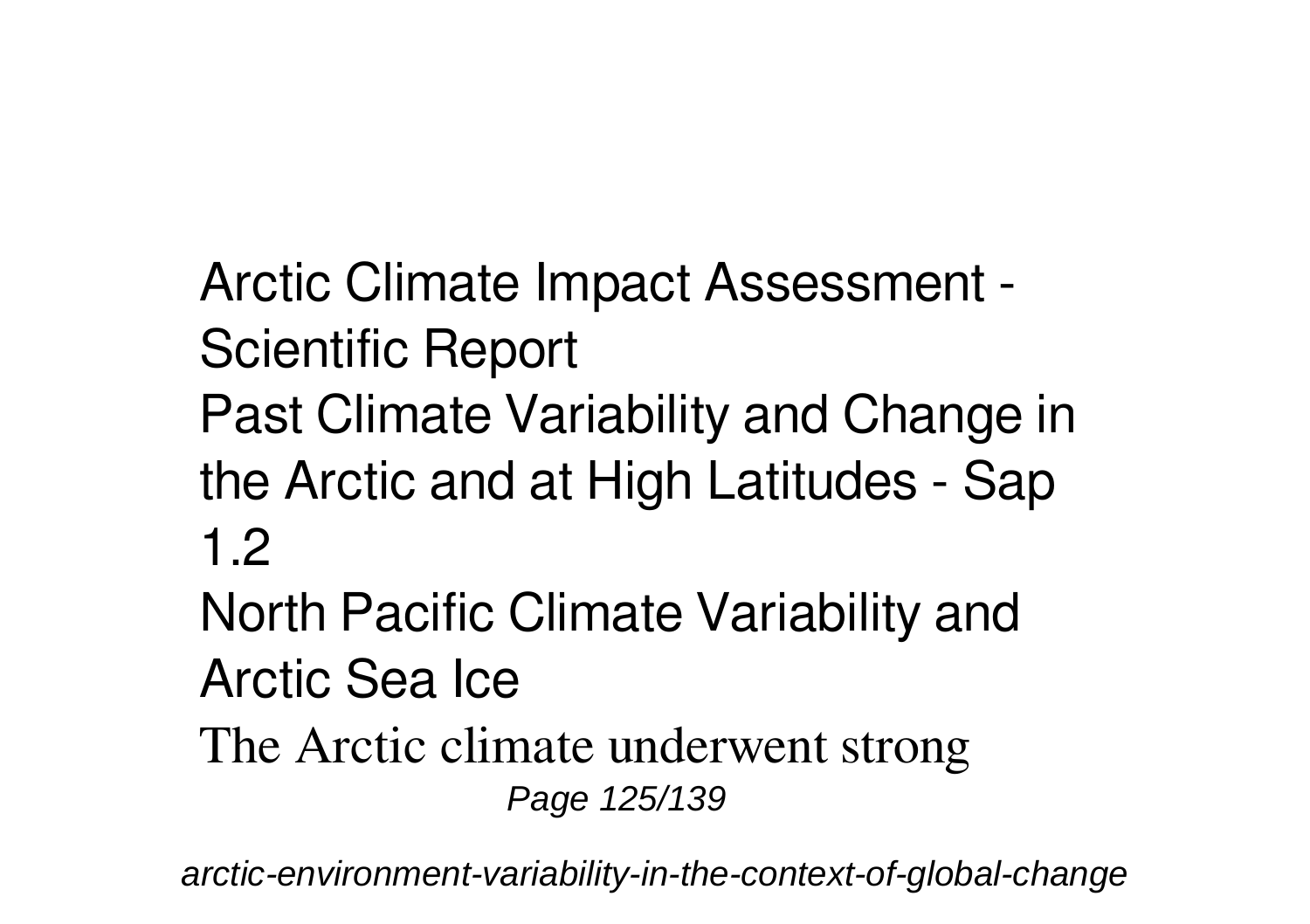modifications over the past decades. Thanks to a data base gathering more than 18000 observations collected in the entire deep basin of the Arctic Ocean since 1997, we focused on the interannual variability of the upper ocean. The subsurface Summer Pacific Water warmed up since the late 1990s. Notably, a particularly Page 126/139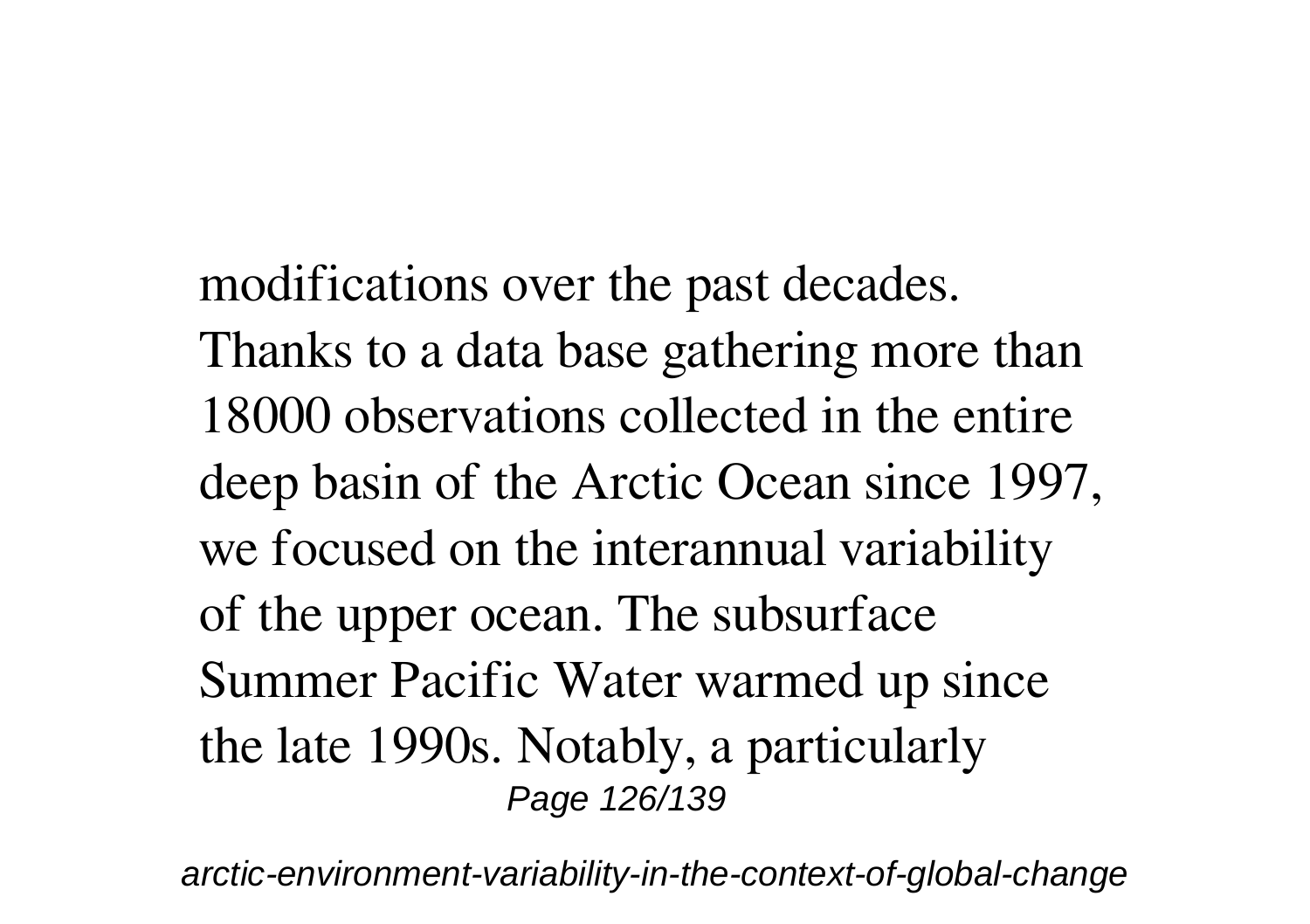warm flux entered the Arctic Ocean in 2004 was documented all along its propagation in the Canadian basin. These analyses suggest a possible influence of the subsurface waters on the sea ice evolution in the Arctic region. At depth, observations confirm the propagation of warm Atlantic water pulses, in particular a warm anomaly Page 127/139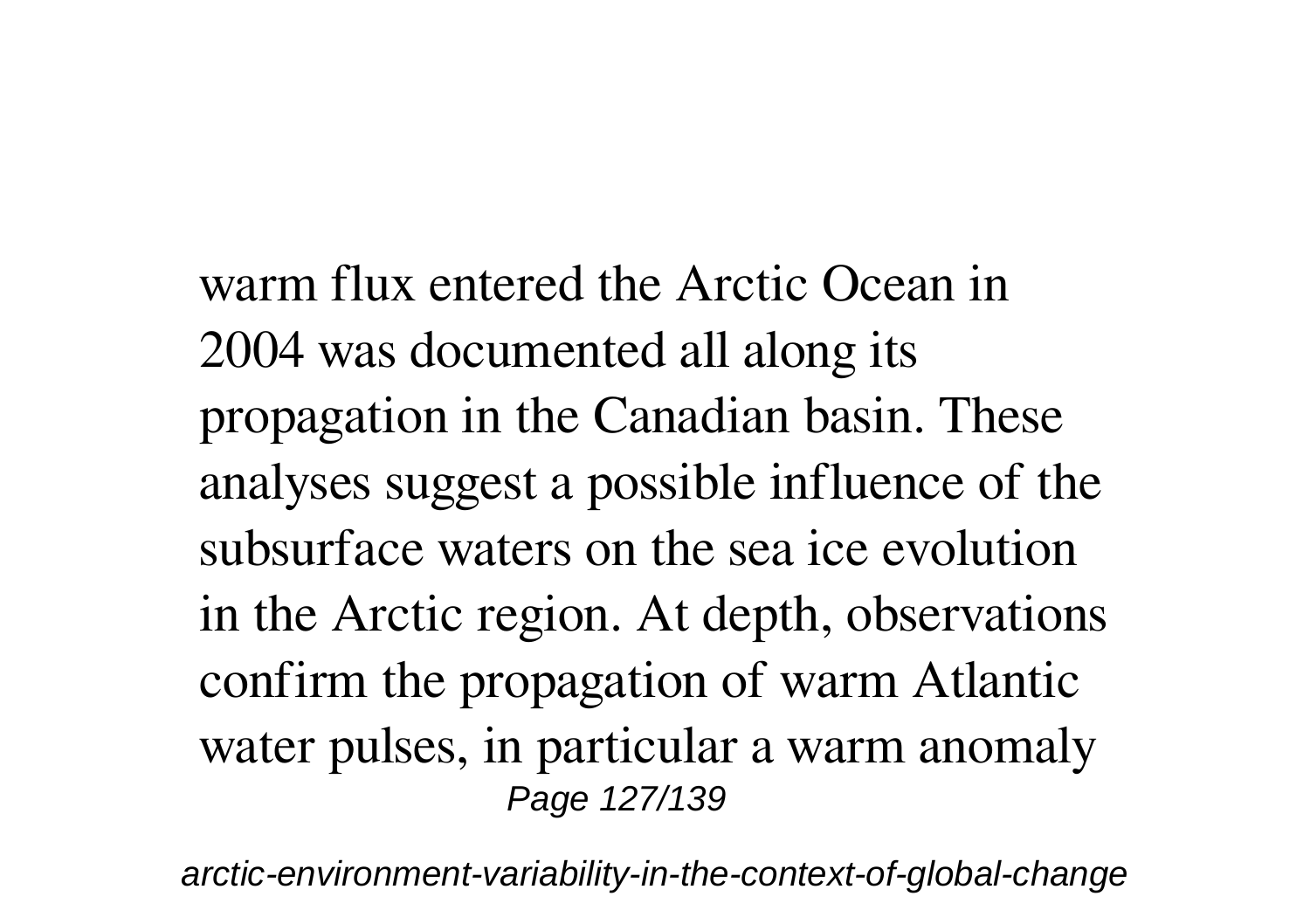of 0.8°C detected for the first time in 2004 West of Svalbard. Nevertheless, we did not find evidence for any gradual warming trend of this water mass. The double diffusion process seems to be a widespread phenomenon in the entire deep basin. The vertical heat fluxes transmitted through the interfaces between two mixed layers Page 128/139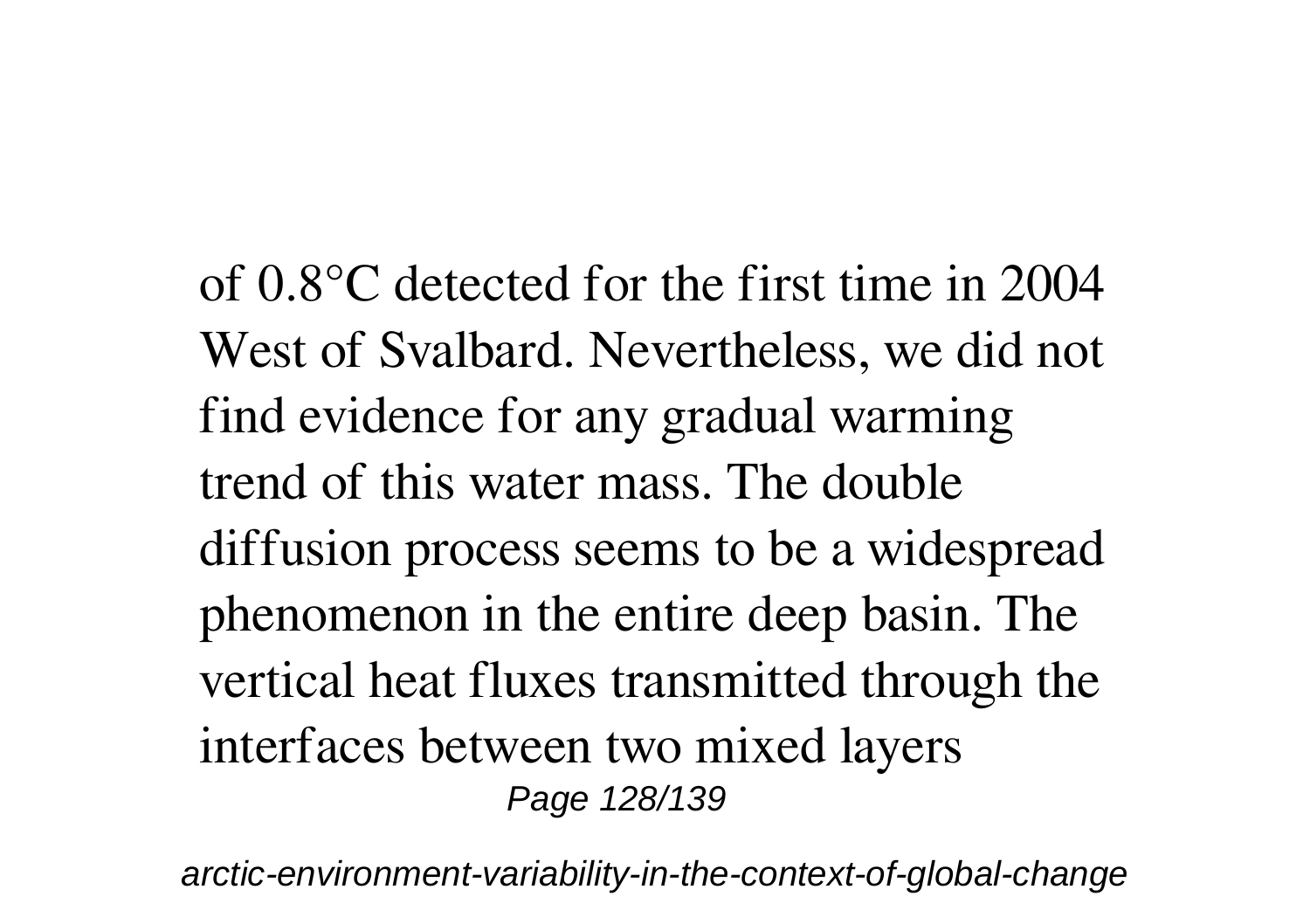increased since the 1980s, notably because of the "supersteps" appearance, characterized by a strong temperature increase at the interface. Above the thermocline, the halocline remained relatively robust over the past decade. Its stratification intensified in 2007-2008 in the Canadian basin due to a freshwater Page 129/139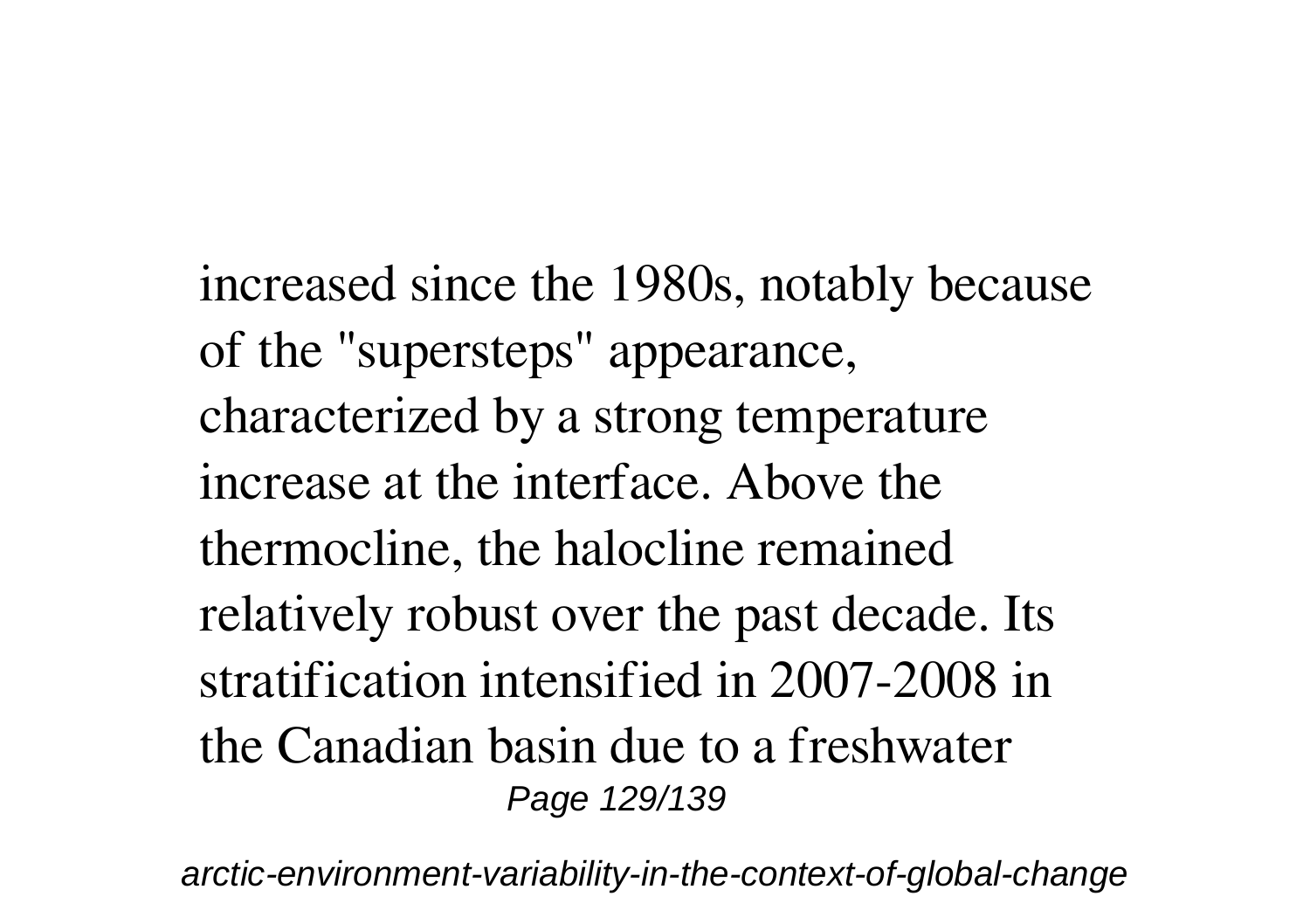content increase probably in response to the atmospheric forcing. As a consequence, the warm Atlantic waters remained insulated from the surface waters and did not contribute to the changes observed at the surface over this period. The U.S. Climate Change Science Program (CCSP), a consortium of Federal agencies Page 130/139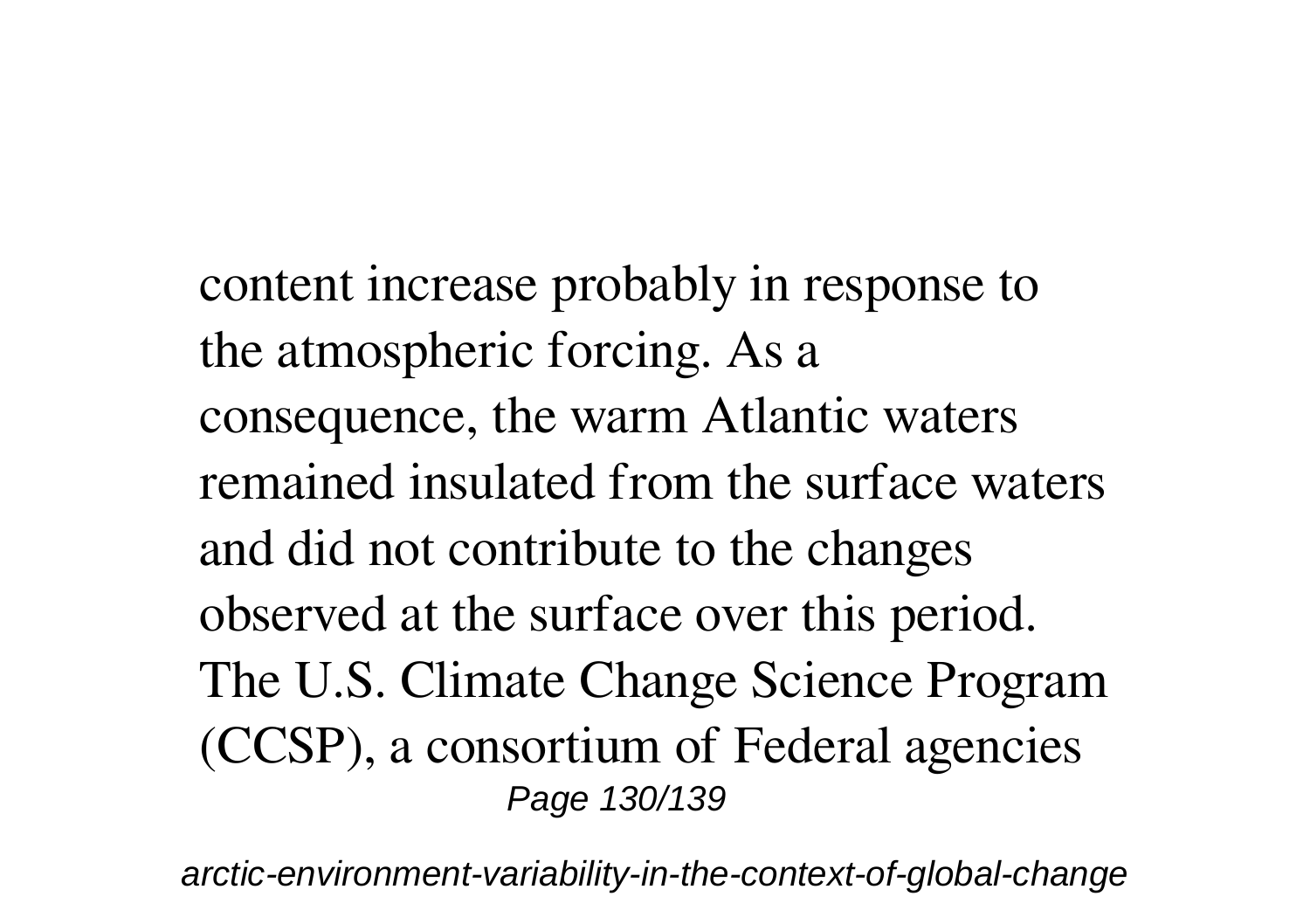that investigates climate, has established a Synthesis and Assessment Program as part of its Strategic Plan. A primary objective of the CCSP is to provide the best sciencebased knowledge possible to support public discussion and government- and privatesector decisions about the risks and opportunities associated with changes in Page 131/139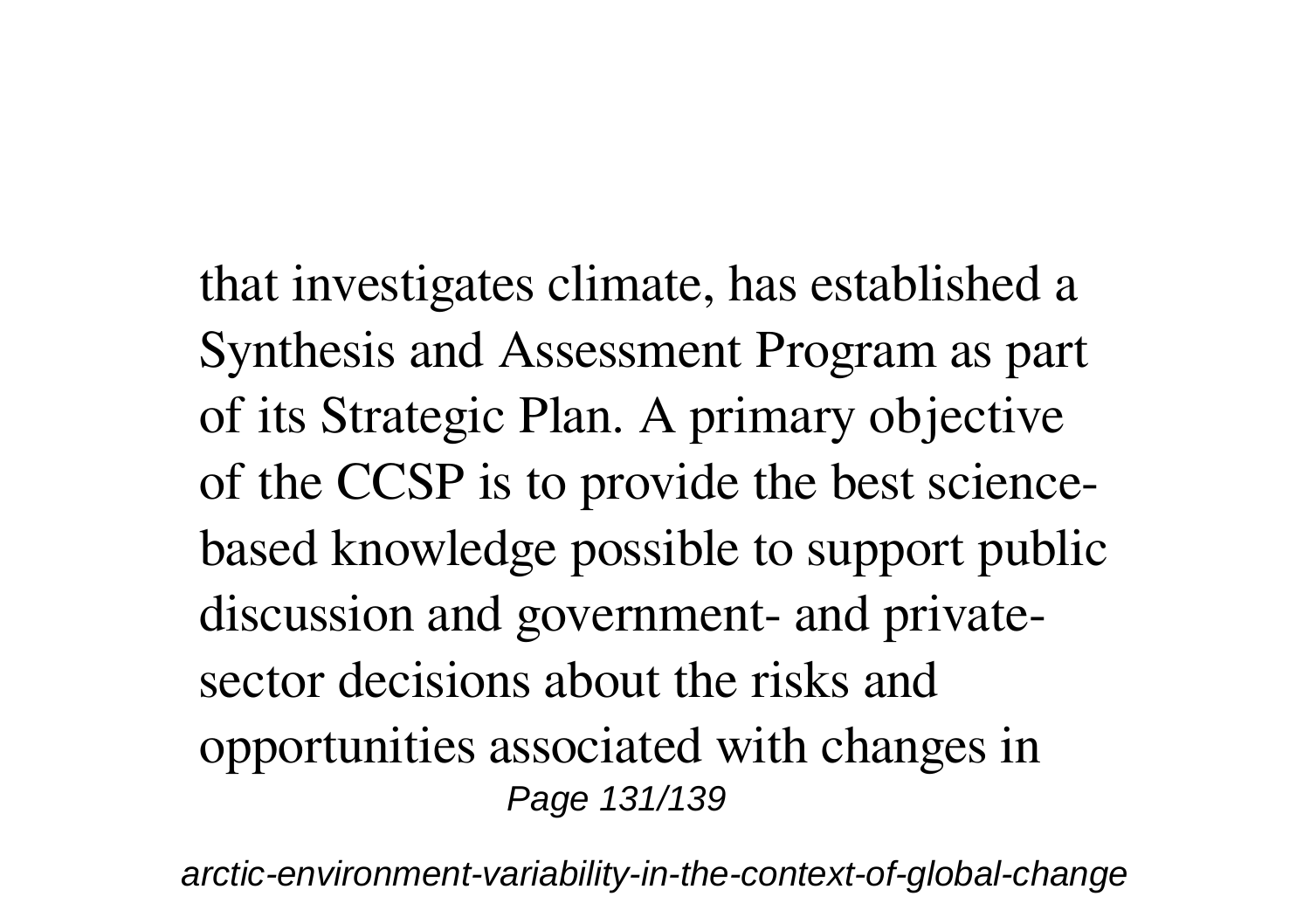climate and in related environmental systems (U.S. Climate Change Science Program,2007).The CCSP has identified an initial set of 21 Synthesis and Assessment Products (SAPs) that address the highest-priority research, observation, and information needed to support decisions about issues related to climate Page 132/139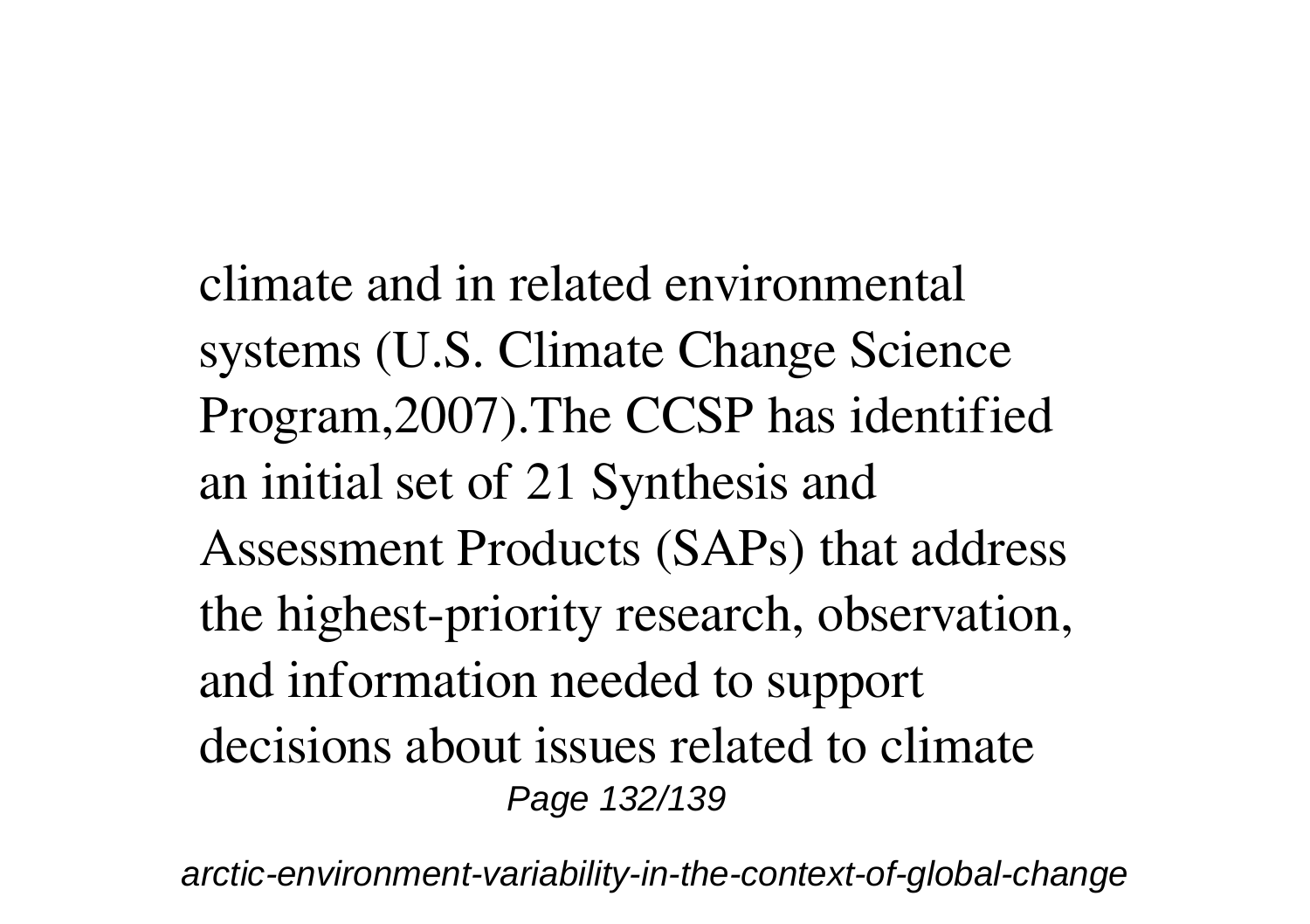change. This assessment, SAP 1.2, focuses on the evidence for and record of past climate change in the Arctic. This SAP is one of three reports that addresses the climate-variability-and-change research element and Goal I of the CCSP Strategic Plan to improve knowledge of Earth's past and present climate and environment, Page 133/139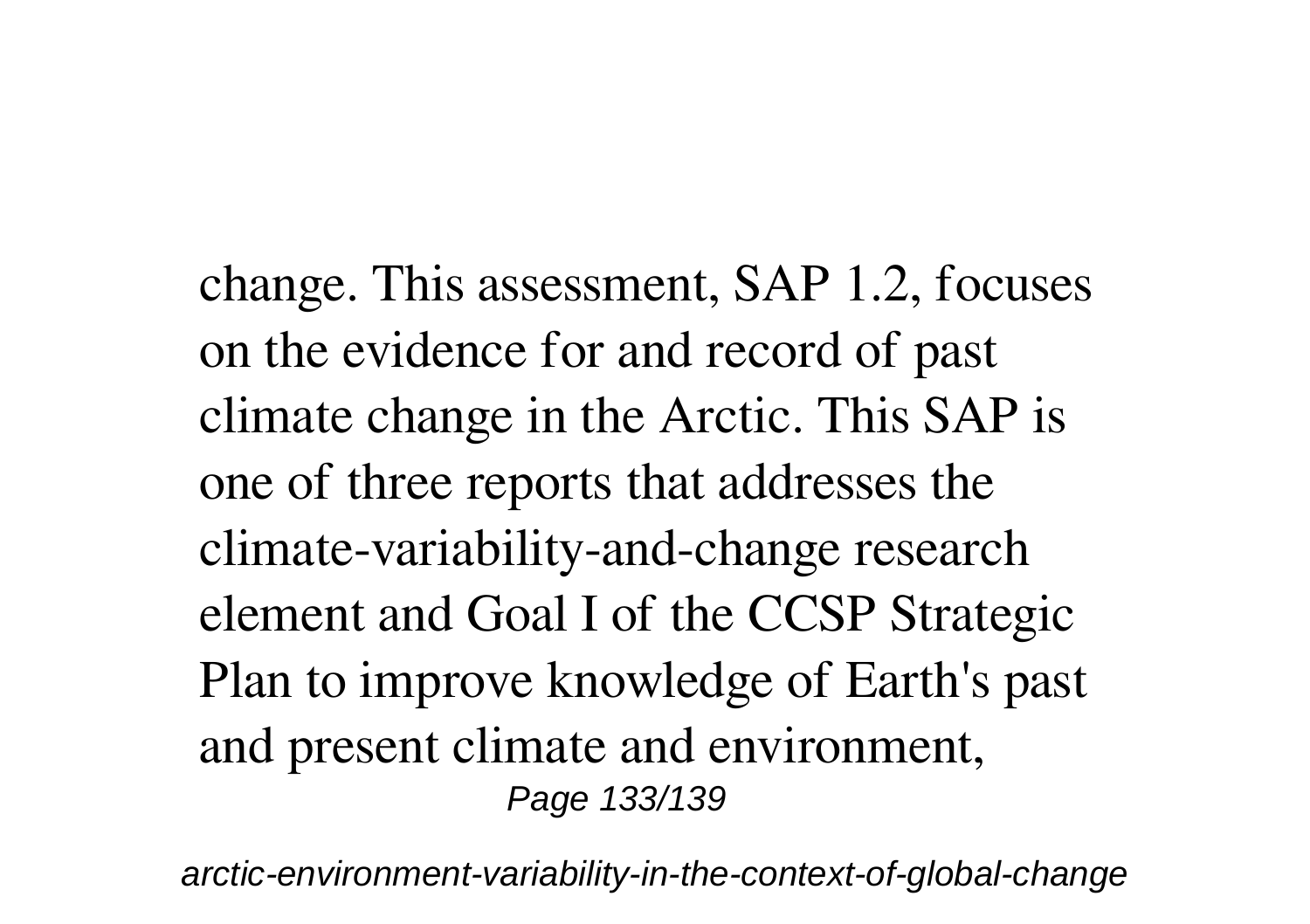including its natural variability, and improve understanding of the causes of observed variability and change. It has been known at least since the end of the century that the polar areas play a very important role in the formation of the Earth's climates. It is also known today that they are the most sensitive regions to Page 134/139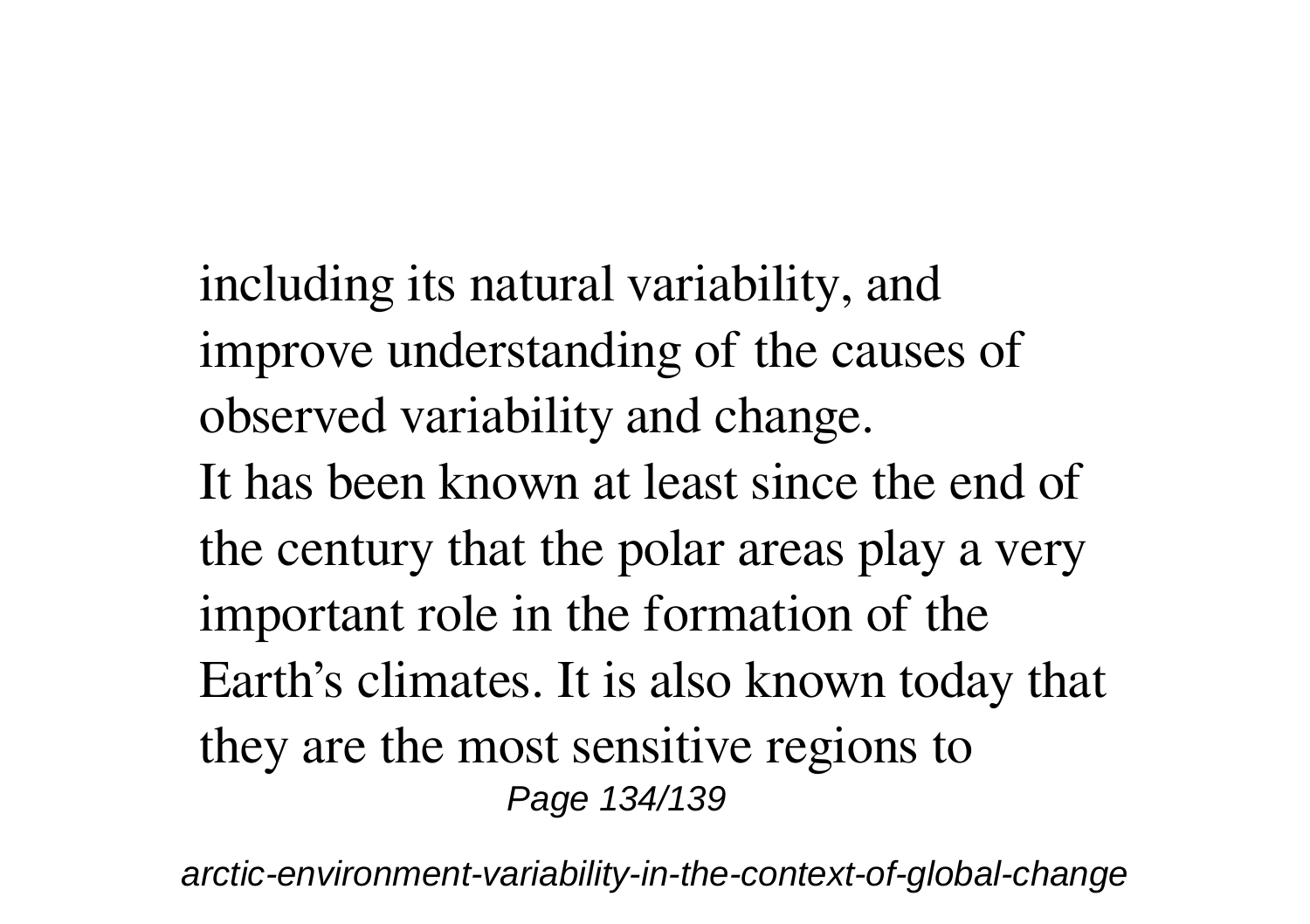climatic change, and are thus perfect case studies for the detection of such changes. The most serious obstacle to the study of climatic and other geographical elements of the polar areas (including the Arctic) has always been the severe climatic conditions which prevail in these regions. Because of these extreme con- tions, Page 135/139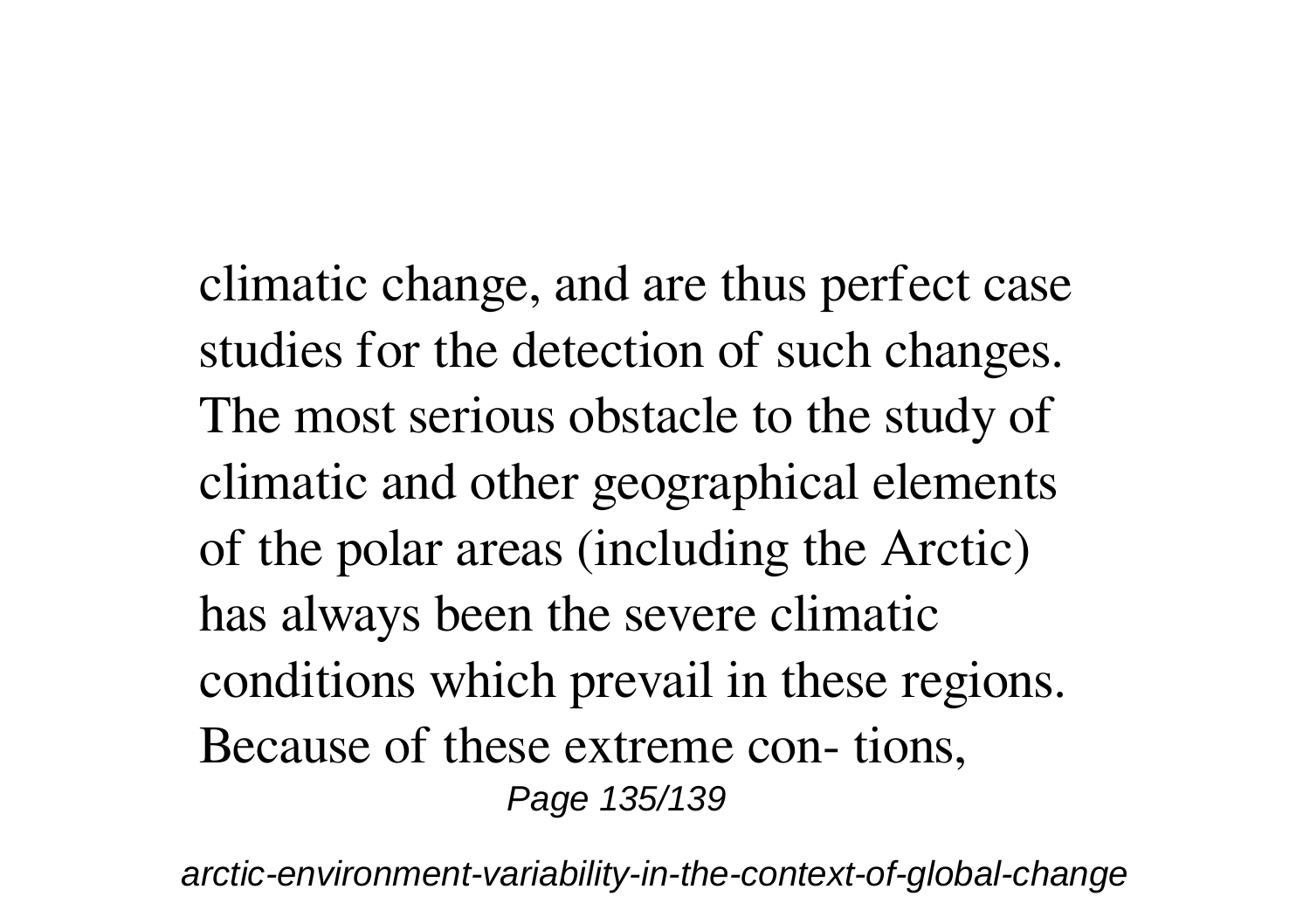research into particular elements of the climatic system (including the atmosphere) began here much later than it did in lower latitudes. For instance, the whole area of the Arctic was not sufficiently covered with a network of meteorological stations until the late 1940s (and even then there were large areas of the central Arctic and Page 136/139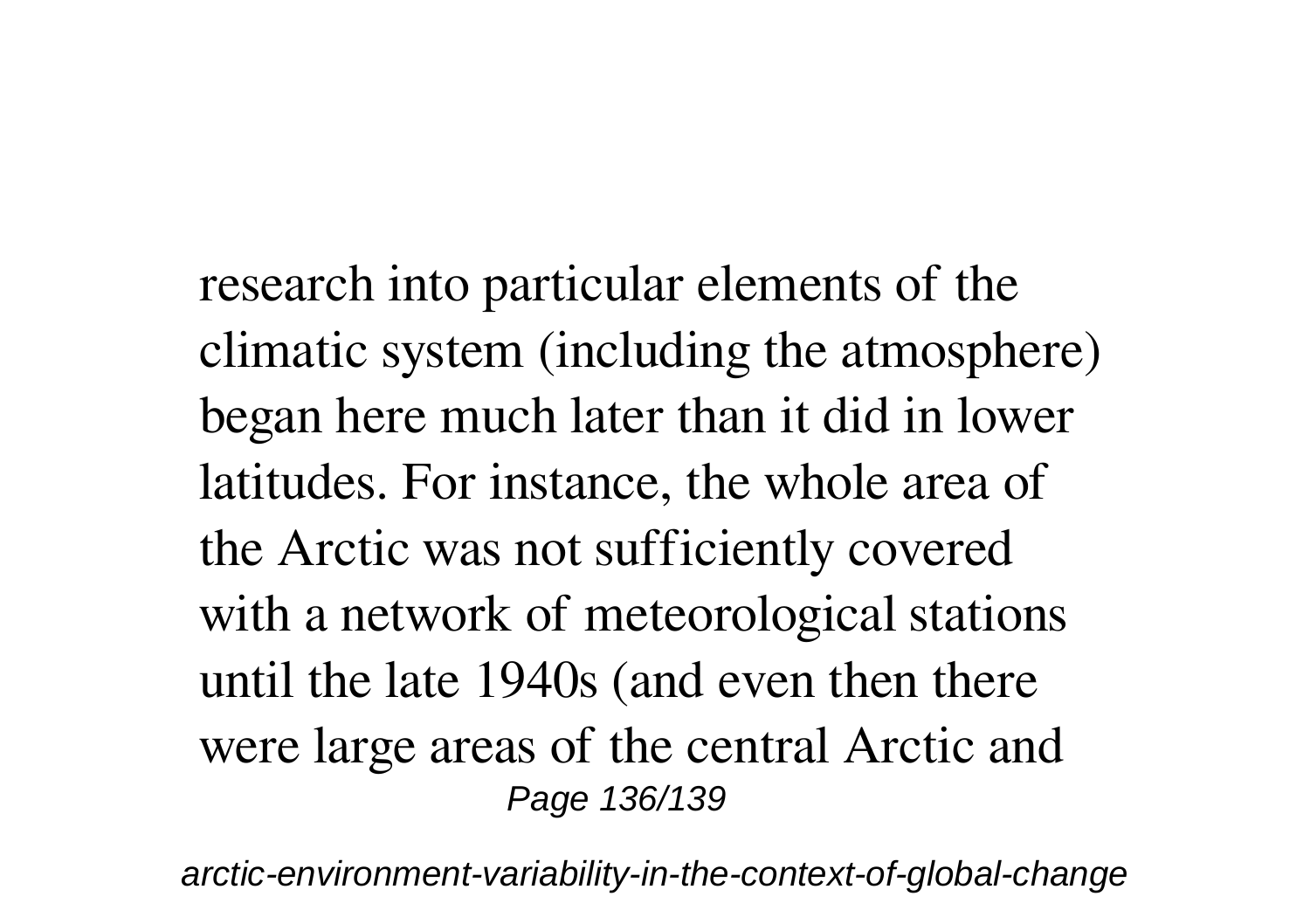the Greenland interior for which no data were available). This is probably why it was not until the start of the 1990s that a body of work began to appear which analysed in any depth climatic variability for the Arctic as a whole. While a considerable number of papers had been plished before this period, most of them Page 137/139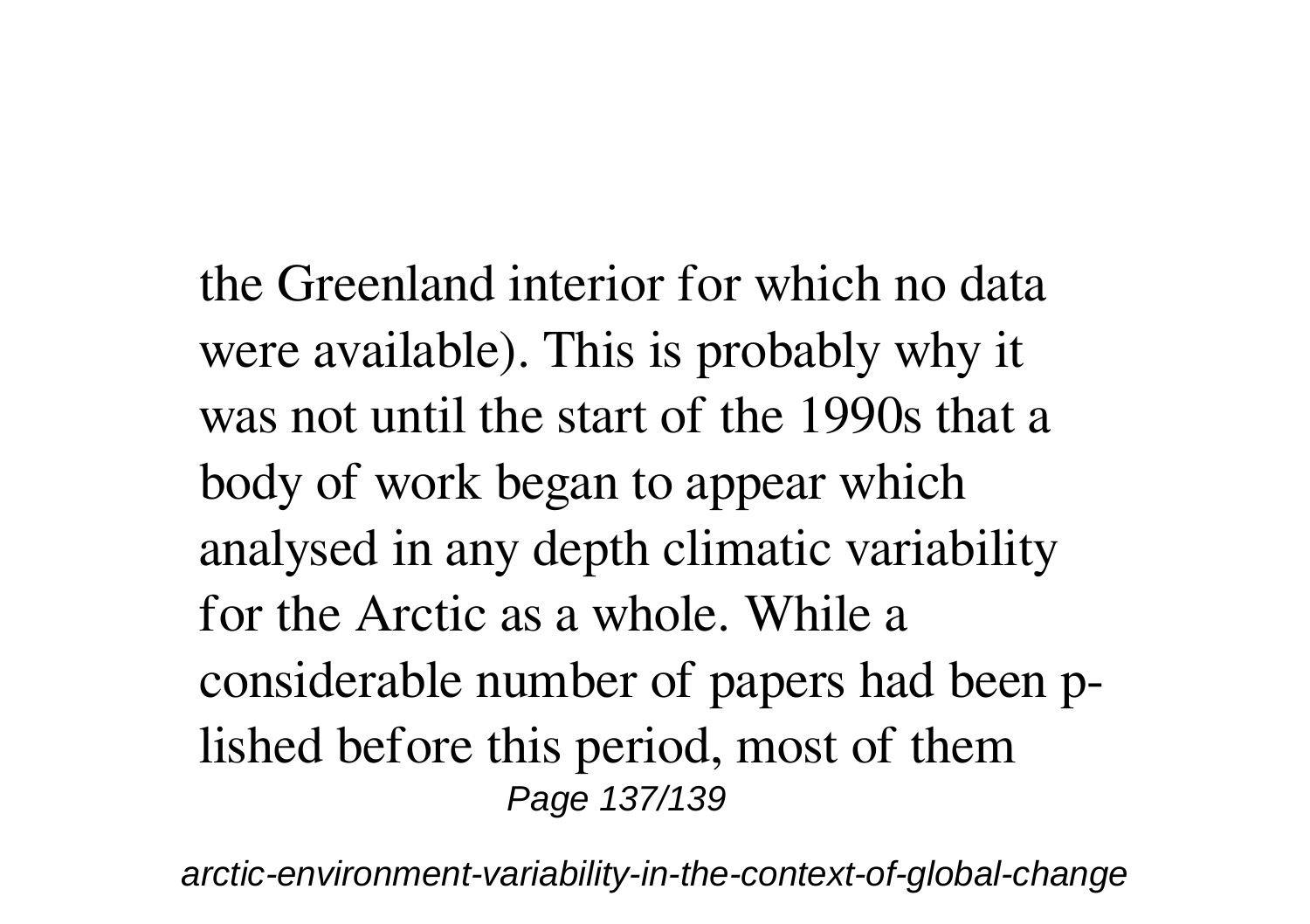- were local studies presenting highly localised information, providing air temperature measurements but often little else.
- Effects of Climate Variability on Sub-
- Arctic Marine Ecosystems
- Past, Present and Future
- An Indian Perspective Page 138/139